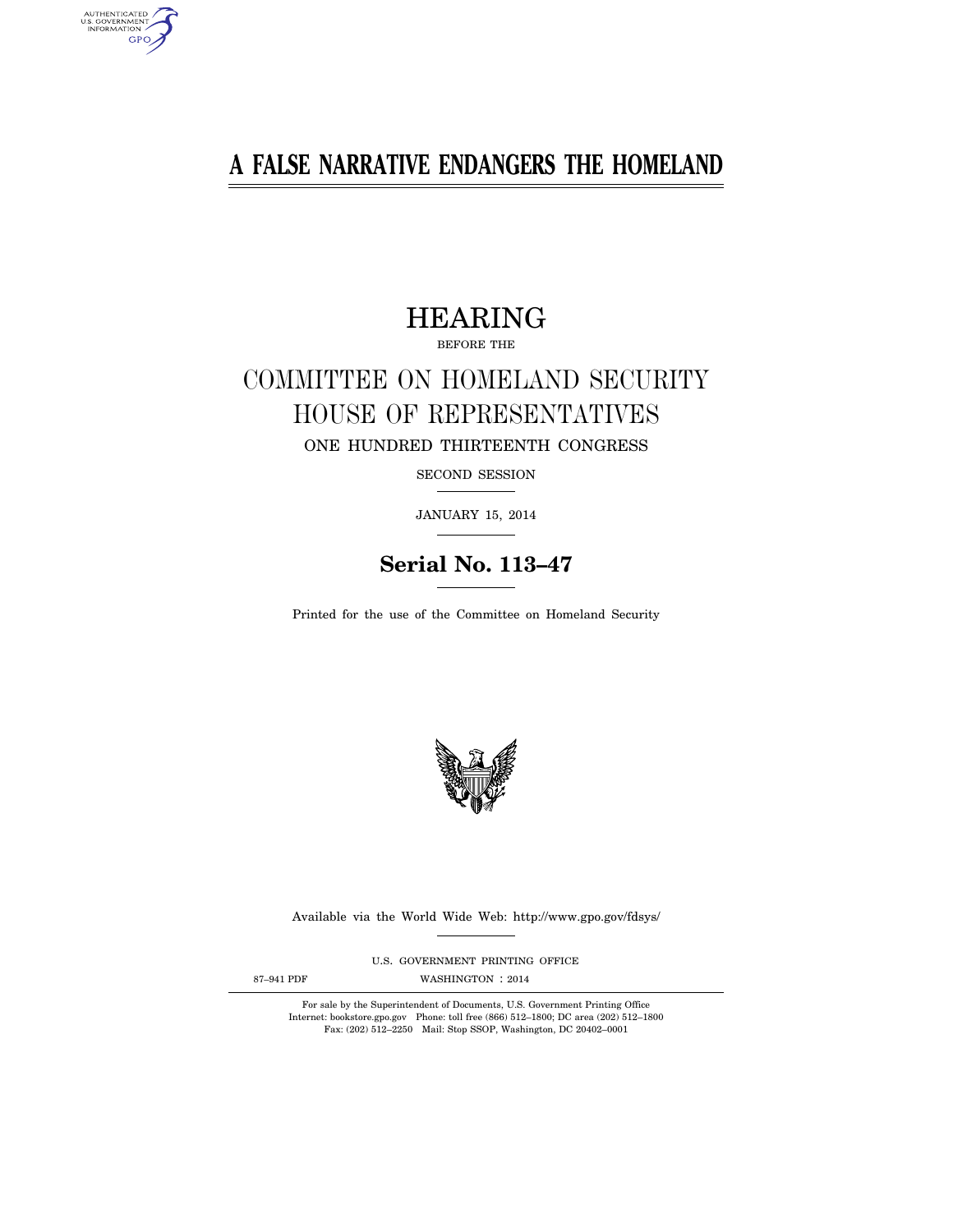# COMMITTEE ON HOMELAND SECURITY

MICHAEL T. MCCAUL, Texas, *Chairman*  LAMAR SMITH, Texas PETER T. KING, New York MIKE ROGERS, Alabama PAUL C. BROUN, Georgia CANDICE S. MILLER, Michigan, *Vice Chair*  PATRICK MEEHAN, Pennsylvania JEFF DUNCAN, South Carolina TOM MARINO, Pennsylvania JASON CHAFFETZ, Utah STEVEN M. PALAZZO, Mississippi LOU BARLETTA, Pennsylvania RICHARD HUDSON, North Carolina STEVE DAINES, Montana SUSAN W. BROOKS, Indiana SCOTT PERRY, Pennsylvania MARK SANFORD, South Carolina **VACANCY** 

BENNIE G. THOMPSON, Mississippi LORETTA SANCHEZ, California SHEILA JACKSON LEE, Texas YVETTE D. CLARKE, New York BRIAN HIGGINS, New York CEDRIC L. RICHMOND, Louisiana WILLIAM R. KEATING, Massachusetts RON BARBER, Arizona DONDALD M. PAYNE, JR., New Jersey BETO O'ROURKE, Texas TULSI GABBARD, Hawaii FILEMON VELA, Texas STEVEN A. HORSFORD, Nevada ERIC SWALWELL, California

VACANCY, *Chief of Staff*  MICHAEL GEFFROY, *Deputy Chief of Staff/Chief Counsel*  MICHAEL S. TWINCHEK, *Chief Clerk*  I. LANIER AVANT, *Minority Staff Director*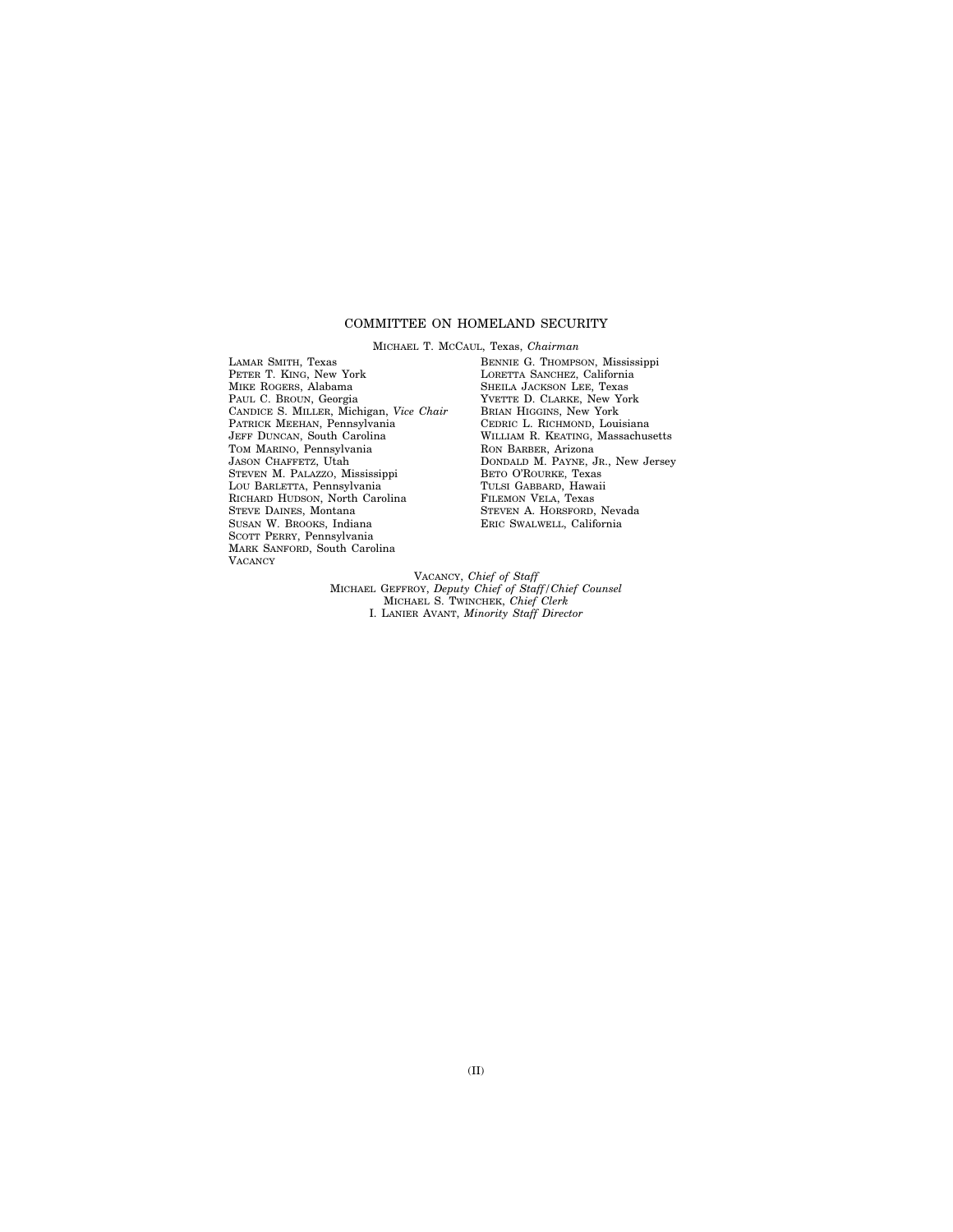# C O N T E N T S

### **STATEMENTS**

| The Honorable Michael T. McCaul, a Representative in Congress From the<br>State of Texas, and Chairman, Committee on Homeland Security<br>The Honorable Bennie G. Thompson, a Representative in Congress From<br>the State of Mississippi, and Ranking Member, Committee on Homeland | 1<br>з       |
|--------------------------------------------------------------------------------------------------------------------------------------------------------------------------------------------------------------------------------------------------------------------------------------|--------------|
| WITNESSES                                                                                                                                                                                                                                                                            |              |
| Hon. Joseph I. Lieberman, Former Senator From the State of Connecticut:<br>Hon. Jane Harman, Former Representative From the State of California:                                                                                                                                     | 5<br>8<br>11 |
| General John M. Keane, (Ret. U.S. Army), Chairman of the Board, Institute<br>for the Study of War:                                                                                                                                                                                   | 13<br>14     |
| Mr. Seth G. Jones, Associate Director, International Security and Defense<br>Policy Center, The Rand Corporation:                                                                                                                                                                    | 16           |

# Prepared Statement ............................................................................................. 20 FOR THE RECORD

Oral Statement ..................................................................................................... 18

|                    |  | The Honorable Jeff Duncan, a Representative in Congress From the State |  |  |    |
|--------------------|--|------------------------------------------------------------------------|--|--|----|
| of South Carolina: |  |                                                                        |  |  |    |
| Article            |  |                                                                        |  |  | 49 |

### APPENDIX

| Questions From Honorable Paul C. Broun for Honorable Joseph I. Lieberman | 63. |
|--------------------------------------------------------------------------|-----|
| Questions From Honorable Richard Hudson for Honorable Joseph I. Lieber-  |     |
| man                                                                      | 63. |
| Questions From Honorable Paul C. Broun for Honorable Jane Harman         | 64  |
| Questions From Honorable Richard Hudson for Honorable Jane Harman        | 64  |
|                                                                          | 64  |
| Questions From Honorable Richard Hudson for John M. Keane                | 65  |
|                                                                          | 65  |
|                                                                          | 66  |

Page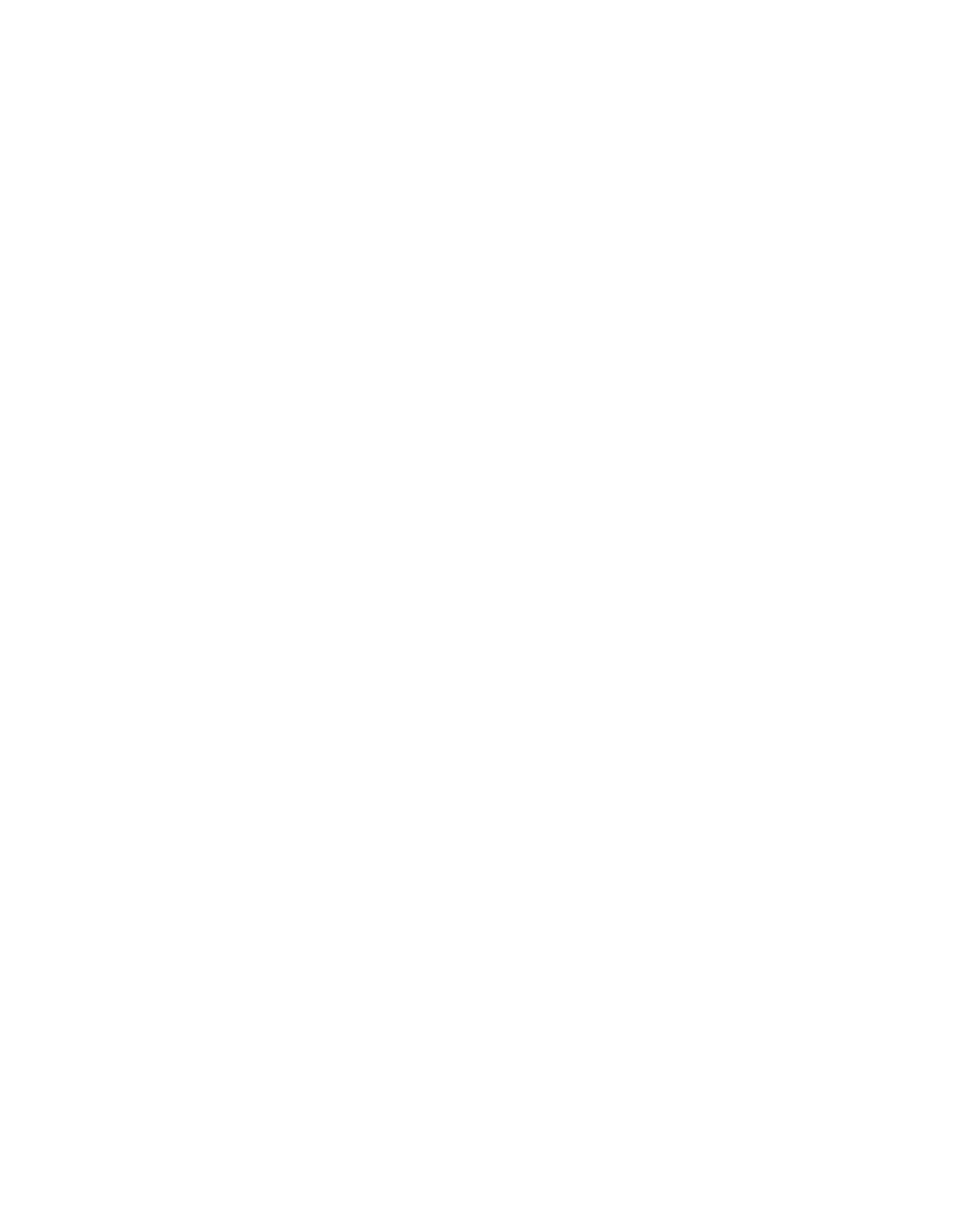# **A FALSE NARRATIVE ENDANGERS THE HOMELAND**

#### **Wednesday, January 15, 2014**

U.S. HOUSE OF REPRESENTATIVES, COMMITTEE ON HOMELAND SECURITY, *Washington, DC.* 

The committee met, pursuant to call, at 10:08 a.m., in Room 311, Cannon House Office Building, Hon. Michael T. McCaul [Chairman of the committee] presiding.

Present: Representatives McCaul, King, Broun, Miller, Meehan, Duncan, Marino, Barletta, Hudson, Brooks, Perry, Sanford, Thompson, Jackson Lee, Higgins, Richmond, Payne, O'Rourke, Horsford, and Swalwell.

Chairman MCCAUL. The Committee on Homeland Security will come to order. The committee is meeting today to examine the danger to the homeland from the threat of extremism. I now recognize myself for an opening statement.

Today the President's rhetoric on the threat of al-Qaeda and its franchises are in stark contrast to the reality we are witnessing in the Middle East and Northern Africa. Whether or not the downplaying of the spread of these Islamic extremist groups and the real threat they pose, which are metastasizing from the civil war in Syria, is to further a political agenda or simply to avoid the conflict altogether, I believe this false narrative greatly endangers our National security.

Protecting this Nation requires that we correctly identify the threats against it. It also requires that the United States lead on the world stage. I am increasingly concerned that we are doing very little of both. The administration has labeled the Fort Hood massacre in my home State "workplace violence," explained Benghazi away with a protest to a video as opposed to an al-Qaedadriven attack, and removed words like ''violent Islamist extremism'' from their vernacular. With each attack, the administration appears to distance itself from who is behind it.

President Obama repeatedly tells us that al-Qaeda is on its heels and on the run. In May of last year, the President said that Osama bin Laden is dead and so are most of his top lieutenants, there have been no large-scale attacks on the United States, and our homeland is more secure. Killing bin Laden was an important accomplishment, but it has not put al-Qaeda on its heels or secured the homeland. In fact, Peter Bergen just recently wrote in an article last week that al-Qaeda appears to control more territory in the Arab world than it has done at any time in its history.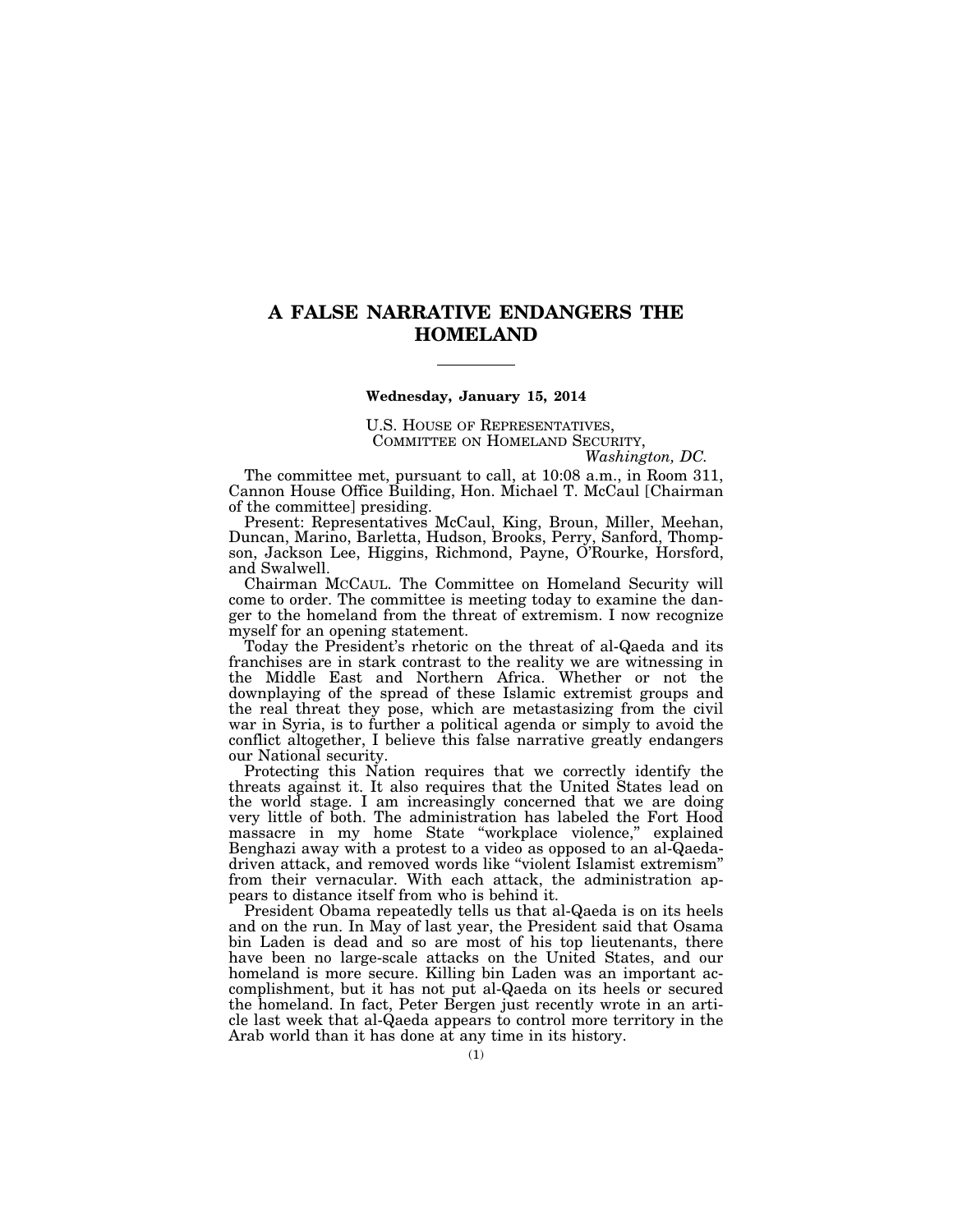Foremost in the narrative is the administration's frequent use of the ''core al-Qaeda concept.'' This is a false construct in my judgment and misleading for a number of reasons. Today there is no central al-Qaeda nucleus. References to a ''core al-Qaeda'' imply that its defeat would dismantle terrorist efforts around the world and eliminate the terrorist threat to the homeland. This is simply not the case. Over time the term ''al-Qaeda'' has come to symbolize an ideology of hate towards the West, with the goal of establishment of a Caliphate ruled by Sharia law and the pathway there through violent jihad. We are seeing it spread, play out in the Middle East, in Africa, and in the Caucasus. And although many terrorist groups subscribe to this ideology, we must understand that they are independent organizations planning and conducting operations without the oversight of an al-Qaeda central command.

The only core is the ideology itself, and the defeat of an ideology requires more than just drone strikes. The failure to recognize this truth prevents us from understanding the real threat from Islamic extremism and clouds our judgment in fighting against it. Ultimately, you cannot defeat an enemy you are unwilling to define.

The second part of the false narrative is our increasing willingness to abdicate our responsibility as a world leader. In the aftermath of World War II, President Truman said, "The peoples of the Earth face the future with grave uncertainty, composed almost equally of great hopes and great fears. In this time of doubt they look to the United States as never before for goodwill, strength, and wise leadership.'' Again today the people of the world face the future with grave uncertainty and they look to the United States for stable leadership.

We are witnessing a worldwide rebalancing as we have never seen before in modern history. This time, however, it is exacerbated by a Sunni-Shia sectarian conflict that has consumed the Middle East, caused great unrest across the region, and is forcing countries around the world to intercede. Yet our steadfast leadership is notably absent.

Terrorist groups are multiplying. They are spreading like wildfire, I would submit, like a spider web across Northern Africa. Foreign fighters are pouring in every day into Syria at an alarming rate, while Syria itself is being pulled apart by Saudi Arabia and Iran. Red lines are drawn and crossed, diminishing our world standing and forcing other countries to act where we have failed.

Our negotiations with Iran damaged our relationship with Saudi Arabia and Israel. American forces pulled out of Iraq, and al-Qaeda now has taken over Fallujah, once the symbol of the United States' commitment to stability in Iraq. We are pulling out of Afghanistan, where not so long ago the 9/11 masterminds plotted against the United States. In Egypt, we have been indecisive with our support while radical elements are growing.

Our lack of leadership has damaged our standing in the world and created a power vacuum being filled by terrorists who are prospering in our absence. President Kennedy told us, "Our strength, as well as our convictions, have imposed upon this Nation the role of leader in freedom's cause.'' I believe that statement is as true today as it was then. It is through our stable leadership and clearly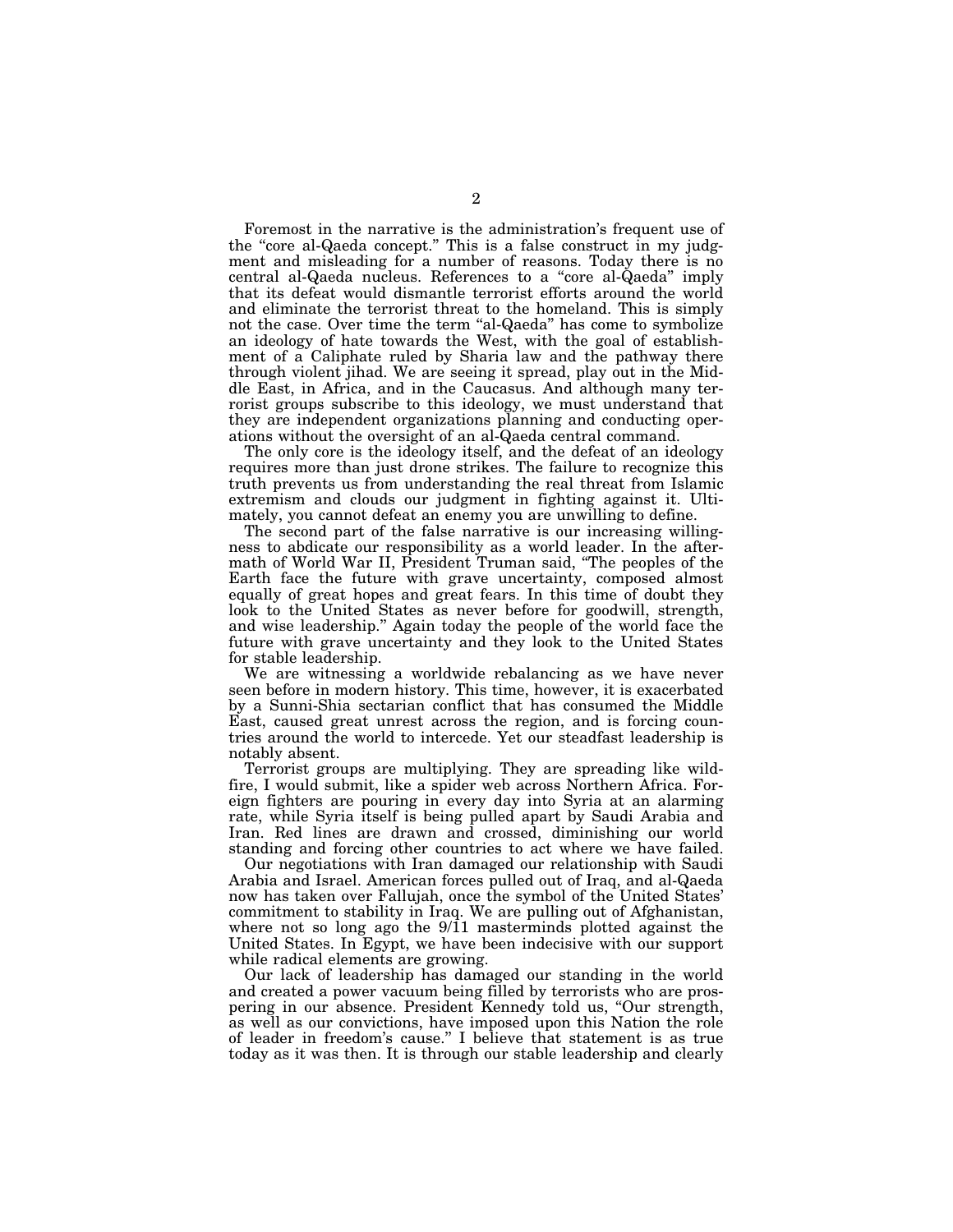identifying our enemies that we will secure the homeland and protect the American people.

I look forward to this distinguished panel's testimony and today's discussion. I want to thank all of the witnesses for being here today.

The Chairman now recognizes the Ranking Member, the gentleman from Mississippi, Mr. Thompson.

Mr. THOMPSON. Thank you, Mr. Chairman.

I also welcome our witnesses today.

Ms. Harman, good to see you. As you know, you were an original Member of this body when it was a select committee, without any jurisdiction. We still have a little bit around.

Chairman MCCAUL. We are working on that.

Mr. THOMPSON. Today's hearing seeks to examine whether U.S. policy to address unrest in the Middle East, the splintering of al-Qaeda, and the withdrawal of U.S. forces from Afghanistan and Iraq adversely affect homeland security in the United States. Such an examination must begin with an authoritative statement of this administration's policies and actions in each area.

However, because there is no witness from the administration for us to question about these policies, it is unclear how this hearing will aid this committee's understanding of these critical issues or help inform our oversight of the policies necessary to impact this Nation's homeland security.

It appears that this hearing begins with the assumption that to maintain safety and security within its borders this Nation must use its military to address every threat outside of its shores. Given such a perspective, the United States would be in a position of constantly engaging in military action abroad. After \$1.5 trillion and 6,000 American lives lost, there are many in this country who want us to consider a viable exit strategy. There are also many people who believe that the safety of this Nation can be secured by means that are tailored to each circumstance based on a realistic assessment of the threat.

As we consider the threat, we must acknowledge our current posture. Most experts agree that the death of Osama bin Laden has substantially weakened al-Qaeda. Its capabilities to mount largescale attacks have been reduced. However, al-Qaeda is more decentralized, more dependent on its affiliates, and has come to rely on its ability to radicalize and recruit distant recruits to carry out attacks. The lack of a clear organizational and leadership structure has severely diminished the group's ability to develop joint plans and wage large-scale attacks.

I am not advocating that America return to a pre-September 11 posture. I don't know anyone who would advocate such a position. However, we must plan based on the facts as they are, not the facts as they were. As a legislative body, we must ask serious questions about our homeland security policies and how our posture should be given the on-going dismantling of al-Qaeda. The Congressional Research Service has said that some of the questions we should ask involve the costs associated with continued U.S. military presence and the challenges of restoring the readiness of our forces. We must discuss a strategy that protects U.S. interests, as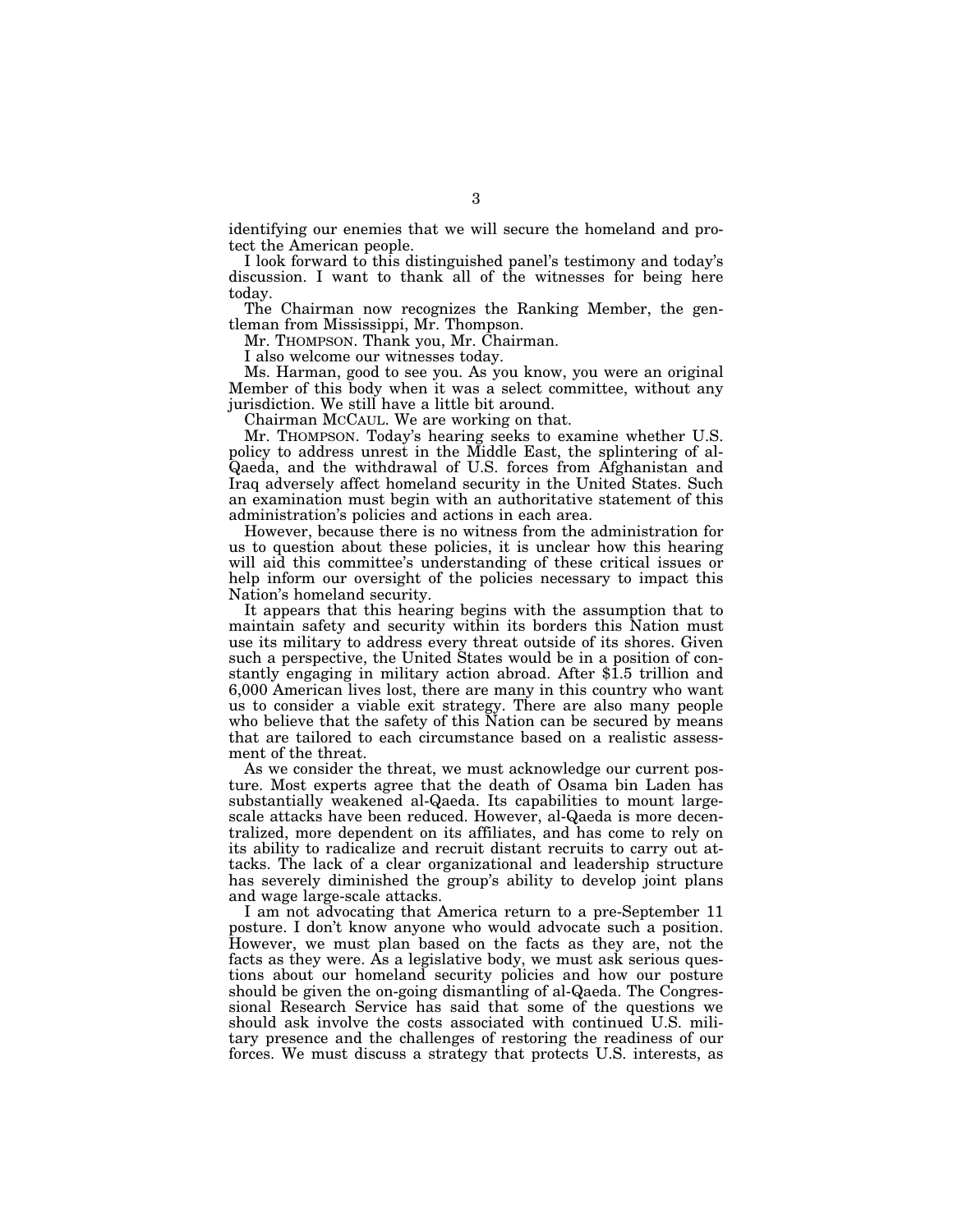well as the integration of efforts across U.S. Government agencies in support of a broad U.S. political strategy.

As we consider our policies, we need to ask about the National security apparatus that has developed in this country. The revelations about the massive collection of information and the operation of the FISA courts have caused people to question how these activities have improved our homeland. I understand that the administration will announce its plans to revamp the NSA surveillance programs. I look forward to hearing about those plans. This committee needs to be part of the discussion about the effects that these metadata collection programs have on our homeland security.

Mr. Chairman, I agree that we need to take a serious look at how world events play into our homeland security policies. This Congress must be willing to legislate and make changes in the laws that affect the homeland security of this Nation. However, before we legislate, we need to be willing to discuss the law and the underlying policies with all the relevant parties, the Congress and the administration, in the room. I look forward to having that discussion. I also look forward to the administration being invited here to testify about how their overseas policies will affect our homeland security.

With that, Mr. Chairman, I yield back.

Chairman MCCAUL. I thank the Ranking Member.

Other Members are reminded that opening statements may be submitted for the record.

We are pleased here today to have four distinguished witnesses with us to discuss this important topic. First, we are delighted to have Senator Joseph Lieberman. He represented the State of Connecticut in the United States Senate from 1989 to 2013. In the months after September 11, Senator Lieberman led the fight to create the Department of Homeland Security, which led to the creation of this committee and the Senate Committee on Homeland Security, which he chaired until his retirement from Congress last year.

Next, we have our dear friend who served on this committee she actually was sort of my boss, if you will. She was the Chairwoman of the Intelligence Subcommittee as I was Ranking Member—Congresswoman Jane Harman.

It is great to see you here today.

She represented California's 36th District in the U.S. House of Representatives from 1993 to 2011, served on multiple Congressional committees, boards, and commissions, including this committee and the House Permanent Select Committee on Intelligence and the House Committee on Armed Services. She is currently the president of the Woodrow Wilson International Center for Scholars and is a member of the Defense Policy Board and the Homeland Security Advisory Committee, among others.

It is great to see you.

Next, we are pleased to have a very distinguished witness, General Jack Keane, a retired four-star general who completed 37 years in public service in December 2003, culminating as acting chief of staff and vice chief of staff of the U.S. Army. He currently serves as chairman of the board of the Institute for the Study of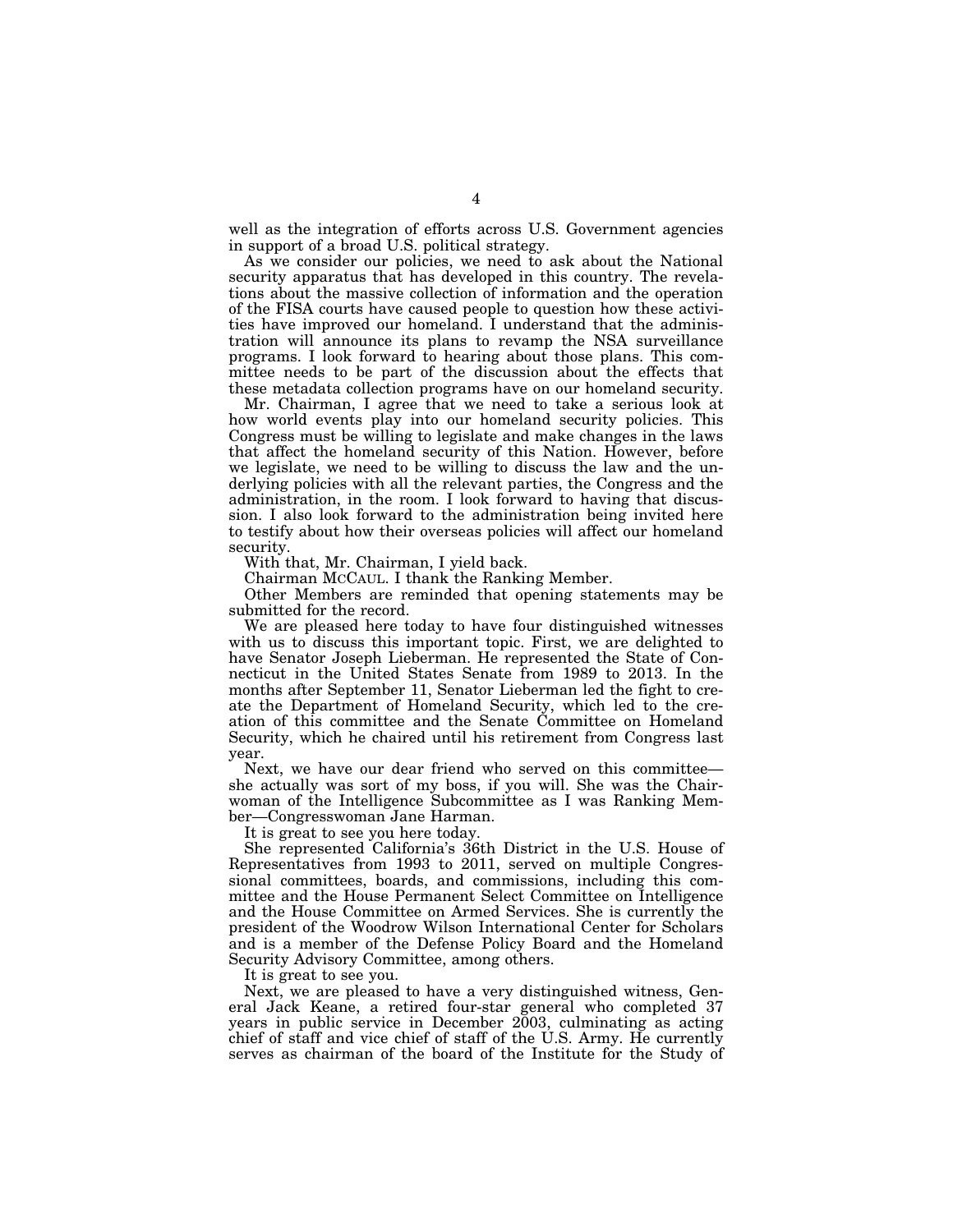War and sits on the board of directors for MetLife and General Dynamics.

Thank you, sir, for being here.

Next is Dr. Seth Jones, the associate director of the International Security and Defense Policy Center at the RAND Corporation. He served as plans officer and adviser to the commanding general of the U.S. Special Forces in Afghanistan, as well as representative for commander of U.S. Special Operations Command to the assistant secretary of defense for special operations.

The witnesses' full written statements will be included in the record. The Chairman now recognizes Senator Lieberman for his testimony.

## **STATEMENT OF HON. JOSEPH I. LIEBERMAN, FORMER SENATOR FROM THE STATE OF CONNECTICUT**

Mr. LIEBERMAN. Thank you, Chairman McCaul, Ranking Member Thompson. It is great to be back before you. Thank you for convening this hearing. Thanks for inviting me to testify. Thanks for putting me in the great company of the other witnesses at the table.

I think it is very important that you are holding this hearing, and let me briefly explain why. In the aftermath of the attacks of September 11, 2001, the overwhelming focus of our Government and of the American people was on the threat of terrorism. Twelve years later, this is no longer the case. Our loss of focus is in part a consequence of the success we have achieved, namely, that we have not had another catastrophic attack on our homeland since that terrible Tuesday morning in September 2001.

But pride in this achievement must be tempered by an awareness of some harsh realities. First, al-Qaeda and its affiliates remain a ruthless, determined, and adaptive adversary. Second, the underlying ideology that inspires and drives al-Qaeda to attack us and our allies, namely, the ideology of violent Islamist extremism, is neither defeated nor exhausted. It manifests itself not just in a resurgent al-Qaeda, but in terrorist organizations that are either unaffiliated with al-Qaeda or loosely affiliated with it but have exactly the same goals and capability to use violence against innocents.

For that reason, our safety as a Nation is ultimately inseparable from our ability to meet the fullness of the threat. Our security as a Nation also requires, as you have said, that we stay engaged in the world beyond our borders. That is the best way to prevent another terrorist attack against America like the one that occurred on 9/11.

Yet increasingly we hear voices on both sides of the political spectrum who say that the threat of terrorism is receding, that the end of this conflict is here or near, and therefore that we can withdraw from much of the rest of the world. That narrative, as the title of this hearing suggests, is false and really does endanger our homeland.

There is no question that the United States under President Bush and President Obama has inflicted severe damage to core al-Qaeda, the senior leadership that reconstituted itself in the mid-2000s in the tribal areas of northwestern Pakistan after they were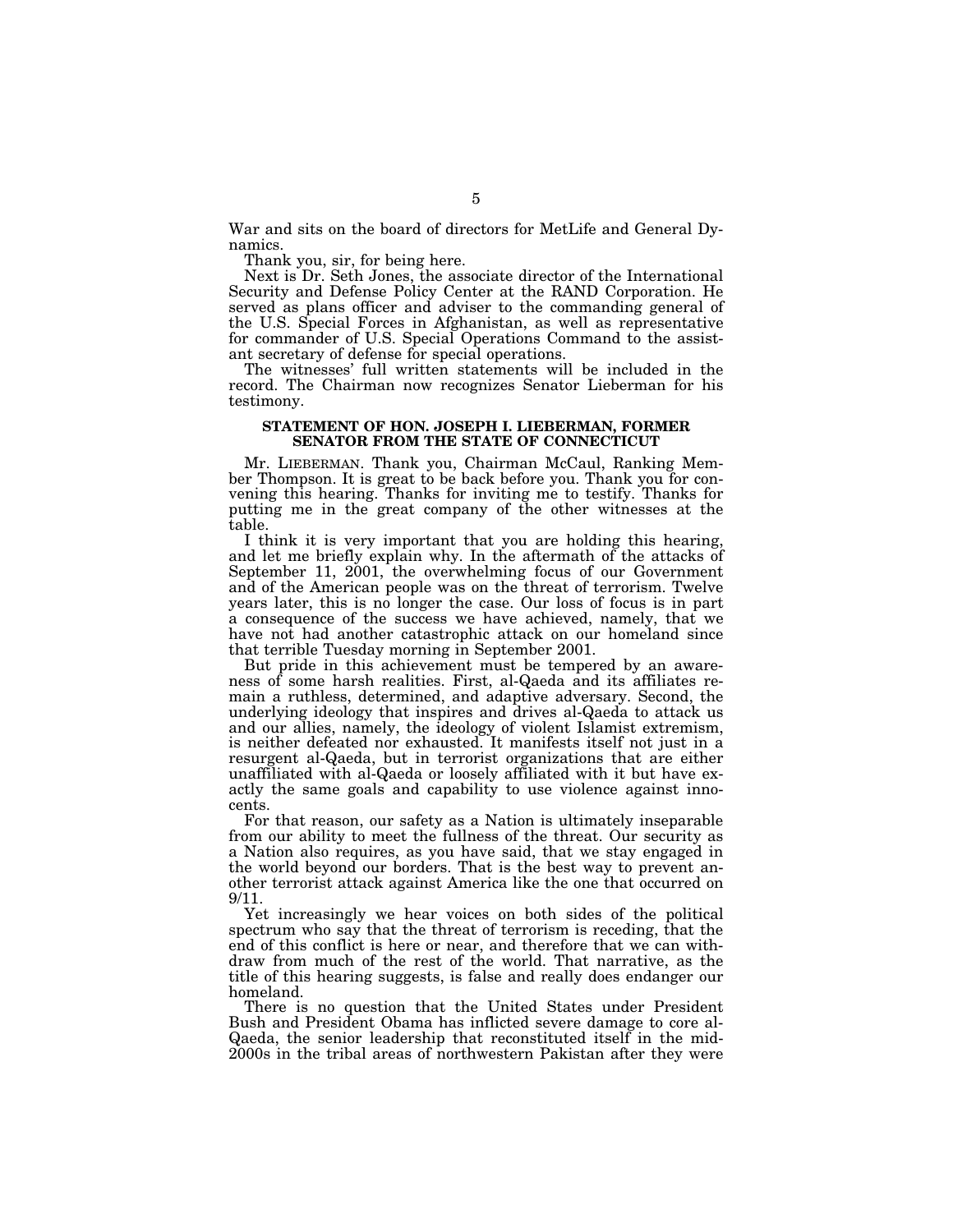driven by the courageous American military from neighboring Afghanistan after 9/11. But to borrow a phrase from General Petraeus, while the progress we have achieved against core al-Qaeda is real and significant, it is also fragile and reversible. For example, and this is a very timely example, core al-Qaeda in the tribal areas of Pakistan has been degraded by the persistent, targeted application of military force against those individuals and networks.

The precondition for those operations and the intelligence that enables them has been America's presence in Afghanistan. If the United States withdraws all our military forces from Afghanistan at the end of this year, the so-called "zero option," which some now advocate, you can be sure that al-Qaeda will regenerate on both sides of the Afghan-Pakistan border. If you doubt that, I urge you to look at what is now happening in western Iraq, where just a few years ago, during the U.S.-led surge, al-Qaeda was dealt an even more crippling blow than core al-Qaeda has suffered in Pakistan. Yet now it is al-Qaeda that is surging back in Iraq, hoisting its black flag over cities like Fallujah and Ramadi and murdering hundreds of innocent Iraqis just in the last year.

To me this leads to an important conclusion, which is that while space for core al-Qaeda in tribal Pakistan has been shrunk, thanks to persistent U.S. action and leadership, new territory where al-Qaeda affiliates can find sanctuary has grown significantly during the same period, particularly in the Middle East and North Africa and sub-Saharan Africa. Al-Qaeda and other violent Islamist extremist groups have long exploited Muslim-majority countries that have been weakened or fragmented by conflict and neglected by the international community, including the United States. They take advantage of these places to recruit, radicalize, and train the next generation of extremist foot soldiers. They use these places to plot and plan attacks, including against our homeland.

That is why al-Qaeda and its affiliates first went to Afghanistan in the 1990s, that is why they later turned to Yemen and Somalia in the 2000s, and that is why today they are fighting to build sanctuaries in Syria, Iraq, and Libya. There is now a clear, present, and increasing threat to America and our allies from those three countries, but administration policymakers have signified that any involvement, and I stress any involvement by the U.S. military there is for all intents and purposes off the table. That means that the United States will not be able to assist our local allies in combating the rise of al-Qaeda in these countries. It also means that we are failing to help deal with the underlying conditions that are making al-Qaeda's resurgence possible.

To put it as bluntly as I can, I do not today see a credible or coherent American strategy for these countries—Syria, Iraq, and Libya—that most threaten to emerge as al-Qaeda's newest and most dangerous footholds, places from which terrorist attacks against our homeland can and will originate.

This failure, it should be added, has consequences for our National security that extend beyond counterterrorism. Across the Middle East and beyond, the credibility of American leadership is being questioned as it has not been for a very long time. Among friends and enemies alike there are doubts about our staying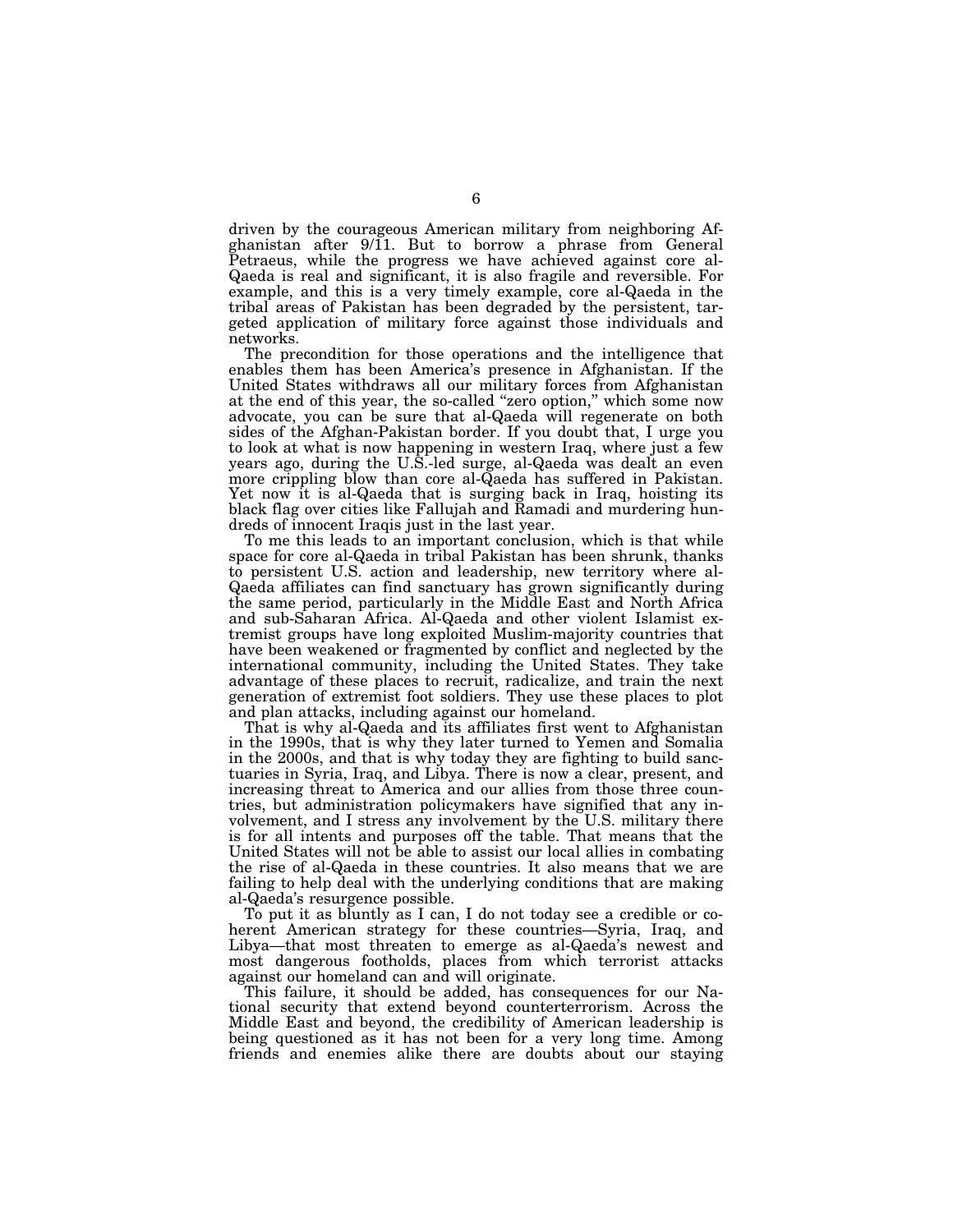power, questions about our reliability as an ally, and suspicions that at the end of the day America will hesitate to back up our promises and historic commitments with the use of force if necessary in a dangerous world. That is the reality, I believe, of how the United States is seen right now in too many places in the world.

Some in Washington look at what is happening in Syria, Iraq, and Libya and downplay their significance for our security and with it our need to get involved. Yes, al-Qaeda-affiliated groups are there, these skeptic say, but they are mostly focused on fighting other Muslims. The situation is confusing and chaotic, we are told, and after all, these Sunni-Shia conflicts have gone on forever and will go on forever. "It is someone else's civil war" is a familiar refrain we are hearing often again. That is, again, a very false and dangerous narrative.

But keep in mind that 20 years ago, during the 1990s, most people in Washington dismissed what was happening in Afghanistan as ''someone else's civil war,'' and thus began the road to 9/11. I fear very much that 20 years from now, or less, someone else is going to be sitting here testifying before this committee saying much the same about pulling back from Syria, Libya, and Iraq today.

In brief, what do I think the United States should be doing now to protect our people against future 9/11 attacks? First, I don't advocate sending tens of thousands of troops to these countries. I don't believe it is within our power or our responsibility to solve every problem these countries face. These are the standard, and I think hollow, straw man arguments against what we can and should do. There is a lot we can and should do.

In Syria, we can and should much more aggressively provide militarily-relevant support to non-extremist rebel forces. In Iraq, we can and should make clear to the government that we are willing to support Iraqis against al-Qaeda with U.S. air power, as well as putting a small number of embedded advisers on the ground while using that increased assistance as leverage to encourage the Maliki government to politically reconcile, particularly with Sunnis. In Libya, we can put in place, and should, a large-scale, wellresourced U.S.-led effort to build up the new Libyan Army and security forces as quickly as possible.

In Afghanistan, we can choose not to squander the gains of the past decade and dishonor the brave Americans who risked and lost their lives there. Instead, we can keep a sufficient follow-on military presence to sustain the increasingly-capable Afghan National Security Forces in our shared fight against al-Qaeda and the Taliban. That will also safeguard, incidentally, the gains that have been made in human rights and human development more broadly, particularly among Afghan women, all of which will be erased if the Taliban returns.

Mr. Chairman, Ranking Member, none of these possible actions by the United States represent simple or quick solutions. There are no easy solutions to this threat. But there are smart, strong steps we can take that will put us in a better position to deal with the evolving threats we face here at home and that will ultimately make us safer as a country.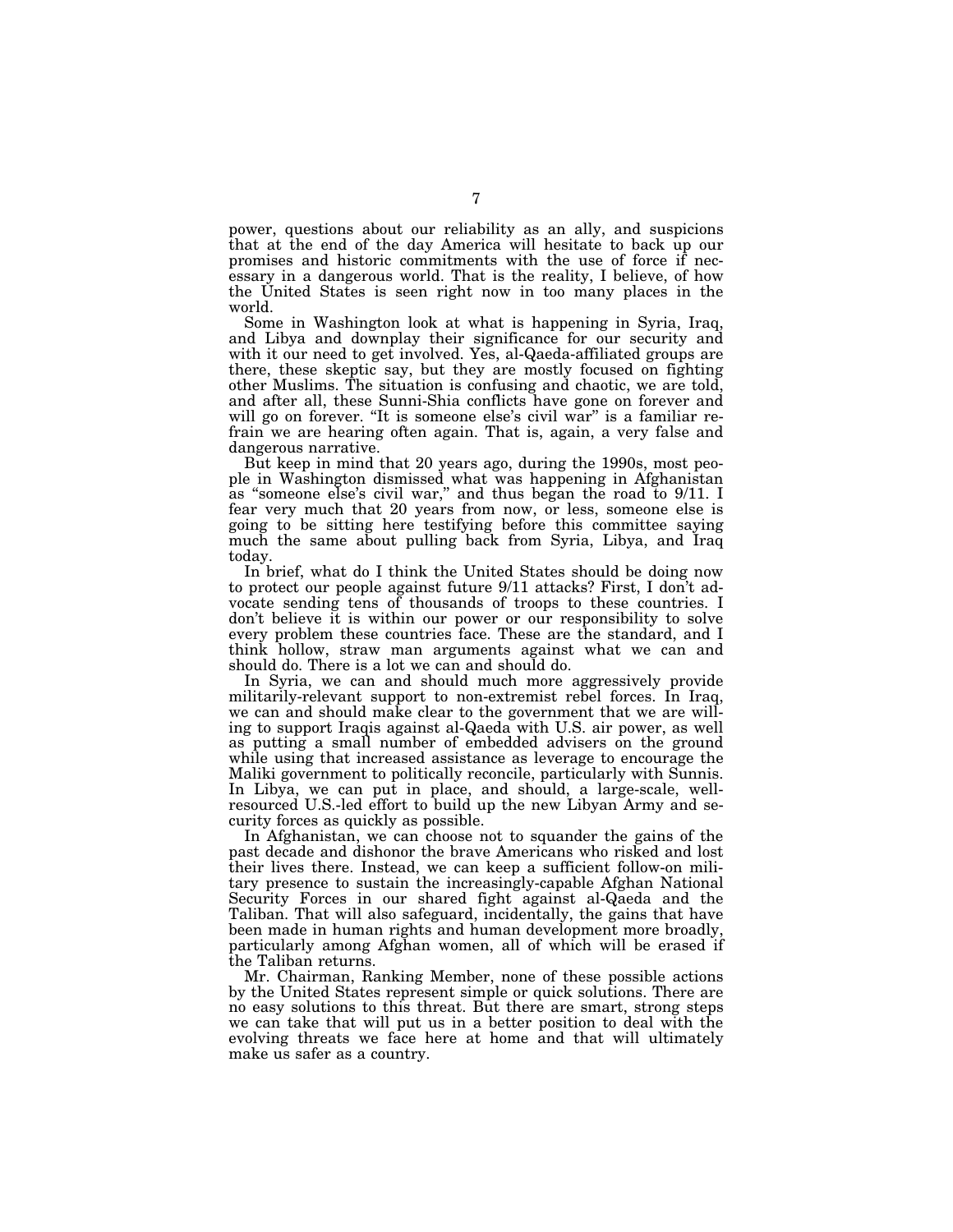Mr. Chairman, I would just ask unanimous consent that the rest of my statement be entered into the record as if read. I thank you again.

Chairman MCCAUL. Without objection, so ordered. Thank you, Senator, for your analysis.

[The prepared statement of Mr. Lieberman follows:]

#### PREPARED STATEMENT OF JOSEPH I. LIEBERMAN

### JANUARY 15, 2014

Thank you, Chairman McCaul, Ranking Member Thompson, distinguished Members of this committee. I am grateful for the opportunity to appear before you to testify today.

Let me begin by commending you for holding this hearing. In the aftermath of the attacks of September 11, 2001, the overwhelming focus of our Government and of the American people was on the threat of terrorism. Twelve years later, that is no longer the case. Our loss of focus is in part a consequence of the success we have achieved—namely, the fact that we have not had another catastrophic attack on our homeland since that terrible Tuesday morning in September, 2001.

The absence of such an attack, however, is not because of an absence of terrorist plots or plans against us. Rather, it has been the consequence of vigilance, determination, courage, and creativity by National security professionals and National leaders across two administrations, as well as the close cooperation and help of America's allies and partners around the world. It is also due to a series of sweeping National security reforms and innovations enacted in the aftermath of 9/11 that have made our Nation safer.

Pride in this achievement, however, must be tempered by an awareness of several harsh realities. First, al-Qaeda and its affiliates remain a ruthless, determined, and adaptive adversary. Second, the underlying ideology that inspires and drives al-Qaeda to attack us and our allies—the ideology of violent Islamist extremism—is neither defeated nor exhausted. It manifests itself not just in al-Qaeda but in ter-rorist organizations that are either unaffiliated with al-Qaeda or loosely affiliated with it.

For that reason, our safety as a Nation is ultimately inseparable from our own ability to adapt to meet this changing threat. It also requires that we stay engaged in the world beyond our borders. That is the best way to prevent another terrorist attack against America like the one that occurred on 9/11.

Yet increasingly we hear voices—on both sides of the political spectrum—who say that the threat from terrorism is receding, the end of this conflict is here or near, and therefore that we can withdraw from much of the rest of the world.

This narrative is badly and dangerously mistaken.

There is no question, the United States—under President Bush and President Obama—has inflicted severe damage to ''core'' al-Qaeda, the senior leadership that reconstituted itself in the mid-2000s in the tribal areas of northwestern Pakistan, after being driven by the American military from neighboring Afghanistan after 9/11.

To borrow a phrase from General David Petraeus, while the progress we have achieved against core al-Qaeda is real and significant, it is also fragile and reversible.

What has degraded core al-Qaeda in the tribal areas of Pakistan has been the persistent, targeted application of military force against these individuals and networks. The precondition for these operations, and the intelligence that enables them, has been our presence in Afghanistan. If the United States withdraws all of our military forces from Afghanistan at the end of this year—the so-called "zero option,'' which some now advocate—you can be sure that al-Qaeda will regenerate, eventually on both sides of the Afghan-Pakistan border.

If you doubt this, I urge you to look at what is now happening in western Iraq, where just a few years ago, during the U.S.-led surge, al-Qaeda was dealt an even more crippling blow than core al-Qaeda has suffered in Pakistan. Yet now it is al-Qaeda that is surging back in Iraq, hoisting its black flag over cities like Fallujah and Ramadi, murdering hundreds of innocent Iraqis this year, with violence surging back to 2008 levels.

This leads to an important conclusion. While space for core al-Qaeda in tribal Pakistan has been shrunk thanks to persistent U.S. action in recent years, new ter-ritory where al-Qaeda affiliates can find sanctuary has grown significantly during this same period, in the Middle East, North Africa, and Sub-Saharan Africa.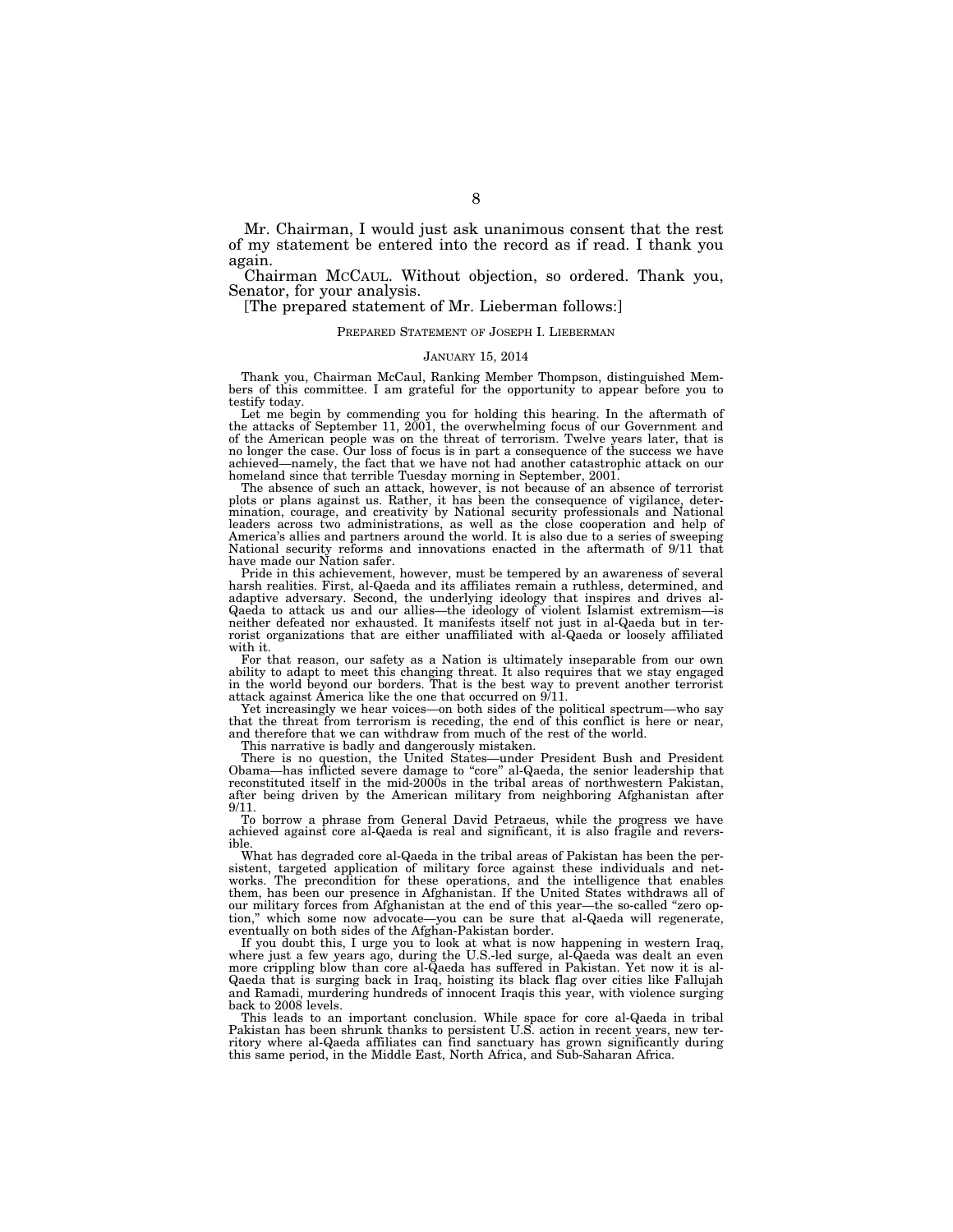Al-Qaeda and other Islamist extremist groups have long exploited Muslim-majority countries that have been weakened or fragmented by conflict, and neglected by the international community. They take advantage of these places to recruit, radicalize, and train the next generation of extremist foot soldiers. They use them to plot and plan attacks.

That is why al-Qaeda and its affiliates first went to Afghanistan in the 1990s. That is why they later turned to Yemen and Somalia in the 2000s. And it is why today they are fighting to build sanctuaries in Syria, Iraq, and Libya.

Several factors make the prospect of al-Qaeda sanctuaries in these three countries especially dangerous for the United States and our allies. The first is their respective locations. Syria and Iraq are in the heart of the Arab Middle East, bordering key American allies like Jordan, Saudi Arabia, Lebanon, Turkey, and Israel. Libya and Syria are Mediterranean countries—comparatively easy to reach by terrorist recruits from the West, in contrast to remote Afghanistan and Pakistan. And Libya is also adjacent to the vast Sahel, with its weak and poorly-governed states.

In the face of the clear, present, and increasing threat to America and our allies from these places, American policymakers have signaled that any involvement by the U.S. military is for all intents and purposes off the table. This means that the United States is not effectively able to assist our local allies in combating the rise of al-Qaeda in these countries. It also means that we are failing to help deal with the underlying conditions that are making al-Qaeda's resurgence possible.

Put very bluntly, I do not see a credible or coherent U.S. strategy right now for exactly those countries—Syria, Iraq, and Libya—that most threaten to emerge as al-Qaeda's newest and most dangerous footholds—places, from which terrorist attacks against our homeland can and will originate.

According to one estimate, there are now more foreign fighters in Syria than in Iraq and Afghanistan combined over the past 10 years.

This failure, it should be added, has consequences for our National security that extend far beyond counterterrorism. Across the Middle East and beyond, the credibility of American leadership is being questioned as it has not been for a very long time. Among friends and enemies alike, there are doubts about our staying power; questions about our reliability as an ally; and suspicions that, at the end of the day, we will hesitate to back up our promises and historic commitments with the use of force—if necessary.

This is the reality of how the United States is seen right now in too much of the rest of the world.

Some in Washington look at what is happening in Syria, Iraq, and Libya and downplay their significance for our security, and with it, our need to get involved.<br>Yes, al Qaeda-affiliated groups are there, these skeptics say, focused on fighting other Muslims. The situation is confusing and chaotic, we are told, and these Sunni-Shia conflicts have gone on forever. It is ''someone else's civil war'' is a familiar refrain we are hearing often again.

But keep in mind that 20 years ago, during the 1990s, most people in Washington dismissed what was happening in Afghanistan as ''someone else's civil war.'' And thus began the road to 9/11. I fear very much that 20 years from now or less, someone else will be sitting here, testifying before this committee, saying much the same about pulling back from Syria, Libya, and Iraq today.

What do I believe the United States can and should do now to protect our people against future 9/11 attacks? First, I do not advocate sending tens of thousands of troops to these countries. Nor do I believe it is within our power, or our responsibility, to solve every problem these countries face. These are hollow straw man arguments against what we can and should do.

And there is much we can and should be doing today that we are not. In Syria, we can much more aggressively and creatively provide militarily-relevant support to non-extremist rebel forces. In Iraq, we can make clear to the government that we are willing to support Iraqis against al-Qaeda with U.S. airpower, as well as putting a small number of embedded advisors on the ground, while using that increased assistance as leverage to encourage political reconciliation. In Libya, we can put in place a large-scale, well-resourced, U.S.-led effort to build up new Libyan army and security forces as quickly as possible—rather than the balkanized, poorlyresourced, decades-long effort now in place.

And in Afghanistan, we can choose not to squander the gains of the past decade and dishonor the brave Americans who lost or risked their lives there. Instead we can keep a sufficient follow-on military presence to sustain the increasingly capable and courageous Afghan National Security Forces in our shared fight against al-Qaeda and the Taliban, that will also safeguard the gains that have been made in human rights and human development more broadly, particularly among Afghan women, all of which will be erased if the Taliban returns.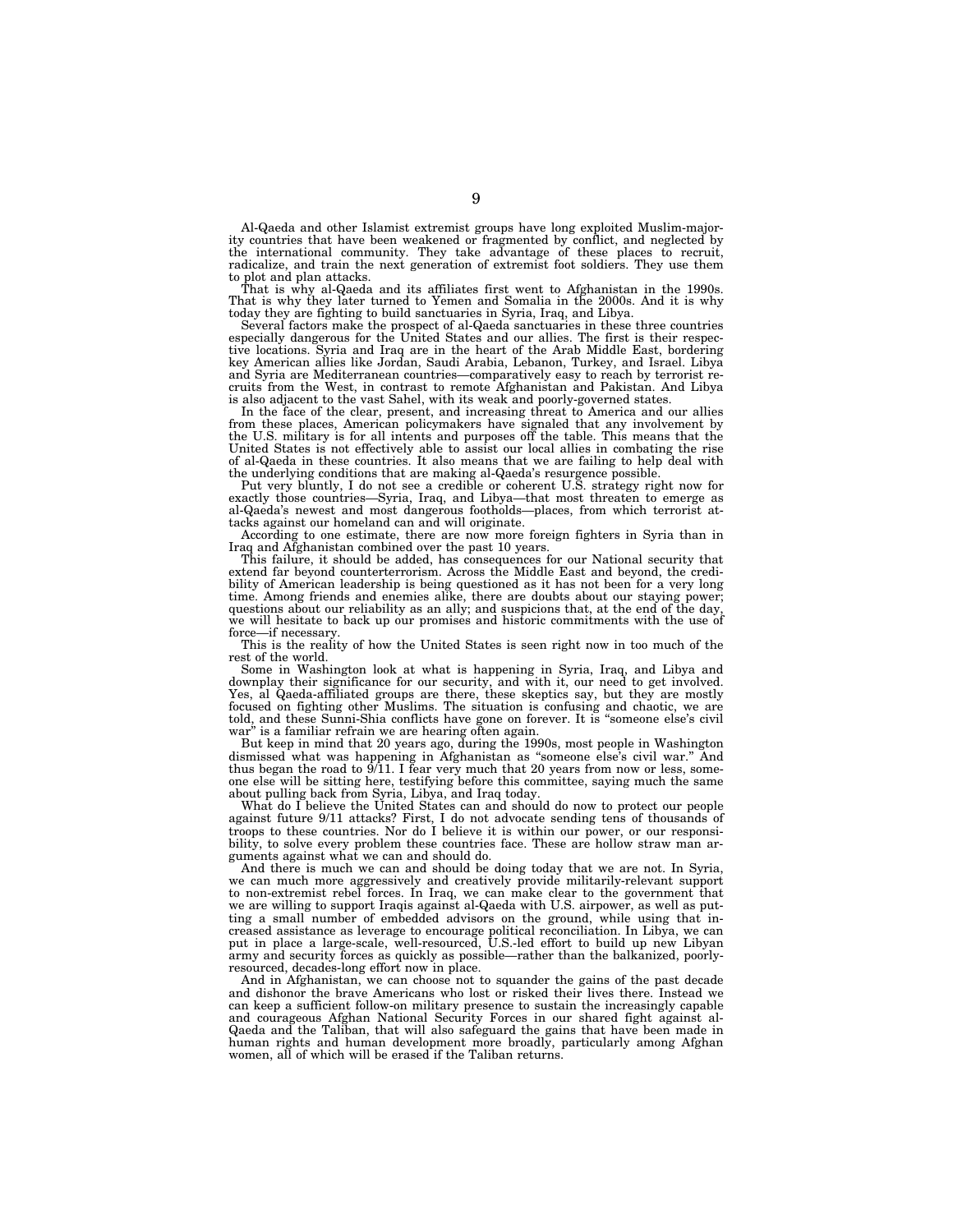None of these possible actions by the United States represent simple or quick solutions. There are no easy solutions to the problems here. But there are smart, measured steps we can take that will put us in a stronger position to deal with the evolving threats we face and that will ultimately make us safer as a country here at home.

It is worth noting that, in all of these countries, we have repeatedly seen that al-Qaeda and its extremist vision for society are rejected by the overwhelming majority of people living there. In Iraq, Syria, and Libya, we have seen popular, grassroots movements rise up against al-Qaeda and other extremist groups. The question is whether we provide these anti-extremist popular movements with the help and support they need to succeed, or leave them on their own to fail.

This is especially urgent in Syria right now. In just the past several days, there has been a grassroots uprising in the northern part of the country against the al-Qaeda affiliate in Syria, because al-Qaeda has alienated the local population with its brutality and violence. The question is, do we now come to the aid of these rebels who are in a two-front fight against al-Qaeda and Bashar al Assad—which is to say, against Iran—and who desperately need our help? If we fail to do so, and al-Qaeda defeats them, the consequences will be dire not only for Syria, but for our own National security.

Let me make one final point. The Obama administration has repeatedly narrowed the rhetorical scope of this conflict from what it criticized as an amorphous and open-ended ''war on terrorism'' to an armed conflict against a discrete and identifiable group: al-Qaeda and its affiliates. Our goal, the President has said, is to disrupt and ultimately dismantle the entity known as al-Qaeda and those affiliated with it.

There is an argument for this approach. After all, the enemy we are fighting is not ''terrorism,'' which is simply a tactic. But an organization-centric approach to counterterrorism, as the Obama administration has advocated, is ultimately inadequate because al-Qaeda as an organization can be eviscerated, but it will regenerate as long as the ideology that inspires it survives. An organization-centric approach may also inadvertently cause us to miss the threat posed by groups that share al-Qaeda's ideology and ambitions to harm us, but that lack meaningful organizational ties to it. Indeed, it seems plausible that this is part of what happened in Benghazi in 2012.

The fact is, ultimate success in the struggle we are in depends not simply on the death of particular terrorist leaders or the destruction of a particular terrorist group, important though that is. Rather, it requires the discrediting of violent Islamist extremism as a worldview.

And let me underscore here, the enemy is violent Islamist extremism—a political ideology that seeks to justify totalitarian governance by perverting religion. The enemy, we can never stress enough, is not Islam itself.

Nor, I would add, our enemy is political Islam per se. In fact, there are political Islamists who are neither violent nor extremist, and who recognize al-Qaeda to be a mortal threat just as much if not more than we do. In Tunisia, for instance, we see an Islamist party that has proven thus far to be respectful of democracy and of political pluralism.

In fact, such Islamists—operating in a democratic framework—may ultimately prove to be the most powerful and effective force to delegitimize and destroy violent Islamist extremism. Conversely, repressive regimes in Muslim countries are likely in the long run to radicalize people and push them towards violent extremism. For this reason, the United States does have a core National interest in the political development of the Muslim world towards greater freedom.

Mr. Chairman, the progress we have made since 9/11 in securing our homeland is real. But we should not delude ourselves into thinking that this fight is anywhere near over. Perhaps the best description of where we find ourselves can be found in the familiar words of a great statesman of the last century, speaking of a very different struggle against another totalitarian foe.

In late 1942, after the first British victories in North Africa, Winston Churchill told the House of Commons: ''Now this is not the end. It is not even the beginning of the end. But it is, perhaps, the end of the beginning.''

So, too, perhaps it is for us now ''the end of the beginning'' of our war against violent Islamist extremism. If so, that should give us reason to hope—but also grounds to recognize much danger, difficulty, and hard work lies ahead.

Chairman MCCAUL. The Chairman now recognizes our former colleague, Congresswoman Jane Harman, for her testimony.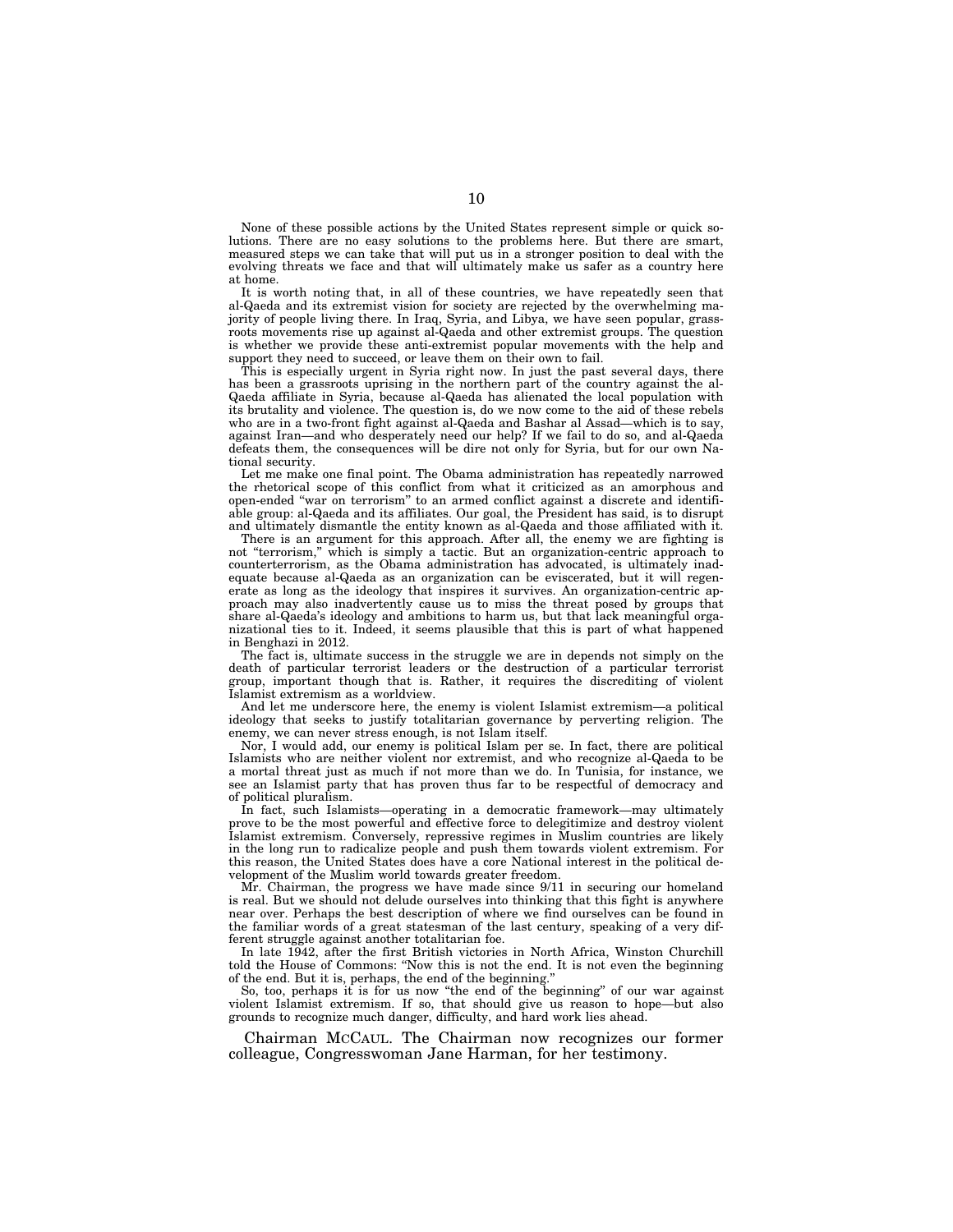# **STATEMENT OF HON. JANE HARMAN, FORMER REPRESENTATIVE FROM THE STATE OF CALIFORNIA**

Ms. HARMAN. Thank you, Mr. Chairman. Good morning to so many good friends. This feels like a homecoming. As you pointed out, I spent 8 years on this committee, 4 when it was a select committee and then 4 when we finally eked out a little jurisdiction to form a real committee. I worked with most of you, certainly all of you in the top row. As you pointed out, Chairman McCaul, you and I were partners on the Subcommittee on Intelligence. Mr. Thompson, when he chaired the committee and when he was the Ranking Member, and I traveled the world looking at garden spots where terror cells are growing.

I feel that the history of bipartisanship of this committee has set an example for this House, and I hope it will continue to set an example for this House—and, oh, by the way, that other body somewhere in the Capitol—because my little deathless phrase that I have been repeating for years is the terrorists won't check our party registrations before they blow us up. We need to focus on this. Sorting ourselves out by party is not helpful.

Now I am at the Wilson Center, a garden of nonpartisanship— I have to say that feels very good—but I continue to focus on these issues. As you pointed out, I am on the Defense Policy Board, the State Department's Foreign Policy Board, the DNI board, and recently joined the Homeland Security Board, where I will hopefully advise Jeh Johnson in his new role, and I care intensely about the policies here and getting them right.

So in true bipartisan fashion, let me start with something not in my testimony, but that is an endorsement of some of the things you said, Chairman McCaul, and some of the thing you said, Ranking Member Thompson, in your opening statements, because I think they are both true, as are many of the things my dear friend Joe Lieberman just said.

Chairman McCaul, you said that the terror threat is growing and some are not paying adequate attention to that. The terror threat has changed from the 9/11 days. The core al-Qaeda, as I think you said, and I know Senator Lieberman said, has been substantially destroyed by the efforts of two administrations, one a Republican and one a Democrat. I think most people would agree that President Obama not only continued the efforts of President Bush, but he increased those efforts against core al-Qaeda, and most of those high-value targets have been removed. So it is less of a force.

But the terror threat has morphed. It is now a loosely-affiliated horizontal threat. Many of those groups are called al-Qaeda, some are, some aren't, but they are opportunistic, and they come together like cancer cells when necessary. The new organization, ISIS, the Islamist State in Iraq and Syria, is called al-Qaeda. It really isn't technically al-Qaeda. It was the old Zarqawi organization, that Osama bin Laden disliked, Zarqawi in Iraq was then taken out. But his successors run this organization, and it has taken advantage of an unfortunate vacuum in Iraq because, unfortunately, President Maliki, I think, makes inadequate efforts in some of the Sunni parts of his country, but also in Syria for obvious reasons.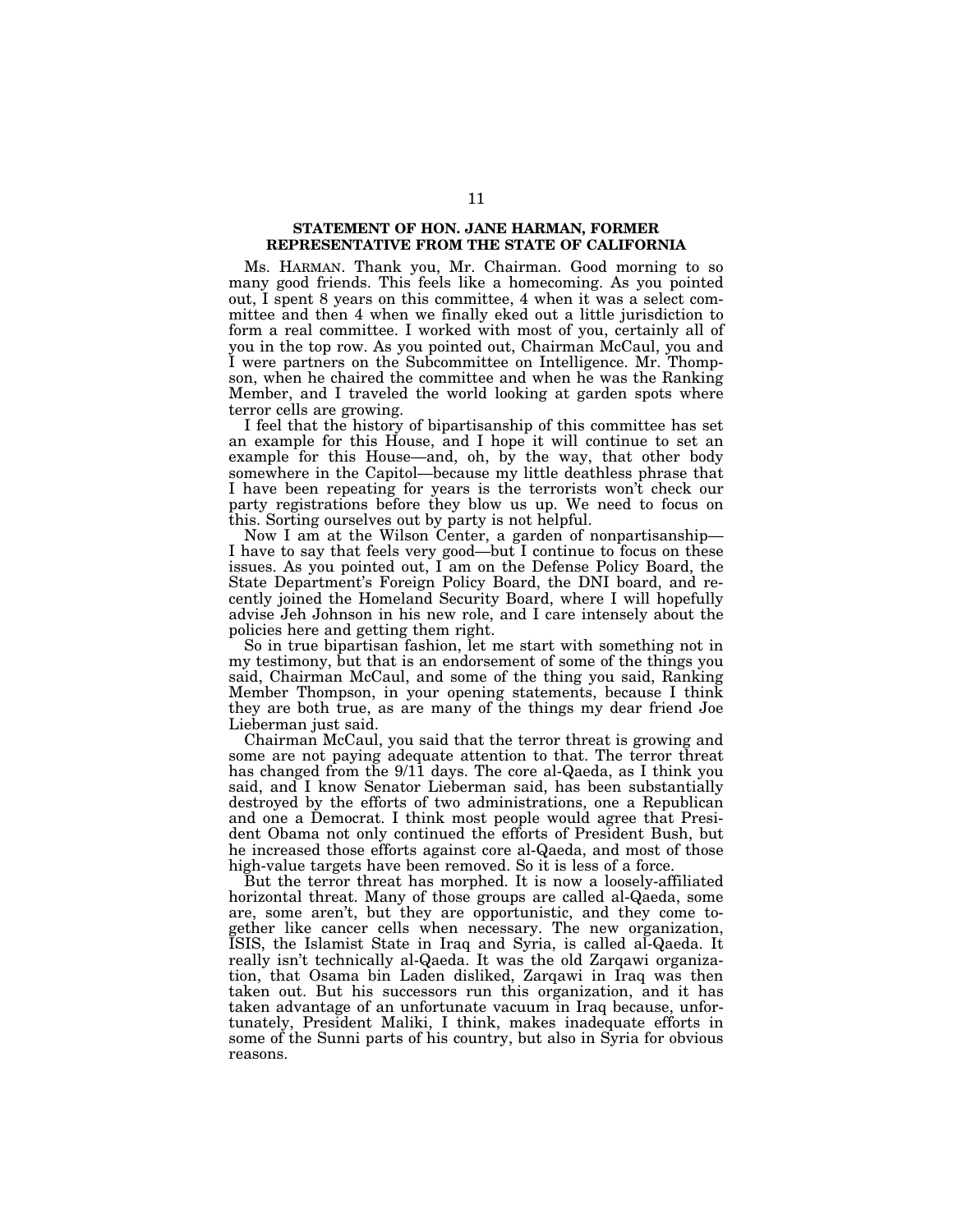So the terror threat has changed. But Ranking Member Thompson is also correct that to defeat this threat we need more than kinetic force. Playing Whac-A-Mole, which we have done pretty well and which we should continue to do in some parts of the world using drones and other activities, will eliminate individuals, but it won't defeat the threat. We really in the end have to win the argument.

That is why a whole-of-Government approach is so important. That approach is embraced by our Defense Department, oh, by the way, which has done some of this as a Defense Deferment, by our State Department, by public-private partnerships, by NGOs, and by many both in this body and around the world. We need, in addition to applying these strategies, to project an American narrative, and I think all of us agree on that, that explains what we are doing, why we are doing it, and persuades some kid in the boonies of Yemen not to strap on a suicide vest but rather to hopefully join a productive economy in his country, go to a school that doesn't teach extremism in the guise of having people memorize the Koran but teaches reasonable subjects in a truly dispassionate way. We have to help build those schools, by the way, and we have to make sure that girls get to go to them.

So I have a long statement here, but I want to now turn my focus, because I remember the 5-minute rule and I am about to exceed it, as did my buddy here, on two things that I think are the more immediate threats to the homeland, and they relate to terror, obviously, but I don't want us to lose sight as we are thinking about foreign terror organizations.

One of them is home-grown terror, something this committee has focused on extensively. Since 9/11, there have been almost 400 home-grown terrorists indicted on terror-related charges or killed before they could be indicted in this country. Lone wolves are a big part of this problem. This committee has studied—I know this because I was involved in it—how people who have radical beliefs, which are protected under our Constitution, then transition to wanting to be engaged in violent acts which are not protected. We passed legislation a couple of times, which unfortunately died in the Senate. But it is a huge issue, and we have to look at it in our country. Then we have to look at these disaffected Americans being recruited for attacks abroad by al-Shabaab, by groups in Syria, et cetera, all of which has been recently in the press.

But the other issue that is a huge imminent problem, and you and I were just talking about this, Mr. Chairman, is cyber terror. It is absolutely imperative that Congress pull together to pass legislation that gives our Government the tools to work with private industry, which is a huge partner in this, on solving this problem. Congress has been, alas, extremely partisan; there have been all kinds of problems why bills haven't passed. I know that Senator Lieberman and my dear friend Senator Collins had a bill in the Senate that they couldn't move. You just told me that there may be some chance of moving a bill here. I hope so, Godspeed, because we are way behind the curve in understanding, responding to, adapting to, and preventing cyber intrusions, especially in the private sector. Sadly, the leaks by Edward Snowden have given some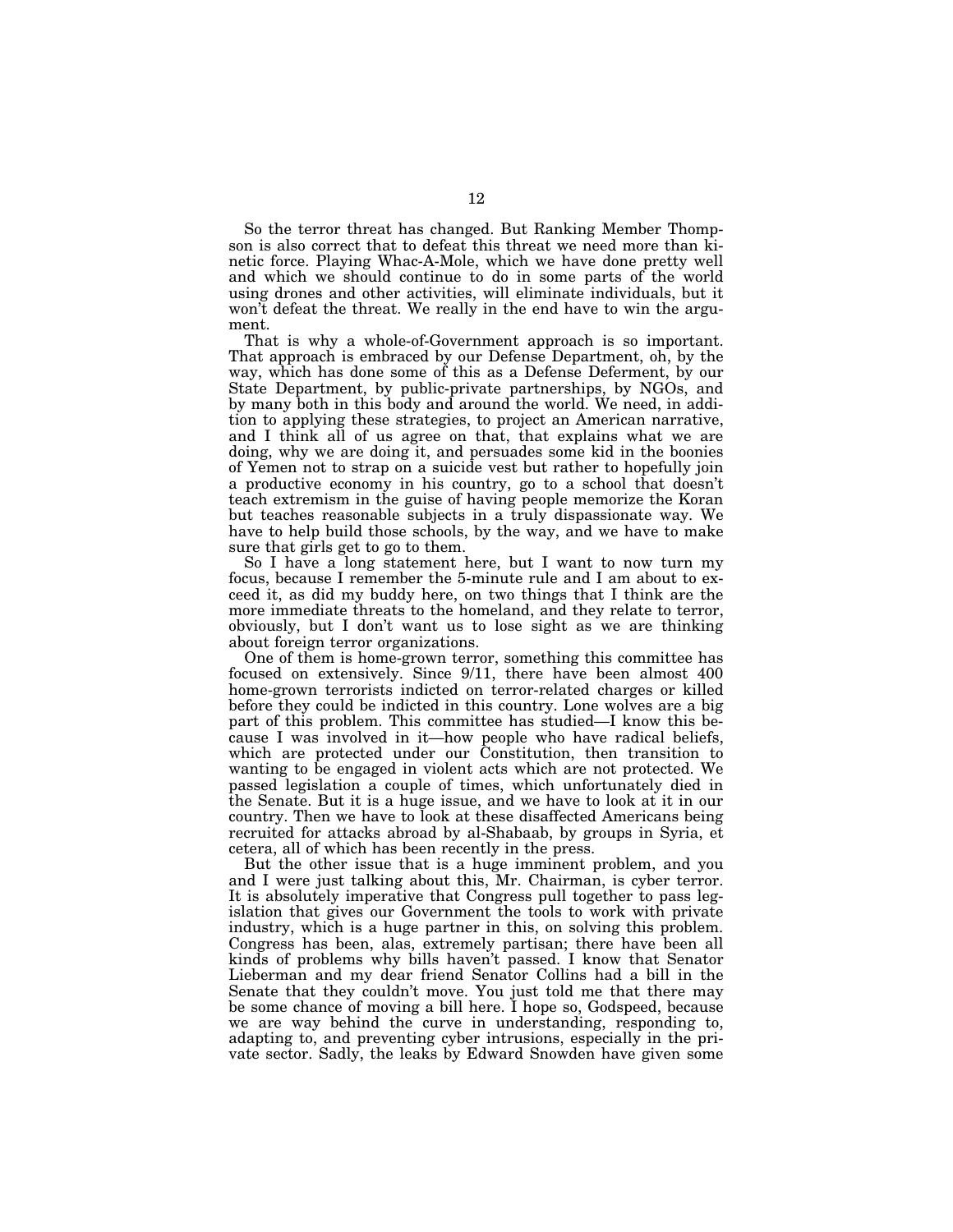of our tool kit to bad guys, our technical tool kit, and I think this is pernicious.

So in conclusion, the threats today are different. They are on a smaller scale, but they are very serious and we have to keep focused on it. We need a narrative and a whole-of-Government approach as much as or more than we need a kinetic approach, in my view. But endless partisanship is a huge obstacle to progress, and I urge this committee, in true Homeland Security Committee fashion, to pull together and do the right things about cyber terror, home-grown terror, and helping us make the wise decisions about a U.S. international role. Thank you, Mr. Chairman.

[The prepared statement of Ms. Harman follows:]

#### PREPARED STATEMENT OF JANE HARMAN

#### JANUARY 15, 2014

I've always said that terrorists won't stop to check our party registration before they blow us up. One of the hallmarks of my relationship with Chairman Michael McCaul was that we worked closely together to solve problems—we didn't let politics get in the way.

I'd like to make three basic points:

1. I watched closely for many years as al-Qaeda and associated terror groups changed. While the U.S. Government does not do a perfect job explaining the evolution, we are addressing new threats and in my own view making progress. A promising development is the indigenous push-back against the Islamic State of Iraq and Syria—or ISIS—in Syria. This is reminiscent of the Arab Awakening in Anbar, and might unify the Syrian opposition.

The problem with the U.S. narrative is not that we are underplaying the terror threat. We are inadequately explaining our agenda to people in the United States and in the region. If we leave a vacuum, the bad guys fill it with their narrative.

2. Secretary John Kerry's efforts to negotiate peace in the Middle East and a nuclear deal with Iran are heroic and if successful will have a major impact on stability and security in the region. They will also "reset" how the United States is viewed.

3. Since 9/11, there have been almost 400 home-grown terrorists indicted on terror-related charges or killed before they could be indicted. The biggest threats to the U.S. homeland are home-grown, lone-wolf terror attacks and cyber-terror attacks.

a. Lone wolves

- Radicalization is an individualized process and the vulnerable come from varied backgrounds. Recent reports that Syrian extremist groups are recruiting for U.S. attacks are extremely concerning. (See my *LA Times* op-ed dated January 6, 2014).
- Reverse recruitment is also happening, like al-Shabaab in Minnesota.
- b. Cyber terror
- We are way behind the curve in understanding, responding to, adapting to, and preventing cyber intrusions—especially in the private sector. We're just starting to protect better our physical computer systems. But we've barely touched security for mobile devices.
- Snowden leaks have compromised a lot of our technical ability. Some, like former Department of Homeland Security Assistant Secretary for Policy Stewart Baker, suggest that there are many countries that may have used the leaks to bolster their own capabilities. That means we lose the competitive edge.
- Most terror groups or lone wolves don't have advanced technical capability yet. But they learned quickly how to use the internet to radicalize, recruit, and fundraise; why wouldn't they learn how to launch attacks that way?
- It's not hard to buy exploits and find someone with the expertise to deploy them.
- So we have an opportunity now to harden our critical infrastructure. The President's Executive Order is a good start. But legislation is essential to compel industry to share threat data—not personal information about individuals—with the Department of Homeland Security and provide appropriate immunity when it does.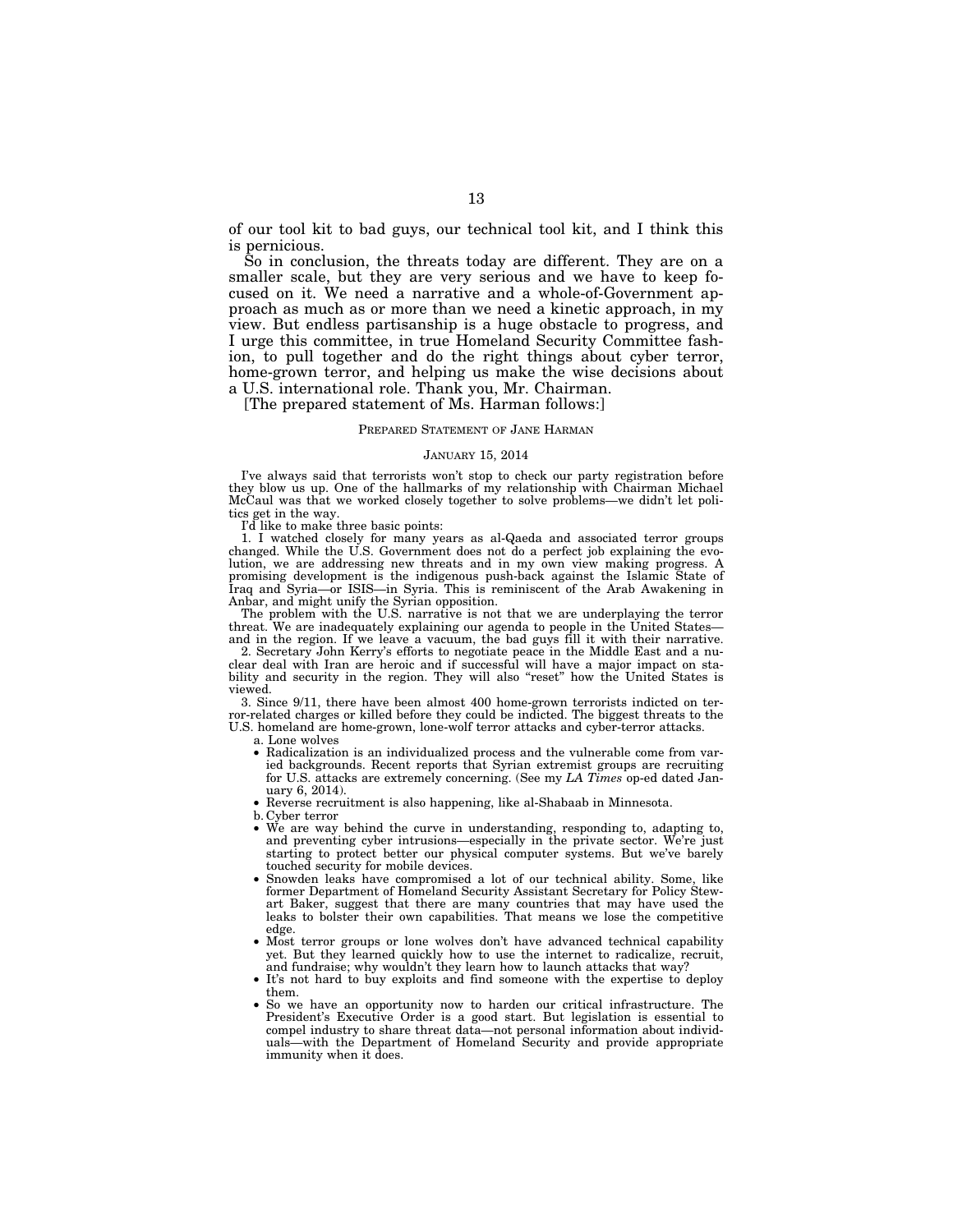- H.R. 624, the Cyber Intelligence Sharing and Protection Act, (Rep. Mike Rog-ers) has passed the House. H.R. 756, the Cybersecurity Enhancement Act, (Rep. Mike McCaul) has passed the House. The Senate approach is different and progress is urgently needed.
- Spillover from the Snowden leaks has meant that businesses are even more reluctant to cooperate. We need more brain cells on this problem because it is the key to preventing a catastrophic attack.

So, what to do? Just as we've layered security across ports and transportation systems, we need to do the same in the cyber world. The SAFE Ports Act, a product of the House Homeland Security Committee (Lungren/Harman) in 2006, could be a model—leaving the more controversial pieces for stand-alone legislation.

#### **CONCLUSION**

1. Threats today are different and on a smaller scale. Al-Qaeda in the Arabian Peninsula describes this shift in its English-language on-line magazine *Inspire* as a ''strategy of a thousand cuts.'' And they aren't expensive: ''Operation Hemorrhage''—AQAP's printer-cartridge bombing attempt—cost less than \$5,000.

2. We need a narrative and whole-of-Government approach more than kinetics.

3. But partisanship is a huge obstacle to progress.

Chairman MCCAUL. Thank you, Jane Harman. It is great to see you again.

Let me just say that today actually Congressman Pat Meehan and Yvette Clarke will be marking up our cybersecurity bill at the subcommittee level. I have enjoyed a good relationship with the Ranking Member, as you said, in the spirit of bipartisanship on this committee. I believe it will be passed, hopefully unanimously, just as the border security bill was passed unanimously out of this committee. I think when it comes to National security, as you say, they don't check our party affiliation, and we should be working together when it comes to National security. So thank you for that comment.

Next, the Chairman now recognizes General Keane for his testimony.

### **STATEMENT OF GENERAL JOHN M. KEANE, (RET. U.S. ARMY), CHAIRMAN OF THE BOARD, INSTITUTE FOR THE STUDY OF WAR**

General KEANE. Good morning, Mr. Chairman, Ranking Minority, and distinguished Members of the committee. Thank you for inviting me to testify today on an important subject concerning the security of American people. I am honored to share this panel with three distinguished colleagues, particularly two friends, Senator Joe Lieberman and Congresswoman Jane Harman. Let me just say that they are both great American patriots, and I want to thank them publicly for their many years of devoted and selfless service to this great country.

You have asked to us consider the President's speech in May at the National Defense University as a basis for our commentary on the security of the United States and the American people. It is true that bin Laden is dead, there have been no major attacks on the homeland, and fewer troops are in harm's way. But it is not true that our alliances are stronger. Indeed, they are weaker because our allies are fundamentally questioning the will of the United States. Many allies believe the United States will not be there for them in a time of peril, and sadly some recent polling are indicating that the United States' standing in the world is at its lowest since prior to World War II.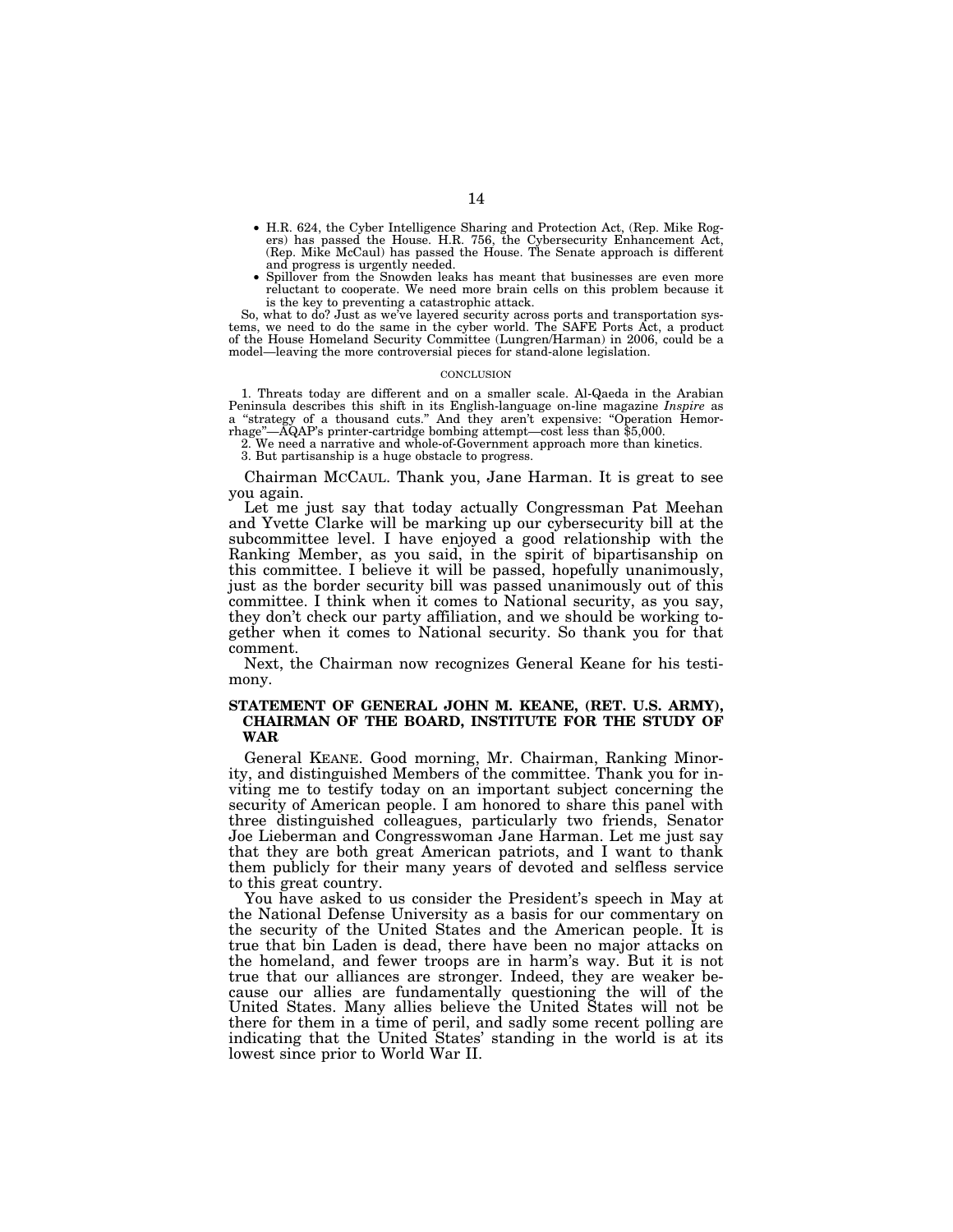How could this happen? Is this because of the protracted wars in Iraq and Afghanistan? Is it the U.S. backing of Israel and our inability to resolve the Israeli-Palestinian dispute? Absolutely not, in my judgment. It is because of American leadership. When American leadership is strong in the world, the world is a safer place. When American leadership is inconsistent, indecisive, and we are willing to permit others to lead who do not have the capacity, or when we are paralyzed by the fear of adverse consequence, then American leadership is weak and the world is a more dangerous place. As such, our adversaries are emboldened, they become more aggressive, they take more risk. The results are more death, more casualties, and the security of the American people is threatened. Tragically, this is where we are today.

Despite our success in denying sanctuary and driving the al-Qaeda from Afghanistan to Pakistan, defeating the al-Qaeda in Iraq, while also killing Osama bin Laden and many al-Qaeda leaders, the harsh reality is that radical Islam, the al-Qaeda and its affiliates, represent an ambitious political movement with a committed ideology. It is on the rise, and the evidence is overwhelming.

The al-Qaeda are quickly taking control of western Iraq, while they have seized control of northern Syria. The border is nonexistent, and today there is a bona fide sanctuary from which operations can be conducted against our allies in the region, specifically Jordan. The radical Islamists were not the catalysts for the revolutionary change that swept over the Middle East 3-plus years ago, but they see geopolitical change as opportunity to gain influence, and as such control territory and people. This is happening in Syria, Libya, Yemen, Tunisia, and Mali, while al-Qaeda affiliates are exerting pressure in Somalia and Kenya.

Because of the failure, in my view, of American leadership, the term "radical Islam" or "Islam extremism" is not mentioned in U.S. policy, which is quite astounding. Furthermore, 12 years after 9/11 we still have no comprehensive strategy to defeat radical Islam or al-Qaeda. We do not even have a military strategy. We use drones to kill al-Qaeda leadership in Pakistan and Yemen, as we should, but that is not a military strategy, it is a tactic and an instrument of war. It has limitations also because leaders are replaced quickly in an ideological movement and the mission goes on.

Contrast this current reality with our strategy and policies in the 20th Century when the United States was involved in another struggle, another ideological struggle, communism. We fashioned a grand strategy, we organized major alliances in Europe and Southeast Asia, in NATO and SEATO, to contain it by agreeing on a common political goal, as well as sharing intelligence, training, doctrine, equipment, and tactics. We encouraged some of our best universities to study the subject—whole departments grew up around the subject as a matter of fact—and think tanks like my colleague's, RAND and others, were initiated because of the challenge of communism.

After all, ideas in an ideological struggle truly matter. To understand our adversaries' ideas, their history of development, their weaknesses and strengths, and to challenge our own ideas against them is fundamental to defining and understanding our enemy. Today there is no such strategy. We have no formal alliances to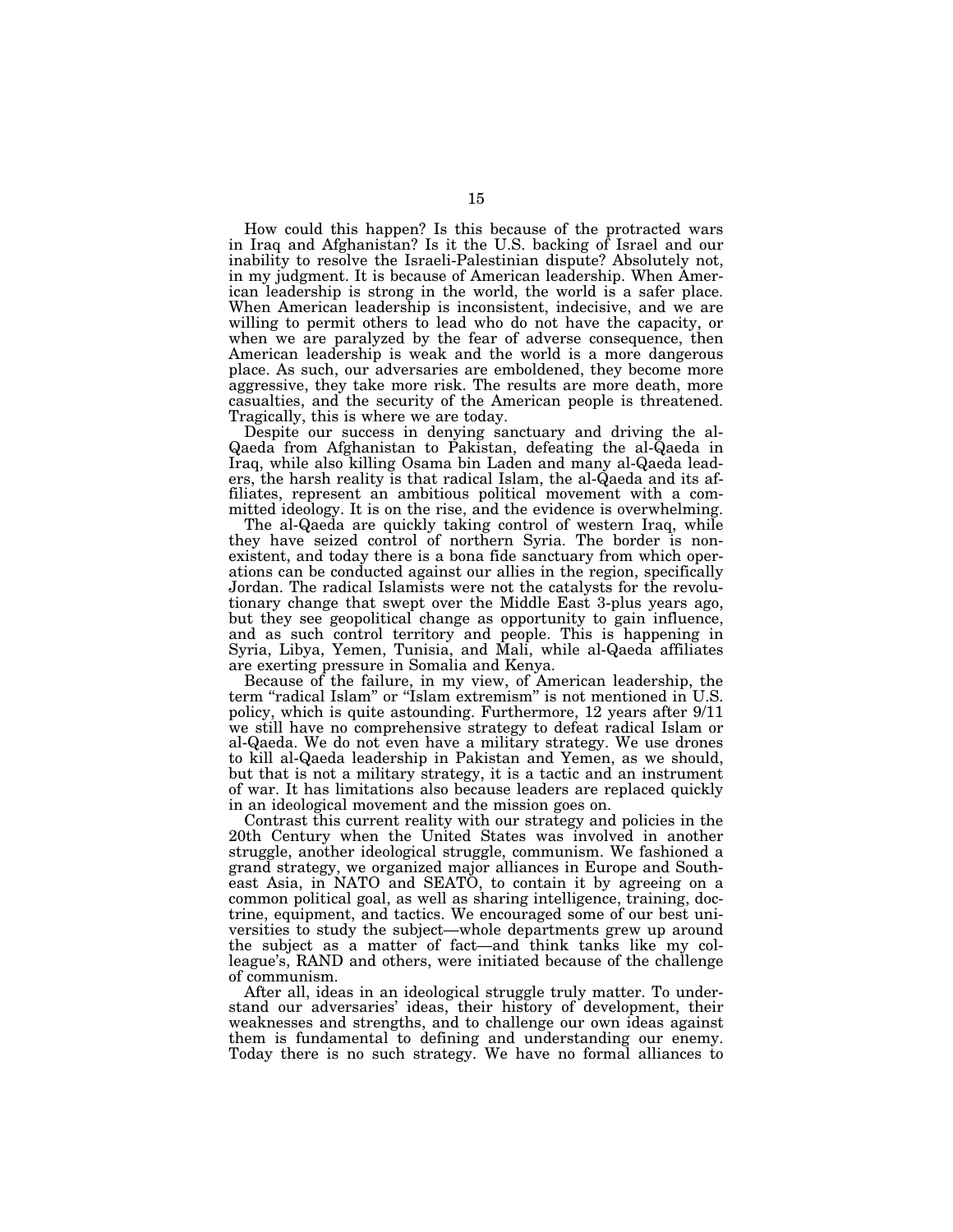partner politically, intellectually, and militarily against them. This is not about our troops fighting against the radicals world-wide, but assisting our allies so their troops can do it only when it is necessary.

I agree with Congresswoman Harman. This is a whole-of-Government approach, and it is largely nonkinetic. The radical Islamists understand us better than we do them. As such, they fear our ideas, democracy, and capitalism. The advancement of these ideas in the region is a major threat to radical Islamists because it makes it all the more difficult to bend the people's will and force surrender.

This is why the Arab Spring is such a threat to them. No one was demonstrating in the streets for radical Islam and jihad to achieve a better life. The people in the streets were looking at what the United States and the West has to help change their lives, political and social justice, economic opportunity. That is, democracy and capitalism. Therefore, the radicals are all in to influence the outcome that is so uncertain and unpredictable. On the contrary, ask any of our friends in the region about U.S. policy in the Middle East and the two most frequent descriptions are ''disengagement'' and ''retreat.''

No one can say with certainty, depending on open sources, that any one of these al-Qaeda hot spots that we have mentioned is a direct threat against the people of the United States. But this much we can say, that when we permit sanctuary and uninterrupted recruiting, training, planning, and equipping, as the al-Qaeda was able to do for almost 10 years prior to 9/11, then the risk to U.S. interests and the security of the American people is exponentially higher. After all, what makes this movement the most threatening we have ever faced is their stated and unequivocal desire to use WMD against the people of the United States.

Unchecked, radical Islam, an ambitious political movement, is in an ideological struggle with the United States and its allies that will dominate most of the 21st Century. We lost 3,000 Americans on our land and now almost 7,000 troops in foreign lands as we attempt to defeat it and our people and our way of life. We desperately need strong American leadership to define radical Islam for what it is, to fashion a comprehensive strategy, and to partner effectively with our allies to defeat it. We have a long way to go.

Thank you, and I look forward to your questions.

[The prepared statement of General Keane follows:]

#### PREPARED STATEMENT OF JOHN M. KEANE

#### JANUARY 15, 2014

Mr. Chairman, Ranking Minority, and distinguished Members of the committee, thank you for inviting me to testify today on such an important subject concerning the security of the American people. I am honored to share this panel with my distinguished colleagues and friends Senator Joe Lieberman and Congresswoman Jane Harman. They are both great American patriots and thank you so much for your many years of devoted and selfless service to the Nation.

You have asked us to consider the President's speech in May at NDU as a basis for our commentary on the security of the United States and the American people. It is true, that bin Laden is dead, there have been no major attacks on the homeland and fewer troops are in harm's way. But it is not true that our alliances are stronger, indeed, they are weaker because our allies are fundamentally questioning the "will" of the United States; many allies believe the United States will not be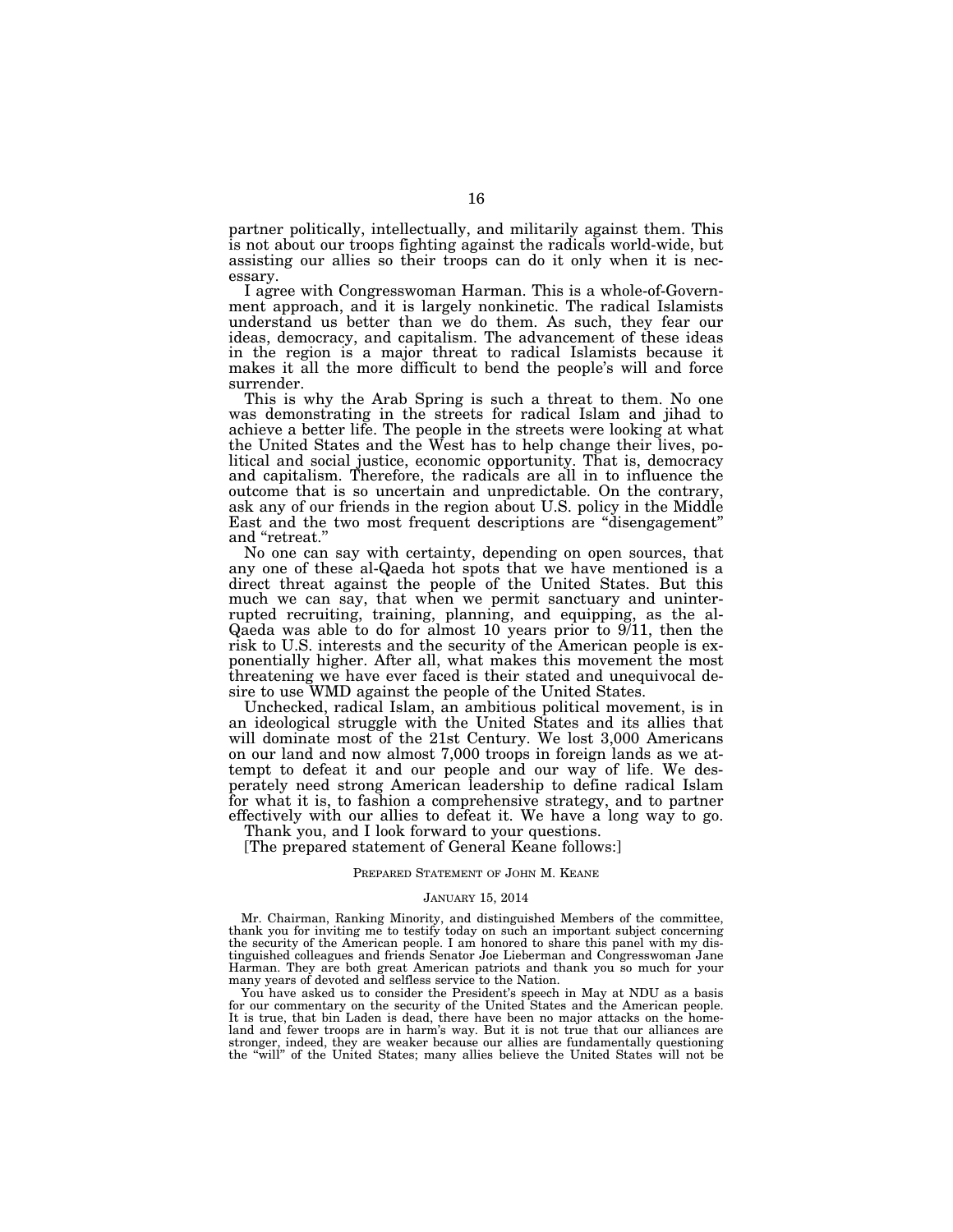there for them in a time of peril and, sadly, U.S. standing in the world is at its lowest since prior to WWII. How could this happen? Is this because of the protracted wars in Iraq and Afghanistan, the U.S. backing of Isra ship. When American leadership is strong in the world, the world is a safer place. And when American leadership is inconsistent, indecisive, and we are willing to permit others to lead who do not have the capacity or when we are paralyzed by the fear of adverse consequence, then American leadership is weak and the world is a more dangerous place. As such, our adversaries are emboldened, they become more aggressive, they take more risks and the results are more death, more casualties, and the security of the American people is threatened. Tragically, this is where we are today.

It is undeniable that since 9/11 the United States has been at war with Radical Islam and, specifically, the al-Qaeda and its affiliates. This is a very ambitious polit-ical movement designed to control territory and people by first establishing a caliphate in Muslim lands and eventually seeking world domination. It is an ideology drawing extremist ideas from radical theologians and philosophers from the 14th Century on, yet grounded in Islam, which is its belief system. Jihad is the means to gain control using death and fear to force capitulation.

Despite our success in denying sanctuary and driving the al-Qaeda from Afghani-stan to Pakistan, defeating the al-Qaeda in Iraq (which they openly admitted), while also killing UBL and many al-Qaeda leaders, the harsh reality is that Radical Islam<br>and the al-Qaeda affiliates are on the rise and the evidence is overwhelming.

- After the strategic blunder of leaving no residual force in Iraq (and immunity for U.S. troops was a false issue) equally damaging, was distancing ourselves from a long-term strategic partnership between the United States and Iraq, leaving the al-Qaeda to have re-emerged and the level of violence today is as high as it was in 2008 and destined to get higher. The al-Qaeda are quickly taking control of western Iraq while they have seized control of northern Syria. The border between Syria and Iraq from a Radical Islamist perspec conducted against our allies in the region, specifically, Jordan and other U.S.
- The radical Islamists were not the catalyst for the revolutionary change that swept over the Middle East 3-plus years ago, but they see geo-political change as an opportunity to gain influence and, as such, control territory and people.<br>This is happening in Syria, Libya, Yemen, Tunisia, and Mali, while al-Qaeda<br>affiliates are exerting pressure in Somalia and Kenya. In Egypt th Brotherhood won an election but failed their people when they attempted to im-
- If we make the same mistakes in Afghanistan that we did in Iraq and pull the plug on support for the Afghans then the Taliban will truly threaten the regime and the al-Qaeda leadership will return to their most desirable sanctuary, the mountains of Afghanistan.

Because of the failure of American leadership the term Radical Islam or Islamic extremism is not mentioned in U.S. policy which is quite astounding. The great military strategists, Clausewitz and Sun Tzu, indicated that a major tenet in defeating an adversary is to define that enemy and equally important the nature and character of the kind of war they are waging. Furthermore, after 12 years of war, we have no comprehensive strategy to defeat Radical Islam or the al-Qaeda. We do not even have a military strategy other than counter insurgency in Iraq and Afghanistan. We use drones to kill al-Qaeda leadership in Pakistan and Yemen, but that is not a military strategy it is a tactic and an instrument of war. And it has limitations because leaders are replaced quickly in an ideological movement and the mission goes on. Contrast this current reality with our strategy and policies in the 20th Century when the United States was involved in another ideological struggle, Communism. We fashioned a grand strategy, we organized major alliances in Europe and Southeast Asia in NATO and SEATO to contain it by agreeing on a common political goal as well as sharing intelligence, training, doctrine, equipment, and tactics. We encouraged some of our best universities to study the subject and think tanks like Rand and others were initiated because of the challenge of Communism. After all, ideas in an ideological struggle truly matter—to understand our adversaries' ideas, their history of development, their weaknesses and strengths and to challenge our own ideas against them is fundamental to defining and understanding our enemy.

As stated, we have no strategy to defeat Radical Islam, we have no formal alliances to partner politically and militarily against them. This is not about our troops fighting against the radicals world-wide but assisting our allies so their troops can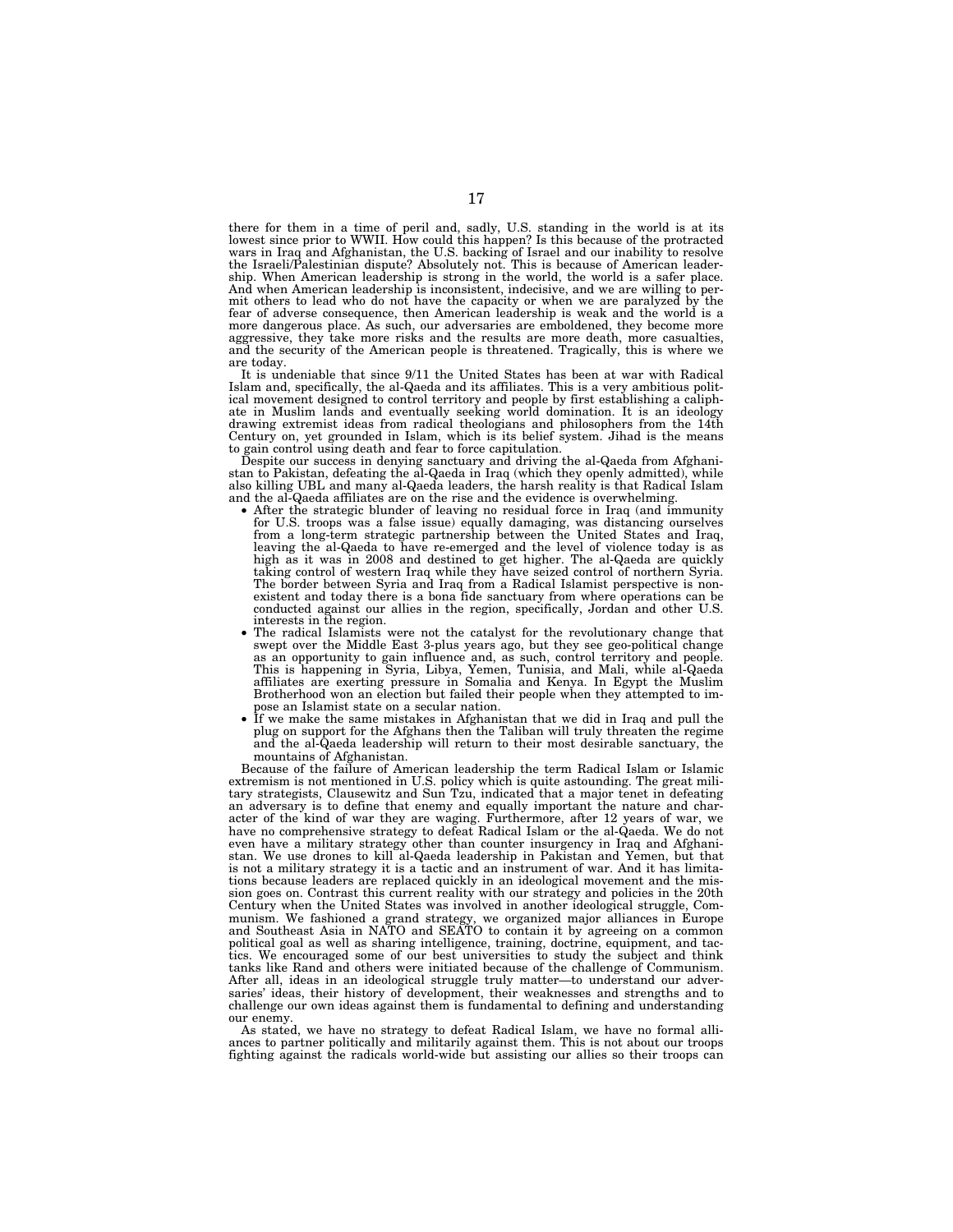do it effectively, only, when necessary. I have been speaking on college campuses every year since 9/11 and I can assure you there are no departments at our great universities devoted to understanding this ideological struggle with Radical Islam, quite the contrary, if an academic pursues this line of scholarship it is often denigrated as not worthy of serious study.

The radical islamists understand us better than we do them. To illustrate, their initial strategic goal is to dominate and control Muslim lands. To accomplish this, their stated objective is to drive the United States out of this land, which is what 9/11 was about. But the reason is not the obvious one, U.S. military presence, which they do not fear and know they can harm but cannot defeat. Instead they do fear our ideas, democracy and capitalism. The advancement of these ideas in the region is a major threat to the Radical Islamists because it makes it all the more difficult to bend the people's will and force surrender. This is why the so called Arab Spring is such a threat to them. No one was demonstrating in the streets for Radical Islam and Jihad to help them achieve a better life. The drivers of the instability in this revolutionary change is political and social injustice and the lack of economic opportunity. The people in the streets are looking at what the United States and the  $W$ has to change their lives, democracy and capitalism. Therefore, the radicals are ''all in'' to influence the outcome that is so uncertain and unpredictable. On the contrary, ask any of our friends in the region about U.S. policy in the Middle East and the two most stated descriptions are ''disengagement'' and ''retreat''. The so-called "pivot" to the East with the emergence of China is camouflage for an unstated policy to disengage from the Middle East and, at all costs, to avoid the potential of another Middle East war. No one can say with certainty, depending on open sources, that any one of these al-Qaeda hot spots in the world is a direct threat against the people of the United States. But this much we can say, that when we permit sanctuary and uninterrupted recruiting, training, planning, and equipping as the al-Qaeda was able to do for almost 10 years prior to 9/11, then the risk to regional U.S. interests and the security of the American people is exponentially higher. After all, what makes this movement the most threatening we have ever faced is their stated objectives to use WMD against the people of the United States.

Unchecked, Radical Islam is an ideological struggle with the United States and its allies that will dominate most of the 21st Century. We lost 3,000 American citizens on our land and almost 7,000 troops in foreign lands as we attempt to defeat it and protect our people and our way of life.

We desperately need strong American leadership to define Radical Islam for what it is, to fashion a comprehensive strategy, and to partner effectively with our allies to defeat it. We have a long way to go.

Thank you and I look forward to your questions.

Chairman MCCAUL. Thank you, General.

I certainly agree, it is a war of ideology, that drone strikes have been effective, but I don't think alone they can kill an ideology and a movement. That is the great challenge we have today.

The Chairman now recognizes Dr. Jones for his testimony.

### **STATEMENT OF SETH G. JONES, ASSOCIATE DIRECTOR, INTERNATIONAL SECURITY AND DEFENSE POLICY CENTER, THE RAND CORPORATION**

Mr. JONES. Thank you, Chairman McCaul, Ranking Member Thompson, Members of the committee.

There are obviously a range of perspectives on al-Qaeda and the threat to the United States from Islamic extremists. My own view and those noted both in my written testimony and oral testimony are informed by on-going work, my own work on this subject, including a forthcoming report on this, work that I am overseeing, and then my past service within U.S. Special Operations, and particularly visits recently, including to those same units overseas, especially Afghanistan, which I will come back to.

The argument that I will make here in my oral remarks will be several-fold. One is, while al-Qaeda and the broader movement has become decentralized, I think the data is important. What we have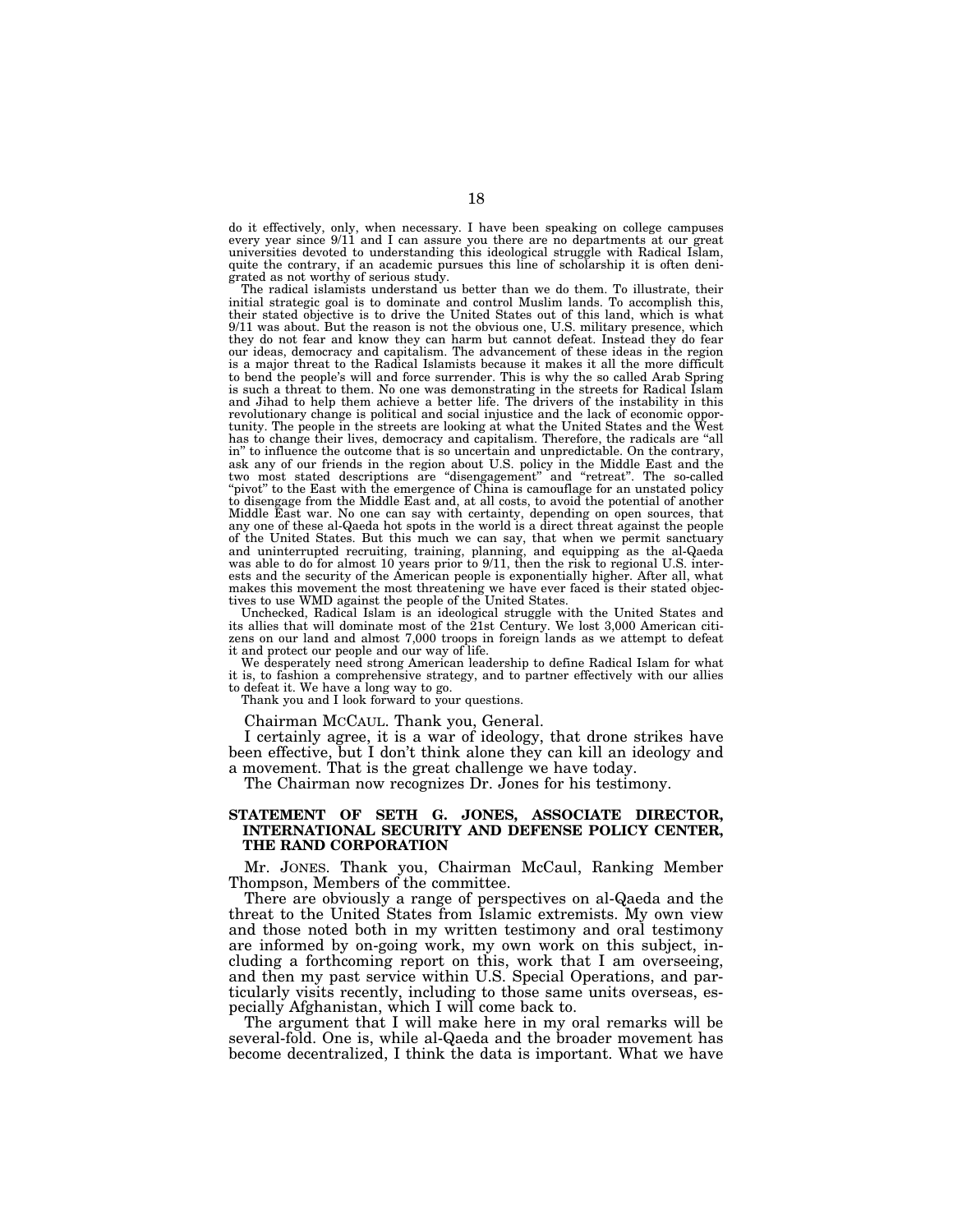seen in running the numbers is an increase—an increase, a notable increase—in the number of what I will call Salafi-jihadist groups over the past several years, particularly since 2010, and especially in North Africa, in the Levant, Syria, Lebanon, and I am going to include the Sinai there.

Second, there has been an increase—again, an increase—in the number of attacks perpetrated by these organizations, and as part of that an increase in the casualties and fatalities that have come out of that. Now, while this trend is troubling in one sense, it is worth noting that not all of these groups are plotting attacks against the U.S. homeland and its interests overseas. So as I will come back to in a moment, I think it is worth highlighting which of these groups presents the most serious threat.

But I do want to note on the verge of the Sochi Olympics that we have multiple groups in the North Caucasus and in Central Asia that do present a threat to American citizens traveling to this area, to our athletes traveling to Sochi. So this threat obviously impacts us not just in our infrastructure overseas, like embassies, our homeland, but also major events like the Olympics.

I won't rehash the structure of this organization because my colleagues here have noted that, but I do want to highlight the fact that the biggest increase in what some have called the al-Qaeda movement has been in the organizations that aren't sworn affiliates, that is, they don't pledge allegiance to Ayman al-Zawahiri, the emir, but who have a very similar Salafi-jihadist world view, who would like to establish an Islamic emirate in areas they control. In particular, we have seen that increase in groups operating in North Africa and the Levant.

I will come back to the threat posed by those groups in a moment, but let me just shift to Afghanistan, where I visited not that long ago and where I have noted very serious concerns among U.S. military and intelligence units operating in these areas, that we have worked for a long time against groups operating in those areas. There is still a notable presence of those groups along a very porous border, both Afghanistan and Pakistan. We have tried for the last several years to kill or capture the emir of al-Qaeda in northeastern Afghanistan, Faruq al-Qatari, with limited success no success, in fact. He has not been captured or killed.

I would just ask a rhetorical question that as we pull out our forces, close down our bases, and potentially even exit, will it be easier or harder to continue to target these individuals? I don't mean just with forces, but I mean collecting information, intelligence, on these individuals operating in this area. The answer is straightforward: It will be much more difficult.

I would say also that we have a number of groups that have plotted attacks against the U.S. homeland, this includes al-Qaeda, the Tehrik-e Taliban Pakistan, this area, the Times Square bombers, U.S. forces and U.S. Government installations in the region, and U.S. citizens, to include other groups, like Lashkar-e-Taiba, the Mumbai attacks, and the Haqqani Network.

Let me come just back briefly to this then what do these groups, what threat do they pose to the homeland? Again, in my view in looking at this problem set, the ones that pose the most significant threat at the moment to the homeland continue to be the group op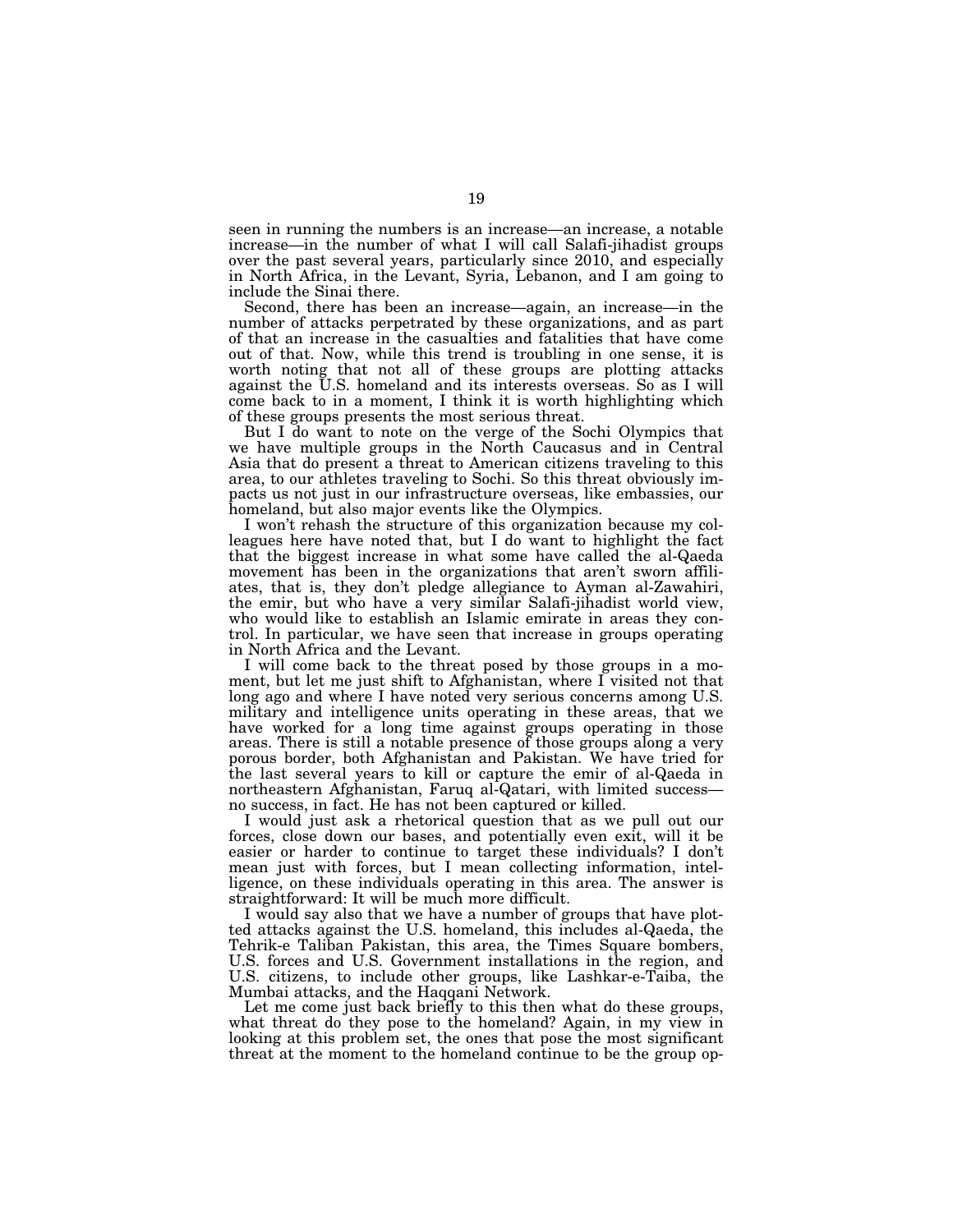erating in Yemen, al-Qaeda in the Arabian Peninsula, and the inspired networks, like the Tsarnaev brothers that perpetrated the Boston bombings. But I would note that this was not just a homegrown plot. Both of the brothers listened extensively to al-Qaeda leaders, including the now-deceased Anwar al-Awlaki. They specifically used al-Qaeda propaganda in their attacks in Boston, including from the *Inspire* magazine. So there was a connection, just happened to be on the internet to what we consider core al-Qaeda.

We have got threats to U.S. embassies overseas from groups like al-Shabaab targeting plots, from Ansar al-Sharia in Tunisia, which has planned attacks against U.S. diplomats and infrastructure. We have got Americans, a growing number that has gone to Syria, Europeans that have gone to Syria. So again I would highlight that there is a very serious threat to U.S. infrastructure, citizens overseas. This is not just about homeland and this is definitely not just about the core al-Qaeda.

Let me just say in closing that we need a proactive policy. In my view, we have been reactive. We have now returned advisers and trainers into Somalia but we are reluctant to do that in Iraq. Trainers have been very useful on multiple levels. I think we did a phenomenal job during the Cold War of combatting Soviet Marxist-Leninist ideology. I think we have been very slow to develop a policy along those lines.

Let me just end by saying, with the NSA debates we cannot lose our ability to monitor individuals that have linked up with websites that are radicalizing Americans like the Boston bombers. So whatever happens with this NSA discussion, we cannot lose our ability to monitor those websites. Thank you, Mr. Chairman.

[The prepared statement of Mr. Jones follows:]

#### PREPARED STATEMENT OF SETH G. JONES<sup>1</sup>

#### JANUARY 15, 2014

Chairman McCaul, Ranking Member Thompson, and Members of the committee, thank you for inviting me to testify at this hearing, ''A False Narrative Endangers the Homeland.''2

There are a range of perspectives today on the threat to the United States from Islamic extremists. Some argue that al-Qaeda—especially core al-Qaeda—has been severely weakened, and there is no longer a major threat to the United States.3 Former CIA operations officer Marc Sageman concludes that ''al-Qaeda is no longer seen as an existential threat to the West.''4 Some contend that the most acute threat to the United States comes from home-grown terrorists.5 Others maintain that al-

 $^{1}$ The opinions and conclusions expressed in this testimony are the author's alone and should<br>not be interpreted as representing those of RAND or any of the sponsors of its research. This<br>product is part of the RAND Cor poration is a non-profit research organization providing objective analysis and effective solutions that address the challenges facing the public and private sectors around the world. RAND's pub-

 $^2$  This testimony is available for free download at  $\hbar t$ *p*://www.rand.org/pubs/testimonies/  $CT403.\hbar t$ *ml.* 

*CT403.html.* <sup>3</sup> R. Clapper, *Worldwide Threat Assessment of the U.S. Intelligence Community* (Washington, DC: Office of the Director of National Intelligence, March 2013). Academic arguments include, for example, John Mueller and Mark G. Stewart, *Terror*, Security, and *Money: Balancing the Risks, Benefits, and Costs of Homel* 

*Networks in the Twenty-First Century* (Philadelphia: University of Pennsylvania Press, 2008).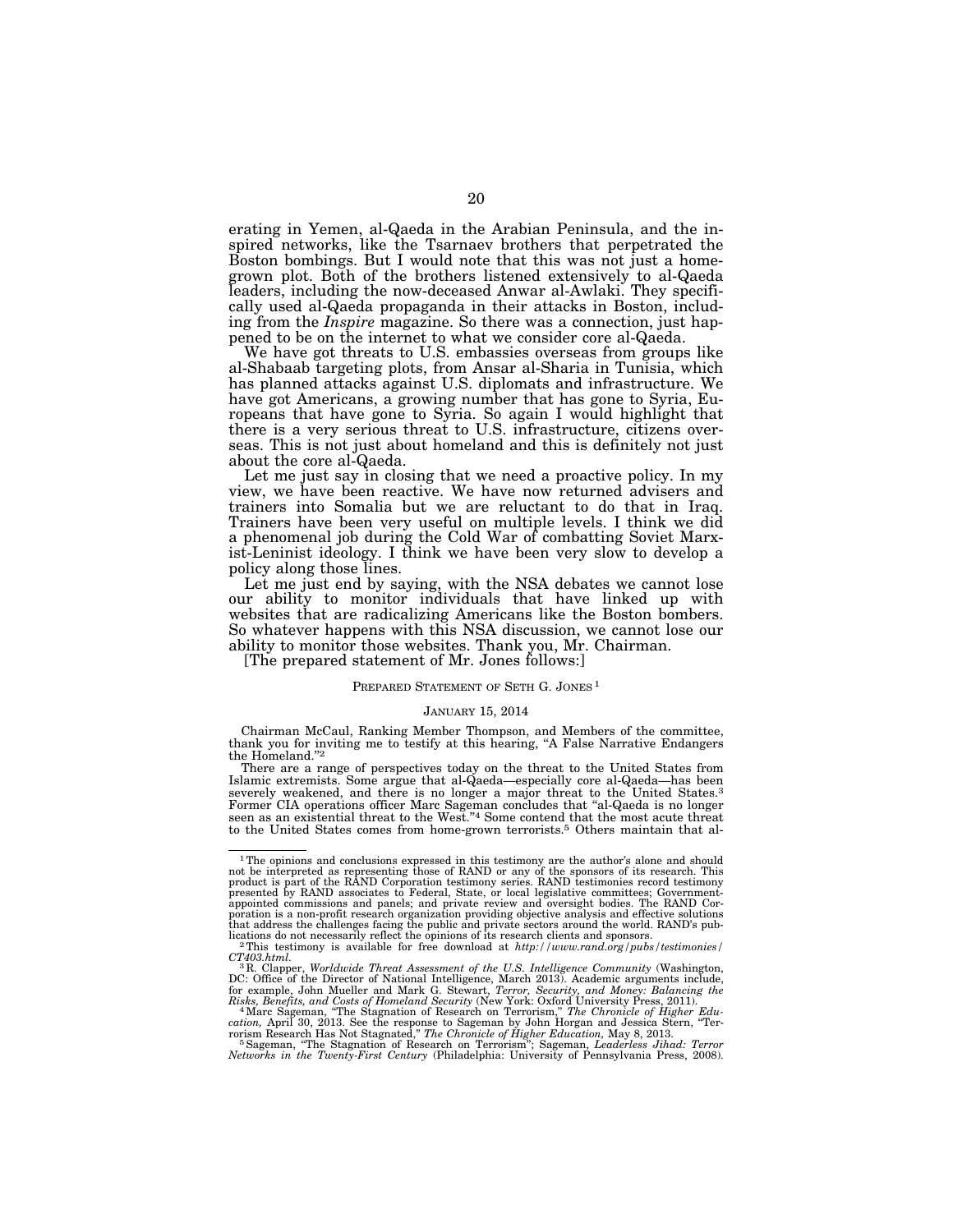Qaeda is resilient and remains a serious threat to the United States.6 Finally, some claim that while the al-Qaeda organization established by Osama bin Laden is in decline, ''al-Qaedism''—a decentralized amalgam of freelance extremist groups—is far from dead.<sup>7</sup>

Which of these arguments is right? This testimony argues that while the al-Qaeda movement has become increasingly decentralized, there has been an increase in the number of Salafi-jihadist groups and followers over the past several years, particularly in North Africa and the Levant. Examples include groups operating in such countries as Tunisia, Algeria, Mali, Libya, Egypt (including the Sinai), Lebanon, and Syria. There has also been an increase in the number of attacks perpetrated by al-Qaeda and other Salafi-jihadist groups. While this trend is troubling, only some of these groups are currently targeting the U.S. homeland and its interests overseas like U.S. embassies and its citizens—a particular worry on the verge of the 2014 Sochi Winter Olympics. The most concerning are al-Qaeda in the Arabian Peninsula and inspired individuals like the 2013 Boston Marathon bombers, though the growing number of Western fighters traveling to Syria to fight against the Assad government presents a medium-term threat. These developments should cause serious concern among U.S. policymakers and, more broadly, the American population.

The rest of this testimony is divided into four sections. The first examines the organizational structure and capabilities of al-Qaeda and other Salafi-jihadist groups. The second section explores reasons for the resurgence of Salafi-jihadists. The third outlines implications of the U.S. withdrawal from Afghanistan, an important component of this hearing. And the final section outlines threats to the U.S. homeland and U.S. interests overseas.

#### THE ORGANIZATION AND CAPABILITIES OF SALAFI-JIHADISTS

Al-Qaeda and the broader Salafi-jihadist movement have become more decentralized over time. The unfortunate tendency among some journalists and pundits to lump all Islamic terrorists as "al-Qaeda" has clouded this debate. Consequently, I will focus on al-Qaeda and other Salafi-jihadists. Used in this context, Salafijihadists refer to individuals and groups—including al-Qaeda—that meet two criteria. First, they emphasize the importance of returning to a ''pure'' Islam, that of the Salaf, the pious ancestors. Second, they believe that violent jihad is ''fard 'ayn'' (a personal religious duty).8 Salafi-jihadists consider violent jihad a permanent and individual duty.9 Many Salafists are opposed to armed jihad and advocate the da'wa or "call" to Islam through proselytizing and preaching Islam. But Salafi-jihadists<br>like al-Qaeda leader Ayman al-Zawahiri support both Salafism and armed jihad.<sup>10</sup>

Today, this movement is increasingly decentralized among four tiers: (1) Core al-Qaeda in Pakistan, led by Ayman al-Zawahiri; (2) a half-dozen formal affiliates that have sworn allegiance to core al-Qaeda (located in Syria, Iraq, Somalia, Yemen, and North Africa); (3) a panoply of Salafi-jihadist groups that have not sworn allegiance to al-Qaeda, but are committed to establishing an extremist Islamic emirate; and (4) inspired individuals and networks.

*1. Core al-Qaeda.—*This tier includes the organization's leaders, most of whom are based in Pakistan. Al-Qaeda leaders refer to this broader area as Khurasan, a historical reference to the territory that included Persia, Central Asia, Afghanistan,<br>and parts of northwestern Pakistan during the Umayyad and Abbasid caliphates.<sup>11</sup> Core al-Qaeda is led by Ayman al-Zawahiri, but there are still a range of Americans in core al-Qaeda (such as Adam Gadahn) and operatives that have lived in America (such as Adnan el Shukrijumah). Al-Qaeda's senior leadership retains some over-

<sup>&</sup>lt;sup>6</sup> Bruce Hoffman, "Al Qaeda's Uncertain Future," *Studies in Conflict and Terrorism*, Vol. 36, 2013, pp. 635–653; Bruce Riedel, "Al Qaeda is Back," *The Daily Beast*, July 26, 2013.<br><sup>7</sup> Andrew Liepman and Philip Mudd, "A

al-Qa'ida-is-down-al-qaedism-isnt/.<br>"See, for example, bin Laden's fatwa published in the London newspaper "Al-Quds al-'Arabi"<br>in February 1998, which noted that "to kill Americans is a personal duty for all Muslims." The text can be found at: *http://www.pbs.org/newshour/updates/military/jan-june98/*  $\int$ *fatwa\_1998.html.* 

<sup>&</sup>lt;sup>9</sup>Gilles Kepel, *Muslim Extremism in Egypt: The Prophet and the Pharaoh, translated by John* 

Rothschild (Berkeley, CA: University of California Press, 1993); Olivier Roy, *Globalized Islam:*<br>The Search for a New Vomah (New York: Columbia University Press, 2004), p. 41.<br><sup>10</sup>On Salafi-jihadists, for example, Alain G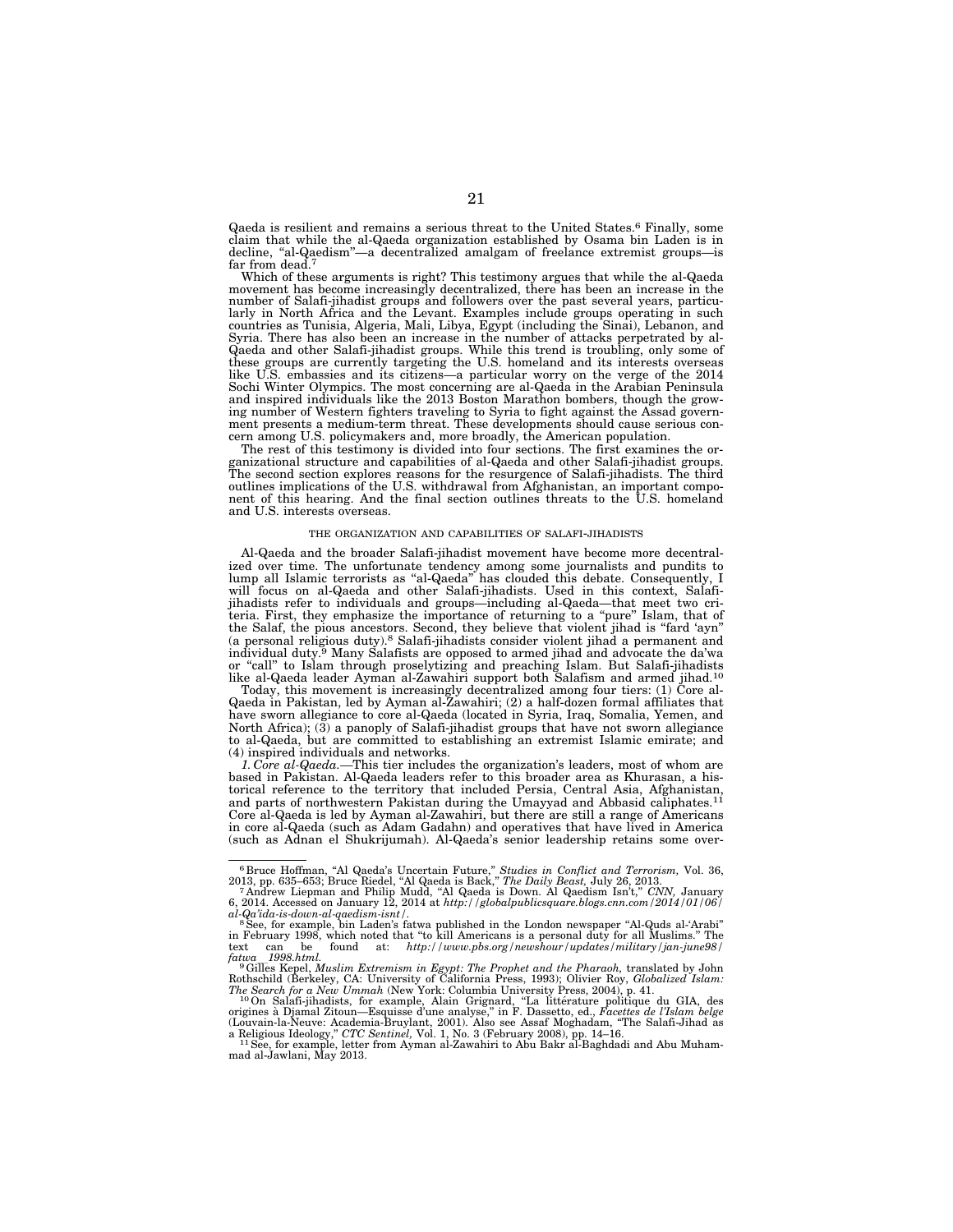sight of the affiliates and, when necessary, may adjudicate disputes among affiliates or provide strategic guidance. But Zawahiri's challenges with the Islamic State of Iraq and al-Sham highlight core al-Qaeda's limitations in enforcing its judgments. Around July 2013, Zawahiri took an unprecedented step by appointing Nasir al-Wuhayshi, the emir of al-Qaeda in the Arabian Peninsula, as his deputy, elevating the importance of Yemen for core al-Qaeda.

*2. Affiliated Groups.—*The next tier includes affiliated groups that have become formal branches of al-Qaeda. What distinguishes ''affiliates'' from other types of Salafi-jihadist groups is the decision by their leaders to swear bay'at (allegiance) to al-Qaeda leaders in Pakistan. These organizations include Islamic State of Iraq and al-Sham (ISIS) based in Iraq, al-Qaeda in the Arabian Peninsula (AQAP) based in Yemen, al-Shabaab based in Somalia, al-Qaeda in the Islamic Maghreb (AQIM) based in Algeria and neighboring countries, and Jabhat al-Nusrah based in Syria. All of the groups became formal affiliates within the past decade: ISIS in 2004, initially as al-Qaeda in Iraq; AQIM in 2006; AQAP in 2009; al-Shabaab in 2012; and Jabhat al-Nusrah in 2013 after breaking away from ISIS.<sup>12</sup>

Figure 1 highlights the number of attacks by al-Qaeda core and affiliates since 1998. The data indicate a substantial rise in the number of attacks over time. Most of these attacks have occurred in ''near enemy'' countries and against local targets. A further breakdown of the data shows that violence levels are highest in Yemen (from AQAP), Somalia (from al-Shabaab), Iraq (from ISIS), and Syria (from ISIS and Jabhat al-Nusrah). These attacks include a mixture of suicide attacks, complex attacks using multiple individuals and cells, assassinations, and various types of improvised explosive devices against local Government targets and civilians.

FIGURE 1.—NUMBER OF ATTACKS BY AL-QAEDA AND AFFILIATES, 1998–2012 13



 $^{12}\rm{These}$  dates refer to the year in which the affiliate publicly announced that their emirs had sworn bay'at to al-Qaeda central leaders.

<sup>&</sup>lt;sup>13</sup> Data are from the Global Terrorism Database at the University of Maryland's National Consortium for the Study of Terrorism and Responses to Terrorism (START). Accessed on January 12, 2014, at *www.start.umd.edu/gtd/.*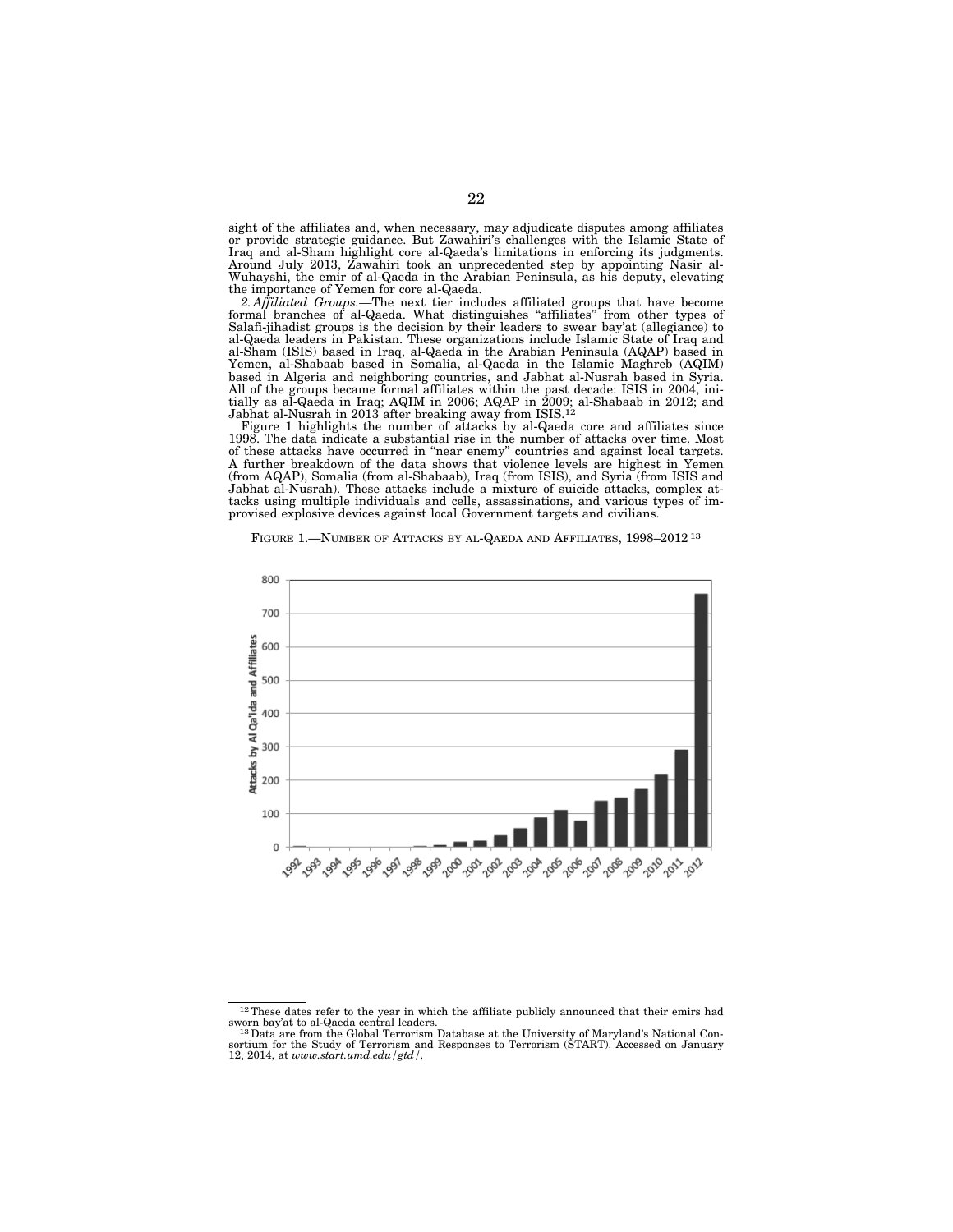In Yemen, for example, AQAP retains a sanctuary in several governorates, including in southern Hadramawt, Shabwah, and Abyan along the Gulf of Aden—as well as around such cities as Rada' (in Al Bayda' governorate), Sana'a (Sana'a), Wadi Abidah (Ma'rib), and Yatamah (Al Jawf). The group has demonstrated an ability to mount large-scale, mass-casualty attacks across Yemen, especially in southern Yemen. AQAP has also benefited from limited Yemeni government operations. Since mid-2012, President Abd Rabbuh Mansur Hadi has avoided major ground offensives in favor of airstrikes and small-scale raids against al-Qaeda sanctuaries, perhaps to minimize government casualties. On September 30, 2013, for instance, al-Qaeda operatives overran the military's regional headquarters in Mukallah, Hadramawt governorate, killing at least 6. On September 20, al-Qaeda conducted a vehicle-borne improvised explosive device and small arms to attack military facilities in Shabwah Governorate, killing as many as 56 Yemeni security personnel. On December 5, al-Qaeda operatives launched a complex attack against the Yemeni Ministry of Defense complex in Sana'a, killing 40 Yemeni personnel and civilians, and wounding dozens more. They detonated a suicide vehicle bomb that breached a fence inside the compound, which allowed 6 or more militants to attack the military leadership hospital on the compound.<sup>14</sup> And on January 2, 2014, AQAP operatives were responsible for the assassination of a senior Yemeni security official in Aden. Most concerning, however, AQAP continues to plot attacks against the United States and American targets overseas.

*3. Allied Groups.—*Next are a series of allied Salafi-jihadist groups, whose leaders have not sworn bay'at to core al-Qaeda in Pakistan. This arrangement allows these Salafi-jihadist groups to remain independent and pursue their own goals, but to work with al-Qaeda for specific operations or training purposes when their interests converge. There are a substantial number of allied Salafi-jihadist groups across Asia, the Middle East, Africa, and the Caucasus. Perhaps most concerning, there has been an increase in the number, size, and activity of Salafi-jihadist groups in two areas: North Africa and the Levant. Examples include the Mohammad Jamal Network (Egypt), Ansar Bayt al-Maqdis (Egypt), Mujahideen Shura Council (Egypt), Ansar al-Sharia Libya (Libya), al-Murabitun (Algeria and other countries), Ansar al-Sharia Tunisia (Tunisia), Harakat Ansar al-Din (Mali), and Boko Haram (Nigeria).

*4. Inspired Individuals and Networks.—*The last tier includes those with no direct contact to al-Qaeda central, but who are inspired by the al-Qaeda cause and outraged by perceived oppression of Muslims in Afghanistan, Chechnya, Palestinian territory, and other countries. They tend to be motivated by a hatred of the West and its allied regimes in the Middle East. Without direct support, these networks tend to be amateurish, though they can occasionally be lethal. Tamerlan Tsarnaev, the ringleader of the 2013 Boston Marathon bombings, was motivated by the extremist preaching of now-deceased al-Qaeda leader Anwar al-Awlaki, among others. Tsarnaev and his brother also used al-Qaeda propaganda materials, including an article from *Inspire* magazine, to build the bombs.15 But many others were rudi-mentary and their half-baked plots would have been difficult to execute.

#### WHY A RESURGENCE?

The rise in Salafi-jihadists groups has likely been caused by two factors. One is the growing weakness of governments across Africa and the Middle East, which has created an opportunity for Salafi-jihadist groups to secure a foothold. The logic is straightforward: Weak governments have difficulty establishing law and order, which permits militant groups and other sub-state actors to fill the vacuum.<sup>16</sup>

Governance, as used here, is defined as the set of institutions by which authority in a country is exercised.<sup>17</sup> It includes the ability to establish law and order, effec-

<sup>14</sup> Al-Qaeda in the Arabian Peninsula's media arm, al-Malahim, released a Twitter statement on @shomokhalislam regarding the December 5, 2013, and other attacks. See also HIS Jane's,<br>Al Qa'ida in the Arabian Peninsula, December 2013, accessed Jane's World Insurgency and Ter-<br>rorism database on December 19, 2013;

*Yemen Post, December 7, 2013.* 15 ''Make a Bomb in the Kitchen of Your Mom," *Inspire, Issue 1, Summer 1431 (2010), pp.* 31–40.

<sup>31–40.&</sup>lt;br><sup>16</sup> Ann Hironaka, *Neverending Wars: The International Community, Weak States, and the Per-*<br>p*etuation of Civil War* (Cambridge, Mass.: Harvard University Press, 2005); James D. Fearon<br>and David D. Laitin, "Ethnic Vol. 97, No. 1 (February 2003), pp. 75–90. On the importance of building institutions, see Roland Paris, *At War's End: Building Peace After Civil Conflict* (New York: Cambridge University

Press, 2004). 17World Bank, *Governance Matters 2006: Worldwide Governance Indicators* (Washington, DC: World Bank, 2006), p. 2.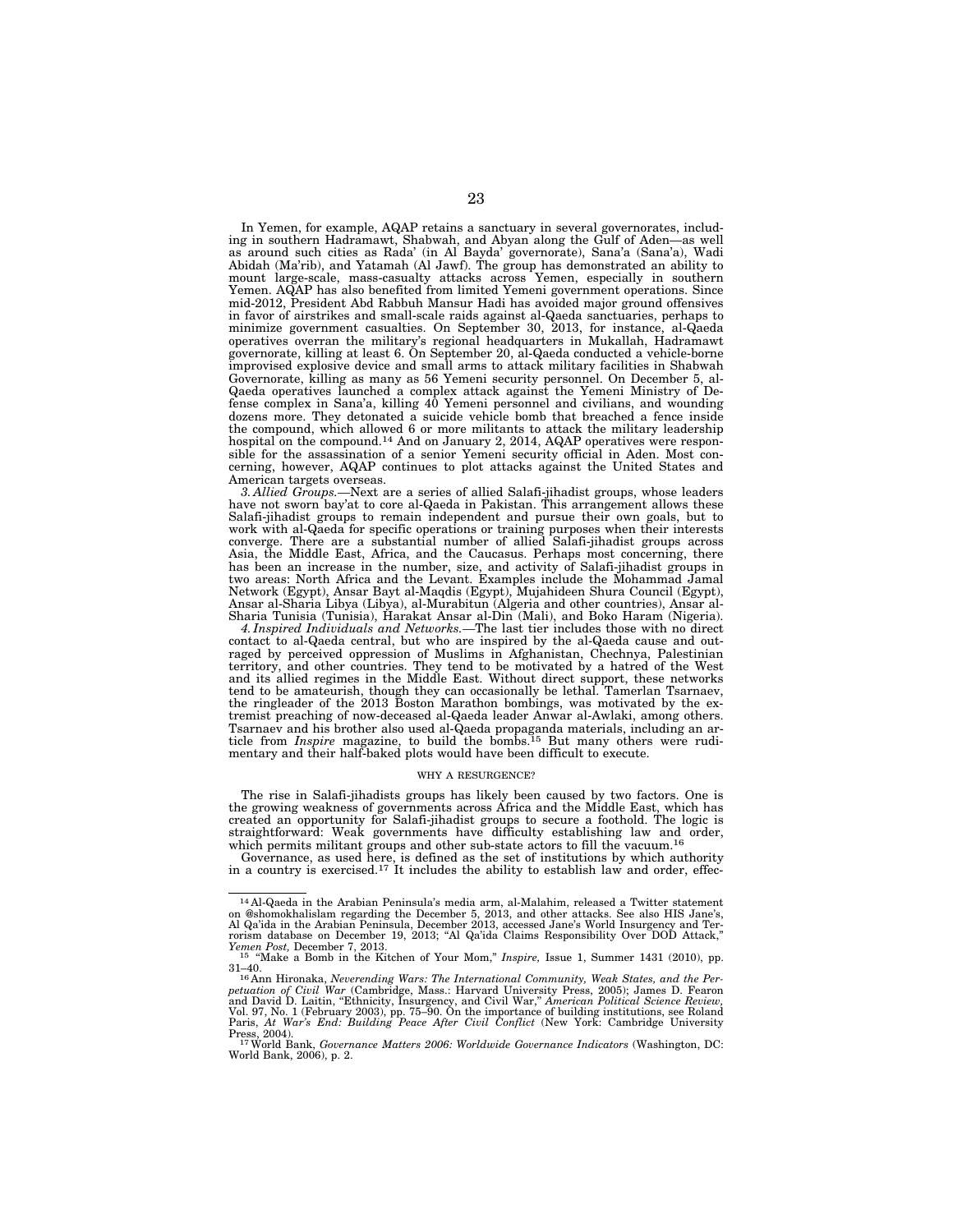tively manage resources, and implement sound policies. A large body of quantitative evidence suggests that weak and ineffective governance is critical to the onset of sub-state actors—including insurgent and terrorist groups. One study, for example, analyzed 161 cases over a 54-year period and found that financially, organizationally, and politically weak central governments render insurgencies more feasible and attractive due to weak local policing or inept counterinsurgency practices.18 The reverse is also true: Strong governance decreases the probability of insurgency. In looking at 151 cases over a 54-year period, one study found that governance is critical to prevent insurgencies, arguing that success requires the ''provision of temporary security, the building of new institutions capable of resolving future conflicts peaceably, and an economy capable of offering civilian employment to former sol-<br>diers and material progress to future citizens."<sup>19</sup> In addition, governmental capacity is a negative and significant predictor of civil war, and between 1816 and 1997 "effective bureaucratic and political systems reduced the rate of civil war activity."20

There are good reasons to believe that weak governance has contributed to the rise of Salafi-jihadist groups. Since 2010, a year before the Arab uprisings, there has been a significant weakening of governance across the Middle East and North Africa, according to World Bank data. Levels of political stability dropped by 17 percent from 2010 to 2012, government effectiveness by 10 percent, rule of law by 6 percent, and control of corruption by 6 percent across the Middle East and North Africa.<sup>21</sup> Of particular concern, governance deteriorated in numerous countries that saw a rise in Salafi-jihadist groups. Take rule of law, which measures the extent to which agents have confidence in and abide by the rules of society, as well as the quality of contract enforcement, property rights, the police, and the courts, as well as the likelihood of crime and violence. Between 2010 and 2012, rule of law dropped by 21 percent in Egypt, 31 percent in Libya, 25 percent in Mali, 20 percent in Niger, 17 percent in Nigeria, 61 percent in Syria, and 39 percent in Yemen. To make matters worse, most of the countries had low levels of rule of law even before this drop.22 This decline appears to be, in part, a consequence of the uprisings.

A second factor is the spread of Salafi-jihadist militant networks within the Middle East and Africa. The logic is that operatives who have spent time training at al-Qaeda and other Salafi-jihadist camps or fighting in countries such as Iraq, Afghanistan, and Libya have moved to new countries in North Africa and the Levant and established Salafi-jihadist groups.

Individuals that spend time at training camps generally establish trusted social relationships.23 Training camps provide a unique environment for terrorists to pray together, reinforcing their ideological views; share meals; train together in classrooms, at shooting ranges, and through physical conditioning; socialize with each other during breaks; and, after training is completed, sometimes fight together. Camps create and reinforce a shared religious identity and strategic culture dedicated to overthrowing infidel regimes.<sup>24</sup> For example, Umar Farouk Abdulmutallab, who attempted to blow up an airplane landing in Detroit on Christmas day 2009, attended an al-Qaeda training camp in the Shabwah region of Yemen. There were over 2 dozen fighters who dug trenches, crawled through barbed wire, and practiced tactical movements such as clearing buildings. The daily routine at the training camp consisted of rising early, praying, reading the Qur'an, completing warm-up drills, and conducting tactical training. After lunch, the students completed additional tactical training drills and stayed in tents at night.25 The social interaction during daily routines experienced by individuals like Abdulmutallab creates a strong bond among operatives.

<sup>&</sup>lt;sup>18</sup> Fearon and Laitin, "Ethnicity, Insurgency, and Civil War," pp. 75–76.<br><sup>19</sup> Michael W. Doyle and Nicholas Sambanis, *Making War and Building Peace* (Princeton, NJ:<br>Princeton University Press, 2006), p. 5.

<sup>20</sup> Hironaka, *Neverending Wars*, p. 45.<br><sup>21</sup> World Bank, Worldwide Governance Indicators Data Set. Accessed December 16, 2013.<br><sup>22</sup> World Bank, Worldwide Governance Indicators Data Set. Accessed December 16, 2013.

tics,'' *Journal of Peace Research,* Vol. 50, No. 1 (2012), pp. 3–16; Max Abrahms, ''What Terrorists Really Want: Terrorist Motives and Counterterrorism Strategy,'' *International Security,* Vol. 32,

No. 4 (Spring 2008), pp. 100–101.<br><sup>24</sup> On identity and strategic culture see, for example, Alexander Wendt, *Social Theory of Inter-*<br>national Politics (New York: Cambridge University Press, 1999); Peter J. Katzenstein, *T ture of National Security: Norms and Identity in World Politics* (New York: Columbia University

<sup>&</sup>lt;sup>25</sup> See, for example, Umar Farouk Abdulmutallab Comments, Training Video of Abdulmutallab, Al Malahim Media Foundation (al-Qaeda in the Arabian Peninsula), Released in 2010.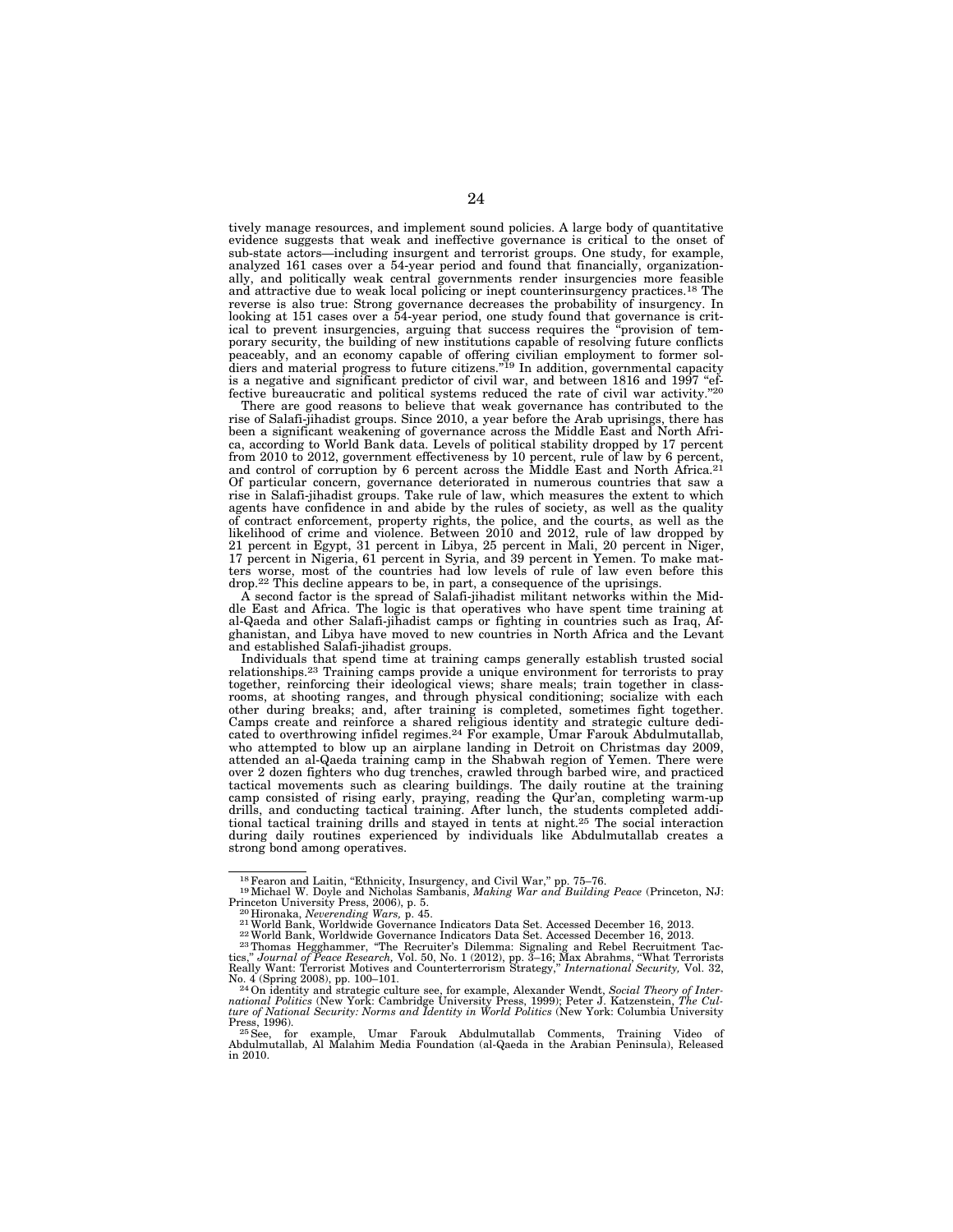The syllabi in many of these camps include theoretical and practical courses on weapons and explosives.<sup>26</sup> Individuals often study common religious texts in training camps, in addition to the Qu'ran and the hadiths.<sup>27</sup> Testimonies of former fighters suggest the camps foster a culture obsessed with weaponry.28 Participants also engage in nasheeds, or battle hymns sung a capella during training and socializing. A similar component is poetry. Arab fighters in Afghanistan, Bosnia, Chechnya, and Iraq composed new poems and recited them in the camps. Veterans are often familiar with this material and share it during social gatherings. Another aspect of jihad culture is telling war stories from the time of the Prophet Muhammad and his immediate successors.<sup>29</sup> In short, the socialization process in camps, and later on the battlefield, develops and strengthens social bonds.

While there is limited data on foreign fighter flows, there is some evidence that individuals from al-Qaeda and other Salafi-jihadist camps and battle fronts have migrated to the Middle East and North Africa.30 In Syria, for example, Jabhat al-Nusrah leaders, including Abu Mohammed al-Jawlani, were veterans of the Iraq war and members of al-Qaeda in Iraq. Mohktar Belmokhtar, the emir of Al-Murabitun, split off from al-Qaeda in the Islamic Maghreb in 2012 and had spent time in al-Qaeda training camps in Africa in the 1990s. In Egypt, Muhammad Jamal al-Kashif trained in Afghanistan in the late 1980s with al-Qaeda, where he learned to make bombs.31 In Tunisia, Ansar al-Sharia's leader, Sayfallah Ben Hassine, spent considerable time at training camps in Afghanistan in the late 1990s and early 2000s, where he apparently met Osama bin Laden and Ayman al-Zawahiri.32

#### IMPLICATIONS OF THE U.S. WITHDRAWAL FROM AFGHANISTAN

The downsizing and potential exit of U.S. forces from Afghanistan—a focus of this hearing—could increase the terrorism problem from groups based in Pakistan, Af-ghanistan, and Central Asia. Al-Qaeda's global leadership is still located along the Afghanistan-Pakistan border, though it has been weakened by persistent U.S. strikes. A civil war or successful Taliban-led insurgency would likely allow al-Qaeda and other terrorist groups such as the Tehreek-e-Taliban Pakistan, Haqqani net-work, and Lashkar-e-Taiba to increase their presence in Afghanistan. Most of these groups have already expanded their presence in Afghanistan over the past several years and have attempted to conduct attacks either against the U.S. homeland (such as al-Qaeda and Tehreek-e-Taliban Pakistan), U.S. forces and U.S. Government in-stallations in Afghanistan (such as the Taliban and Haqqani network), or U.S. citizens in the region (such as Lashkar-e-Taiba and al-Qaeda). Several Central Asian groups—such as the Islamic Movement of Uzbekistan (IMU), Islamic Jihad Union

June 11, 2007, posted on a jihadist website.<br><sup>280</sup> Omar Nasiri, *Inside the Jihad: My Life with Al Qaeda* (Cambridge, MA: Perseus, 2006).<br>Also see the experiences of al-Qaeda operatives José Padilla and Najibullah Zazi. De mitted for the Court's consideration in the matter of José Padilla v. Commander C.T. Hanft,<br>USN, Commander, Consolidated Naval Brig, Case Number 04–CV–2221–26AJ; United States of<br>America v. Najibullah Zazi, United States D

No.: 09 CR 663 (S–1), Transcript of Criminal Cause for Pleading, February 22, 2010.<br><sup>29 m</sup>homas Hegghammer, "The Recruite's Dilemma: Signalling and Rebel Recruitment Tac-<br>tics," Journal of Peace Research, Vol. 50, No. 1 (2

*My Life with Al Qaeda* (Cambridge, MA: Perseus, 2006).<br><sup>30</sup>On the transnational movement of terrorists see, for example, Thomas Hegghammer,<br>"Should I Stay or Should I Go? Explaining Variation in Western Jihadists' Choice mestic and Foreign Fighting,'' *American Political Science Review,* Vol. 107, No. 1, February 2013, pp. 1–15; Hegghammer, ''The Rise of Muslim Foreign Fighters: Islam and the

Globalization of Jihad," International Security, Vol. 35, No. 3, 2011, pp. 53–94.<br><sup>311</sup>United Nations, Security Council Al-Qaida Sanctions Committee Adds Two Entries to Its<br>Sanctions List (New York: United Nations, October

News/Press/docs/2013/sc11154.doc.htm.<br><sup>32</sup>U.S. Department of Defense, JTF-GTMO—CDR, MEMORANDUM FOR Commander,<br>United States Southern Command, SUBJECT: Recommendation for Continued Detention Under<br>DoD Control (CD) for Guant Department of Defense, JTF–GTMO–CDR, MEMORANDUM FOR Commander, United States Southern Command, SUBJECT: Recommendation for Continued Detention Under DoD Control (CD) for Guantanamo Detainee, ISN US9TS–000502DP, June 22, 2007; Haim Malka and William Lawrence, *Jihadi-Salafism's Next Generation* (Washington, DC: Center for Strategic and International Studies, October 2013).

<sup>&</sup>lt;sup>26</sup> Rohan Gunaratna, "The Terrorist Training Camps of al Qaida," in James JF Forest, ed., *The Making of a Terrorist: Recruitment, Training and Root Causes* (Westport, CT: Praeger,

<sup>2006),</sup> pp. 172–193.<br><sup>– 27</sup>See, for example, the study of Sayyid Imam Abd al-Aziz al-Sharif's works in al-Qaeda<br>camps. Muhammad Hasan Khalil al-Hakim, "Jihad Revisions: Truths and Presuppositions,"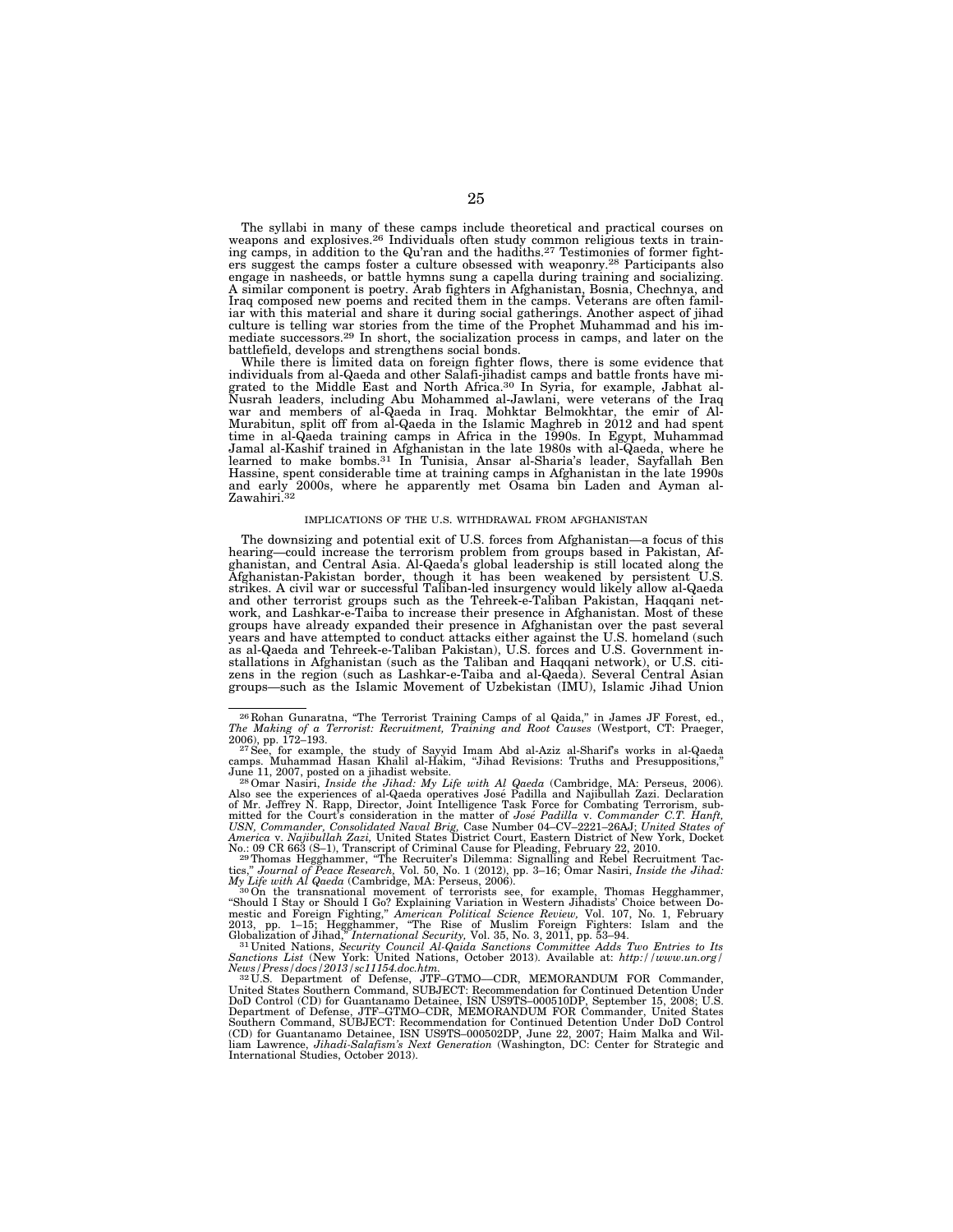(IJU), and Jamaat Ansarullah (JA)—also could increase their presence in Afghanistan after the U.S. withdrawal.

Al-Qaeda leaders likely believe the U.S. drawdown will allow them more freedom of movement in provinces such as Kunar and Nuristan. Al-Qaeda's paramilitary commander and emir for northeastern Afghanistan, Faruq al-Qatari, is already at-tempting to expand al-Qaeda's footprint in the northeast.33 Since al-Qaeda currently lacks the legitimacy and power to establish a sanctuary in Afghanistan and Pakistan on its own, it has attempted to leverage the capabilities of local militant net-works like the Haqqani network. This symbiotic arrangement provides al-Qaeda some operational flexibility to access existing resources.

A burgeoning war could also increase regional instability as India, Pakistan, Iran, and Russia support a mix of Afghan central government forces, substate militias, and insurgent groups. Pakistan, in particular, would likely experience increasing violence and refugee flows if the war in Afghanistan spills over its border, as it did in the 1980s and 1990s. Growing conflict and radicalization in Pakistan, in turn, raises concerns about the security of its nuclear stockpile.34 In short, a U.S. military departure from Afghanistan—if it were to happen—could foster a perception among some countries and organizations that the United States is not a reliable ally. Al-Qaeda and associated movements would likely view a withdrawal of U.S. military forces as their most important victory since the departure of Soviet forces from Afghanistan in 1989 and provide inspiration to core al-Qaeda, affiliated groups, allied groups, and inspired individuals and networks.

#### THE THREAT TO THE UNITED STATES

Not all Salafi-jihadist groups present a direct threat to the U.S. homeland. In the near term, al-Qaeda in the Arabian Peninsula likely presents the most immediate threat, along with inspired individuals and networks like the Tsarnaev brothers that perpetrated the April 2013 Boston Marathon bombings. The growth in social media and the terrorist use of chat rooms, Facebook, Twitter, YouTube, and other sites has facilitated radicalization inside the United States. While al-Qaeda leaders did not organize the Boston attacks, they played a key role by making available the propaganda material and bomb-making instructions utilized by the Tsarnaevs.

Other affiliates do not appear to pose an immediate threat to the U.S. homeland. Al-Qaeda in the Islamic Maghreb is focused on overthrowing regimes in North Africa, including Algeria. Al-Shabaab's objectives are largely parochial, and it has con-ducted attacks in Somalia and the region. But al-Shabaab possesses a competent external operations capability to strike targets outside of Somalia. The Westgate Mall attack was well-planned and well-executed, and involved sophisticated intelligence<br>collection, surveillance, and reconnaissance of the target. These skills could be used<br>for other types of attacks directly targeting the Un addition, Americans from cities like Phoenix and Minneapolis have traveled to Somalia over the past several years to fight with al-Shabaab. Between 2007 and 2010, more than 40 Americans joined al-Shabaab, making the United States a primary exporter of Western fighters to the al-Qaeda-affiliated group.35 And the Islamic State of Iraq and al-Sham, along with Jahbat al-Nusrah, are primarily interested in establishing Islamic emirates in Iraq, Syria, and the broader region.

Still, several Salafi-jihadist groups pose a threat to the United States overseas. Ansar al-Sharia in Tunisia, for instance, has planned attacks against U.S. diplomats<br>and infrastructure in Tunis, including the U.S. embassy. Operatives from Ansar al-<br>Sharia Libya, the Muhammad Jamal Network, and al-Qaeda Stevens. Several Salafi-jihadist groups pose a threat to the forthcoming Sochi Winter Olympics, including Imirat Kavkaz based out of the North Caucasus and the Is-lamic Movement of Uzbekistan.

Other groups, like Jabhat al-Nusrah, could be a long-term threat. Jabhat al-Nusrah's access to foreign fighters, external network in Europe and other areas, and bomb-making expertise suggest that it may already have the capability to plan and support attacks against the West. There appears to be a growing contingent of foreign fighters—perhaps several thousand—traveling to Syria to fight in the war. A substantial portion of these fighters are coming from the region, including Jordan, Saudi Arabia, and Iraq. Some have come from Chechnya. Others have apparently come from Afghanistan and Pakistan. But a significant number also appear to be

 $^{33}$  Author interview with Western government officials, Afghanistan, September 2013.<br> $^{34}$  Author interviews with Pakistan officials, Washington, September 2013.<br> $^{35}$  Committee on Homeland Security, Al-Shabaab: Recr *Muslim American Community and the Threat to the Homeland,* Majority Investigative Report (Washington, DC: U.S. House of Representatives, July 27, 2011), p. 2.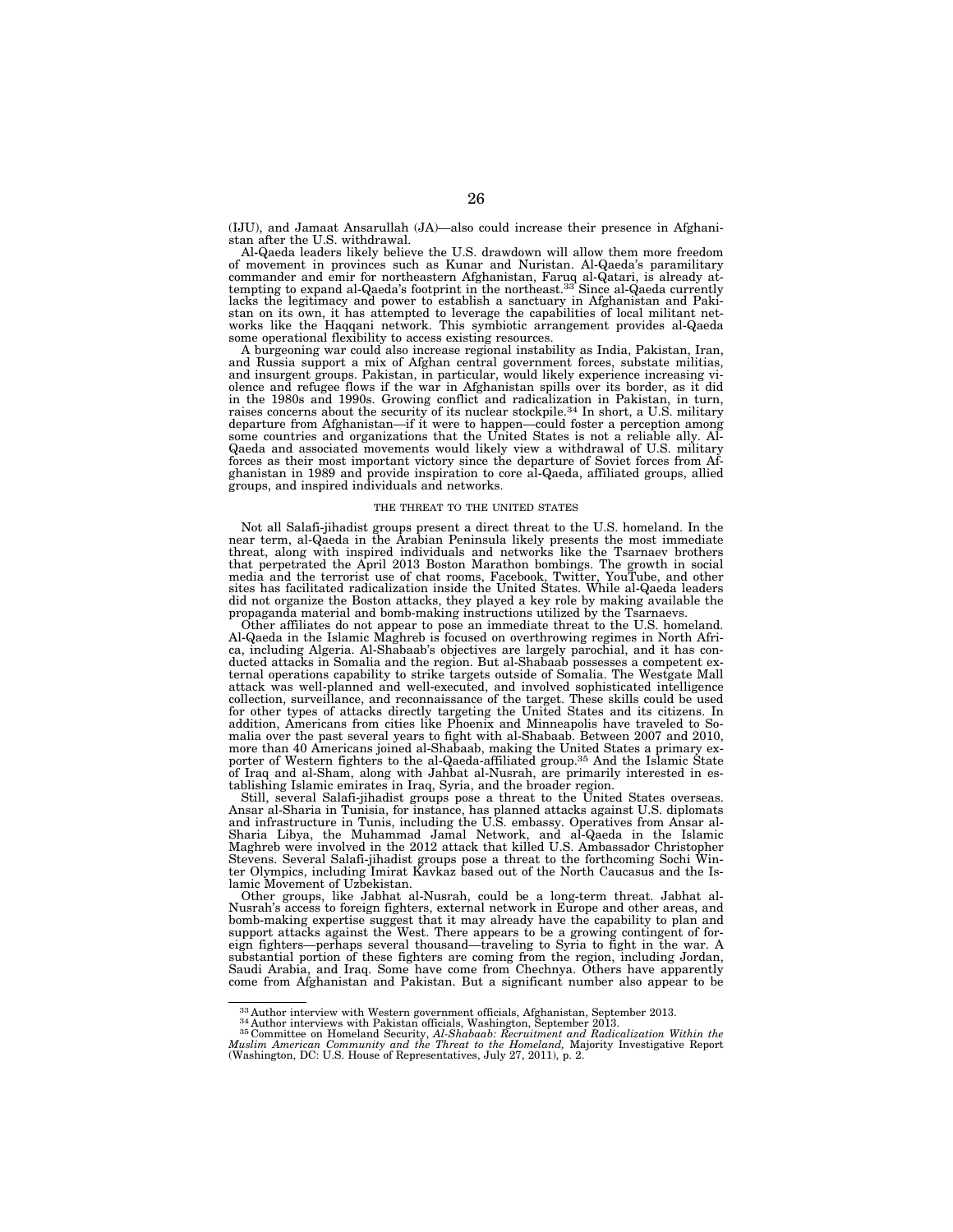coming from the West, especially from Belgium, France, and Sweden. Extremists have traveled to Syria from other European countries. According to Spanish officials, for example, a network based in Spain and Morocco sent approximately 2 dozen fighters to Jabhat al-Nusrah over the past year. It is unclear how many of these fighters have returned to the West, but some have apparently returned to Germany, Denmark, Spain, and Norway among others. In October 2012, authorities in Kosovo arrested the extremist Shurki Aliu, who had traveled from Syria to Kosovo and was involved in recruiting and providing material to Syrian opposition groups. A small number of Americans—perhaps less than a dozen—have apparently traveled to Syria to fight with the Syrian opposition.36 It is currently unclear whether most of these fighters will remain in Syria over

the long run, move to other war zones such as North Africa, or return to the West. And even if some return, it is uncertain whether they will become involved in terrorist plots, focus on recruiting and fundraising, or become disillusioned with ter-rorism. Still, foreign fighters have historically been agents of instability. They can affect the conflicts they join, as they did in post-2003 Iraq by promoting sectarian violence and indiscriminate tactics. Perhaps more important, foreign fighter mobilizations empower transnational terrorist groups such as al-Qaeda, because volun-teering for war is the principal stepping-stone for individual involvement in more extreme forms of militancy. When Muslims in the West radicalize, they usually do not plot attacks in their home country right away, but travel to a war zone first. A majority of al-Qaeda operatives began their militant careers as war volunteers, and most transnational jihadi groups today are by-products of foreign fighter mobilizations.37

Based on these developments, U.S. policymakers should be concerned about the number, size, and activity of al-Qaeda and other Salafi-jihadist groups. Some of these groups pose a direct threat to the U.S. homeland, embassies, and citizens overseas, while others are currently targeting local regimes. Still, an effective U.S. strategy needs to begin with an honest assessment of the problem.

Chairman MCCAUL. Thank you, Dr. Jones.

I agree that, you know, as al-Qaeda does spread—in a different form, Jane, you are absolutely right, they have evolved—but as it spreads, as Peter Bergen said, al-Qaeda has the largest presence now in the Arab world in history. So, too, does the threat to the homeland. That is my concern as Chairman of Homeland Security. I would also submit that the Boston, particularly Tamerlan, was not only inspired over the internet, but he did travel to Dagestan. He got through some of our flags, unfortunately. We will be releasing our report later this month on the Boston bombings, which I think will document some of these influences he had while he was over there.

General Keane, I would like to ask you my first question. In his new book, Secretary Gates wrote that under President Obama, the National security staff was, in his words, filled primarily by former Hill staffers, academics, and political operatives with little experience in managing large organizations, and that the National security staff became increasingly operational, resulting in micromanagement of military matters, a combination that has proven disastrous in the past. We have seen that in history.

This political heavy-handedness and the President's statements about al-Qaeda being on the run are concerning to me. Do you believe the administration is downplaying the threat of al-Qaeda to further their political goal of claiming victory in the Middle East?

General KEANE. Well, in my view, there is no doubt that they are downplaying it. You know, certainly championing the success of killing bin Laden and many of its leaders. But the fact of the mat-

<sup>36</sup> Author interview with government officials from Europe and the Middle East, April and

May 2013.<br><sup>33</sup> Thomas Hegghammer, "The Rise of Muslim Foreign Fighters: Islam and the Globalization<br>of Jihad," *International Security,* Vol. 35, No. 3, Winter 2010/11, pp. 53–94.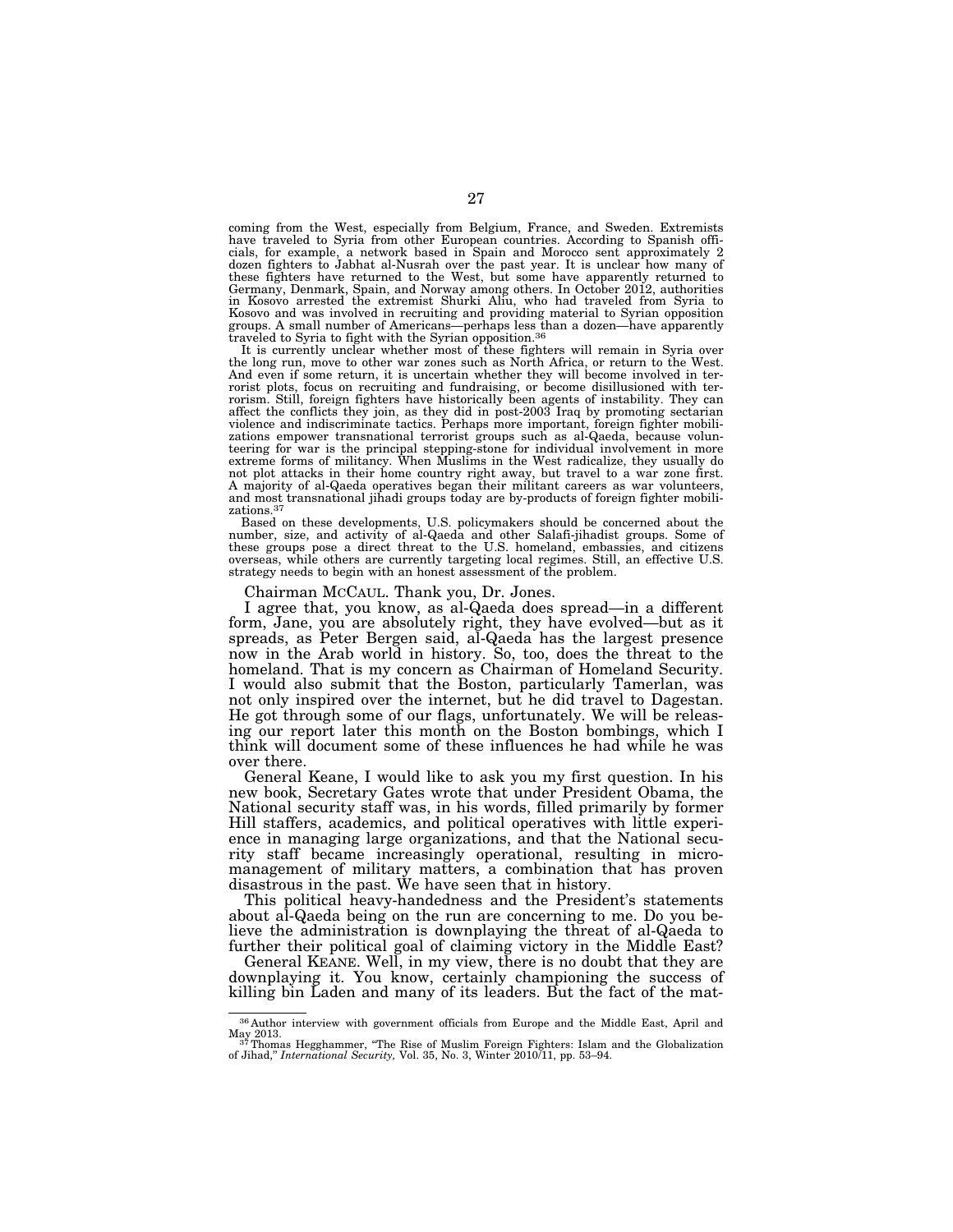ter is, as we have all testified here, it is clearly on the rise. It clearly is a threat to us here in the homeland and to our interests in the region.

Listen, this business of al-Qaeda becoming more decentralized is part of the plan. The al-Qaeda has always intended to take territory and gain control of people and to use affiliate groups in those countries as the start place, and then they bring foreign fighters to that scene. So what is being played out in front of us is part of their overall strategy.

Now, we have severed the command and control of that strategy to a large degree where they do not maintain operational control over this because of the pressure we have put on them, and that is a good thing.

Does that answer your question, Mr. Chairman? Okay.

Chairman MCCAUL. Well, I think so. But again I think the al-Qaeda is on the run, this war on terror is over, I have personally experienced with the State Department and other agencies, traveling overseas, an attempt not to even use these words, to change the vernacular. Look, Jane, you know I am about as bipartisan as they come, but it concerns me that this language is taken out of the vernacular.

General KEANE. Well, I agree. Listen, I have had problems with the Bush administration in not educating the American people to what this movement is and keeping us posted on what our progress is against it. I challenged them for not having a comprehensive strategy to deal with this. It was taking sanctuary away in Afghanistan initially and then going after WMD in Iraq. But that is not a comprehensive strategy to defeat al-Qaeda, believe me.

This administration doesn't have it either. But it is even worse because it has got its head in the sand about it. One, it will not call it for what it is, it will not describe what it is, and it is downplaying the success the movement is having as it takes advantage of the revolutionary change that is sweeping through the Middle East.

Chairman MCCAUL. I think that goes to the point, you can't defeat an enemy you cannot define. I think the head-in-the-sand analogy is correct. I think, frankly, they just want to say it is over and let's move on to something else. I don't know.

I do applaud the President with respect to bin Laden. I think that was a courageous effort, to go in with military forces and not just bomb the place, to prove to the world that bin Laden was killed. But I don't think that has solved the problem. It is not case closed anymore. This threat is growing throughout Northern Africa and the Middle East.

Senator Lieberman, just last week the House Armed Services Committee declassified testimony after months of hearing, and General Carter Ham, AFRICOM commander during the attack, testified. He said: To me it started to become pretty clear quickly that this was certainly a terrorist attack and not just something sporadic. I believe Leon Panetta was a part of this as well. The response, though, was not that this was an al-Qaeda attack, but blamed on some video and the protest over a video. What do you make of that?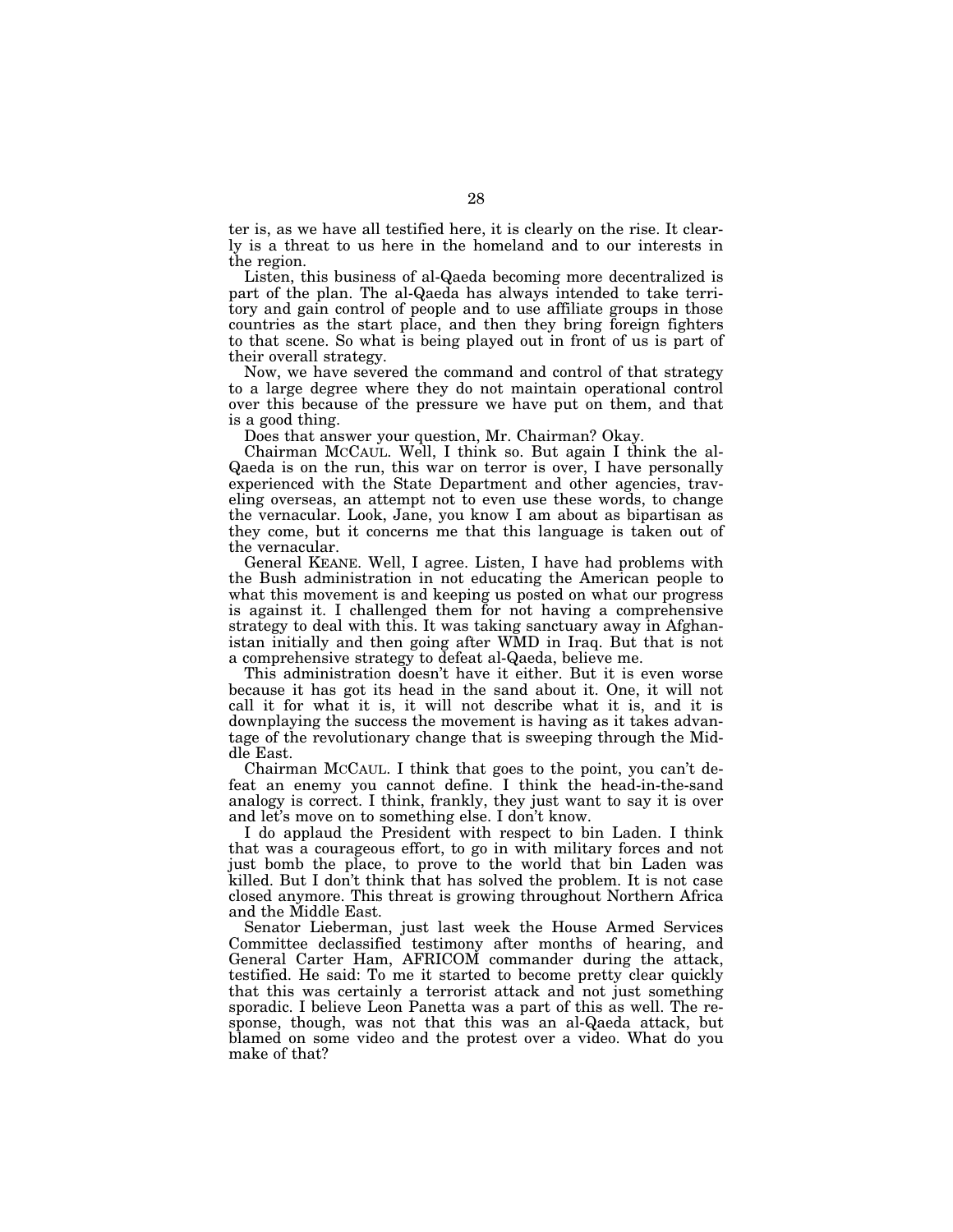Mr. LIEBERMAN. Well, a couple of things. The first is that it was obviously a terrorist attack by any generally-held definition of terrorism, which is the use of violence to achieve a political end or convey a political message. I mean, these are people who were attacking the U.S. consulate in Benghazi, and they obviously weren't there just to have a good time or because they didn't like that the consulate was there. They were there to make a statement against America, so it was classic terrorism.

Why there was hesitancy to do that at the beginning—frankly, even if it was in some way affected by the video, which I ended up concluding that if it was, it was only that the terrorist saw this as a moment of opportunity to strike—still it was terrorism. It is not as if, if you were affected by an awful grotesque anti-Muslim video and your response to that is to attack the U.S. consulate in Benghazi and burn it down and kill the U.S. ambassador, that is not terrorism.

The other thing I want to say, and this is based on an—unfortunately quick, because the session was ending—investigation that Senator Collins and I did of Benghazi in the last few months of 2012, one of the things we concluded—and I will say first for myself, I think some of the terrorists involved were either inspired or loosely connected to al-Qaeda, but a lot of them were indigenous and separate. Part of the problem, when you limit the enemy to al-Qaeda and affiliates and not to the broader category of violent Islamist extremists and terrorists is that you will miss part of the enemy, and part of our conclusion, Senator Collins and mine, was that we don't have adequate intelligence, at least we didn't at that point, on non-al-Qaeda clearly violent Islamist extremists.

Incidentally, in the last month, Ansar al-Sharia, Benghazi, was finally put on the foreign terrorist organization list, bringing about many things, including, I am sure, increased intelligence oversight of those groups.

Chairman MCCAUL. I agree with you. I think, you know, the distinction between core al-Qaeda, al-Qaeda, al-Qaeda affiliates, jihadists, I think they are all jihadists, and it is a movement that that is a common thread, and the distinction without a difference, I think we need to be focused on the movement itself and not distinguish between all these different groups. They all stand for the same philosophy.

So, I would be remiss if I didn't give my colleague Jane Harman, who may not agree with me on everything, the last word.

Ms. HARMAN. Well, thank you, I appreciate that. I do think there was a terror attack in Benghazi, just to go over that point, and I do think we were underprepared. I recall that immediately afterwards Secretary—then-Secretary Hillary Clinton asked for a report and got 25 or 26 recommendations and implemented all of them. Hopefully, we will all learn the lessons of Benghazi, so that is point No. 1.

No. 2, though, I sit on these various boards in this administration, and they are bipartisan boards. I participate in discussions about these subjects because I am passionately interested in this stuff, as you all know, and I don't think we are being reactive. I think there are a lot of brain cells on this, both in these boards and in the administration in various departments.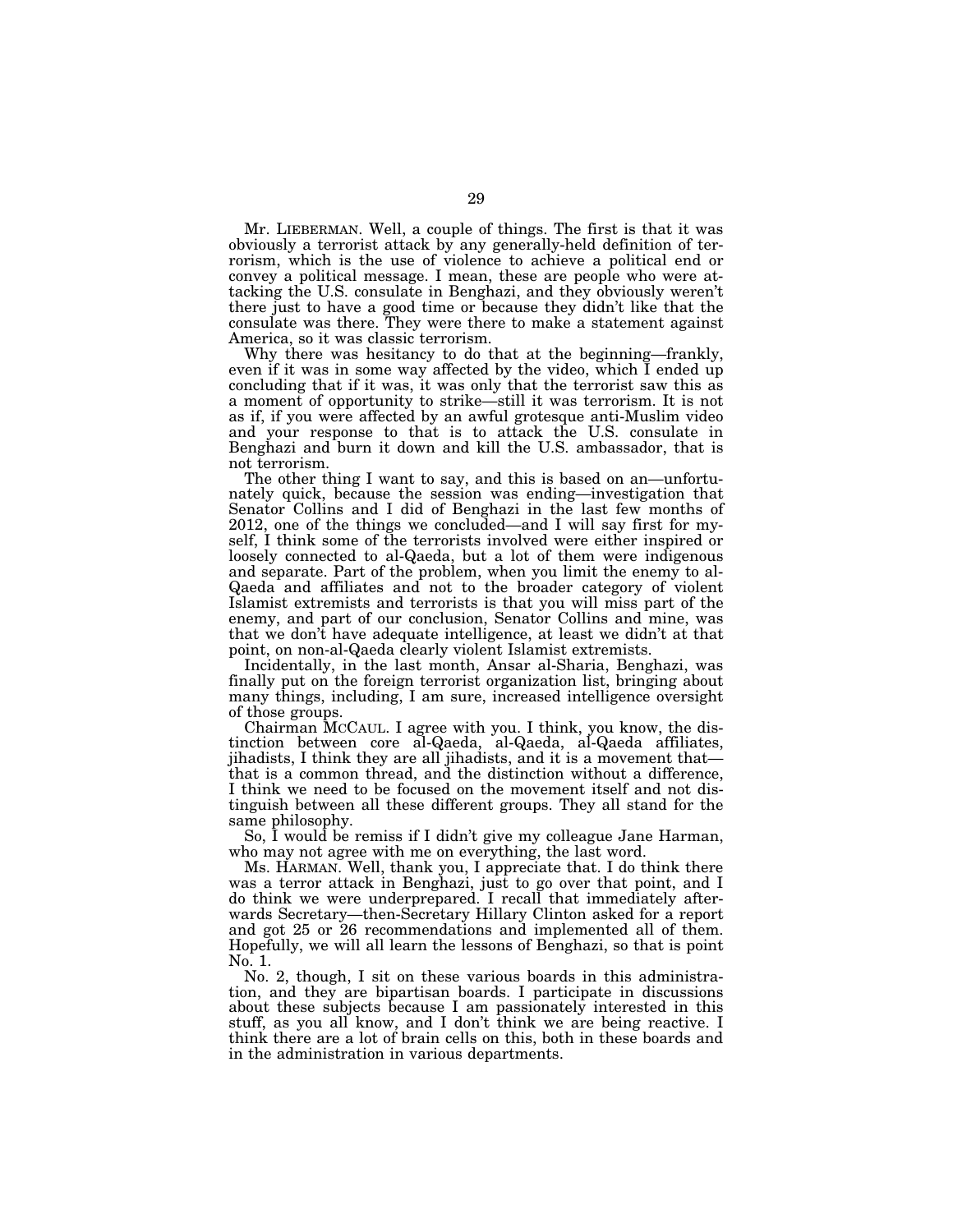I just came from 10 hours at the Defense Policy Board, and your old department, Jack, is all over this subject. Sure, maybe could be doing even better, but there was a discussion of South Asia that was pretty bone-chilling and a lot of people wanting to do a most effective job, but it does come back to something that General Keane said, which is whole-of-Government is a better approach to this than kinetics only.

I would just suggest, with respect, Mr. Chairman, that calling all of these different groups al-Qaeda emboldens al-Qaeda. That is something we don't want to do. If we can separate them and have strategies that take some of them out, which we do, not just with kinetics—I support the limited use of drones, but I also support other strategies—I think we will get farther.

Just, finally, you know, the world is extremely dangerous, but viewing this set of threats as the only threats I don't think is going to help us get to a place where the United States can project our power, all of our power, our smart power in the way that we need to. Looking at failing states and how we can support them is a high priority. Helping a transition to democratic with a small "d" regimes is another high priority, and building modern world structures. Some of the structures we deal with are pretty antiquated. That can project the whole of the world against, for example, the possibility of a nuclear action between India and Pakistan—those are Government decisions probably, although possibly could be loose-nuke-driven—it seems to me are also priority, so I just want to put this in a context.

Chairman MCCAUL. Let me close by saying, I think—and you will probably disagree with me on this. There has been a bit of a failure of leadership globally. I think our enemies view us as weaker, and they test us as a result of that more because they do view it that way, and our traditional allies, quite frankly, there is a lot of confusion over, where do we stand? Are we standing with them or not? Are we going to take out—are they going to be the next enemy of the United States we take out and create more instability that we have seen in the Middle East, particularly after this socalled Arab Spring?

With that, I now recognize the Ranking Member.

Mr. THOMPSON. Thank you, Mr. Chairman.

I don't think anyone on this committee, individually or all of us, want to do anything other than to keep Americans safe. I think how we approach keeping us safe is why we hold hearings like this, and we all have different approaches to keeping us safe. I think it is safe to assume that the collective of what I have heard today is really important. The difference of opinion is important. Somewhere between those differences is the security that we all are looking for. But a lot of us are faced, when we go to our districts, with an effort that has gone on a long time. People are becoming weary, not defeated but weary, and they say, why don't you do something to bring this to an end?

If we had a magic wand, we could do that. So, listening to some of our constituents who talk about the 6,000 people who died and the enormous cost so far, and I will go—because I have heard it what would you suggest as a response to those constituents going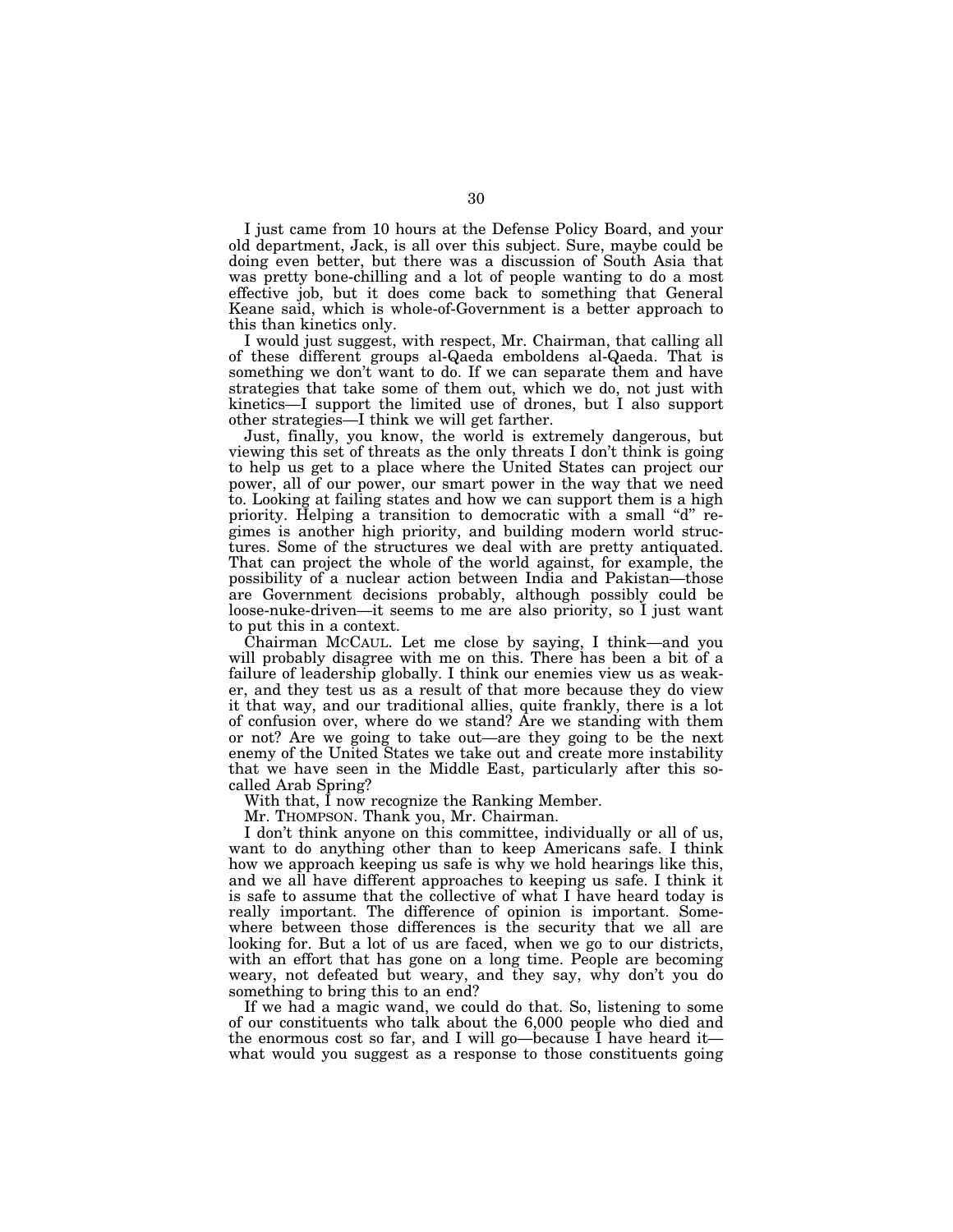forward as to what Members of Congress or the House and the Senate should do to bring that to an end?

I will start with you, Senator.

Mr. LIEBERMAN. Thanks, Congressman Thompson.

That is a really important question. I am very glad you asked it because that is the reality, and I know that is what you face and probably Members of both parties face when they go home.

So, here is the point at which—I mean, one first reaction I have, which won't really convince people, but it is an important one, and I will tell you that every time I went to a funeral of a soldier from Connecticut who was killed in Iraq or Afghanistan, I was amazed and moved by the families saying, please make sure that our son, daughter, husband, whatever, didn't die in vain. So, there is that element. I mean, if we just—we learned some lessons from Iraq and Afghanistan, but if we just walk away, we do risk saying to those families, whose family members gave their lives, because we ordered them to go there in our defense, that they did die in vain. I don't think we ever want that to happen.

The second thing I am going to go back to and in some sense is I want to make this personal about President Obama. Put it in this context. President Obama ran for office in 2008 and again in 2012 with one of the basic themes, in addition to all the change in dealing with domestic problems, was that, that he was going to get us out of the wars we were in and not get us into additional wars around the world. You know, fair enough, but sometimes, the world doesn't cooperate with a Presidential narrative, and I think that is where we are in the countries that I have talked about—Iraq, Afghanistan, Syria, Libya—which if we don't do something more than we are doing now, they are going to tip over.

So, I say this personally. I am not here just to criticize what the Obama administration has done. In some sense I am here to appeal to the Obama administration, which after all, the President is going to be our President for 3 more years, and a lot that could be good or bad for our security can happen.

I repeat: What is a lesson learned that is consistent with the message that the President, the policy that the President has adopted? We are not going to send tens of thousands of troops on the ground to any of these countries, but there is something in between that and just pulling out, and I think what we have all in different ways tried to argue today, both militarily and in other ways in terms of aid and support, we are—if we don't—and this is what I would say to the constituents—if we don't at least maintain a presence, we don't help the freedom fighters in Syria, the nonextremists anti-Assad people, if we don't build up the Lybian military to maintain order against the militias, if we don't make the kind of agreement and support the government in Iraq, then we are going to get attacked again. Same in—from Afghanistan, and then we are going to go back in there and have to spend even more and risk even more American lives.

It is not an easy argument, particularly not in tough economic times, but—so I think, bottom line, we learn from Iraq and Afghanistan. It is not going to be hundreds of thousands of troops, but if we just turn away, we are going to suffer, and therefore, we need your support, Mr. and Mrs. Constituent, to help us do that.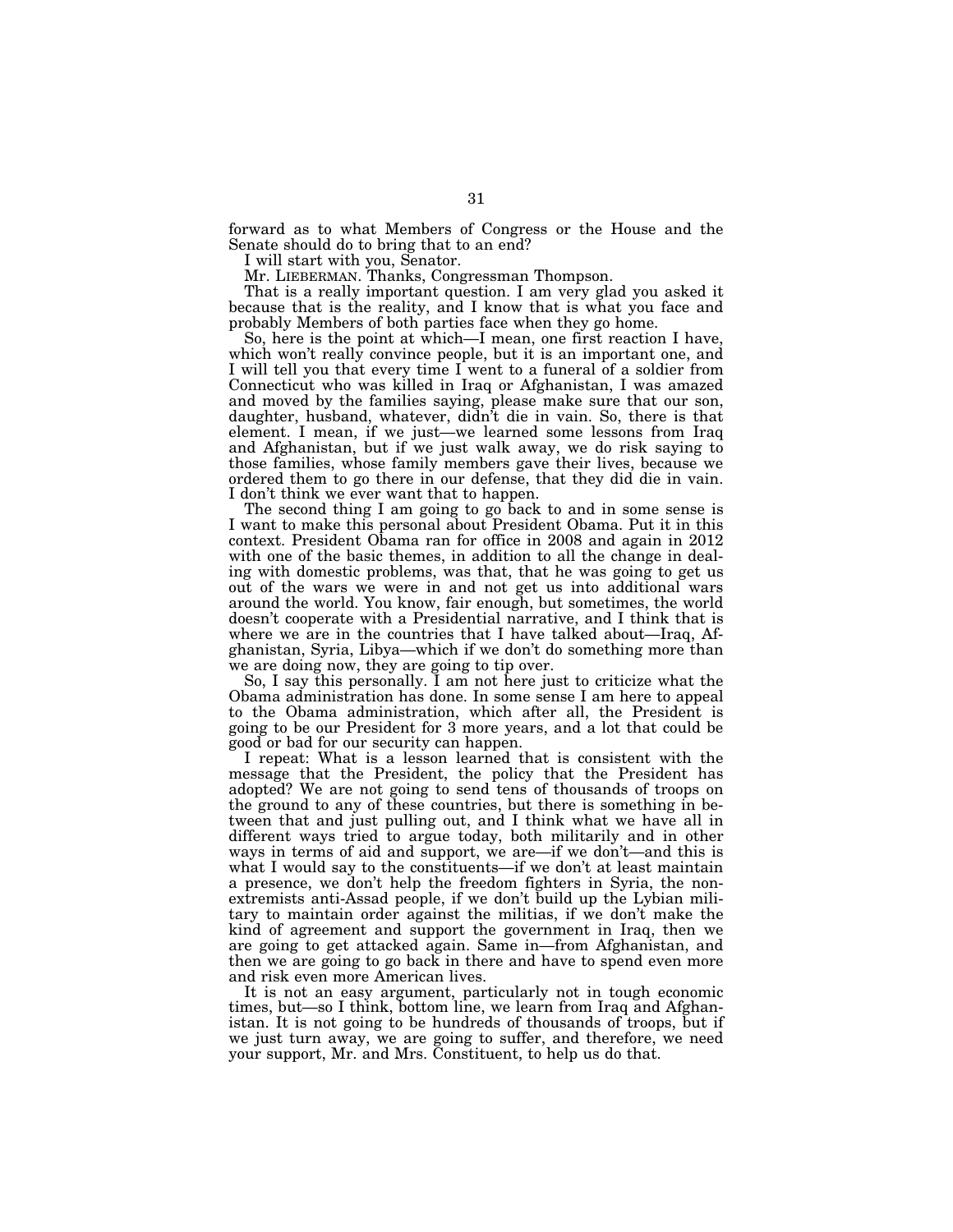Ms. HARMAN. I can think—I can think of five things, some of which I have already mentioned, but I will tic them off.

One, honor the service of those who followed orders and went to Iraq and Afghanistan: 6,000 died, they leave behind families; many came home, tens of thousands grievously wounded; many came home in decent shape. Honor their service. Make sure we have in place a welcome mat that includes all the benefits they are entitled to but also, hopefully, efforts to build good jobs for them. The unemployment rate among returning vets is disproportionate to the unemployment rate of others.

Second, engage in a whole-of-Government approach to solve this problem. We have discussed that at length. I won't go into it again.

Third, continue the counterterrorism mission in not just the greater Middle East but around the world. The United States has interests in other places other than our own country, but we surely don't want training grounds to develop again in—pick a place—and we know that some are, and we need to be active there using all the tools that we have.

Fourth, continue our surveillance system, although I think some reforms are in order. The President will speak on Friday. I was quite impressed with the report that was presented to him. It is not clear exactly what he will adopt, but we need to have an effective system that can spot bad guys and prevent and disrupt plots against us.

Finally, enact cybersecurity legislation so that we are protected against what is a growing threat and could, in the end, be a more many predict—a much more severe threat than some other form of terror threat against the homeland.

Mr. THOMPSON. General.

General KEANE. Yes. I would first say to them that never before in the history of the country have so few sacrificed so much for so many and have done it for so long. The fact of the matter is, the reason why it has been so long is because of the mistakes that we made, and be honest about it. The fact of the matter is, our strategy initially in Afghanistan, military strategy I am talking about here, and our military strategy in Iraq after we liberated Iraq was flawed, and that led to protracted wars, and we should have that honest discussion, you know, with the American people and also with your constituents.

Now, the fact of the matter is, if you know America's military, and I can say this with some knowledge, that we normally get off on the wrong foot, and we have throughout most of our history with some rare exceptions. But because we are reflections of the American people and American society, we are intellectually flexible and operationally adaptable, and we sort of get to the answer faster than other people would when we are at a much larger war than what we are dealing with here, and we did figure it out eventually in Iraq, and we have figured it out in Afghanistan as well, and the sacrifice is definitely worth it to protect the American people.

I mean, when you talk to the troops that we deployed in the 1990s, and we were all over the world doing things in Somalia, Haiti, Bosnia-Herzegovina, you name the place, there were problems, and we were there, not necessarily fighting to the degree that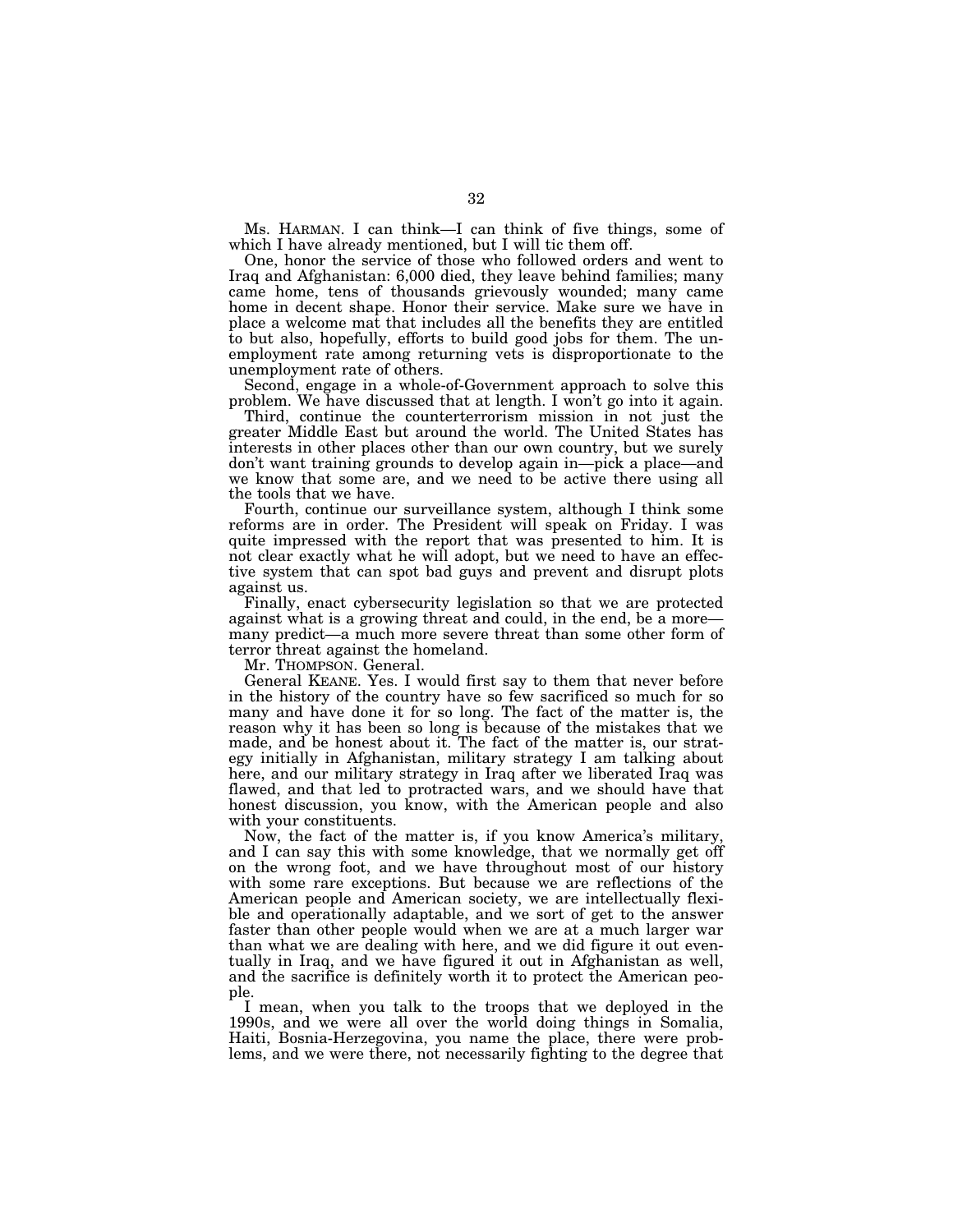we have done post-9/11, but nonetheless, deployments and some fighting. From  $\frac{9}{11}$  on, and we have a  $\frac{9}{11}$  generation in the military, we have a 9/11 generation in the Central Intelligence Agency, the fact of the matter is when you talk to these troops, it is all about the American people. Before it was about helping others. This was about protecting the American people, and they get it. That is why they willingly go back and do four, five, six tours. We have generals that been away from their family for 8 out of 10 years. I mean, it is quite extraordinary the sacrifice that is willingly being made. Tell that story. It is extraordinary, because they are protecting the American people and our way of life, and they are willing do something that most of the American people cannot do, and that is, die for that, and that is really quite extraordinary.

So, I say be honest with them, and then, in terms of this troublesome area, I know intellectually we like to talk about we are pivoting to the east because of the emergence of China; does anybody in this room believe in the anywhere near term, we are going to war with China? Not that we shouldn't be vigilant about them. We can't be serious about that. The fact of the matter is, we have we have huge problems in the Middle East that threaten the United States, and we have to stay engaged, Mr. Congressman. That is a word that we need to use. We partner with our allies in that region, and we support people who want to overthrow dictatorial regimes, like in Libya, like in Tunisia, like in Syria. Libya and Syria, they just want us to help them. They don't want our troops. In Iraq, where we did help them, we walked away, and look at the mess we have as a result. That should inform us of how dangerous this situation is and how important American commitment is to stay engaged. We have to do that if we are going to protect the American people.

Mr. THOMPSON. Dr. Jones.

Mr. JONES. I would say three things that are worth reminding constituents and all Americans that we talk to. One is, as much as we would like this war and the struggle to end, there are organizations committed to fighting Americans and conducting attacks overseas that will not end. They don't have a desire to end this, and the struggle on their part will continue. Therefore, the struggle continues. As much as we want to end it, the terrorists that we have talked about today are committed to continuing the struggle.

Second, I would say, as everybody here has noted, the days of large numbers of American forces targeting terrorists overseas, particularly conventional forces, are over. I think, as we have seen over the past several years, they have tended to radicalize populations rather than facilitate. So what that does leave us is, I would say, a third point, that there is a more modest approach. I think we have learned we are talking about smaller numbers of the forces but lethal ones overseas as well as civilians. We are talking about a smaller amounts of American dollars that are being spent. There is a need for direct action, some direct-action activity. We have stopped plots targeting the U.S. homeland from overseas with some of this action.

We also have an interest in building some local partnership capacity so that we don't have to do all of this, so that we don't have to do all the fighting and dying and that locals can do it. This is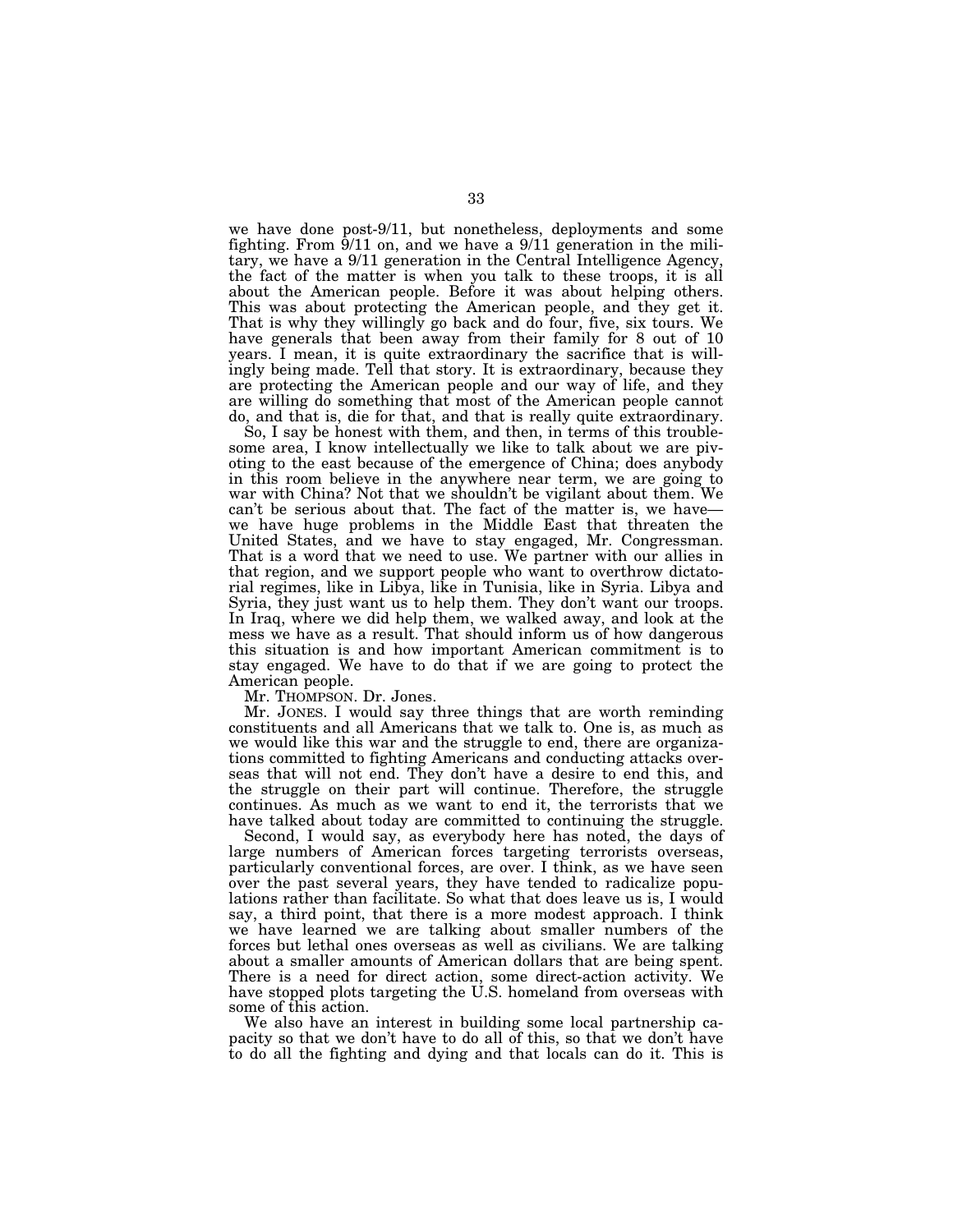the direction we have moved on in several fronts, so I would say there has been a learning process. But let me just conclude by just, again, reminding constituents and Americans that from the al-Qaeda, the jihadist perspective, the war continues, and in that sense, we cannot retreat.

Mr. THOMPSON. Thank you.

Chairman MCCAUL. The Chairman now recognizes the Chairman Emeritus, Mr. Peter King from New York.

Mr. KING. Sounds like I am dead, anyway.

Chairman MCCAUL. No, you are not dead.

Mr. KING. Thank you, Mr. Chairman, and thank you for calling this hearing.

Let me thank all the witnesses for being here today.

I know Senator Lieberman and General Keane and Dr. Jones have all testified before.

Jane Harman, somehow, I think, she is still part of the committee. She was such an integral part in the formative years of this committee and the great work that you did. I also want, for the record, to point out that General Keane and I are the only two who do not have an accent.

I agree with virtually everything that was said here today, especially with the tone and the rational level of debate that we have had, and I do agree that there is a narrative which is hurting our country, and I think it comes from both—people in both parties, people in the media from all sides, really.

For instance, Congresswoman Harman, you mentioned, you know, the threat from domestic terrorism or home-grown terrorism. Well, there was no more effective force against, I believe, than the NYPD, and you have a personal interest in that since you have family members living in New York. Yet, if you read the *New York Times* for the last 3 years, it was editorial after editorial denouncing the NYPD, accusing them of profiling and going after innocent people, and yet, they did more to protect a major urban area than any other element in the country.

Dr. Jones, you mentioned the NSA and so did Congresswoman Harman, about the importance of it. We can have an intelligent debate about whether or not there should be certain reforms or what to be done and not done. I don't see that. In politics, we are talking about spying, about snooping. When you look at the, you know, the lettering during the TV shows, it is ''NSA Scandal,'' despite the fact that the President's panel or no one has come up with even one abuse in all the years. So, rather than have an intelligent conversation, we go off on these, I think, too often, histrionics. You have people in both parties, including my own party, who talk about the U.S. being an imperial power, that somehow we want to be in wars. I think, as General Keane said, anyone who has been in the military knows, the last thing you want to do is be in a war, but that is the way the debate has been framed. There is virtually no talking about al-Qaeda.

I wish some of the people who rally against the NSA would spend equal time rallying against al-Qaeda. Sometimes you forget who the enemy is if you just listen to the media or listen to people in both parties. So I really want to thank you for coming here today, and really, I think, injecting a level of common sense that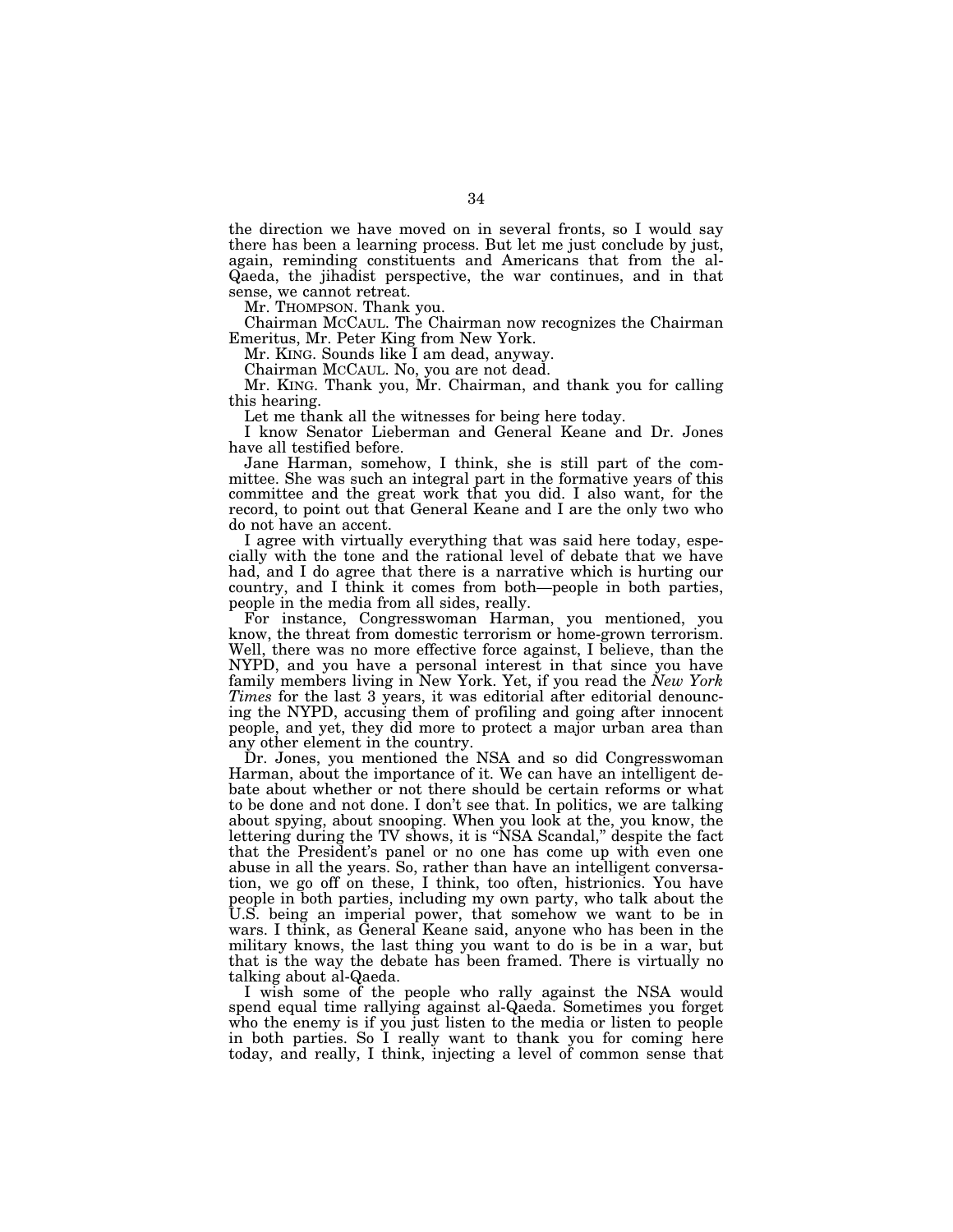there is a real threat. In many ways, the threat is worse than it was before and more dangerous than it was before, and we have to deal with it in an intelligent way. Probably no one has done that as much or certainly not more than Joe Lieberman did during the time that he was in the Senate.

Congresswoman Harman, what you did in this committee.

General Keane, your service.

Dr. Jones, I am a great consumer of all the materials you put out, and thank you for the help you have given us.

Let me just talk about one particular area, and that is Syria, because there have been reports about how dozens of Americans, if not more, are going to Syria to take part in the fighting in Syria. They are siding with the al-Qaeda leading elements in Syria, and there is certainly the threat of them coming back here, you know, to this country, but even apart from that, when you are talking about western Iraq and Syria becoming a sanctuary for al-Qaeda, I would ask each of the four of you really, do you think it is too late for us to be providing aid to moderate elements in the Syrian resistance, or is it too much of a risk of that just enabling al-Qaeda itself or al-Qaeda affiliates, you know, to use it against us? So, I will just ask—and that will be my last question, ask each of the four of you, if you could respond, is what we should be doing in Syria, is it too late, and how effective can we be? Thank you very much.

Mr. LIEBERMAN. Thanks, Congressman King, thanks for your opening statement.

May I say personally, for a Chairman Emeritus, you are looking very good.

Mr. KING. Not as good as you, though.

Mr. LIEBERMAN. So, what was the question?

Oh, Syria. Okay. I got so embraced in how good you look, I forgot.

Okay. So, look, this is—this has been sort of a—this has been a story that has gotten more tragic as it is going on, and from the beginning, it seemed to me that we had—I went over there early on with Senator McCain. We met with the opposition figures there. As much as anybody can tell visiting, these were not extremists. These were genuine Syrian patriots, nationalists. They just were sick and tired of Assad's dictatorship, and frankly, just to go to both parts of what Jack Keane said earlier, democracy, capitalism, they felt that the Assad gang was stealing the Nation's wealth, and they didn't have an equal opportunity to build better lives for their family. We should have supported them from the beginning. It spun out of control.

But these people are not going to give up. They are still there. They are the moderate non-extremists sort of Syrian patriots, and since then, as you have said, Syria has become probably the front line of the al-Qaeda violent Islamist extremist war today because they are all pouring in, and they are linked now with what is happening in Iraq, but it is—the answer to your question, in my opinion, Chairman King, it is not too late.

If we sit back, frankly, it can only get worse. There are two bad results here. One is that Assad wins, which is a win for Iran incidentally, and the other is that the al-Qaeda groups win, so we still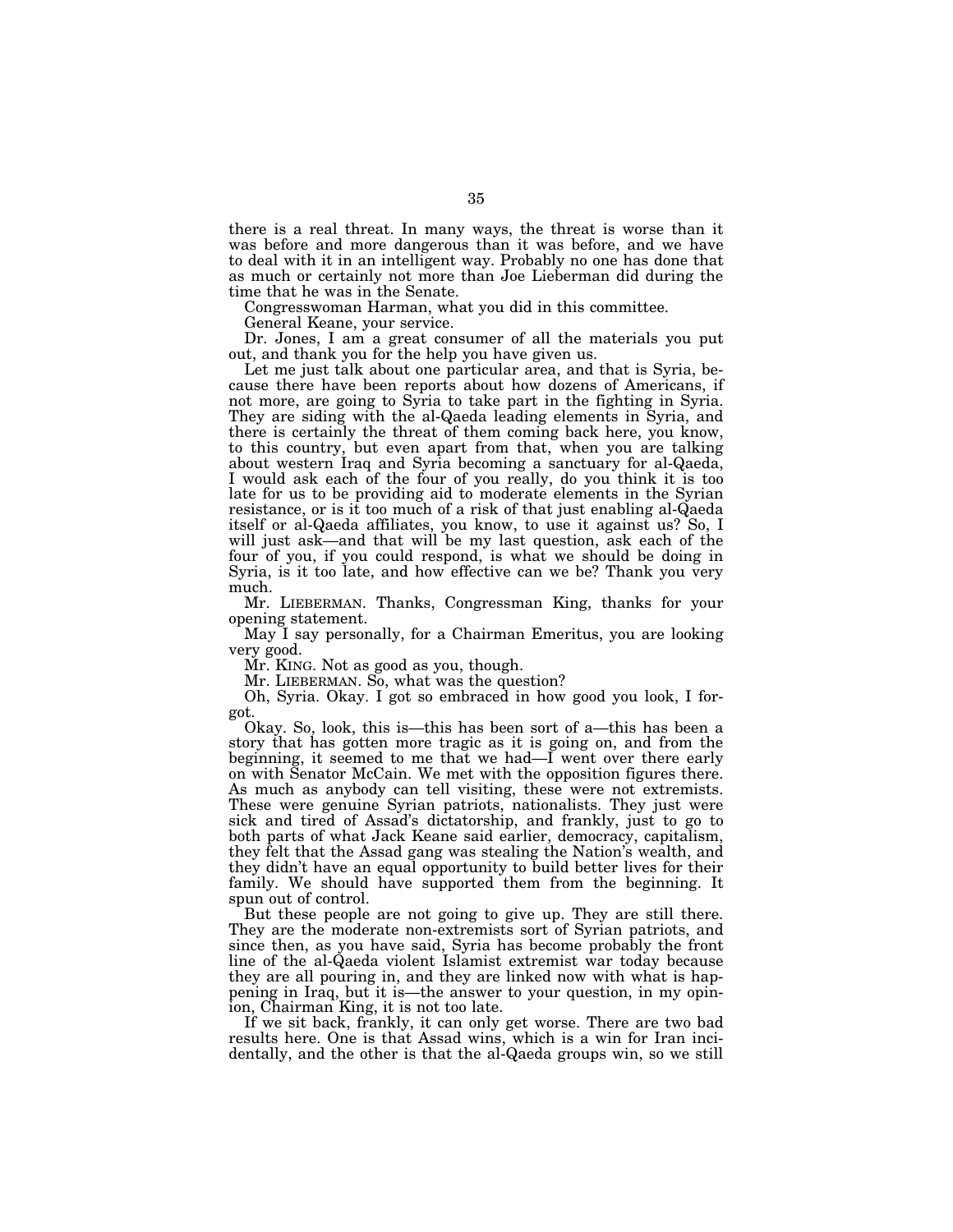have a, what I would call, still, believe it or not, a pro-American element there, a group that we can work with. They are angry at us, they were disappointed with us, but they still need our help. You know, if it wasn't for the Saudis pouring money in there, they would have been—less moderate group would have been out already, so not too late. We have a lot on the line. If we don't act, Syria will become a base for future acts against the American homeland.

Ms. HARMAN. Congressman King, I have lots of positive things to say about the NYPD, in addition to the fact that they keep my kids and grandkids safe, and I think Ray Kelly's service was impressive. As you know, now, the new chief is Bill Bratton, who came from New York, but then he went to Los Angeles, where his skills improved as head of the LAPD, so now we send him back, the sleeker, better version of Bratton, and you will love him.

On Syria, it is a humanitarian catastrophe. This could be worse, in the end, than Rwanda and some of the egregious—certainly it is a humanitarian catastrophe of the 21st Century, as John Kerry just said. I think we should have acted years ago. Joe Lieberman and I agree, we didn't do it.

I do think there still is room to act, but we have to be quite careful about what we give to home. Wouldn't it be terrible if MANPADS surfaced and were used against Israelis by Hezbollah, or something of that nature? Because, again, of the way that these terror groups morph and unmorph and disperse, there is that risk, and the Intelligence Committees here and in the Senate looked at this and were pretty cool to giving them military weapons.

That said, however, I think the fact that Bashar has surrendered his chemical weapons should not be a permission slip for him to continue as head of the country, and I do think we need, and I think we are doing this through John Kerry, to focus on Geneva II, to getting the opposition there, including some of the more scary elements. Al-Nusra is part of the opposition that is not ISIS, and I think the goal has to be to provide humanitarian assistance, maybe, in some way, find a way to build humanitarian corridors so they can—that assistance can get to people who have been without food for—or any kind of sustenance for a long time, but then to shore up the opposition so that it can be the transition to a stable government without Bashar in it.

General KEANE. Yes, we certainly squandered a huge opportunity to be able to assist them. The fact of the matter is there was, even in the Central Intelligence Agency, when I was having discussions with General Petraeus, they were pushing back early on that the rebels were fragmented, unreliable, and just too much risk associated with harming them. But then, by the summer of 2012, actually, the Institute for the Study of War had some impact on the Central Intelligence Agency, and because we had some real evidence that the groups could be vetted properly, and the CIA did that, and as a result of that, the Central Intelligence Agency, then led by General Petraeus, gave briefings in Washington, obviously Classified at the time, that the rebels could be—could be armed and they could vet them. Secretary Clinton agreed with that, and that briefing went to the White House in the summer of 2012, and the President said no.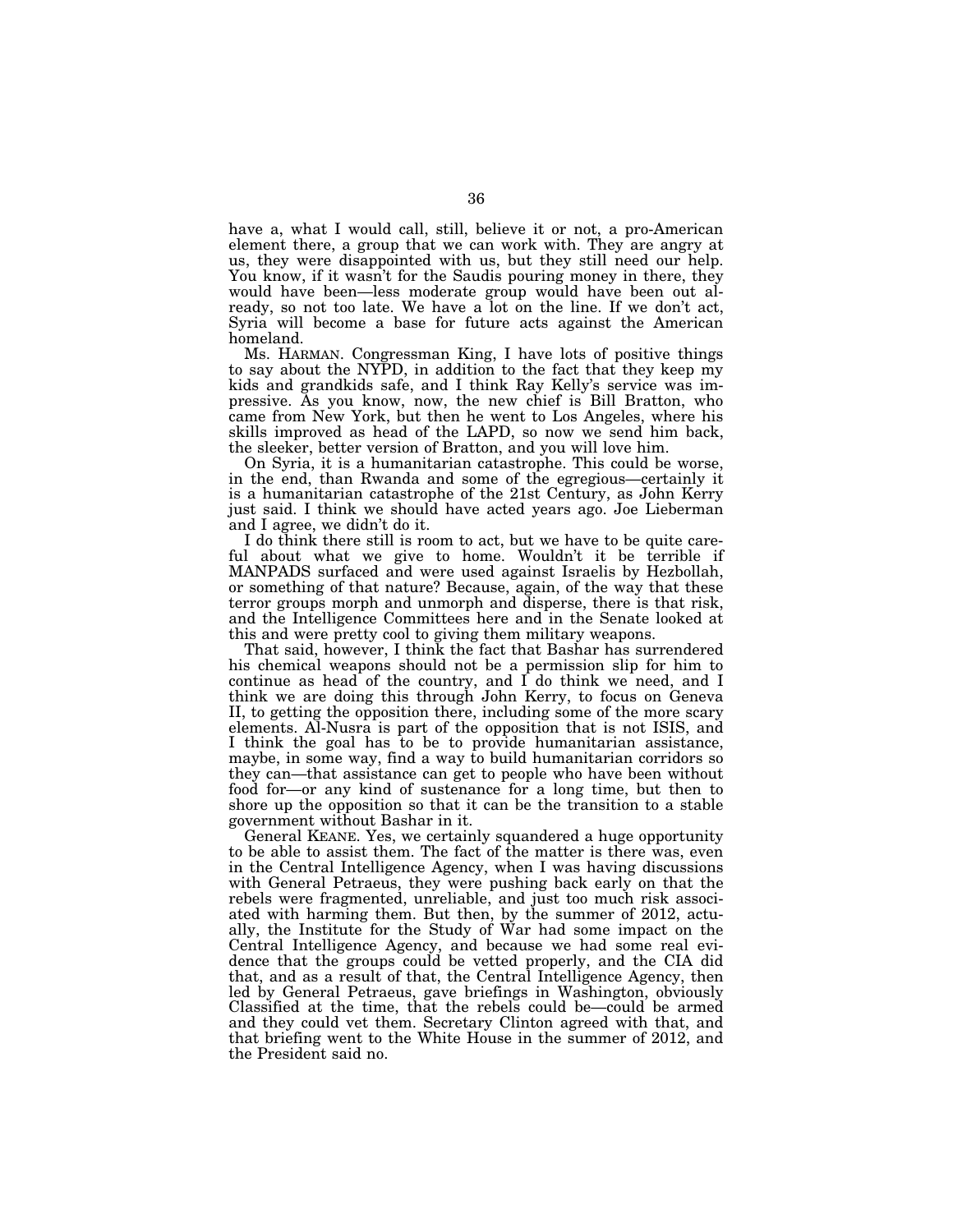That, I think, was a strategic blunder on our part. As a result of that, the rebel organization, the Syrian Free Army, while still receiving weapons from Saudi Arabia, the fact of the matter is, they know, as a result of the last initiative dealing with chemical disarmament, they are probably not going to get help from the United States, and that group is less homogenous than what it was. A lot of the moderate Islamists that were associated with the Syrian Free Army have broken free of them because they don't think they are going to get the weapons.

The fact of the matter is, there is still opportunity there, and it is overstated about weapons falling into the al-Qaeda's hands. The Saudis have been giving these guys weapons now for 2-plus years, some of them are anti-aircraft weapons. To the best of my knowledge, and we stay pretty close on top of this, none of those weapons have found their way into the al-Qaeda, and the vetting that the CIA has done and the leaders they vetted are still there.

So, I do think there is opportunity, but we certainly did squander a huge opportunity a couple of years ago to truly make a difference.

Mr. JONES. This is a fundamental question, and you have, in multiple hearings, Congressman King, been on top of this issue, so thank you for continuing to bring it up.

In my view, it is not too late. We should have acted earlier. It is not too late. I would actually argue if we wait, if we continue waiting on this one, the trends are going to continue to get worse. So I think there is an incentive to do a couple of moderate things. I will not, I was in—in Europe, in Brussels, both to visit our partners, European partner agencies, intelligence agencies in December on the Syrian threat, and I have never seen the amounts of concern among the Europeans, number of Europeans that have gone to Syria to fight, well over a thousand, with, if they don't get on Watch Lists, will have Visa waiver access to the United States. Numbers up into the hundred, around a hundred or so Americans that have gone to either fight or otherwise participate in Syria.

The control of the territory that groups like Jabhat al-Nusra have had, have grown, and I think the more we wait, the bigger problem we have. What I would argue is—and there are two, I think, useful trends. One is the—the amount of support for the jihadist ideology in Syria is very small. As we have already seen recently with the push back against ISIL or ISIS, depending on which acronym you use, the al-Qaeda affiliate in the West, there has been active fighting against them because they have been involved in brutal killings, they have been involved in harsh reprimands against the local population, so I do think there is an opportunity, at the very least, to provide non-lethal communications equipment, information intelligence, and information could be actually quite useful for these organizations in their military and civilian strategies, blankets. I mean, there are a whole range of things, including to the refugees, that I think, again, that the longer we wait to act, the bigger this problem will continue to get.

Mr. KING. We thank all of them. I ask the Chairman if I could just have 10 seconds at the end. You know, in answer to the question of why these sacrifices were continuing, and every American death is absolutely tragic and profound, but keep in mind, on September 11, in less than 2 hours, we lost 3,000 people, and that is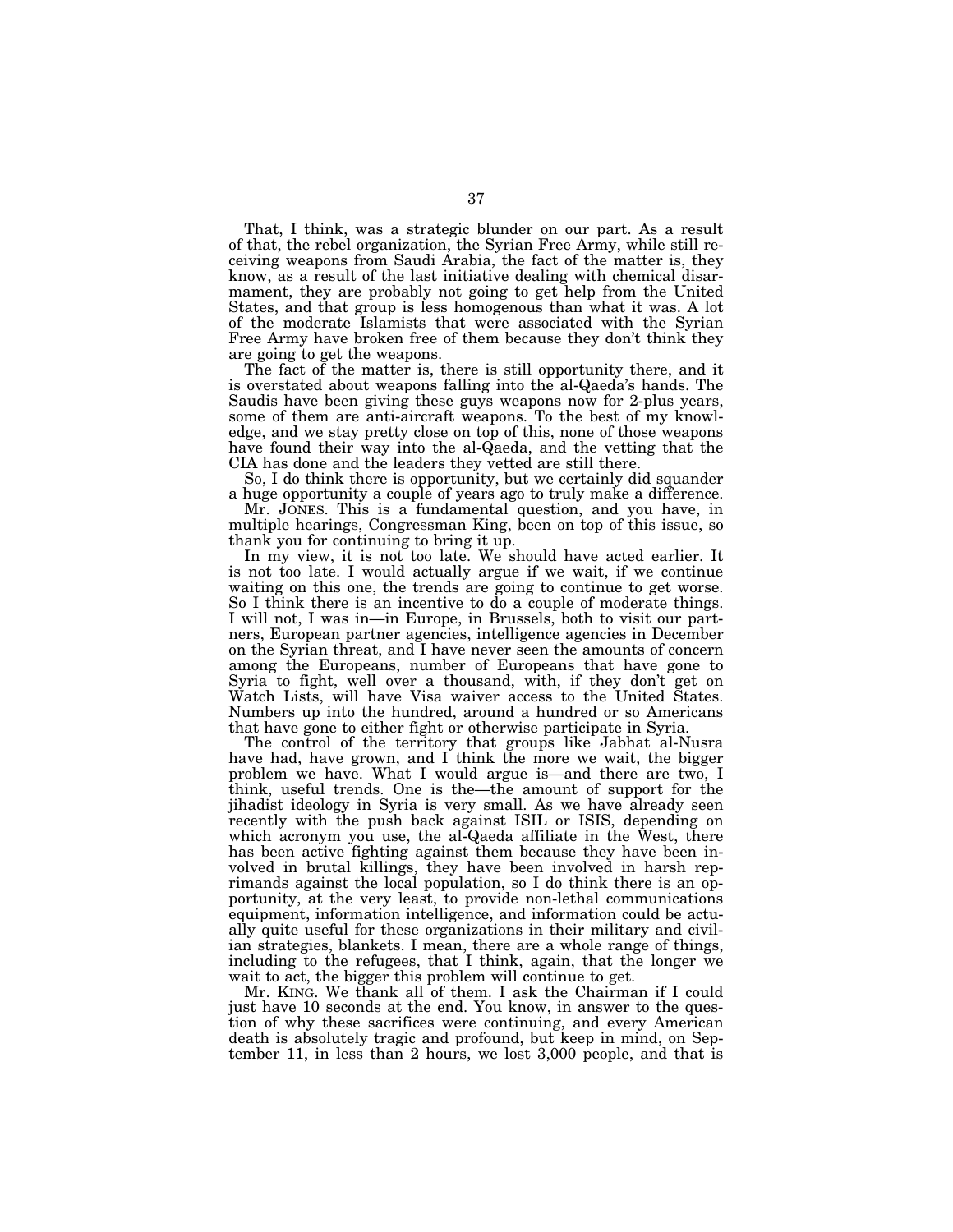important to realize, that we are going to factor in again why these sacrifices are made, how vital they are, and what are the consequences if we ever again do let our guard down—3,000 in less than 2 hours.

I yield back. Thank you.

Chairman MCCAUL. I thank the Chairman. I just have one quick comment, and that is, with respect to Syria, I am very concerned this is a culmination of the Sunni-Shia conflict, and that it is becoming one of the largest training—terrorist training grounds now globally, and every day, jihadists are pouring into Syria.

I agree, General, that we squandered an opportunity 2 years ago when these forces were more moderate. I am concerned about the growing infiltration of the rebel forces by more extreme groups and the blow-back that that could present to the homeland.

With that, I want to say, given the time and the number of Members left, that the Chairman is going to stick very strictly now, I think, to the 5-minute rule.

The Chairman now recognizes the gentlelady from Texas, Ms. Sheila Jackson Lee.

Ms. JACKSON LEE. Let me thank the witnesses for their presentation today at a hearing that I hope, in its conclusion, will emphasize that there is no partisanship in the issue of domestic and National security.

I want to thank the witnesses for their thoughtful presentation, and in particular, to thank Senator Lieberman, Congresswoman Harman, and General Keane for their service to the Nation.

I think it is important to note that I hope in the course of the discussions about the issues of National and domestic security that we will quickly have before us the newly sworn-in Secretary of Homeland Security, which is a crucial issue, and that we will, like my Ranking Member has indicated, pursue the question of how you balance privacy and security with the question of the gathering of the mega data.

As a Member of the House Judiciary Committee, under the business section 215, that was not the intent of Congress, but I, as a Member of this committee, truly believe there should be a balance, and my questions will be along those lines of balancing, and I thank you very much for your presentation.

Let me also say that I am—I know Commissioner Kelly as well and certainly now Commissioner Bratton. Commissioner Kelly served in the Homeland Security department and respect his work. You can have security in New York, and frankly, we know the challenges it faces. Houston faces challenges because we are the epicenter of energy, but we can balance challenges with not having racial profiling. So I wanted to make sure I put that on the record because that is very important to us.

It is important also to note that President Bush had a series of Homeland Security security strategies that he offered in the 2000s. When President Obama came in, he integrated National security and domestic security, and I, frankly, think that was a very smart approach because National security is interwoven, meaning the security beyond the borders, making sure that this country defends itself from foreign enemies is the same, I think, of having domestic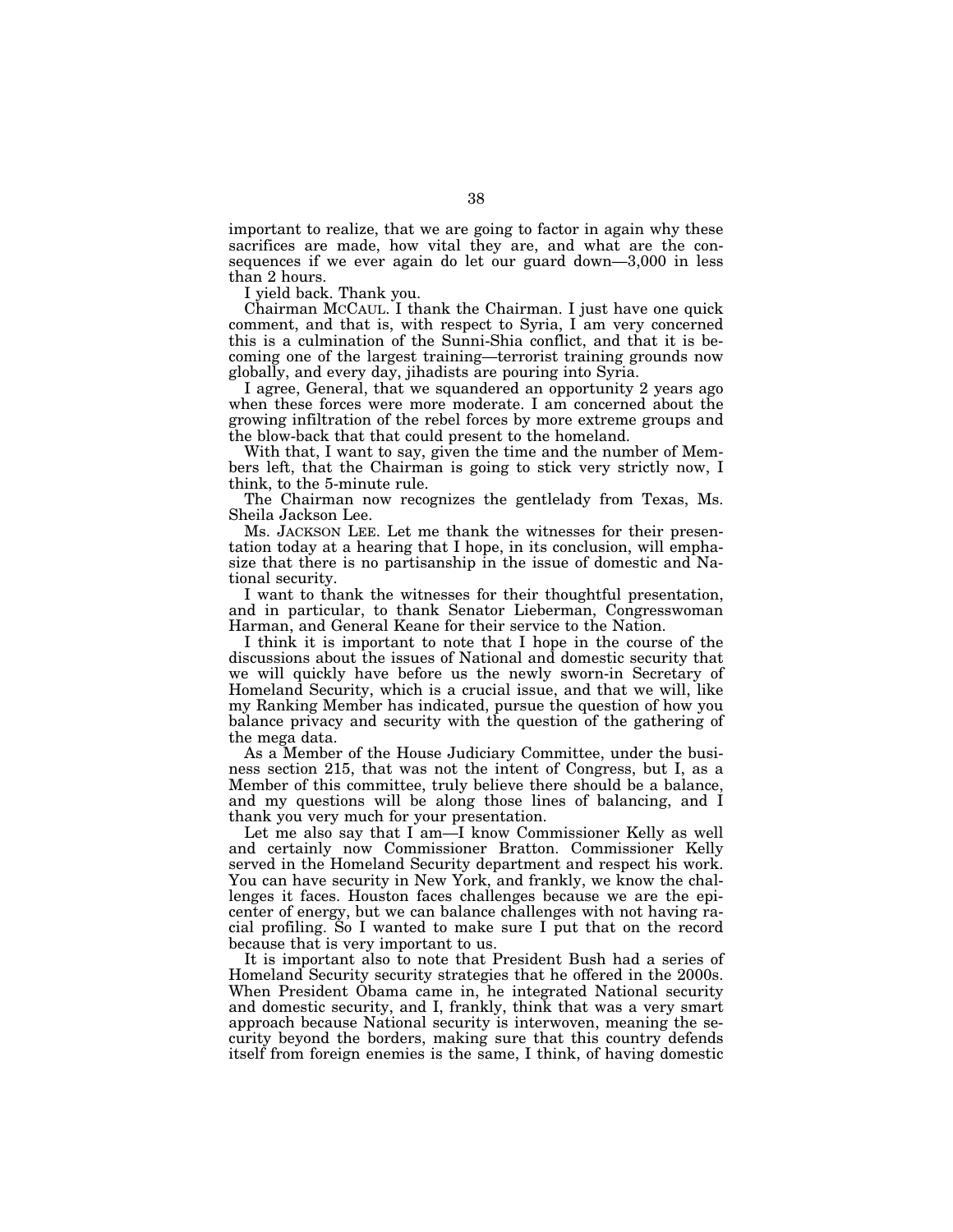security, and that kind of structure is what I think that we should be looking at.

I have never conceded the point that al-Qaeda was dead, and I use the term rather than decentralizing, as franchising. Franchising was the shoe bomber. Franchising was the Christmas day bomber. Certainly in meetings that we have had, we know that al-Shabaab, although they have a pointed issue, they are after Kenya, but they are also reckless as it relates to Americans as well. So what goes on outside of our border impacts inside of our border, and frankly, this committee has worked hard, in particular, under HR 1417, a border security bill that has allowed us to work together.

Let me ask this question to everyone. In the Chairman's comments, he commented from Peter Bergen about the idea of an immediate threat at home. Peter states that al-Qaeda controls much of the Arab world, and therefore, what is its impact here?

My question is: Understanding that adjusting our approach to fighting terrorism is a broad perspective, can anyone identify areas of immediate need where the U.S. homeland is most vulnerable?

Let me start with General Keane, and if I can ask Senator Lieberman. My other question is: Is there any evidence that suggests that scaling back U.S. involvement and presence in countries such as Afghanistan and Iraq may reverse the efforts of the last decade to eliminate terrorist groups?

Might I also say, and I—your answers might also say that we wanted to pursue and stay in Iraq, but they had to protect our soldiers, and they refused to do it.

General Keane.

General KEANE. Yes. Well, certainly the engagement we have currently with senior al-Qaeda leadership in Pakistan is critical to American security. To continue to be successful at that, two things have to happen. One is we have to continue our involvement with the Pakistani military and assisting them to conduct counterinsurgency. In other words, unconventional operations against that force as well as the thing that they are most interested in is the Taliban that is threatening their regime. So our presence in Afghanistan, as previously stated by my colleagues here, is very important to us to be able to continue to have the intelligence we need and also the means to be able to execute operations against them. That is crucial.

Second, in my view, the developing situation in Syria and Iraq will become the largest al-Qaeda sanctuary, and it will threaten the region, to be sure, and we have to start now dealing with the harsh reality of that. The sooner we get on top of it in terms of intelligence, the better we are going to be with dealing with this reality.

This is what al-Qaeda wants. They will—they seize territory, gain control of people so that they can become predator in nature in that area, and also, they have never given up on their desire to cause more harm to the United States. So I think that is a major area.

I disagree with you, Congresswoman, on Iraq. The fact of the matter is, the immunity issue was not a serious issue. It was a false issue presented by Maliki as face-saving because the United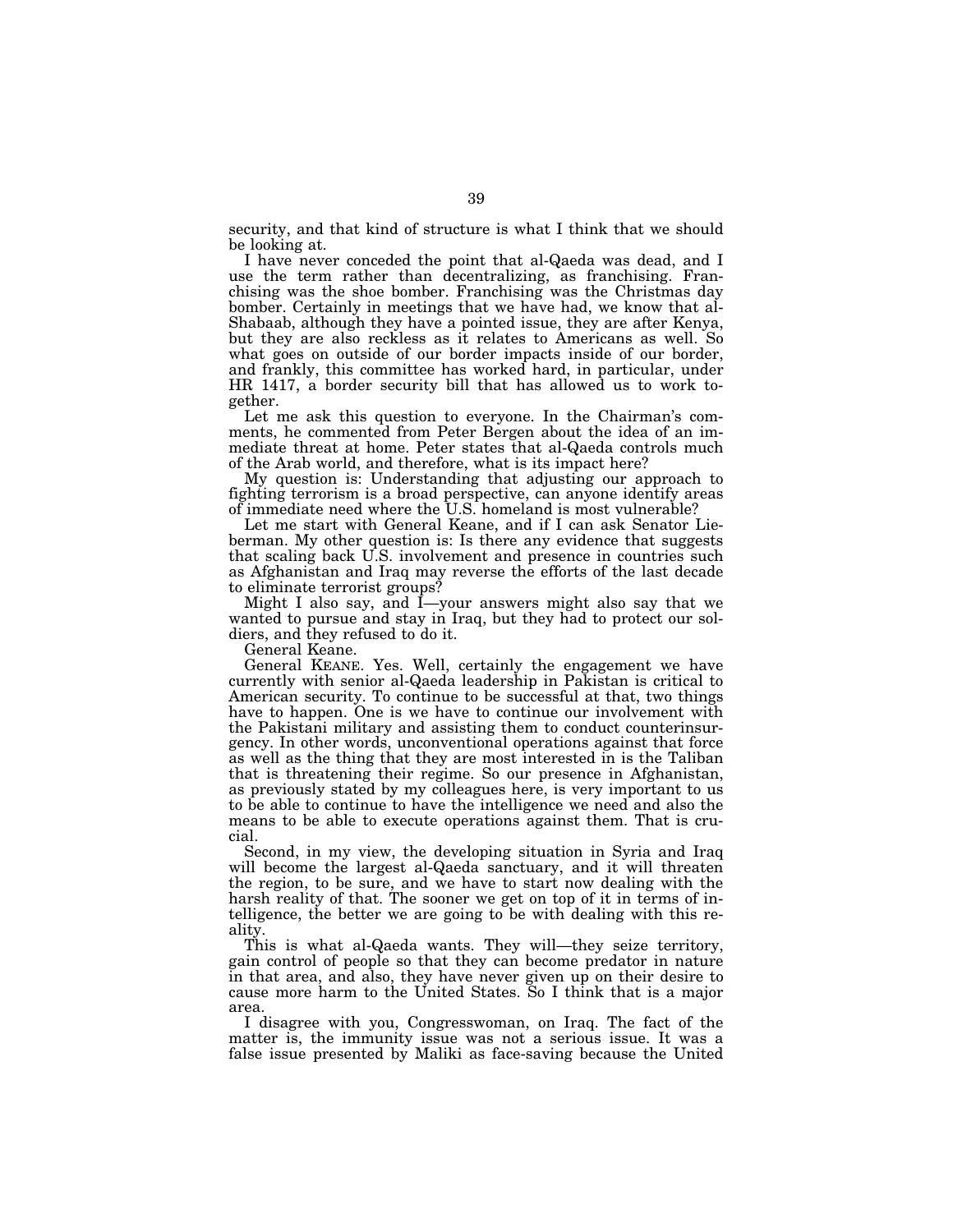States envoy came in. After the military had recommended 24,000 soldiers to stay in Iraq, the President's envoy put 10,000 on the table. Maliki knew that was not a serious proposal. That eventually got down to nothing. The immunity issue got brought up at the end, and it was more face-saving for him inside of Iraq than anything else.

But the fact of the matter is, that is a significant strategic blunder not leaving forces there, much as we did post-World War II, not for security reasons but for influence, and we lost this influence over Maliki, and even further than that. It is more than the troops. We disengaged—disengaged geopolitically with Iraq and in terms of partnering with them, which they wanted very much so. They forced the strategic framework agreement on us. We wanted to have a status of forces discussion about troops, and they said no. Maliki said we are not doing that until we agree to have a strategic partnership that will last for 20 years. That was their idea. We walked away from that as well, and now we have this debacle on our hands.

So, that is the second-most—most critical area, I think, that we have to pay attention to, and without getting into the details of it, what has taken place in northern and northeastern Africa also is potentially threatening to us.

In principle, in my judgment, what you deal with, you cannot let sanctuaries take hold, and we should be using partnering with other countries to deal with those sanctuaries. I am not talking about bringing U.S. troops to bear. I am talking about, in some cases, in helping people with training assistance so they know how to deal with this problem, and we may actually help them with equipment and intelligence to deal with it, to be sure. But we cannot let these sanctuaries take hold and fester because they will be predator in nature on their neighbors and then eventually potentially dangerous to the American people.

Mr. LIEBERMAN. Just briefly, in answer to, Congresswoman, your very good question, which is, is there any evidence that our pulling out of countries creates a threat to our homeland—I am paraphrasing, but I think that is what you asked.

Well, I look back first at Afghanistan during the 1990s when, as I said earlier, the general feeling in this country was that was someone else's civil war when the Taliban took over and al-Qaeda nested there, and of course, that led right to the 9/11 attacks against us. Iraq today is another example of that. We pulled out for all the reasons that have been given here, and now al-Qaeda is back in, and they will—they will use that as a base against us.

I will summarize it this way. My reading of the last 15 years tells me that the reason that we have—and this—the reason that we have so diminished and degraded core al-Qaeda in the mountains between Pakistan and Afghanistan is not because of a wholeof-Government approach, because we used the U.S. military. I believe in a whole-of-Government approach, but that has to, in these cases, include the U.S. military because al-Qaeda is not a social organization. It has an ideological motivation to it, but it is a brutal military organization. We are only going to stop it by helping the heroes in each of these countries, who don't want al-Qaeda or the Taliban to control their lives and want to fight for something bet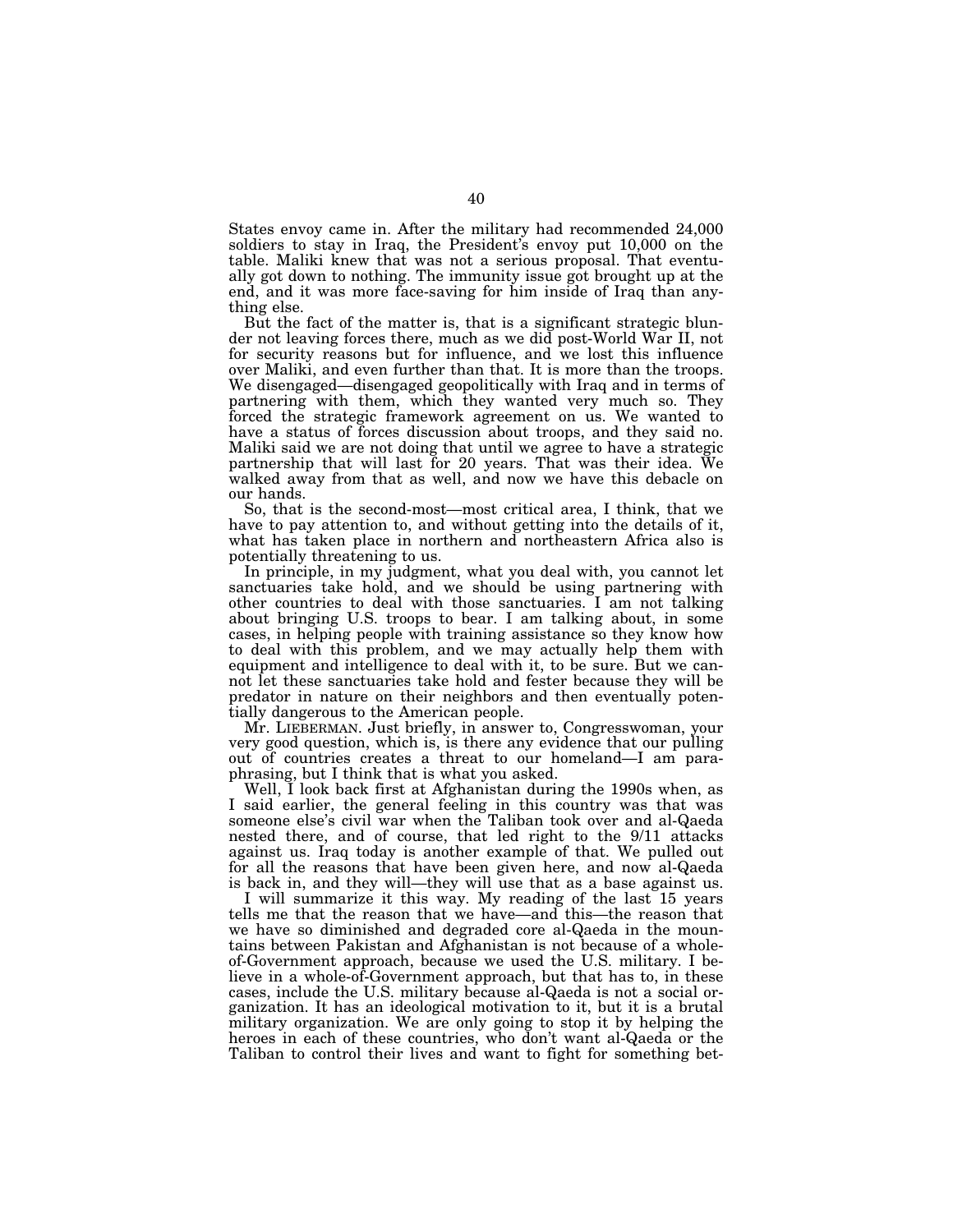ter. They need our help. They want our help, and if we give it to them, it will protect our homeland.

Ms. JACKSON LEE. Let me just say that I respect the testimony of the very fine witnesses. Many of us would disagree but agree that we have issues in both of those places, Iraq and Afghanistan, that I think we now need to collaboratively come together. I know the American people wanted out of the Iraq wars; they want out of Afghanistan. But they also want those countries to remain strong, to collaborate with them, to use resources, and as well they want us to have a strong National security policy that protects the homeland as well, and I think this is a very important hearing.

With that, Mr. Chairman, I thank you, and I yield back.

Chairman MCCAUL. Thank you.

The Chairman now recognizes the Chairman of the Cybersecurity Subcommittee, Mr. Meehan from Pennsylvania.

Mr. MEEHAN. I thank you, Mr. Chairman, and I want to thank again this very, very distinguished panel, not just for your presence here today but across the panel, your tremendous work on these issues on behalf of our Nation in so many different capacities.

Congresswoman Harman, it is indeed a pleasure to once again have the capacity to share a moment in this room with you. You will be pleased to know that—and I thank you for raising the issue of cybersecurity, because it—it remains a remarkable focus, and in the aftermath of the incident which just occurred with Target, and that is one kind of a cyber incident. Criminal enterprise is likely, wholly separate from the kind of state-sponsored cyber activity may take place.

So I want you to know we have made great progress, and we will be marking up this afternoon a cyber bill. But I am worried as well about the concerns that we may have in this Nation as we deal with the narrative in this moment that appropriately reflects in the aftermath of the NSA revelations and other kinds of things, we have got a better understanding, but there is a narrative that may be taking place, which is privacy versus security, and it is so easy for us to move so quickly away from attention to the security.

So I am going to ask if you would give me your sense of where we are in the form of the cyber preparation to deal with this issue of paying attention to protection of privacy but not surrendering in some kind of a knee-jerk effort our responsibility to protect Americans in so many different capacities.

Ms. HARMAN. Well, thank you, Congressman Meehan. It is very good to see you, too.

I—as I think about privacy and security, I often say they are not a zero-sum game. You didn't get more of one and less of the other. They are re-enforcing values, and things that we have worked on together in Congress, like the Intelligence Reform Law of 2004— Senator Lieberman, Senator Collins, Congressman Huckster, and I were the so-called Big Four on that one—not only find ways to reorganize our intelligence community so we leverage the strengths of all the agencies, but also to set up a privacy and civil liberties board, which was supposed to be stood up then and, unfortunately, hasn't—just finally was stood up last year. But at any rate, the point of that was to have, at the front end of policymaking, a group of people who worried about the privacy of Americans. We can do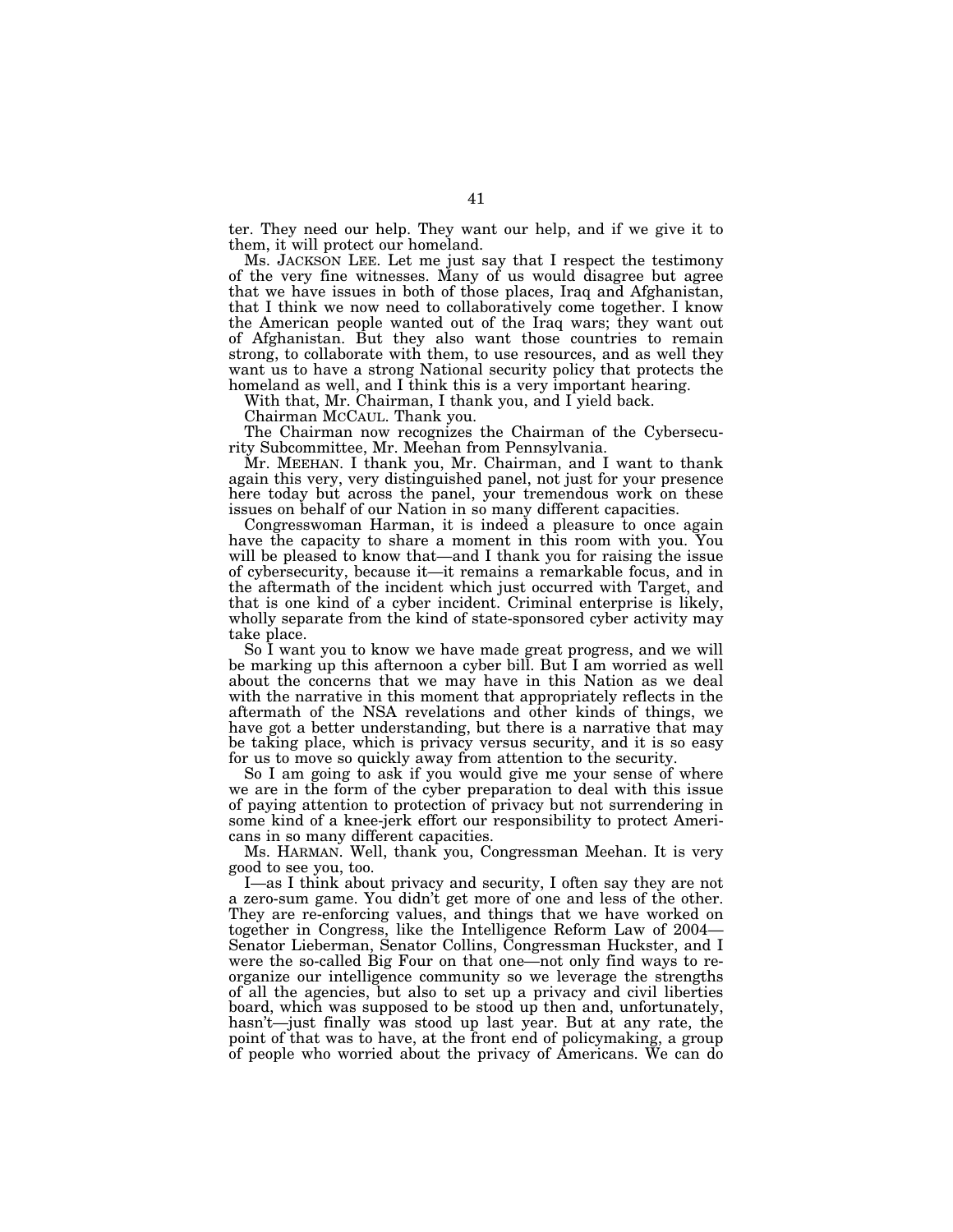both. This needs to be a positive-sum game. It applies obviously to cybersecurity, and people are genuinely worried now that they see that there was a theft of I guess it is 70 million pieces of crucial information on individuals. That is a large number.

But they also need to be worried, it seems to me, about the purchase of exploits by bad guys, which are very inexpensive. These are back doors into our grids, our infrastructure in this country, and it is—so it is not just personal information. It is, you know, pick one, something very serious. It could be—generate, you know, a life-and-death problem for our communities.

So how to think about this? I think this committee has an opportunity, and I know you are doing it, to talk to the private sector, which controls most of the cyber capacity and persuade them to come on in. A cyber bill, Senator Lieberman knows this better than I do, has to grant immunity to those who come to play and has to respect the fact that personal information about companies is being shared and so on and so forth and make sure that again it is a winwin, and I think this is the climate to do it in.

I would just add on surveillance, because that has come up, too. Same issue. There is not a zero-sum game here. There should be tweaks, my view, to the laws that we have. I think the public debate is healthy, and the tweaks should assure an anxious public that their privacy is protected, but we should never compromise on the basic parts of the system that lead us to find bad guys before they attack us.

Mr. MEEHAN. Well, I thank you to for that, that answer. You will be pleased to see that I think we have made remarkable progress in the form of bringing together not just the private sector but our Governmental entities in the kind of a framework that would be effective, but the one place we haven't been able to touch, and you put your finger on it, is the kind of thing that will incentivize that sharing between the private and public sector which gives some kind of security really in the form of liability protection to those entities which are touched first. No better example than a Target who finds out, you know, weeks ahead of time that they are being impacted. We need to encourage that sharing in real time.

I thank you for your focus on this very, very important issue and look forward to working with the entire panel as we move through these issues in the future.

Thank you, Mr. Chairman. I yield back.

Chairman MCCAUL. Thank you. Let me just commend the gentleman for your leadership on this issue, your dedication to get not only the private-sector support of your legislation but also the privacy groups. It is not an easy task, and it is not—it is an uphill battle and you were able to accomplish that, and I just want to thank you for that.

The Chairman now recognizes the gentleman from New York, Mr. Higgins.

Mr. HIGGINS. Thank you very much, Mr. Chairman.

I just want to play a little bit more on this zero-sum game context. The one thing you know in a zero-sum game is that the sum will always be zero, but in game theory, there is also a variablesum game where there can in fact be multiple winners, and there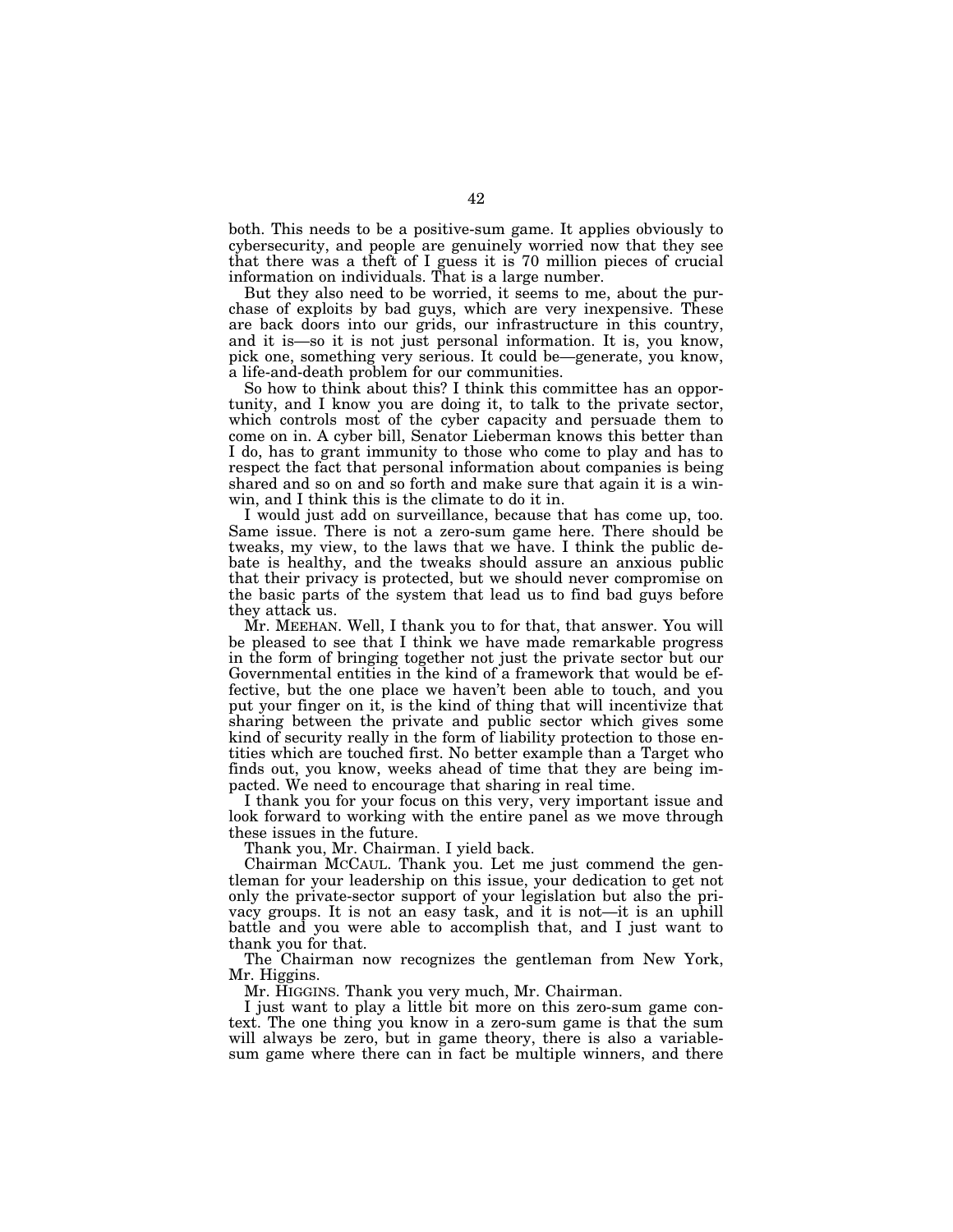can only be multiple winners in a pluralistic society when the rights of minorities are protected.

There was a debate here last year about—or last couple of months about military intervention in Syria. We certainly did not support the Assad regime, the justification for authorizing the administration to use military force, albeit not troops on the ground, was that Assad had murdered, through chemical weapons,  $100,000$ people in Syria. Well, the rebel fighters were beheading people, and in that part of the world and in that conflict, I think the concern is not that you are supporting Assad, but as a minority, you are afraid that all non-Sunnis will be murdered.

Marwan Muasher just released a book called, ''The Second Arab Awakening," and in it, he identifies the Middle East as being a pluralistic society, a pluralistic region of Sunni, Shia, Kurds, Christians, and a lot of tribes—and a lot of tribes. He also says that 500,000 American troops in Iraq and a trillion dollars couldn't implant a lasting pluralism or peace in Iraq, and therefore, no outsider can.

You know, what is going on in the Middle East today is it continued—the Chairman has said there was a culmination of Sunni-Shia conflict. It is really the continuation of it, and what is going on is Shia and Sunni are continuing to litigate a conflict that goes back to the Seventh Century as to who the rightful successor to the prophet Mohammed is. This is not about peace. This is not about democracy. This is about control, and so long as you don't have, as Fareed Zakaria would say, the inner stuffings, in his book, ''The Future of Freedom," in a constitution that protects minority rights, you are always going to have these conflicts.

In Northern Ireland, George Mitchell was sent over there for 5 years, the last iteration was 22 months. He didn't think that peace was possible in Northern Ireland, and he says in his book ''Making Peace'' that the great intangible of solving conflict is exhaustion, not only at the negotiating table but also on the battlefield. The warring factions have to realize that their commitment to the fight, their commitment to the culture of violence has not produced any kind of lasting peace, and therefore, they need to move in a different direction.

So, what are the two sides in Northern Ireland, what were they required to do, the Catholics and the Protestants, the extremists? They were required to denounce violence and actually participate in destruction of their arms so that the culture of physical force to achieve political ends was over, but both sides had to give something in order to achieve that.

You know, you may say, you know, how can you compare Northern Ireland with the Middle East? Well, guess what, when George Mitchell was finished negotiating the Good Friday Accord, he was dispatched where? To the Middle East, because the conflict is very, very similar.

So, I just think that, you know, American Presidents certainly can do more to keep leaders in those countries from going to extremes, but there is only so much that we can do. Our American military has been extraordinary, extraordinary in tamping down violence in Iraq, tamping down violence in Afghanistan. To what end? We can't impose a political solution. We can only provide a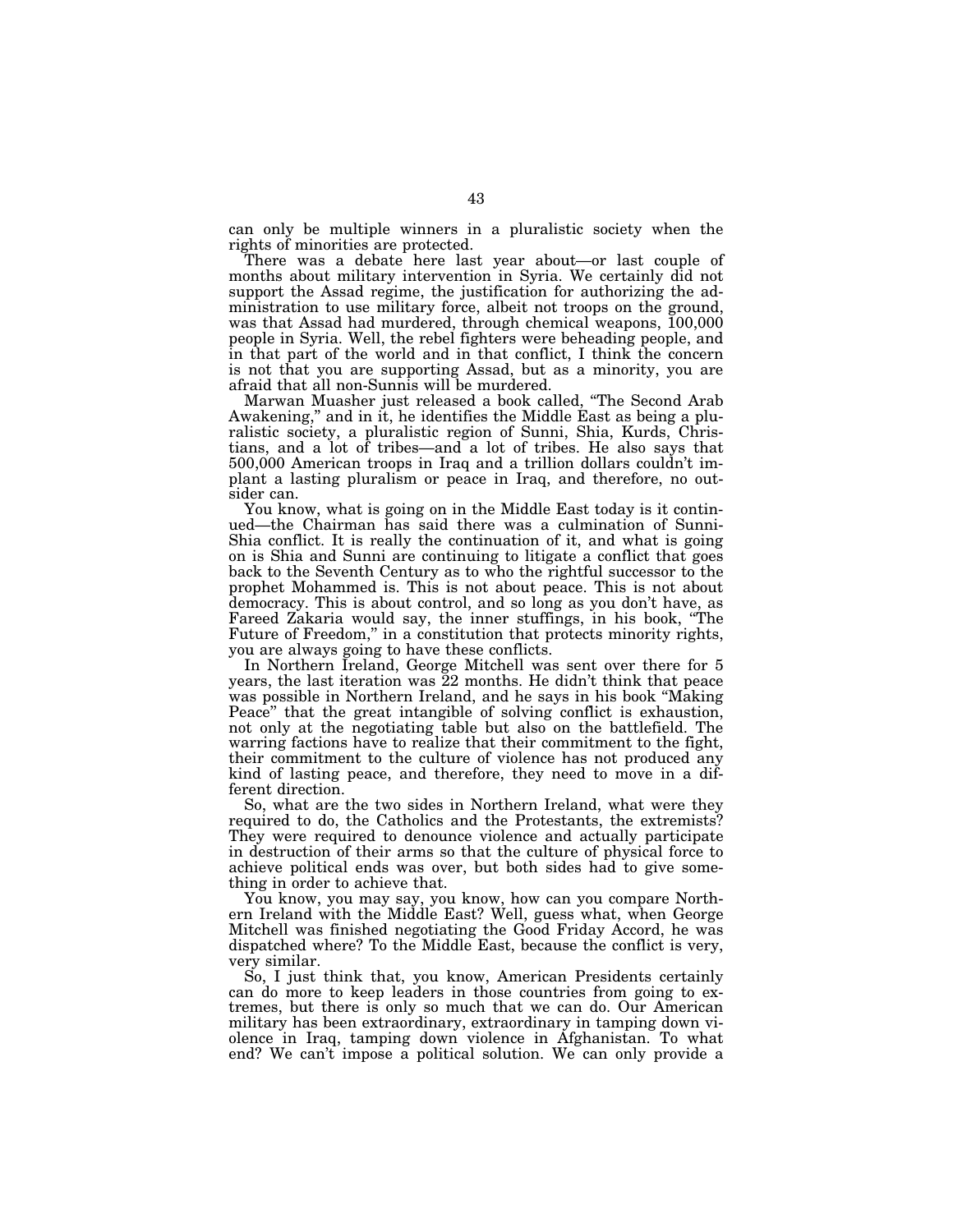context, a breathing space within which the warring factions can do that. I am afraid that in that part of the world, there are no good allies of the United States in that part of the world. Not Nouri al-Maliki in Iraq, not Karzai in Afghanistan. We have to bribe his brother to help promote a lasting peace in Afghanistan. We don't have good allies there.

What we can do I think is what we have already done, and I think we are limited. So, I am sorry I went on a little bit too long, but I am just interested in your thoughts about that.

Ms. HARMAN. Congressman Higgins, I don't know if I should be first, but I just very quickly would offer, too, first, I think we have some allies in the region, one of which Israel, which is a pluralist democracy and under threat. I strongly favor the peace process. I think it is in Israel's interest and the Palestinian peoples' interest, but that is one.

I also think there is another good news story maybe, and that is Tunisia, where an Islamist party, the Ennahda party, won the first election and has now in a peace deal with other parties surrendered power to a coalition, and just maybe that can show some success.

So, I think a lot of what you said is very true, but I think there are ways—and our vigilance and focus will be necessary—that progress can be made.

Mr. LIEBERMAN. I will just add briefly, thanks for your statement. So it was a thought-provoking statement.

In my opinion, we do have friends in the countries throughout the Middle East who essentially share our goals, that what is happening—and we won't have any friends if we just pull back. They are not asking, as General Keane said, for the U.S. Army to be or the military to be on the ground. They are asking for our help, and what is happening now, after the so-called Arab Spring, is really a remarkable historic development in the Arab world, which is an uprising against dictators, autocrats, by the people. They want freedom and they want a better opportunity to make some more money for their families, and in almost every case, these revolutions have been led by the under- or unemployed children of the middle class, who are well-educated, who understood how much better things could be.

What is happening now in some of these countries in the conflicts that the revolutions have unleashed is not dissimilar to what has happened before when autocrats or totalitarian regimes are overthrown. They unleash this kind of conflict. It happened in Eastern Europe, Central Europe. In some sense, that is what happened in Bosnia-Herzegovina, but if we stand back, it is only going to get worse.

I will—I know the Sunni-Shia conflict has been going on for a millennia-plus, but I also know that there is a lot of mixing between Sunnis and Shias throughout the Middle East, and this is, as you said, it is not a zero-sum game. We ought to be able to work out a system, and Tunisia is the hopeful example where everybody could feel that there is a way for them to win. Frankly, as we have said earlier over and over, it is in our interest to see that happen, not only because it reflects our best National values, but it also reflects what is best for our security.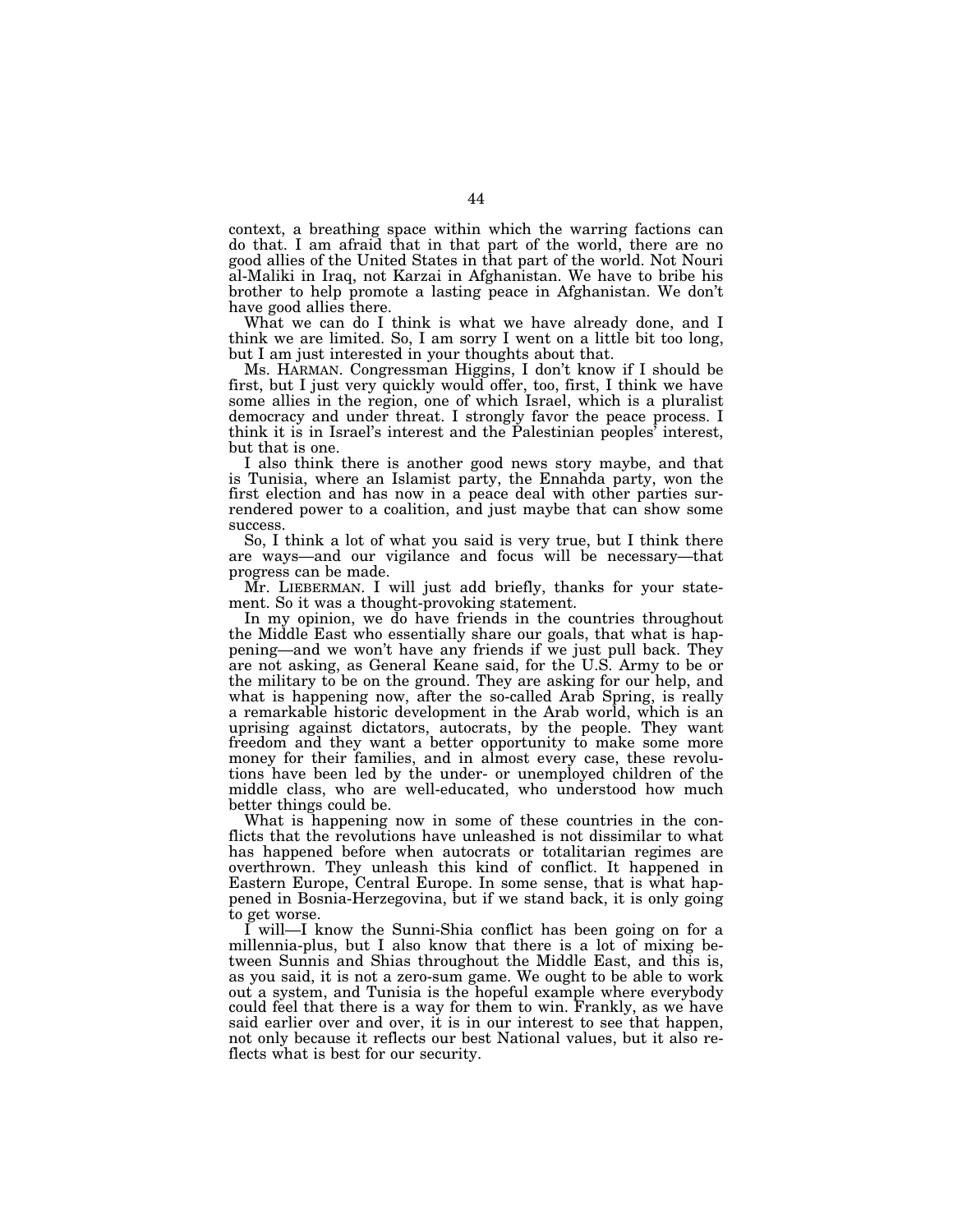Mr. JONES. If I could just very briefly follow up with two points. One is I would just, on your Northern Ireland example, I think one of the useful lessons the United States is now in is the shift the British had, the mindset shifting from a heavy military footprint to target the IRA to one that was much lighter, focused on MI5 and the Royal Ulster Constabulary, that allowed a peace process to even be possible, in part because the IRA was so weakened

by that point. The other thing I would say, just to reiterate, is we do have allies. We don't have common interests across the board with all of them. We do have allies that hate extremism. If you look at the progress that has been made in Somalia, tossing out Shabaab from Mogadishu, from Kismayo, tossing out extremists from other areas, we do have allies. We do have allies, local populations in Mali that hate extremism. So I think in that sense we have to gravitate towards those kinds of organizations.

General KEANE. You know, I think it is a thoughtful question and one that has been asked before. I think it is just too simplistic to categorize the entire Middle East as a conflict between Sunnis and Shias, a sectarian conflict. I am not minimizing the fact that it exists, I think you have to understand it does exist, but what is happening there is there are authoritarian regimes, every single one of them, except for Israel, and the drivers of instability as a result of these authoritarian regimes are the lack of political and social justice and the lack of economic opportunity. As a result of that, the radical Islamists use that and leverage that to gain support for what they are attempting to do.

So we have to look at the region and see what has taken place in that region and how this very ambitious political movement that is trying to drive us out of the region so they can have their way and that is what 9/11 was all about, it was about driving us out of the region, it is one of their major strategic objectives—and for us to make certain that that region doesn't explode with this radical Islamic movement, which would not only threaten the region but the world at large. They are a world domination objective organization. It is hard for us to get our head around that intellectually, I think, but nonetheless that is their idea, not ours.

So the only answer here is to work this, I think, comprehensively—what are you trying to achieve here, is what I would love the administration to articulate—and then individually work with partners in the region to deal with the realities that they have. Some of these realities are dealing with our allies, Mr. Congressman, who are authoritarian regimes, who are repressive in dealing with their people, the lack of social justice that exists in these regions. Yet we have harmonious relationships with them that are financially rewarding. The fact of the matter is we should be leveraging these regimes to move in a different direction.

That is why I am saying it is not just kinetic. What is our strategy, what we are trying to do? I am not suggesting we force democracy on everybody. But I am suggesting that if you focus on what the drivers of instability are, injustice to people and lack of economic opportunity, you can start to make some progress in the region. Certainly staying engaged is the answer, as opposed to just the sense of futility and hopelessness that we get. The culture is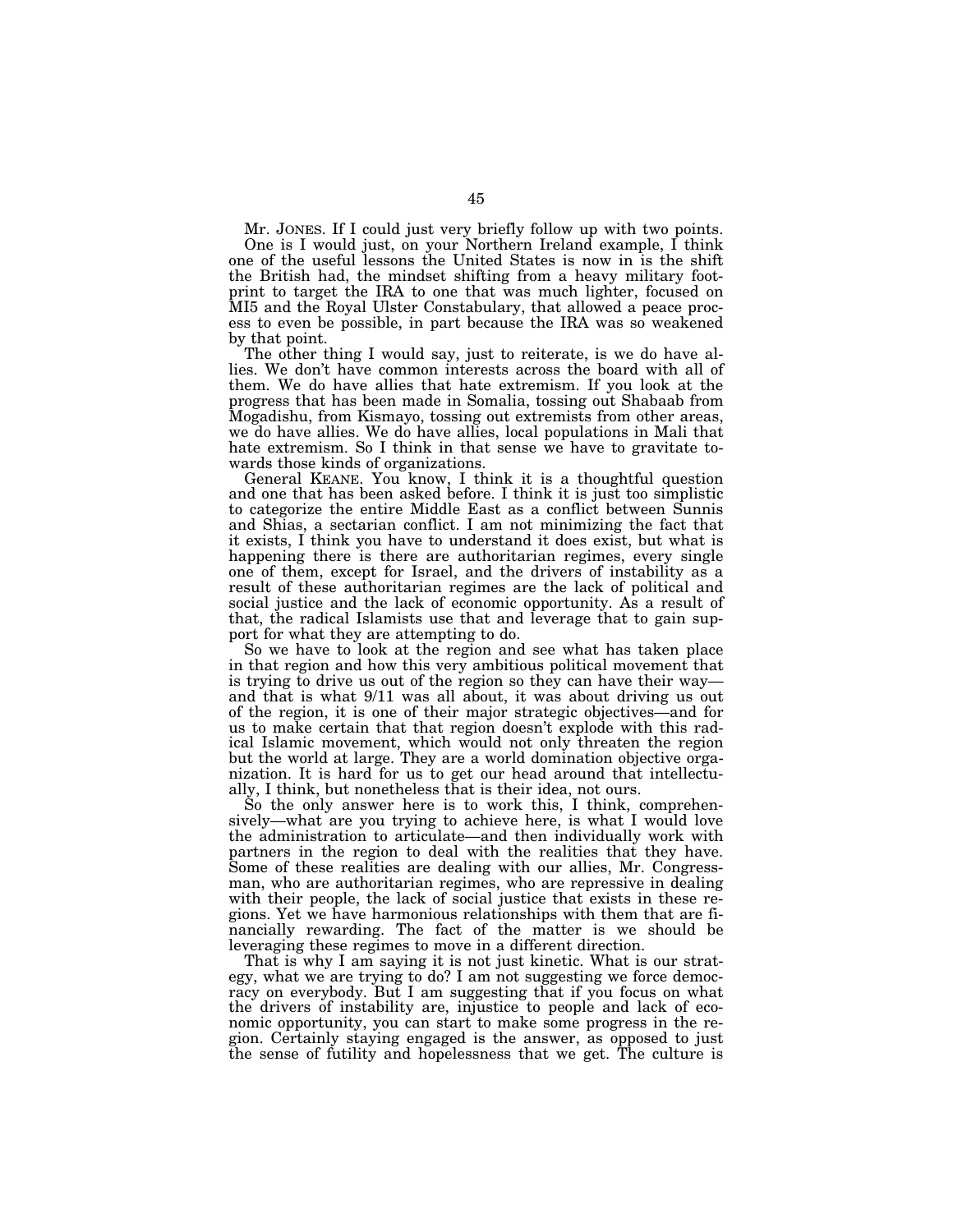dramatically different from the United States, the geography is harsh, everything about it is hard. It is easy to say, let's just walk away from it. That would be a tragedy, and it would result in harm to the American people.

Chairman MCCAUL. The Chairman now recognizes the Chairman of the Oversight Subcommittee, Mr. Duncan.

Mr. DUNCAN. Thank you, Mr. Chairman. Thanks for having this very insightful hearing today.

First off, I want to add my voice to the thanks to Senator Lieberman and Congresswoman Harman for your service to our country.

General, for your service in the 101st Airborne, 10th Mountain Division, 1st Brigade. The Chairman and I were able to visit with the 3rd Brigade Combat Team in Afghanistan in November 2011, and the memories that I have of the men and women that are serving in harm's way go a long way. I just want to thank everyone that is serving to fight and counter the elements that we are talking about today around the globe, whether it is in the southern Philippines or Afghanistan or where it may be.

Senator Lieberman, I want to also thank you for some comments in your opening statement, when you said, let me underscore here the enemy is violent Islamist extremism, a political ideology that seeks to justify totalitarian governance by perverting religion. The enemy, we can never stress enough, is not Islam itself, it is the Islamist extremists that use religion for its own use and gain.

So I want to shift gears from some of the topics that we have talked about today, because talking about a false narrative that endangers the homeland, and as I sat here and listened to some of the testimony I thought about the false narrative with respect to our Nation's borders. That is the use of the term "operational control," and that we have a secure Southern Border. ' and that we have a secure Southern Border.

So I want to ask each of you, in your opinion, how does border security, specifically the Southern Border in this instance, but we can't limit it just to the Southern Border. We have a long Northern Border with huge ports of entry. We have ocean and seaports, airports that are all playing into that border security element. So how does National border security play into your thoughts with regard to National security countering al-Qaeda elements, countering any other threats, but also the false narrative of an operational control element? So I will start with Senator Lieberman.

Mr. LIEBERMAN. Thanks, Congressman. Thanks for your kind words. Let me begin the discussion. I have been out for about a year, so I don't know the latest. But part of the challenge post-9/11 was not just the security-privacy tension, but how do we maintain security in a country that has historically been as open as ours, and that includes the geographical fate of America which has always protected us? We are surrounded by two oceans, we have historically friendly allies to the north and south. We have enormous borders. You are never going to really maintain full security unless you do your best on those borders.

I think we have come a long way since 9/11 toward achieving that. We are probably doing better at airport and airline security than we are at some other places. We have improved, I think, our ability at points of entry on the north and the south borders to stop people that want to do us harm from coming in. The Southern Bor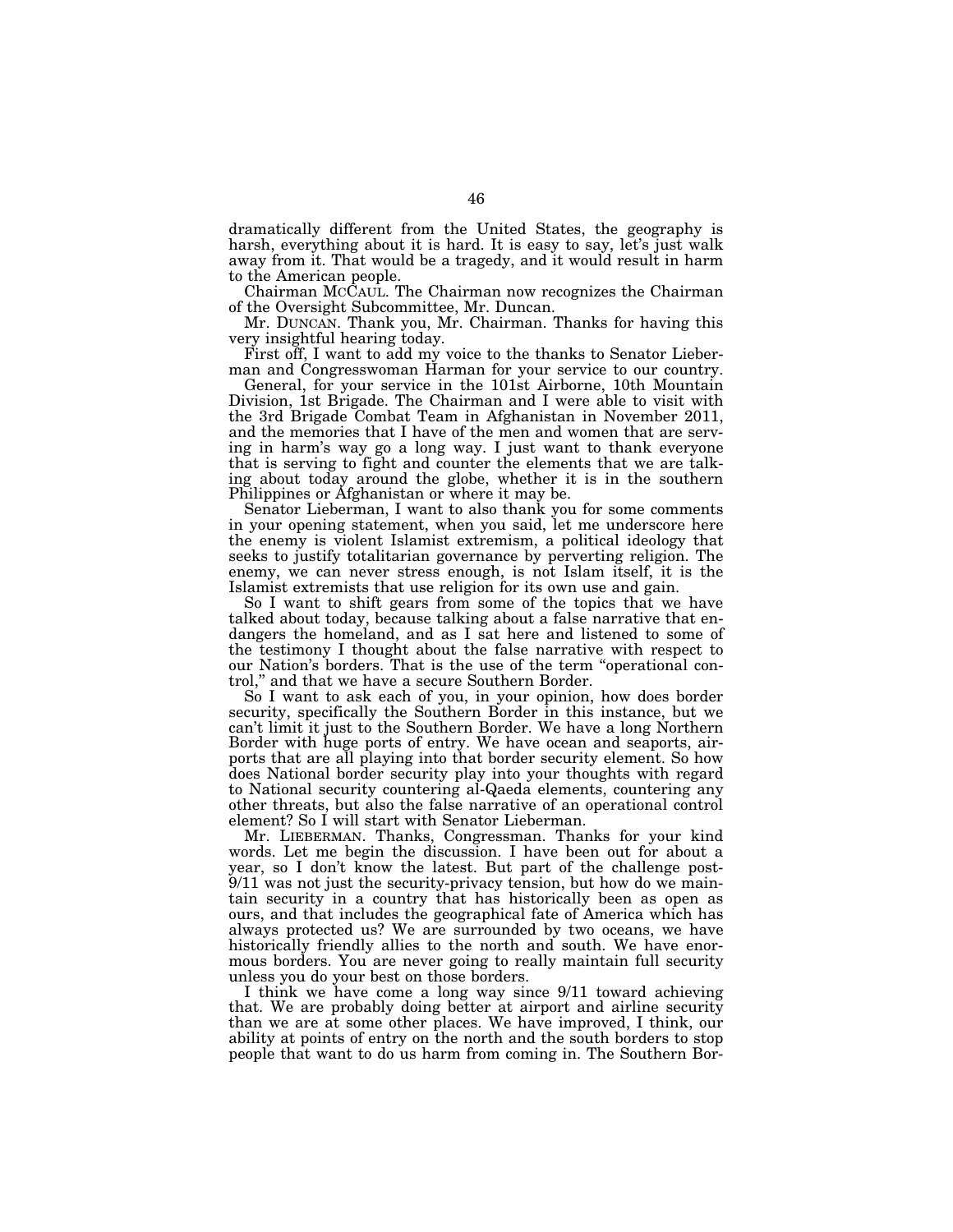der is obviously a unique problem because of the enormous flows of people across that border, including, obviously, illegal immigrants.

So, bottom line, if you are talking about homeland security, you have got to in the post 9/11 age protect your borders, all of them, air, sea, land. We have done a lot better. But this is one of those journeys that doesn't have an end point, we are just going to keep having to do better and better.

Mr. DUNCAN. Right. Let me just, before I go to Congresswoman Harman, let me just remind everyone that Hezbollah has exploited our Southern Border.

Mr. LIEBERMAN. That is correct.

Mr. DUNCAN. So Ms. Harman.

Ms. HARMAN. Thank you. I think it is an important question. This committee should take a victory lap for its authorship of the Safe Ports Act about 5 years ago. It was a bipartisan law that passed the House and Senate, was signed I think by President Bush. I think it predates President Obama. But what we did is push our borders out. We thought about how important it is to inspect cargo, for example, at the point of embarkation on ships and then to lock down those ships, and then of course to have security at the actual ports of entry. But we called it layered security. That layered security approach is now the approach that we take at our airports as well in a variety of ways. So there really should be an appreciation of that.

On the physical land borders, Canada and the Southern Border, I would just point out that so far as I know, and again I may be a little stale, more terrorists have tried to enter our country through the Canadian border than through the Southern Border. That doesn't mean the Southern Border doesn't matter; of course it does. But one of the early bad guys that an astute I think customs official was able to spot was a guy named Ahmed Ressam, who was trying to cross the Canadian border in Washington State with a rental car full of explosives. His intended target was LAX, then in my Congressional district. So of course I would remember that and think it was a heroic act to have stopped the guy.

But, yes, looking at all the borders, as you have described, should be, should remain a high priority. But let's not forget that homegrown terrorists who are already here, many of them legally, are getting radicalized on the internet, but also by live people in their neighborhoods, and we have to keep a focus on that.

Mr. DUNCAN. Absolutely.

General, can you give a military perspective on that real quickly? General KEANE. Well, from our perspective, I think what our intelligence agencies have done to thwart terrorism is really notable since  $9/11$  and the cooperation that these agencies have.

I am convinced in my own mind that no amount of fencing in and of itself is going to stop a determined terrorist from getting into this country. What we have do is stay focused on them. We have to be into their phone conversations, we have to be into their internet, we have to know what their thinking is, and we have to stop those kind of activities before they start.

So our intelligence services, yes, the National Security Agency, the extraordinary work that they have been able to do is really crit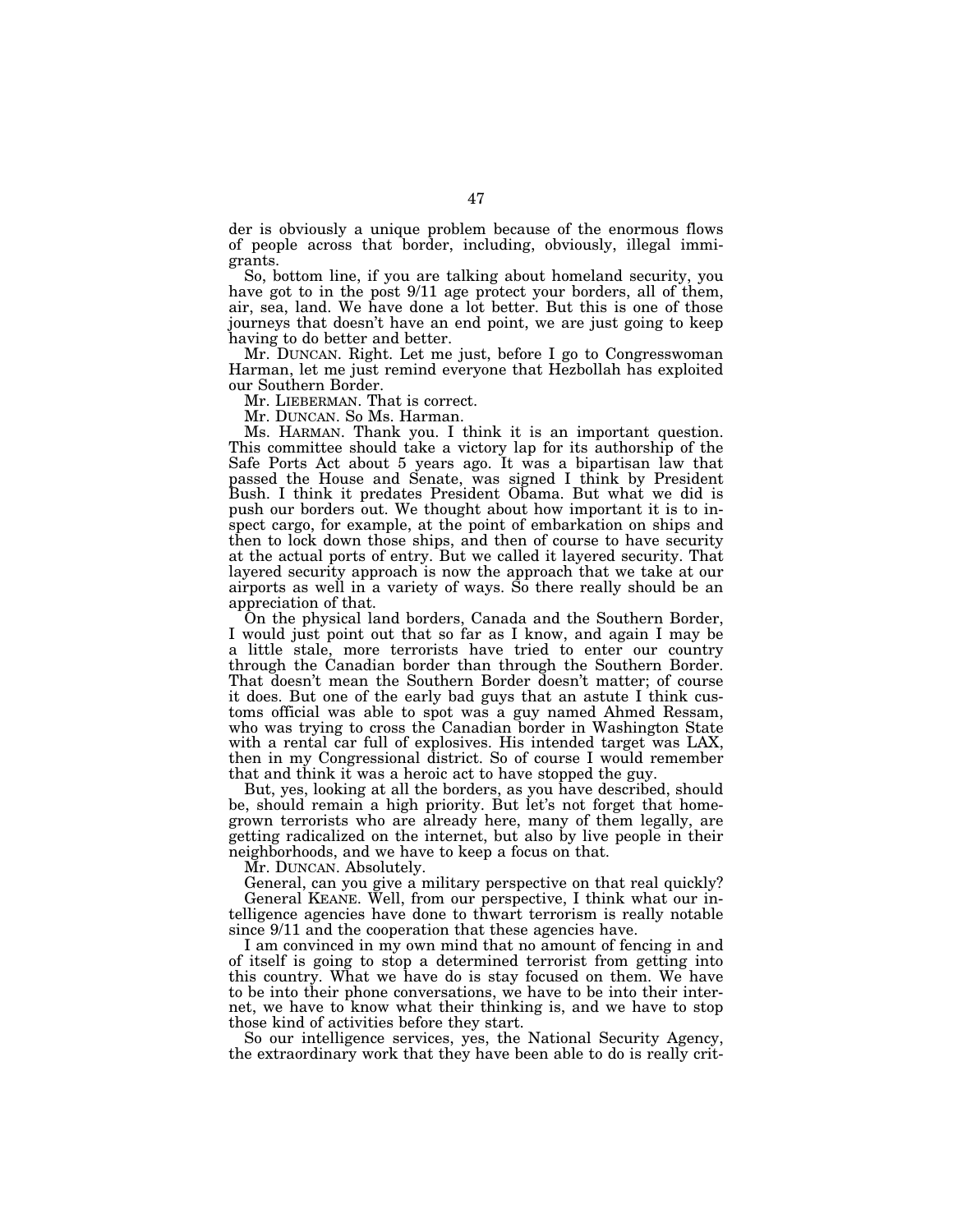ical to stopping this. Do we need a secure border in the southern part of the United States, given all the problems associated with it? Certainly, we do. As Congresswoman mentioned, the focus we have taken and the layered approach where it begins overseas is really critical for us. We have had a lot of success as a result of it. So the resources that are necessary for that kind of work is something that you are all doing and I applaud you for it.

Mr. JONES. I think one of the more interesting discussions on this came from the bin Laden documents from the Abbottabad compound, where senior al-Qaeda leaders noted two things I would highlight on the subject. One is frustration at the closed borders and the progress the United States had made in making it more difficult for them to get inside, actually hearing it from senior leaders themselves. But also the commitment of finding and exploiting ways to get inside of the homeland, whether it was individuals, as bin Laden had said at one point, trying to get somebody with a Mexican visa that they could smuggle through the Southern Border or elsewhere.

Look, we have had people leave the United States and go to train with militant groups overseas, senior levels of al-Shabaab, Syrians, other locations, Afghanistan as well, and Pakistan. We have had people that have come back and been involved in plots and we had not discovered them. Zazi, Shahzad, Abdulmutallab were all back in the United States when they were involved in plots.

Mr. DUNCAN. The Boston bombers.

Mr. JONES. Exactly. The Boston bombers. So this will remain a problem.

I think the issue with our border security has got to be border security is good up until the point that it has useful intelligence. I think one of the aspects about this then is—and this is where Syria comes back into the picture—we are only as good as people whose names we have access to and we can pass to folks in the border security. One concern I have had in talking to folks that we have working in and around Syria is we don't know all the people over there. We know many of them, but not all of them. If those names don't get on lists, they don't get back to border security, they can come in or out without being stopped.

So I would then fuse those two issues of border security and intelligence as being crucial and potentially vulnerable if we don't have access to that information.

Mr. DUNCAN. Thank you for your time.

Mr. Chairman, I want to point the committee to an article in the Weekly Standard by Thomas Joscelyn, ''Know Your Enemy, al-Qaeda's Grand Strategy.'' I would like to enter this for the record.

Chairman MCCAUL. Without objection, so ordered.

[The information follows:]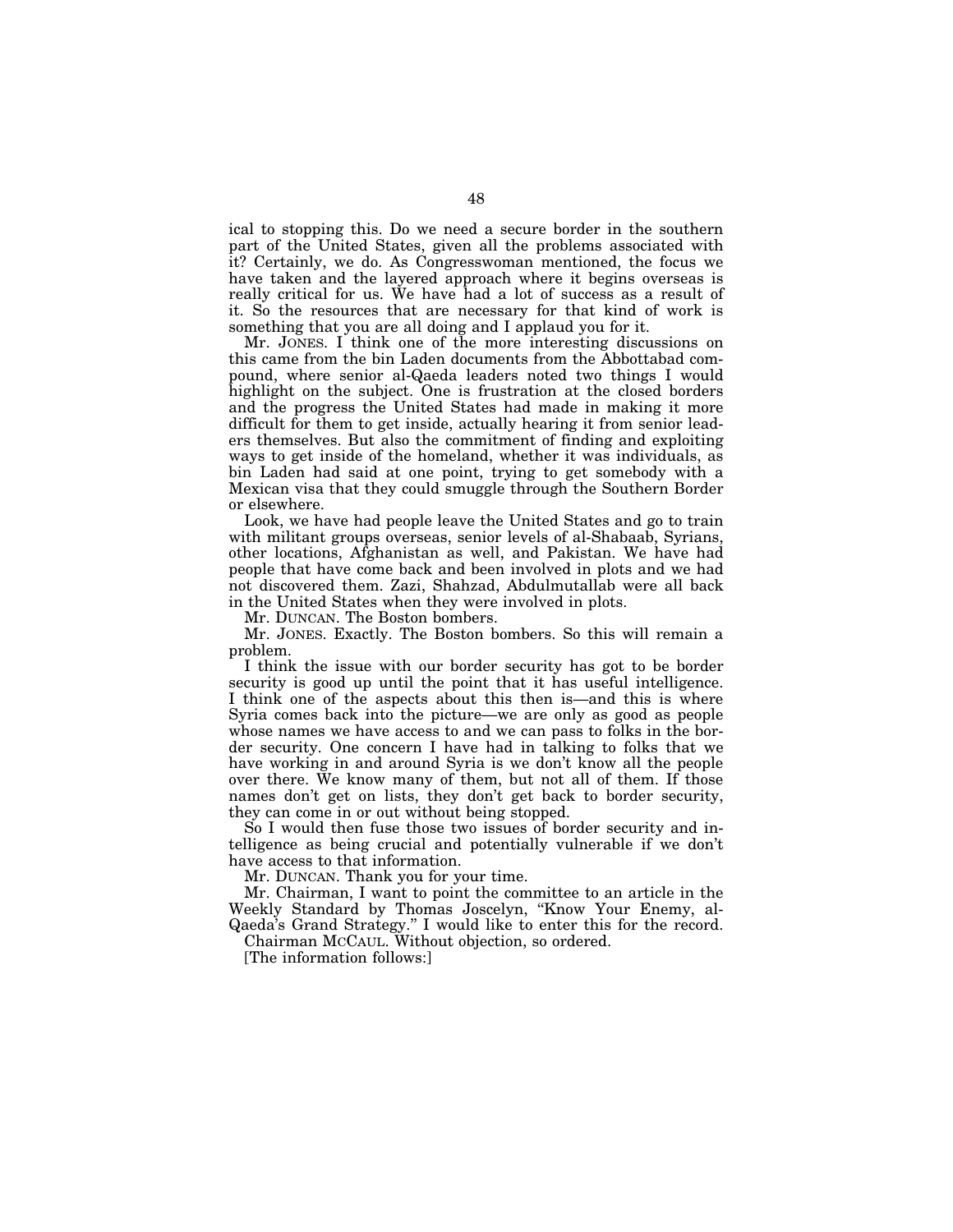#### JANUARY 20, 2014

## KNOW YOUR ENEMY: AL QAEDA'S GRAND STRATEGY 1

### *By THOMAS JOSCELYN*

In the summer of 2008, Barack Obama, senator and presidential candidate, toured the war zones of Afghanistan and Iraq. Obama had endeared himself to the antiwar left by denouncing President Bush's decision to topple Saddam Hussein and repeatedly claiming that the war in Iraq had diverted resources from defeating al Qaeda and its allies in South Asia. Obama did not tone down this criticism even as he spoke with CBS News from Kabul on July 20, shortly before proceeding to Saddam's former abode. ''We got distracted by Iraq,'' Obama said. Afghanistan ''has to be the central focus, the central front [in] our battle against terrorism.''

Some top U.S. military commanders, including General David Petraeus, then the face of the American war effort, disagreed with Obama's assessment. And in Iraq, the general and the senator squared off. The contentious meeting between Petraeus and Obama has been recorded in *The Endgame: The Inside Story of the Struggle for Iraq,* from George W. Bush to Barack Obama, by *New York Times* reporter Michael Gordon and General Bernard E. Trainor.

Obama repeated that ''Afghanistan is the central front in the war on terror,'' and therefore a timetable for withdrawing troops from Iraq was necessary. Petraeus disagreed: ''Actually, Senator, Iraq is what al Qaeda says is the central front.''

Obama was unpersuaded. ''The Al-Qaeda leadership is not here in Iraq. They are there,'' Obama said, pointing to Pakistan on a map.

Petraeus, of course, knew this. The general did not need the senator to point out the obvious. And besides, Petraeus argued, Obama was missing the point. Whatever one thought of the decision to invade Saddam's neo-Stalinist state in the first place, al Qaeda had made the fight for Iraq its main priority.

Obama pressed forward, questioning ''whether Al Qaeda in Iraq [AQI] presented a threat to the United States,'' Gordon and Trainor write. ''If AQI has morphed into a kind of mafia then they are not going to be blowing up buildings,'' Obama said. Petraeus pointed to a failed terrorist attack in Scotland in 2007 as an example of why Obama's thinking was wrong. ''Well, think about the Glasgow airport,'' Petraeus warned. The general, according to Gordon and Trainor, ''also noted the potential of AQI to expand its influence to Syria and Lebanon.''

The debate between Obama and Petraeus may seem like ancient history after more than five years have passed. And Obama went on to "end" the war in Iraq, or so he claimed during his reelection campaign and thereafter, by withdrawing all of America's forces at the end of 2011.

The truth, however, is that the disagreement between Obama and Petraeus still resonates today. Al Qaeda has come roaring back in Iraq, capturing significant territory in Fallujah, Ramadi, and elsewhere. Obama does not believe this is a major concern. And, just as Petraeus warned, AQI has ''expanded its influence'' in neighboring Syria as a result of the revolution against Bashar al-Assad. Other al Qaeda affiliates have joined AQI in the fight for Syria.

But there is something even more fundamental about the Obama-Petraeus debate. It goes to the heart of how we define al Qaeda itself.

More than a dozen years since the September 11, 2001, terrorist attacks, the United States is still confused about al Qaeda's goals and even how the group founded by Osama bin Laden is organized. The intellectual confusion is pervasive—and some of it is deliberate.

### *Political Revolutionaries*

Osama bin Laden will always be remembered for his success in attacking the United States within its own borders, thereby shattering Americans' illusion of security. To this day, if you listen to many commentators, this is al Qaeda's principal reason for existence. It is widely thought that if al Qaeda is not striking targets in the West, then the group must be close to defeat. This is simply not true.

Terrorizing the United States and its Western allies was always a tactic, a step toward achieving al Qaeda's real goal—power for its leaders and their ideology in the heart of the Islamic world. Al Qaeda's jihadists are not just terrorists; they are political revolutionaries. They have sought, since al Qaeda's founding in 1988, to overturn the existing political order in various Muslim-ruled countries.

<sup>1</sup>*http://www.weeklystandard.com/articles/know-your-enemy*l*774088.html?nopager=1*.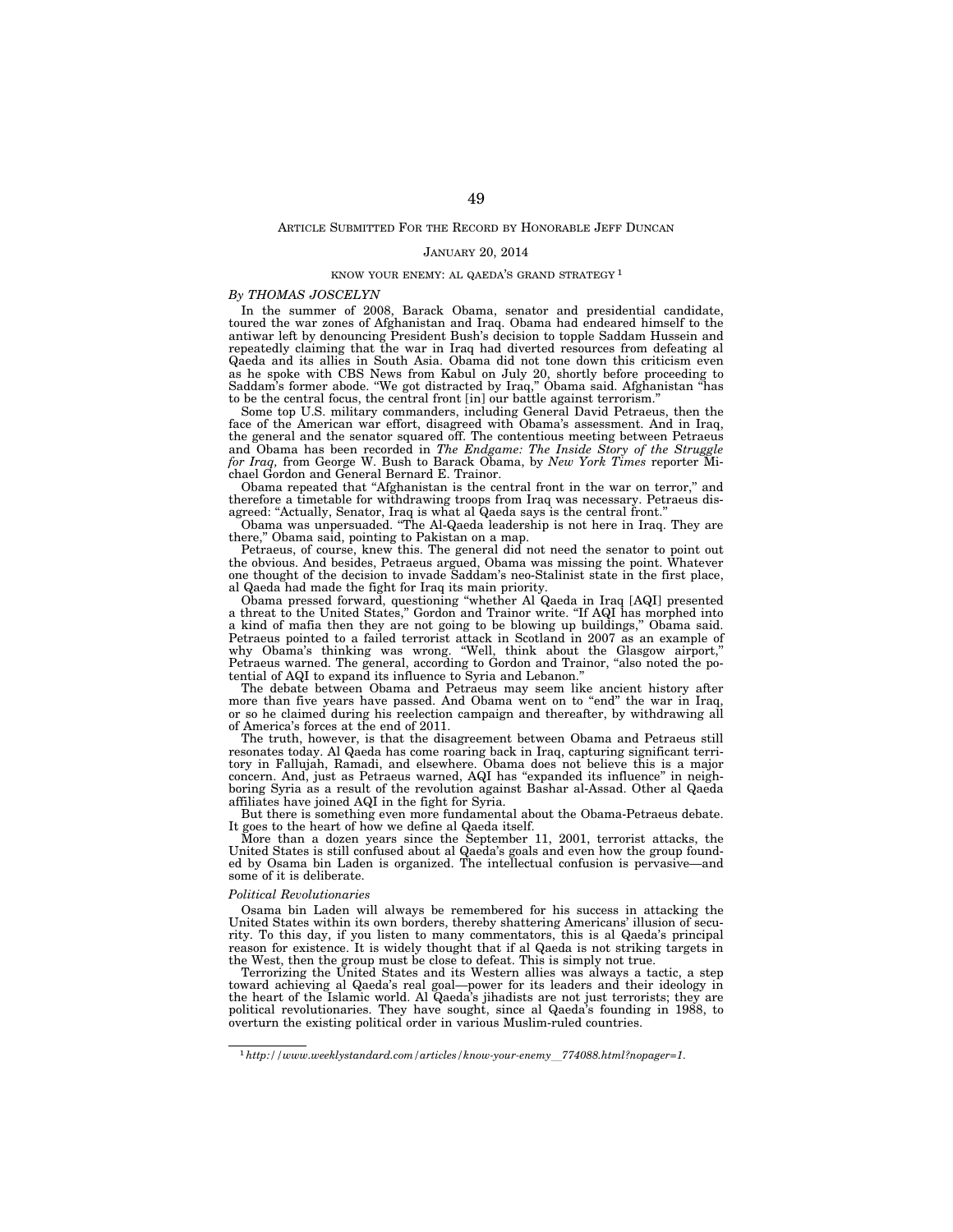Al Qaeda's ideologues believed that the status quo before the 2011 Arab uprisings was heretical. They believed that Muslim rulers had abandoned true Islam by neglecting to implement sharia law as defined by al Qaeda. They also believed, and continue to believe, that an imaginary Zionist-Crusader conspiracy has prevented the real believers from achieving success. Therefore, al Qaeda deduced, the conspirators must be confronted.

By striking America, al Qaeda's most senior leaders believed, they could cause the U.S. government eventually to withdraw its support for various Muslim rulers and Israel. According to bin Laden and other al Qaeda thinkers, American support was the main reason why early jihadist efforts to overthrow Muslim dictatorships ended in bloody fiascos.

Strike America, al Qaeda argued, and it will crumble just as the Soviets did after their embarrassing loss to the mujahedeen in Afghanistan in the 1980s. As America's influence wanes, al Qaeda's theory of the world continued, the apostate tyrants who rule throughout the Muslim world will become susceptible to the jihadists' revolution. Al Qaeda and like-minded jihadists can then replace the dictators with pure Islamic states based on sharia law. And these states can then link up to resurrect the Caliphate, a supranational Islamic empire that was dissolved in 1924 and that has taken on a mythical status in al Qaeda's thinking.

This is how al Qaeda has long seen the world and why America was struck on September 11, 2001. It is why U.S. interests were attacked well before 9/11 and have continued to be targeted ever since. Al Qaeda's conspiratorial view of Middle Eastern politics, its deep hatred of the West, and its resentment of Western influence in the Islamic world made such attacks necessary.

Al Qaeda has repeatedly made this strategy clear. In his 2002 letter to the American people, Osama bin Laden emphasized that ''our fight against these [Muslim] governments is not separate from our fight against you.'' Removing ''these governments is an obligation upon us, and a necessary step to free the Ummah [community of believers], to make the Shariah the supreme law and to regain Palestine.''

In private correspondence recovered in bin Laden's Abbottabad compound nine years later, the terror master repeatedly made the same point. Bin Laden emphasized the necessity of striking American interests as a step towards building a true Islamic state. Bin Laden worried that, however much the United States had been weakened since 9/11, the world's lone superpower retained the ability to destroy an al Qaeda-style nation should it arise. The ''more we can conduct operations against America, the closer we get to uniting our efforts to establish an Islamic State,'' bin Laden or one of his top lieutenants wrote in 2010. Still, al Qaeda's leaders believed that the ''time to establish an Islamic state is near, and the jihadist ideology is spreading abroad.''

Al Qaeda adjusted its tactics in the post-9/11 world, especially with American troops on the ground in Iraq and Afghanistan. Bin Laden wrote in another letter that his organization must ''concentrate'' its ''jihad efforts in areas where the conditions are ideal for us to fight.'' Bin Laden concluded that ''Iraq and Afghanistan are two good examples.''

The centrality of the Iraq war, from al Qaeda's perspective, was emphasized in a letter from Ayman al Zawahiri, then bin Laden's top deputy, to the head of Al Qaeda in Iraq in 2005. Zawahiri wrote: ''I want to be the first to congratulate you for what God has blessed you with in terms of fighting in the heart of the Islamic world, which was formerly the field for major battles in Islam's history, and what is now the place for the greatest battle of Islam in this era.''

The very fight that Barack Obama has long seen as tangential to al Qaeda's operations, and even similar to Mafia-style crime, was viewed quite differently by al Qaeda's leaders. It was the "greatest battle of Islam in this era.

This was not empty rhetoric. Numerous public and private statements from al Qaeda emphasized the centrality of Iraq and their desire to establish an Islamic state in the heart of the Middle East.

Al Qaeda has continued to adjust its operations in the wake of the 2011 Arab uprisings. In Syria, the organization has devoted a substantial amount of its resources to defeating Bashar al-Assad's regime and establishing a new Islamic regime. Elsewhere, in countries ruled by newly installed Islamist governments, such as Tunisia, al Qaeda initially advised jihadists to refrain from fighting altogether. In such countries it was best, al Qaeda said, to concentrate on recruiting and to build a base of popular support for its ideology. Over time, that strategy has evolved, however, as the Tunisian government has cracked down on al Qaeda-allied organizations.

But everywhere, the goal is the same: to advance a political revolution that al Qaeda sparked more than a quarter of a century ago.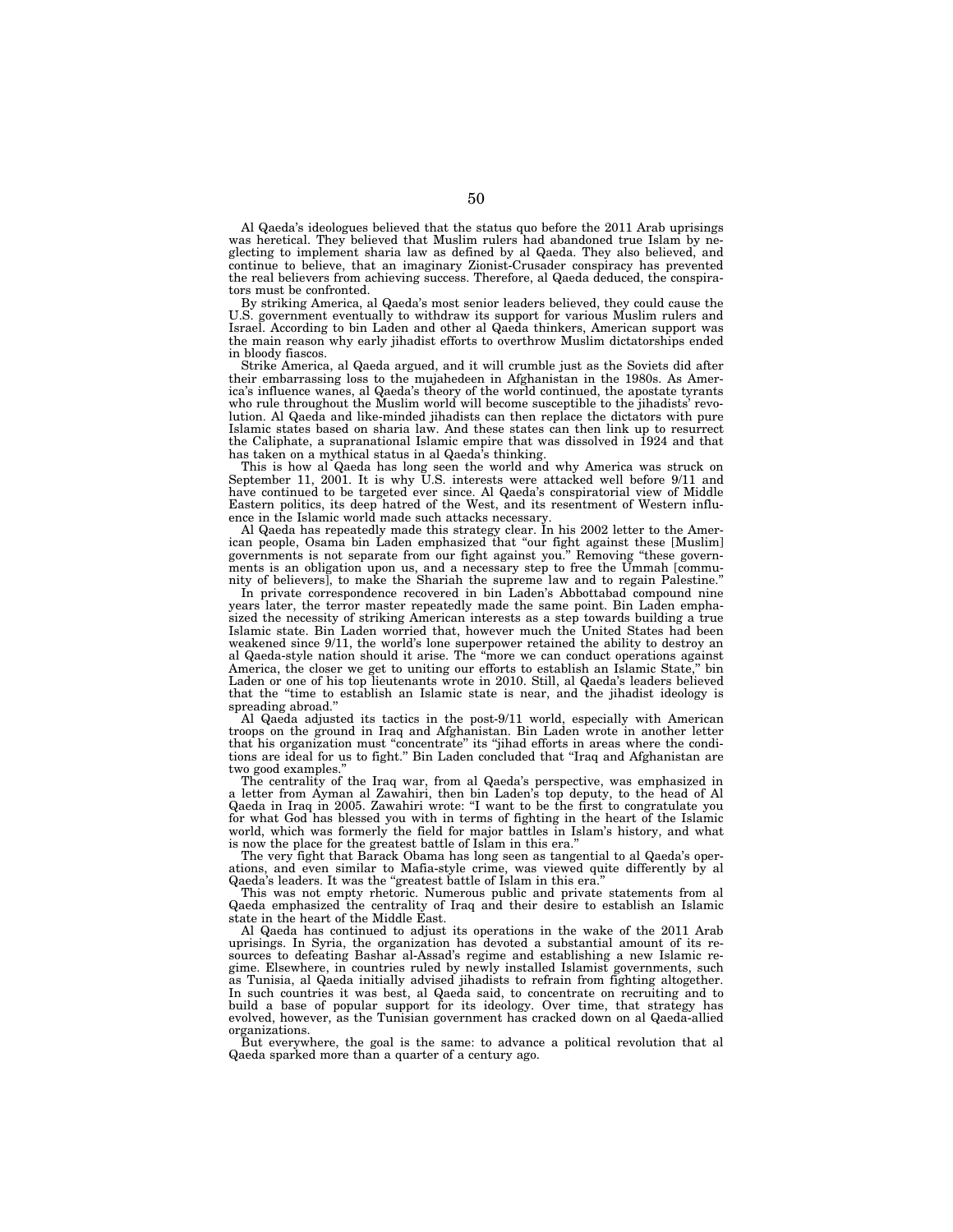### *Al Qaeda's Global Network*

Once you understand al Qaeda's true aspirations, the structure of its organization begins to make sense. Although much of al Qaeda's network remains clandestine, a vast amount of information on its operations is available to the public.

The days when al Qaeda was a small cadre have long since passed. From its earliest days, al Qaeda devoted a substantial share of its efforts to insurgencies ranging from Chechnya to North Africa. Before 9/11, most of the recruits who passed through al Qaeda-sponsored training camps in Afghanistan were tasked with doing something other than attacking America. ''Some experts even believe that the ratio of insurgent fighters to terrorists in al Qaeda's camps may be 15 to 1,'' notes the START Database's website, which is sponsored by the U.S. Department of Homeland Security. This created a deep well from which al Qaeda could draw manpower. Estimates of the number of jihadists trained in al Qaeda's camps prior to 9/11 vary, but easily totaled 10,000. (U.S. intelligence estimates cited by the 9/11 Commission range from 10,000 to 20,000 fighters. Other estimates are much higher.) Only 19 of these trainees attacked the United States on 9/11.

Going back to his days in Sudan in the early 1990s, bin Laden believed that his al Qaeda was the vanguard of the global jihadist movement. According to the 9/11 Commission, bin Laden ''had a vision of himself as head of an international jihad confederation.'' Bin Laden established an ''Islamic Army Shura,'' which ''was to serve as the coordinating body for the consortium of terrorist groups with which he was forging alliances." The Shura "was composed of his own al Qaeda Shura together with leaders or representatives of terrorist organizations that were still independent.'' As of the early 1990s, bin Laden and al Qaeda pursued a ''pattern of expansion through building alliances'' and thus had laid the ''groundwork for a true global terrorist network.''

Throughout the 1990s and thereafter, al Qaeda continued to pursue versions of this original vision. In some cases, other jihadist groups were outright absorbed into bin Laden's joint venture. In other instances, al Qaeda remained closely allied with jihadist organizations that did not formally merge with it. Al Qaeda also deliberately spawned new groups to expand its influence.

Al Qaeda's policy of aggressive geographic expansion has been largely successful of late. While the group once relied almost entirely on a network of secret operatives embedded within countries ruled by hostile governments, al Qaeda now has formal branches (often called ''affiliates'') operating in Africa, throughout the Middle East, and in South Asia. Each branch is fighting to create an Islamic state and has openly declared its loyalty to Ayman al Zawahiri, bin Laden's successor as the head of al Qaeda.

Al Qaeda in the Arabian Peninsula (AQAP) is headquartered in Yemen and led by Nasir al Wuhayshi, Osama bin Laden's former protégé. In August 2013, Zawahiri appointed Wuhayshi as the general manager of al Qaeda's global operations. This gives Wuhayshi great power across the network. Wuhayshi has been experimenting with al Qaeda-style governance, even creating a new brand (Ansar al Sharia, or Defenders of Sharia) for his efforts. Ansar al Sharia in Yemen was the first of several similarly named jihadist groups to emerge following the Arab uprisings.

Al Qaeda in the Islamic Maghreb (AQIM) took over much of Mali in 2012 until the French intervened in January 2013. The group continues to operate throughout West and North Africa. In Somalia, another al Qaeda branch, Al Shabaab, continues to hold some territory and wage an insurgency against African forces.

The war in Syria has been a boon for al Qaeda. Jabhat al Nusra and the Islamic State of Iraq and Syria, the successor to Al Qaeda in Iraq, have thousands of fighters on the ground in Syria and Iraq. The two have quarreled over leadership and other matters. But they are still doing a considerable amount of damage while probably controlling more territory than al Qaeda has ever held before. There are other al Qaeda-allied groups operating inside Syria as well.

In addition to these five official branches, there are numerous jihadist groups that have said they are part of al Qaeda's global jihad. And in South Asia, al Qaeda continues to operate as part of a terror ''syndicate,'' owing to its decades-long ties to extremist organizations that share its ideology. Al Qaeda continues to cooperate closely with the Taliban, Lashkar-e-Taiba, and an alphabet soup of other groups based in Pakistan. They are jointly seeking to re-establish the Taliban's Islamic state in Afghanistan.

The degree of command and control exercised by al Qaeda's senior leaders over this global network is hotly debated. But the minimalists have to ignore a substantial body of evidence showing that Zawahiri and his lieutenants maintain a significant amount of influence, despite the management problems that any human organization faces.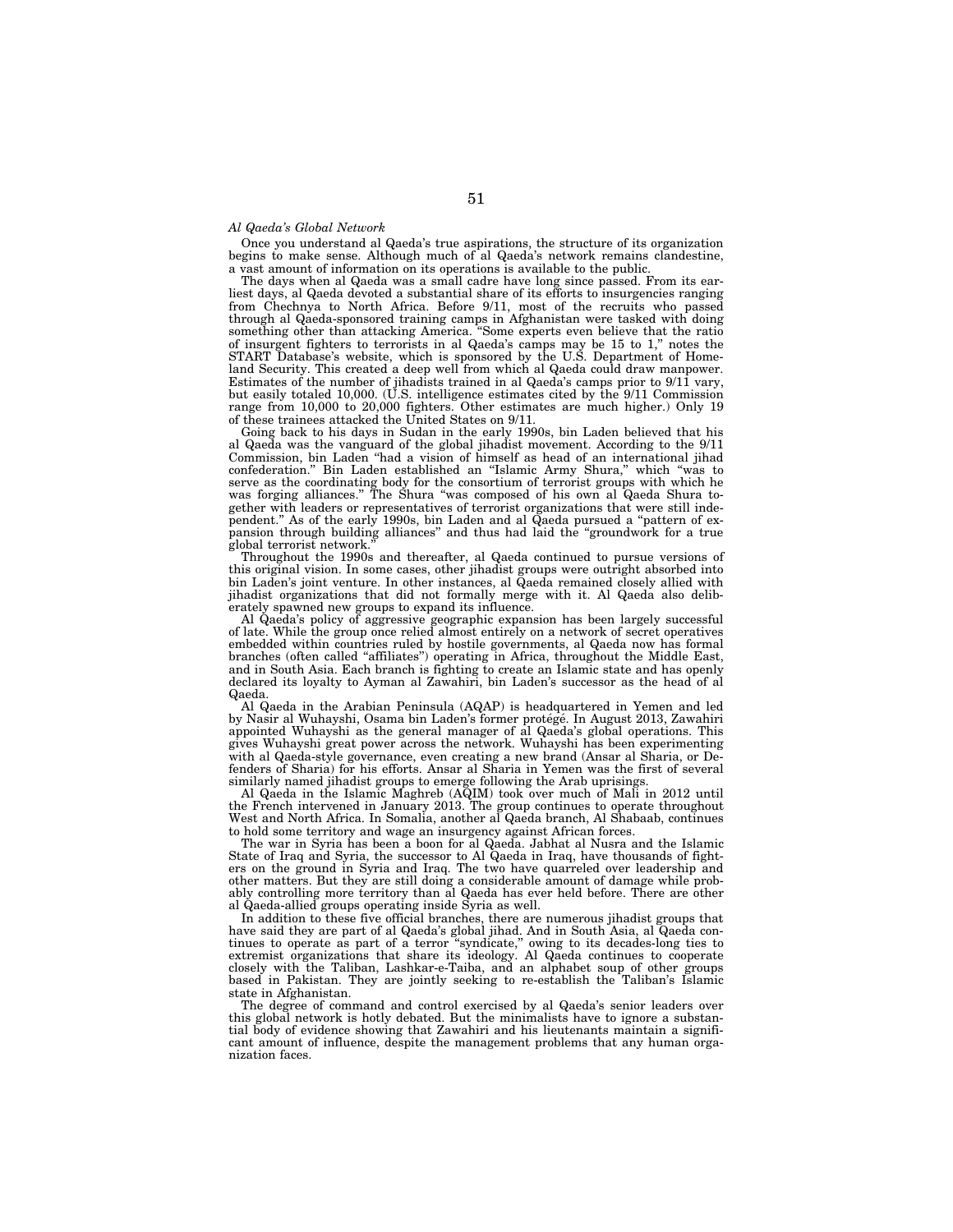### *The Enemy Gets a Vote*

The debate between Obama and Petraeus in 2008 has not been resolved. If anything, Obama now defines al Qaeda more narrowly than ever before, even as al Qaeda's many branches have become more virulent.

To hear the Obama administration explain the current state of the war, you would never know that al Qaeda seeks to establish Islamic states, or that the group has made stunning advances toward this end. Instead, the president and his surrogates consistently draw a hard line between al Qaeda's "core" in South Asia and "affiliated" groups everywhere else. Some are quick to brand v Qaeda's network. Such arguments miss the entire reason for al Qaeda's existence, which has always been to acquire power in "local" settings. This is why al Qaeda has always devoted most of its resources to fueling insurgencies.

It would be naive to assume that the Obama administration's definition of al Qaeda is not directly tied to its preferred policies. President Obama is dedicated to decreasing the American military's footprint, even as al Qaeda has increased its own. U.S. troops were pulled out of Iraq by the end of 2011. And a short-lived surge of forces in Afghanistan was ended, with the goal of removing most of America's forces in the near future. While Obama argued in 2008 that Afghanistan, not Iraq, must be our "central front," it quickly became apparent that this was political rhetoric, not a real strategy. Drone strikes, Special Forces raids, and other covert activities are sufficient, in the Obama administration's view.

This is not to suggest that large-scale American military deployments are necessary everywhere al Qaeda's branches prosper. But in the coming months, there simply will be no central front in America's fight against al Qaeda and its allies.

President Obama's plan for fighting al Qaeda, therefore, rests on a gamble. As long as al Qaeda's various branches do not successfully attack the continental United States, then the United States will not treat them as first-order security threats. In countries where America has semi-reliable allies, others will take the fight to al Qaeda. In countries where no allied forces exist, such as Syria, America and the West will simply hope for the best. Well over 100,000 Syrians have been killed since the uprising against Assad's regime began; thousands of them have been killed by al Qaeda's branches. In Obama's estimation, al Qaeda's victims inside Syria and Iraq are not America's concern.

But there are already indications that Obama's understanding of the enemy cannot be sustained. Al Qaeda's branches, especially Al Qaeda in the Arabian Peninsula (AQAP), and closely allied groups, such as the Pakistani Taliban, now threaten the U.S. homeland. The threats to American security from al Qaeda's global network are multiplying, not receding.

And during a press briefing on October 30, an anonymous senior White House official explained to reporters that Al Qaeda in Iraq and Syria is ''really a transnational threat network'' now. ''This is really a major and increasing threat to Iraq's stability, it's [an] increasing threat to our regional partners, and it's an increasing threat to us,'' the official continued.

That is, General Petraeus had a point about Iraq all along.

Meanwhile, al Qaeda strives on towards its real goal. It is a difficult course, and success is far from certain. But history tells us that a lot of carnage can be wrought in pursuit of violent fantasies.

In one of the documents recovered in his Abbottabad compound, Osama bin Laden wrote that ''the jihad war is ongoing, and on several fronts.'' The strategy is simple: ''Once America is weak, we can build our Muslim state.''

Chairman MCCAUL. Chair recognizes my colleague from Texas to wrap up this hearing, Mr. O'Rourke.

Mr. O'ROURKE. Thank you, Mr. Chairman.

I am certainly no apologist for the administration's National security strategy, and I have some significant concerns with it. But a lack of focus or vigor in the prosecution of the war on terror are not among them. And if you look at the unprecedented level of both domestic and international surveillance that have come to light recently—the drone strikes against terrorist targets who present a direct threat to this country, and also targets who are the enemies of our allies that don't present a direct threat to this country, the surge of forces in Afghanistan in the first term of this administra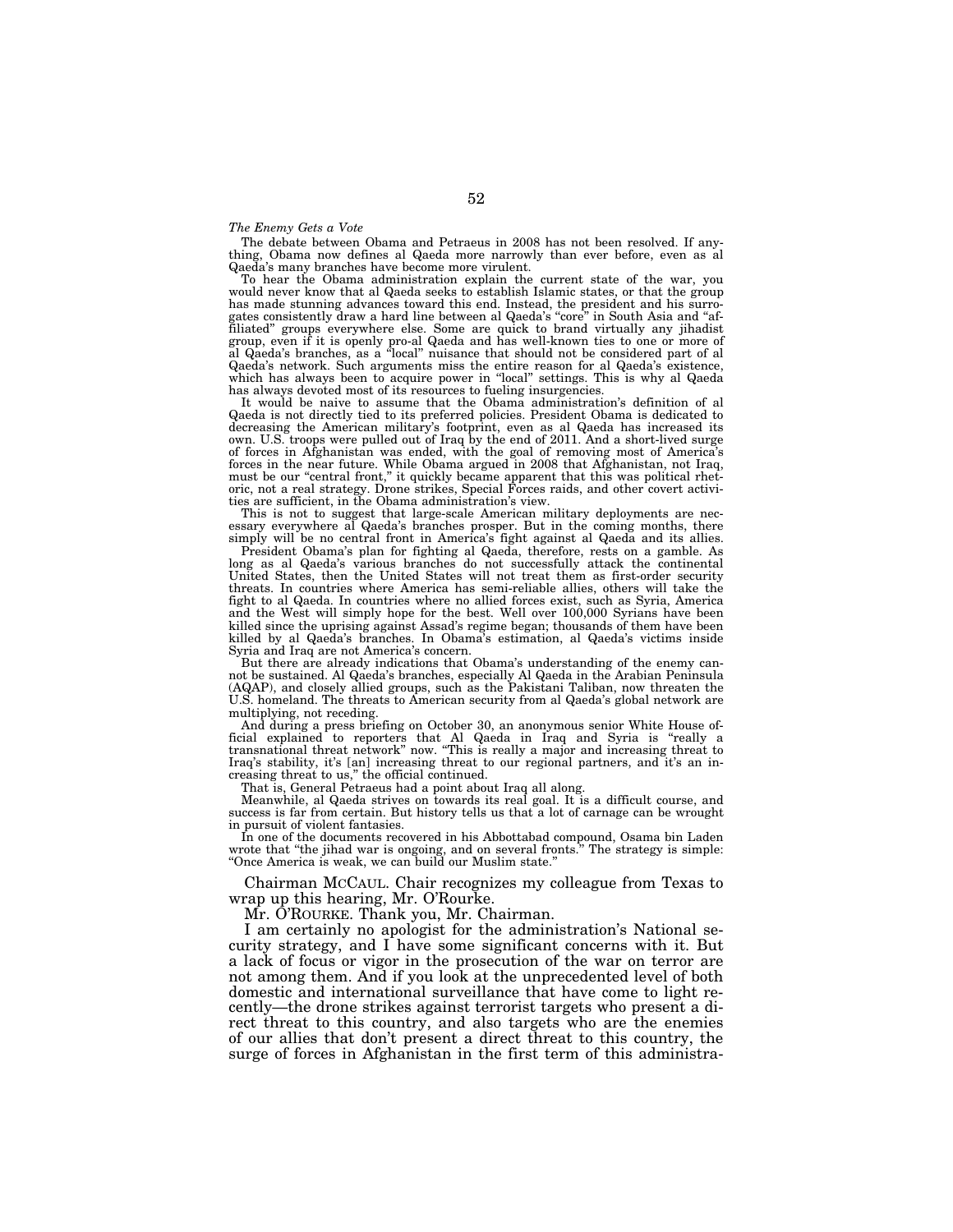tion, and as has been mentioned before, the killing of bin Laden it is hard to see how one could reach the conclusion that there is a lack of focus or interest or intent to successfully prosecute the war on terror in this administration.

To General Keane's point, to use his phrase, that the mess in Iraq is the result of—again, his word—the bungling of the administration's negotiators in Iraq, I reach a different conclusion. I think that, to use that word, the mess we are in is a result of our invasion of that country in the first place, the lack of critical questions to the assumptions that we made prior to that invasion, and the inability to think through the consequences of that invasion.

So I hear a lot of military solutions to the very complex terrorism problems and threats that our country faces in the Middle East. I would love to hear, General Keane, Senator Lieberman, Congresswoman Harman, Dr. Jones, if there is time, like to hear you reflect on some of the perhaps unintended consequences of military action, of invasions, of military presence in the Middle East, of drone strikes, and what those activities do to perhaps increase the threat or complicate the threat that we have over there.

Again to use General Keane's, I think, excellent idea of what that might mean to a comprehensive strategy beyond a military presence or a remainder of forces in Afghanistan and Iraq. I guess I would like to start with Senator Lieberman.

Mr. LIEBERMAN. Thanks. Thanks, Congressman.

So I would say that the positive aspects of the Obama administration's record in counterterrorism that you stated I agree with. But what I am saying here, and I will go back to what I said earlier, is that in many other ways what the administration is doing is not working. In other words, if we are not helping the moderates, nonextremists in Syria, if we are sitting back now as Iraq becomes a sanctuary for al-Qaeda, if we are doing the same essentially in Libya, if we are going to let Afghanistan basically go the way that Iraq did and not have an agreement to leave any troops there by the end of this year, we are inviting the whirlwind.

So what I am saying is not to criticize the positive things you have said, but essentially to say, Mr. President, there are 3 more years in which you are going to be our commander-in-chief. A lot of what you are now doing, in my respectful opinion, is simply not working to protect our security, and it is diminishing our credibility in areas of the world way outside of the Middle East.

I talk to people in Asia. I was just in Asia about a month ago. The world is small. When they see us pulling back from, well, countries that think are our close allies in the Middle East, they read it personally. They think, wow, what is going to happen if China makes a move on me? Can I rely on the United States? They think they can't.

So I join you, and, as I said in my opening statement, appreciating what the Obama administration has done, including particularly here at home in supporting the Homeland Security Department and the various elements of National security that were adopted post-9/11. But I think there are large parts of the foreign policy approach of the administration that are simply not working and-

Mr. O'ROURKE. Senator Lieberman, excuse me. Respectfully.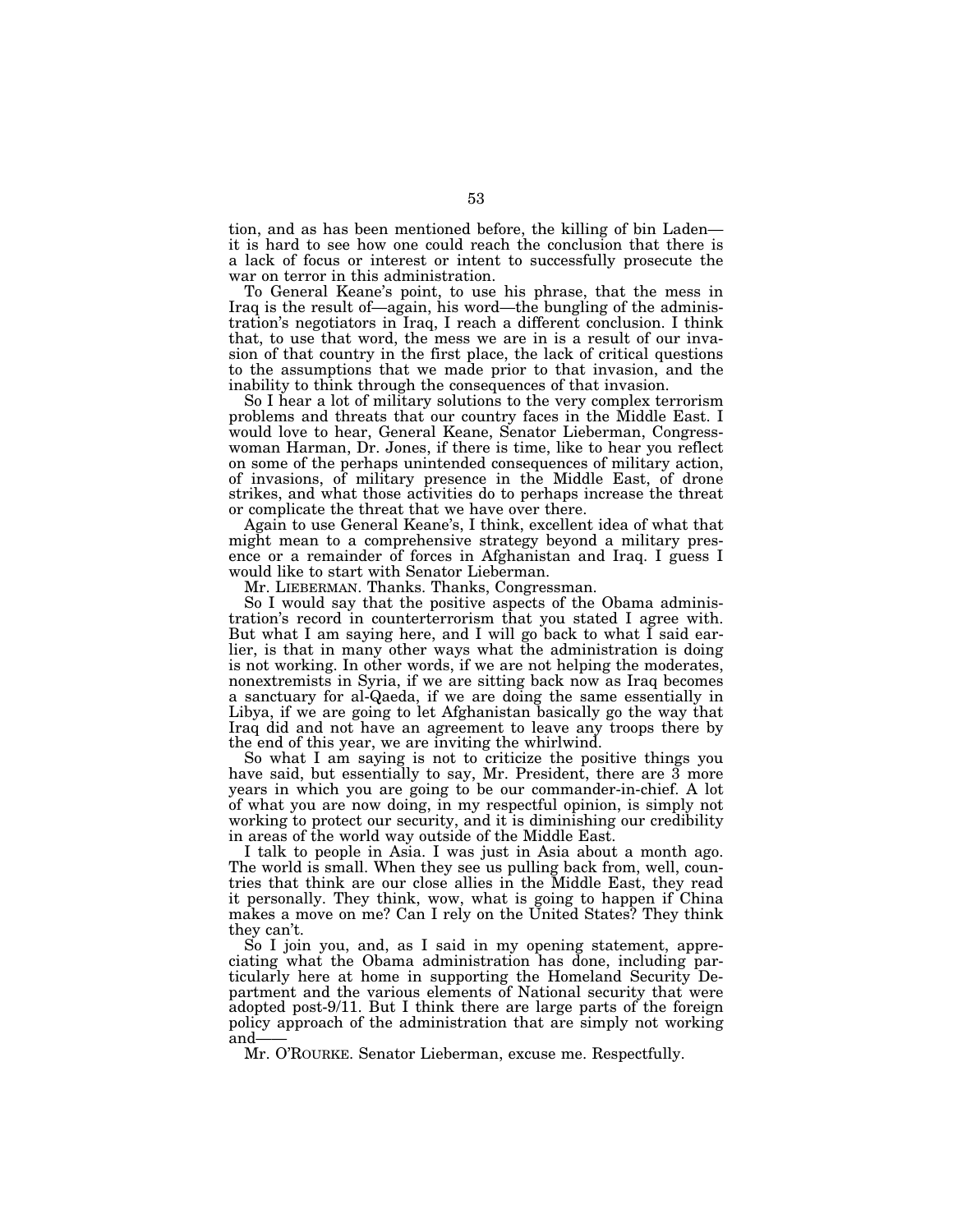Mr. LIEBERMAN. Go ahead.

Mr. O'ROURKE. But I guess to one of the points I was attempting to make: Do you acknowledge that there is another side to the more aggressive, robust presence that you and General Keane have been arguing for, and acknowledging it doesn't mean that you dispute its total or net value, but that a presence there also serves al-Qaeda's interests in being able to recruit additional people, drone strikes help in their recruiting? Again, not to argue against them, but to say that it is a much more complex picture and that more aggression or a greater or more robust presence doesn't necessarily mean that there aren't complications.

Mr. LIEBERMAN. Yes, of course, there are. I mean, this is the complication of life in a very dangerous world. But the bottom line here is, and General Keane was right earlier when he said this is going to go on for a large part of this century. We are facing a group of people, violent Islamist extremists. They represent a distinct minority in the Islamic world. And yet they are fearless, they are an ideologically-driven killing machine, killing mostly Muslims. So, yes, a lot of the things we have done will have a counterreaction. But in the end, if we do nothing, the result will be worse.

Again I think we have all said it today, none of us are calling for hundreds of thousands of troops back into Syria, Iraq, Afghanistan. But, you know, you can overlearn the lessons of the last war. One of them would be to just pull out because the consequences of that would be disastrous for our country and our people.

Mr. O'ROURKE. Thank you.

Ms. HARMAN. I applaud your patience in sitting here for  $2\frac{1}{2}$ hours. We are also patient. We are the witnesses.

Mr. LIEBERMAN. We were all each once the junior member of our committee.

Ms. HARMAN. Yeah. Many stories to tell.

Mr. LIEBERMAN. We identify with your pain.

Ms. HARMAN. I also applaud your question. I don't think anyone here is saying let's cut and run from the Middle East, if that is the area we are talking about. There are different nuances to what each of us is saying. So here is what I am saying. I am saying we need to continue a robust counterterrorism presence in the Middle East. But that does not mean that we have to have troops everywhere. We can have an over-the-horizon force in some places which we can stage into areas if we need to, to protect U.S. interests. That is one. I am saying we need a robust set of laws that allow us to do what we are all talking about, which is to learn the plans and intentions of bad guys and prevent and disrupt them from attacking us. That is another thing that we need to do.

But just take Iraq. President Obama, as everybody knows, ran on a platform that he would disengage us militarily from Iraq. Many people in America in both parties support this. There is a democratically-elected leader of Iraq who is supposed to represent the whole population, not just the Shia population, and that is an issue. I think John Kerry is right in calling on Maliki to represent his entire population and to provide leadership.

Similarly in Afghanistan, they are not the same country, not the same set of problems, but there is an elected leader. There hopefully will be a reasonably fair election. I am not optimistic because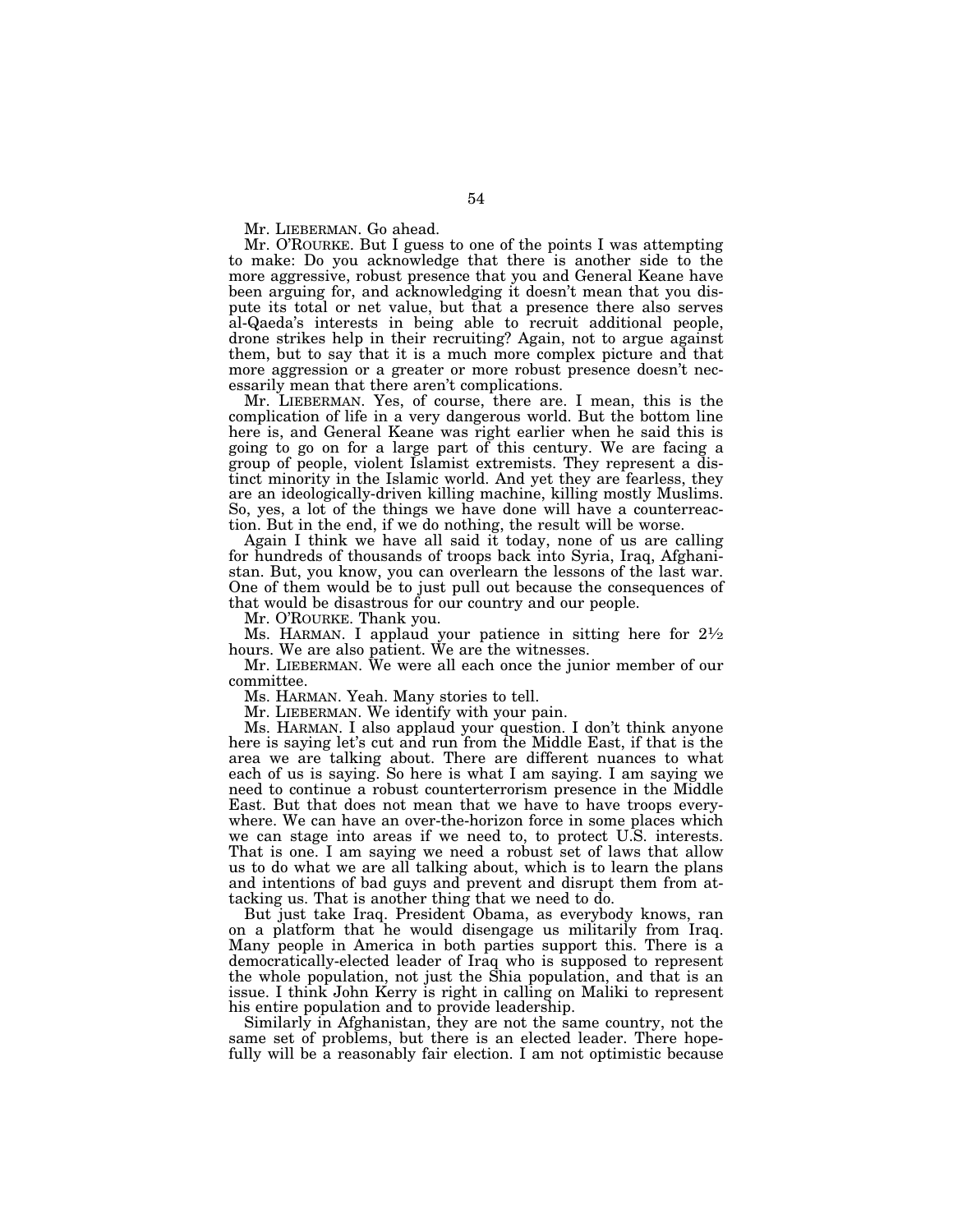the last one was so unfair. But I think it is important that the countries themselves exercise leadership as we try to help them.

My final point is, at least speaking for me, we should never disengage from that region. The history of every major religion is there, many of our allies are there. It is important to keep brain cells on the problem. But it is also important to continually revise the strategies that we use. I applaud especially Secretary Kerry for trying to do that.

Mr. O'ROURKE. Thank you.

General KEANE. Well, that is an excellent commentary, and I welcome the opportunity to respond to it.

When you take a look at Iraq and Afghanistan and you look at troop presence and what happened there, the fact of the matter is until we got the right strategy in Iraq—I am not going to reargue should we or should we not have gone to Iraq. I have views on that as well. But the fact of the matter is, we were there, and we finally applied a counterinsurgency strategy which was designed to protect the people. Once the people saw that we were willing to die, and die we did, protecting them, something we had not done up to that point, and the Iraqis did not have the capability to do it, the war turned to our favor.

Also strangely at the same time the al-Qaeda had fallen in on Iraq because of our presence. That is a true statement. So that was a huge negative outcome as a result of the invasion of Iraq. Al-Qaeda fell in on Iraq because they saw it as a huge opportunity to render a defeat to the United States. They feared strategically the United States would possibly turn Iraq into a country that had democratic principles and economic opportunity, something that they ideologically are fundamentally opposed to.

But their message is so harsh and their means are so brutal that the Sunnis themselves rejected them, even though they were supporting them for 3 years. We would never have had the success we had with the surge, with the increase of forces applied differently, if we did not have the so-called awakening that took place with the Sunni tribal leaders who were rejecting the al-Qaeda, the brutality of 7th century Talibanism that they enforced upon them. So we have to understand that, that this message that they bring to Muslims is a very harsh, strident message, and we can leverage against that.

In Afghanistan, and I have been there 15, 20 times, the people themselves, when you free the people from the harshness and brutality of the Taliban, we don't have to win their hearts and minds, all we have to do is kill the bad guy who is terrorizing them and just driving their life into the gutter. Once we do that, the people are very supportive of us.

So my point to you is, is this cancer is out there, and we have the means to deal with some of it. Most of it has to be dealt with, with those countries. In doing that, I think we can help them intellectually to deal this, we can help them in terms of the kinds of government they have, in terms of improving those governments and the needs for their people. If you want to be an ally of the United States, then these are some of the conditions that we want to see.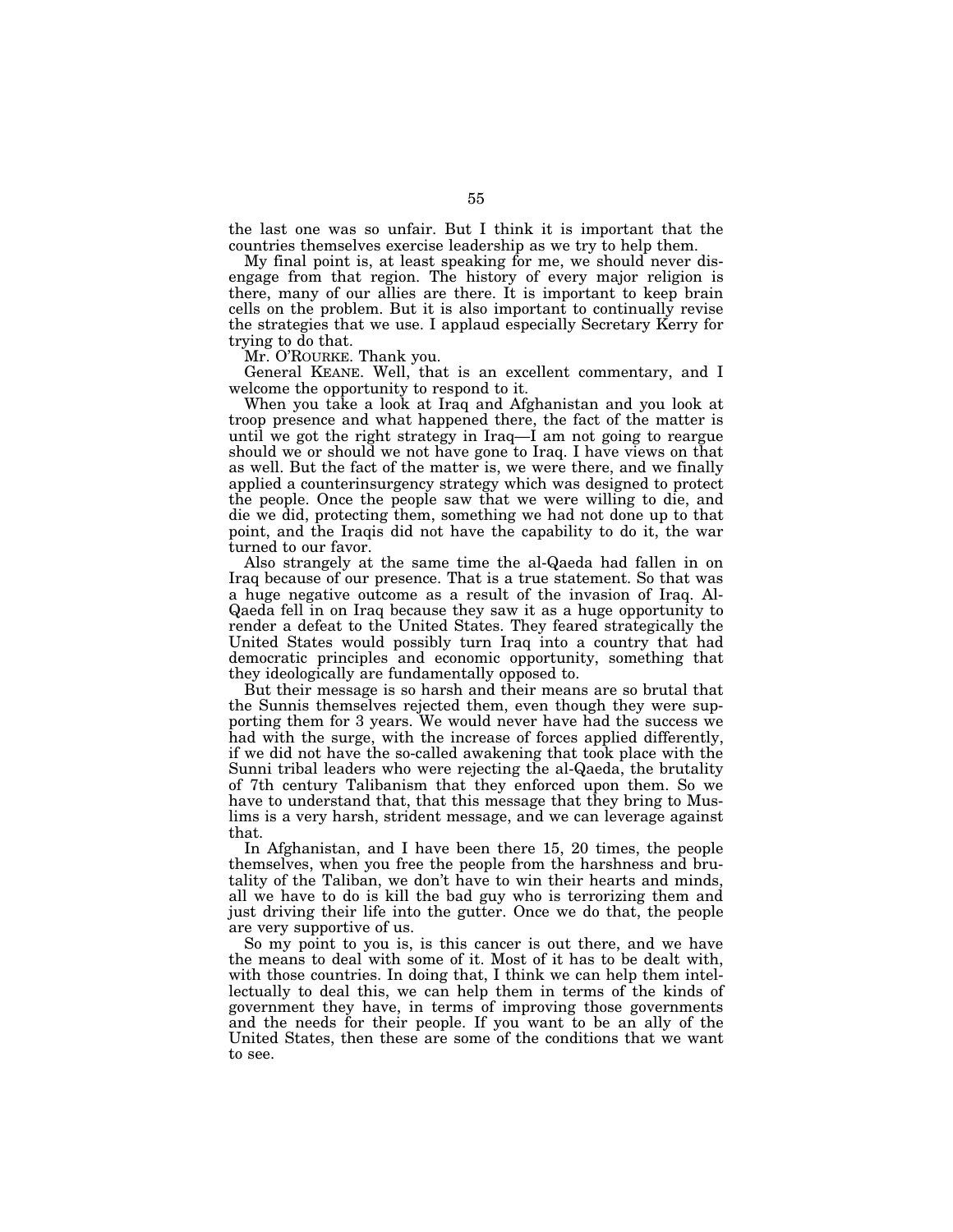Also certainly we can go a long way with helping—we have learned an awful lot, Congressman about how to deal with this militarily. We forgot the lessons of Vietnam. That is one of the reasons why we had such a problem with this initially in Afghanistan and also in Iraq. But now we understand how to do this. We can truly help our partners in the region when they have to use military force, this gets you the best results in using that military force.

So there is so much that we can do. I think it is learning the lessons that we have learned from the mistakes that we have made and applying those lessons and partnering and staying engaged. When we pull back, the enemy moves forward. That is what has happened right before our eyes. You know, the government in Libya is a moderate government, friendly to the United States. You know what they want from us? To provide assistance to train a proper security force so that they can disarm the militias and be a counterbalance against the al-Qaeda radical Islamist threat. That is what they want. That is small for us, I think, to assist in. The payoff is enormous. Are we doing that? No. And that is tragic, in my view.

Mr. O'ROURKE. Thanks.

Mr. JONES. Very briefly, I think you have put your finger, Congressman, on an important issue, and we have to think about the costs and benefits of how we intervene. There are costs.

I would say, big picture, my concern is that the rebalancing—we heard this from General Keane earlier—the rebalancing to Asia and, in my view, the underfunded support to a U.S. Africa Command that has a very big problem on its hand, do cause some risk. Our decisions on Syria, future decisions on Afghanistan put us in a position where we may take on, in my view, risk.

But I do think you are putting your finger on an important issue, which is, are there costs to how we intervene? I think the answer is yes. I think we have demonstrated that there are types and numbers of forces that can radicalize populations. I think some of the strikes that we have seen overseas when they have killed civilians, especially excessively, have tended to be more harmful than helpful. I would not deny that there have been strikes that have actually been quite helpful and saved American lives.

But you can also overdo it. You can also assume that a drone campaign is the solution. It is an instrument. It is not the solution in and of itself. So I think when you look at this you have got to also see some of the benefits to intervention. I think we are at the position really where we are talking about a much lighter presence overseas, limited, one that includes not just military, but Treasury, State Department, and other officials, and one that does increasingly work with allies in doing this with us, in some cases for us. That is intervention, in my view, that is worth the cost.

Mr. O'ROURKE. Thank you.

Thank you, Mr. Chairman.

Chairman MCCAUL. The Chairman now recognizes the gentleman from Pennsylvania, Mr. Perry.

Mr. PERRY. Thank you, Mr. Chairman.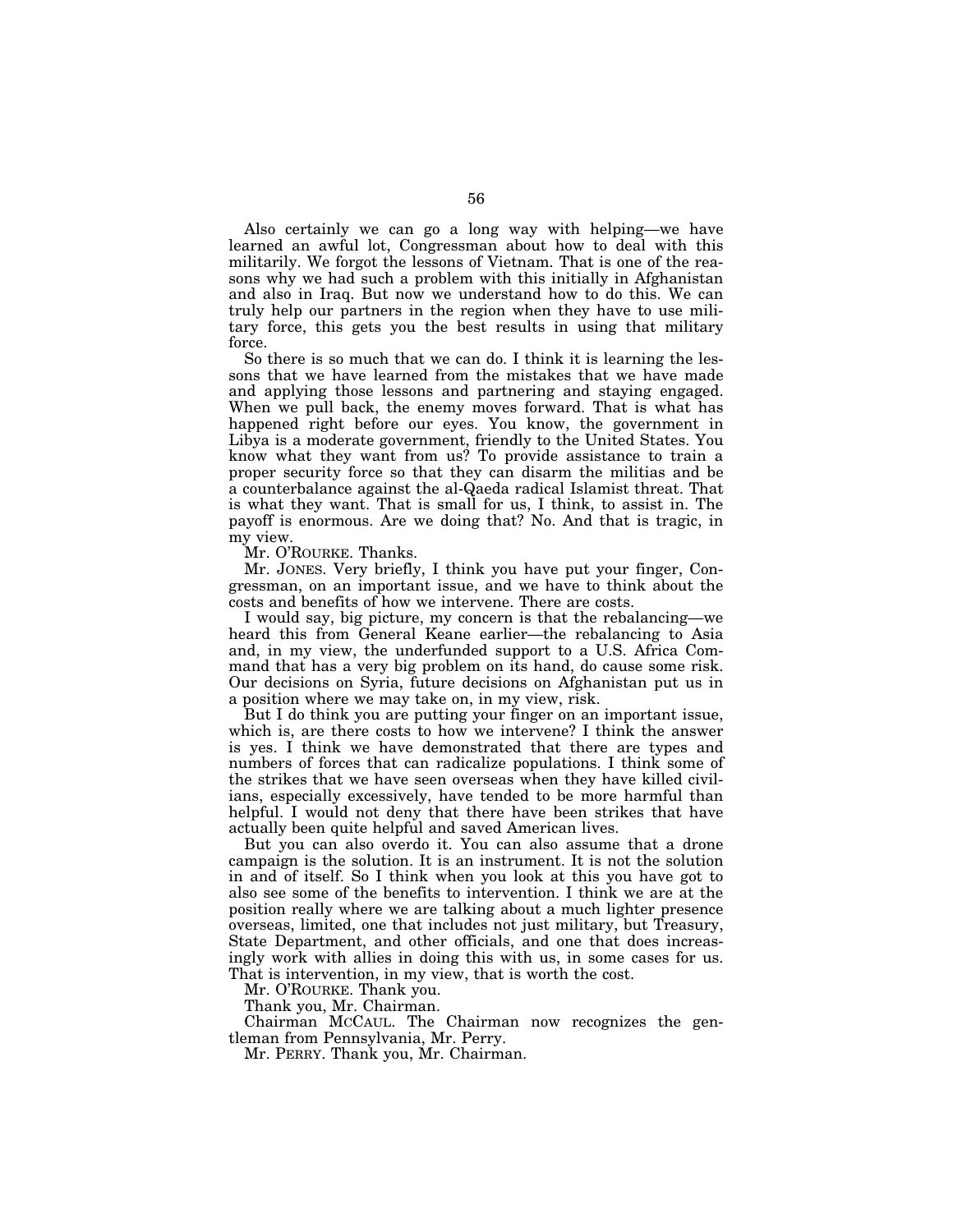I am sure you are all happy to see me show up. I can assure I was watching the hearing from the office. I had a couple other things and got a little bit of a cold here.

I want to start with Dr. Jones. In your opening statement you kind of alluded to and maybe you need to clarify increased or continued monitoring or surveillance of all Americans for the sake of making sure that we catch or keep track of these al-Qaeda folks. I guess from my viewpoint it seems to me it would be, in a time of limited resources and in a place where our Constitution guarantees our liberties, that the best thing to do is to target specifically individuals, whatever the matrix is, whatever the metrics are, who travel to these places, who correspond with these folks, who live in communities that have a proclivity towards radicalization. I just want to get your thoughts on that, because to me that seems like the better approach.

Also, if you could, to clarify maybe your thoughts on why we are doing the opposite, why we are looking at every single American for the sake of a few who would be bad actors, and is it from a standpoint of political correctness? Or why do we refuse to face this enemy head-on and target our energies and our resources?

Mr. JONES. Sure. Just to be clear, I did not support monitoring all Americans, and I don't believe I said that either. But I did support having a capacity to be able to monitor extremists.

Here is the challenge, though, and this is why this is not a blackand-white issue, a zero-sum issue, is because we can't know and we won't know everybody that has access on the internet and radicalizes. We won't know everybody that goes overseas. There are a range of individuals that may radicalize inside the United States, stay here.

Mr. PERRY. But I would say also, as far as I know, we have no proof of anyone, even a lone wolf, and even under the Patriot Act provisions which haven't been used regarding a lone wolf ever, who has ever been radicalized in the United States solely on their own. In other words, they have had contact with through one means or another, the internet or what-have-you. If the NSA has the capability and the ability, and I think they do, to monitor every single thing we do, that we can and should know that.

I mean, Nidal Hasan was looking at websites that were known, corresponding with bad actors that were known, yet we did absolute nothing. Instead we are spending all this money watching all of us Americans. I guarantee you the only time I have traveled to places that are unsavory were not because I wanted to take my family on a vacation or myself to Afghanistan or the Middle East where there is a civil war going on. People that go to those places I think that they probably would not object to being suspect for their motives. I think that that is where we should be focusing our efforts.

Mr. JONES. I agree. I would point out that you don't have to travel overseas anymore to get the kind of expertise we are talking about.

Mr. PERRY. Sure. But do you correspond, somehow or another, you do correspond with people that are known.

Mr. JONES. You do correspond.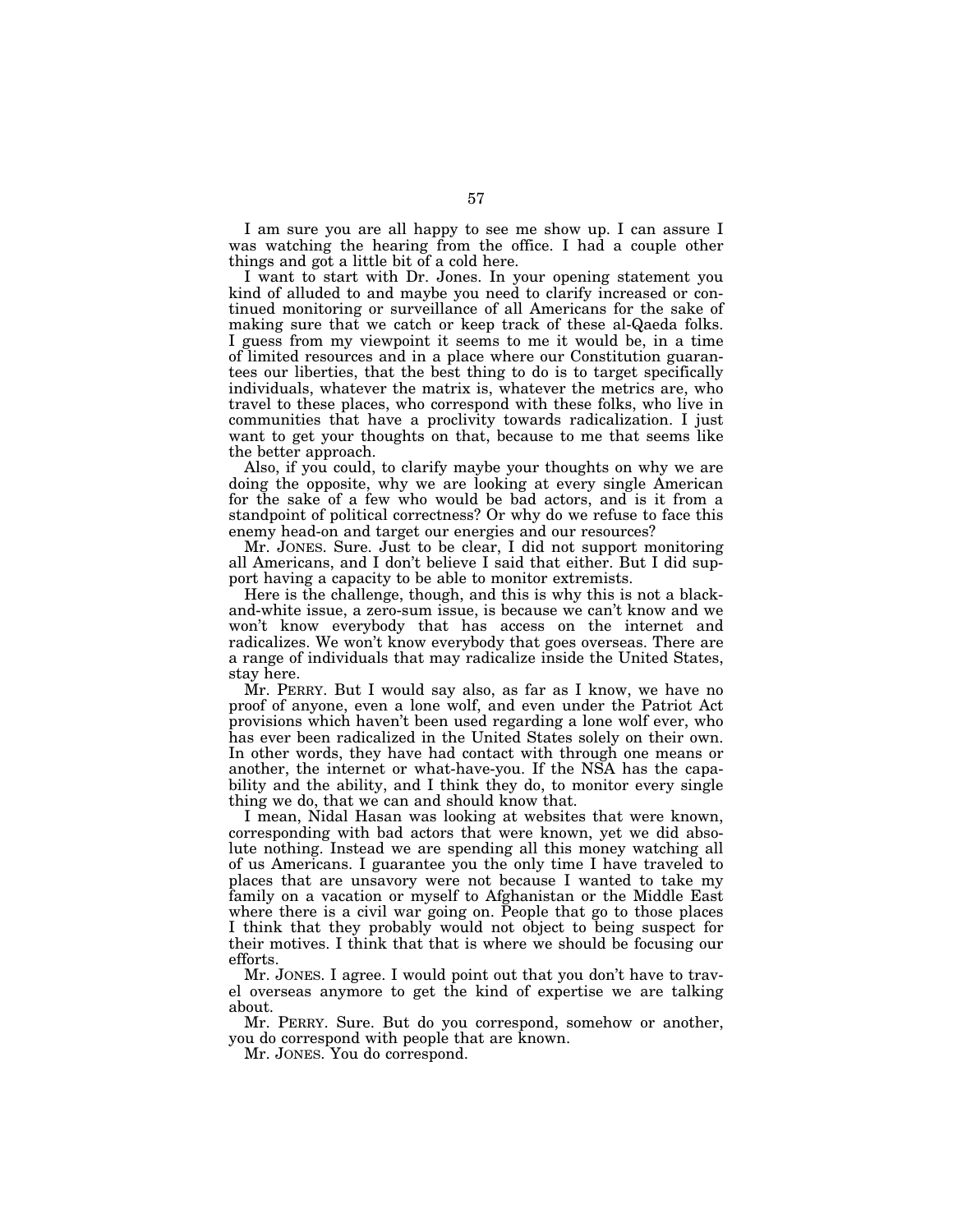Mr. PERRY. To me, that is where we should be focusing our efforts as opposed to this broad approach to every American. I guarantee the people on my staff, you know, they have never traveled to these countries and they don't correspond with people that are engaged in these kind of things. So spending resources on them is a waste of time, energy, and resources.

Senator would you like to——

Mr. LIEBERMAN. Yeah. Thanks, Congressman. So let me get into this because a lot of people ask this question. In my opinion, part of what you are talking about is the so-called metadata that the NSA goes after. That is one excellent way in which we can get to target. In other words, Congress established a law here, which, incidentally, though it has been subject to criticism, the Chinese don't have a law like this, the Russians don't have a law like this. We actually tried to create a system where there was due process involved.

As you know, I think the metadata, which is looking at millions and millions of phone calls and emails, it is not the content, it is the connections. That is the way they get to target, when they see the connections. Then they have got to go to court to get a court order. I mean, just think about how crazy that would seem to somebody in China or Russia or to the members of al-Qaeda or Iran.

Mr. PERRY. While I agree with you, Senator, at the same time we were doing this, right, and we didn't pick up, we didn't pick up the Boston bombers, who were corresponding and making those connections. We didn't pick up Nidal Hasan.

Mr. LIEBERMAN. No system is perfect. But, I will tell you, the American Government has stopped a lot of terrorist plots against us because of these methods of surveillance.

I want to say something else, I have been thinking about it lately. Every time I go on the internet to buy something, I am giving up more information than the NSA has gotten from those millions of phone calls and emails that they do metadata surveillance of. I just read an article somewhere in the last few days that there is a service now being sold to stores that sort of tells them where people have been, based on their cell phones, before they come into those stores. You know and I know that when I start to Google something or I go on different internet sites, I am getting advertising that is based on previous sites I have been at. So, you know, the private sector knows a lot more about almost every—every American—than the NSA does unless you have got a hit that raises their suspicion and then they have got to go to court.

So I think it is really important for the Congress to be careful and the President will announce a program tomorrow—before upsetting this system, which I think has really protected our security.

Ms. HARMAN. If I could just add, I deplore what Edward Snowden did. I don't think he was a whistleblower, and I think he in many respects compromised very important security interests. But I applaud the public debate. Where you are coming from is where a lot of Americans are coming from. I think you probably understand this better than they do. Again, metadata is just a list of phone numbers; it is not names, and it is certainly not content.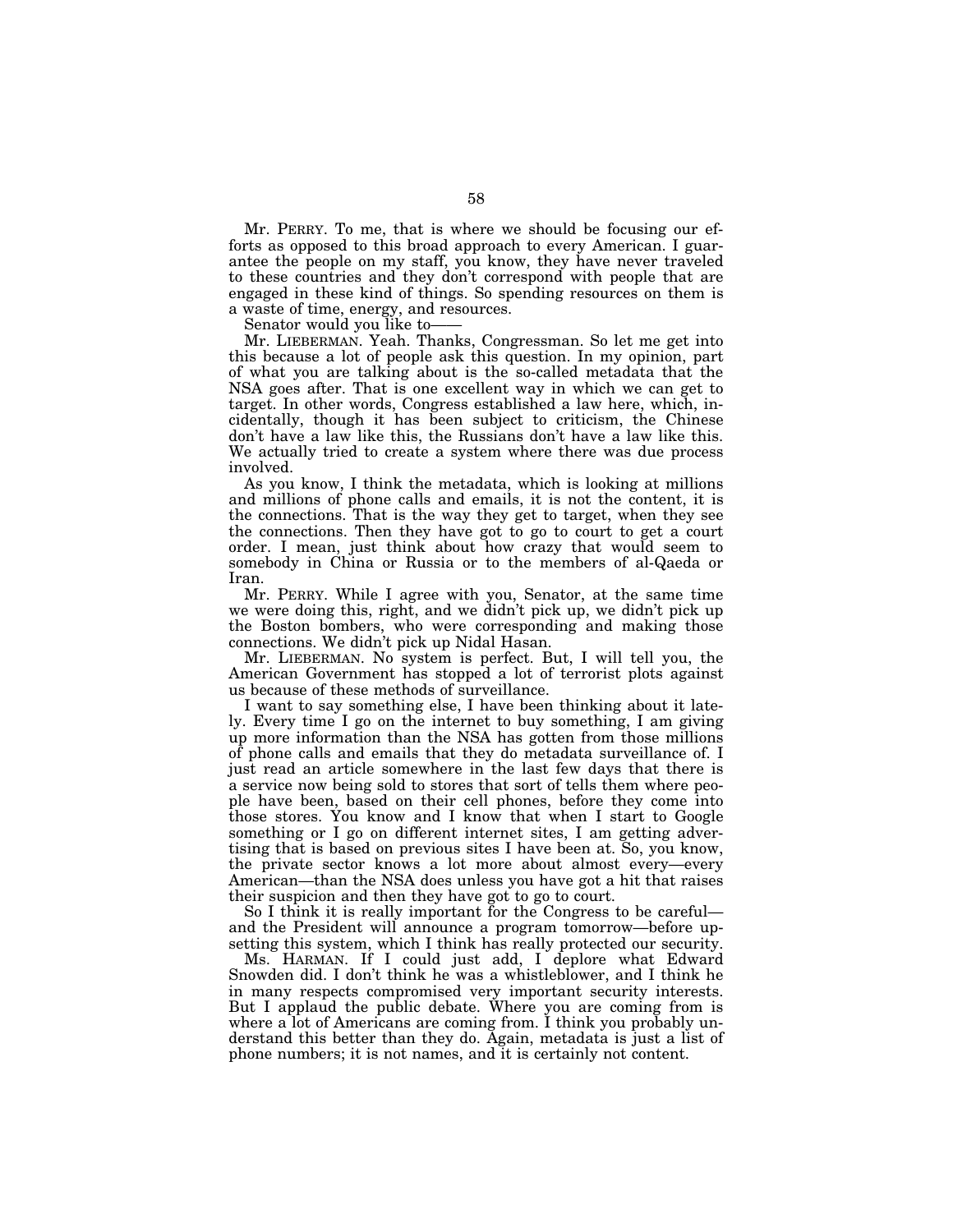But I was here when all these systems came into effect. Initially, the administration, the Bush administration in its first term went around Congress and ignored the Foreign Intelligence Surveillance Act, which I, when I discovered that, was very unhappy about. But then Congress amended FISA to reset the system of checks and balances, and there have not been any abuses.

The President's Advisory Committee has recommended changing Section 215 and stopping the storing of this phone metadata by the Federal Government. One recommendation is to create an independent agency, a second is to push it out and have the phone companies store the data. The President, according to reports, is probably not going to do either because the phone companies have pushed back, and they don't want to store the data. But just as one person observing the debate in the country, it would certainly be acceptable to me if we took that recommendation and pushed the data into the private sector and tried to engage, adopt some of the recommendations that will make the American public more comfortable.

We need a strong surveillance system. But it needs also to give comfort to Americans that their privacy is being respected. I think this debate should lead to changes, and I hope that the President will be forward-leading on Friday when he proposes changes.

Mr. PERRY. I appreciate—my time has long since expired, as you folks know—I appreciate the Chairman's indulgence. I guess my point is that I want us, our policy, our security policy to be targeted on those who would do us harm and do as much as it can to secure our God-given freedoms and our Constitutional freedoms as so enumerated. I appreciate your thoughts and opinions and your testimony today. Thank you.

Chairman MCCAUL. I thank the gentleman.

Let me just say just for the record, when I was a Federal prosecutor we did go to the private phone carriers. It was not amassed under, you know, giant warehouse under the NSA. I think that is what gives the American people some pause, quite frankly. But I do think it has been effective. It is a legal system.

I just want, and I know it is getting late, but as Chairman I want to exercise my prerogative to throw one last question, because we have such great expertise on this panel. I want to thank you for being here today. It has to do with Afghanistan. I am very concerned. General Keane, as you mentioned, the status of forces agreement, we had a failure to negotiate that in Iraq. Now we are looking at al-Qaeda in Iraq taking over Fallujah, taking over large portions of the country. We are faced with that same dilemma now with Afghanistan. I think Karzai's playing a lot of politics with us. Lack of a better word, he is jerking our chain a little bit, trying to play to his local base, if you will, his local politics. There has been some talk of what is called a zero option, which would result in a complete, 100 percent withdrawal from the region.

Can you tell me what impact that zero option, if exercised, would have on our security to the homeland and in our fight against al-Qaeda?

General KEANE. Certainly. Listen, Karzai, as we all know, is a mercurial figure, and he frustrates the daylights out of us for the entire time he has been there, at times. The fact of the matter is,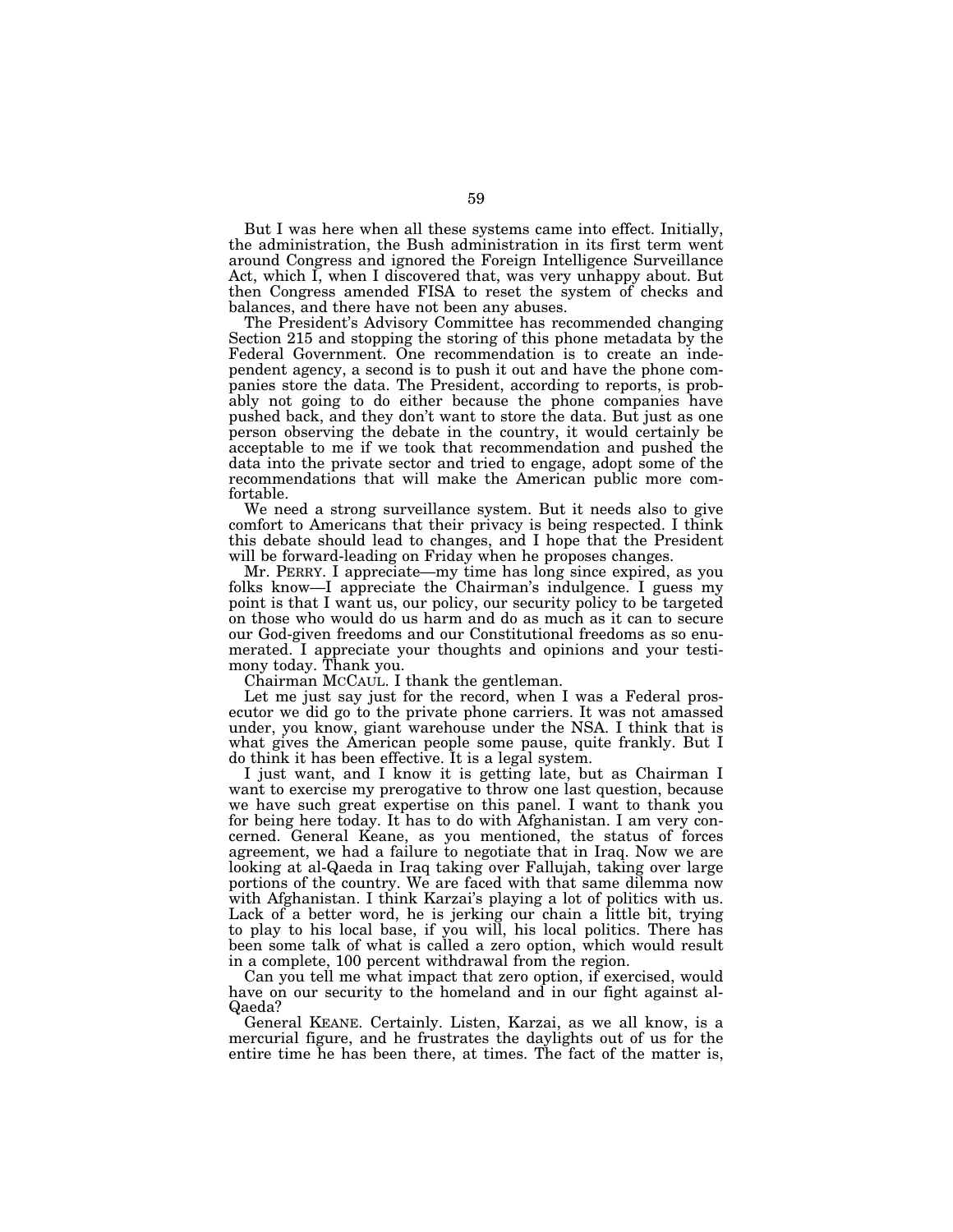he is going to be gone in the spring. Election is around April. I think from a policy perspective we should not react emotionally to him, although I understand why people would, but look beyond Karzai. There is going to be a new leader in Afghanistan. If we have to sign this with the new leader, so be it, because sign it we must. Certainly we need to keep residual forces there.

Listen, the current situation, just so you get a grasp of the security situation, the surge forces were applied in the south, and it is relatively stable there as a result of that. We did not get all the forces we wanted, we got 75 percent of them, 30 versus  $\overline{40}$ , and we had to sequentially apply those forces in the north.

The problem was the President pulled those forces out before we could apply them in the north. The original intent was put them in the east—excuse me—and put them in the south, simultaneously take the Taliban down at the same time with surge forces. Only could put them in the south. That situation is relatively stable, and the Afghans are holding their own.

The problem we have is in the east. We never were able to generate the combat power there that we have in the south. As a result of that, we are leaving the Afghans with a bit of a problem, and we know that. The fact of the matter is we also conduct an aggressive counterterrorism program out of Afghanistan bases using the Central Intelligence Agency to do that. We conduct counterterrorism inside Afghanistan using special operations forces to do that against high-value targets. Both of those we need to keep. Both of those would be at risk seriously if we pulled our forces out. It is hard for me to imagine those operations, the Central Intelligence Agency operation being able to, as robust as it is, be conducted there without any of our security forces and intelligence that we are providing for them.

So the situation in Afghanistan as residual forces, there are two other issues. One is we are providing enablers for the Afghan forces. They are essentially an infantry organization. We need to continue to provide some enablers for them, not for 10 years, but at least for a few more years after 2014, until they are able to have that capacity themselves, logistics, intelligence, some communication. Some of the residual force would do that.

Then also we need some trainers and assistance at the headquarters level to help shape the Afghan military's thinking about how to cope with some of the problems. We are not going to have trigger-pullers on the ground side-by-side with them, but just some relatively senior officers and senior NCOs to help them do that. That is probably about 15,000 to 20,000 troops is what we need to do that. We pull that away, all those functions go down the tube, the terrorist operation in Pakistan, which directly relates to the security of the American people, is at risk, and the gains we have made in Afghanistan to date would also be tragically at risk by pulling those forces out.

Chairman MCCAUL. I couldn't agree with you more.

Senator Lieberman, is the zero option an option?

Mr. LIEBERMAN. I hope not. I mean, to me, the zero option for Afghanistan is the worst option for the United States of America. It does dishonor the men and women of the American military who fought there, were wounded there, and died there. It also creates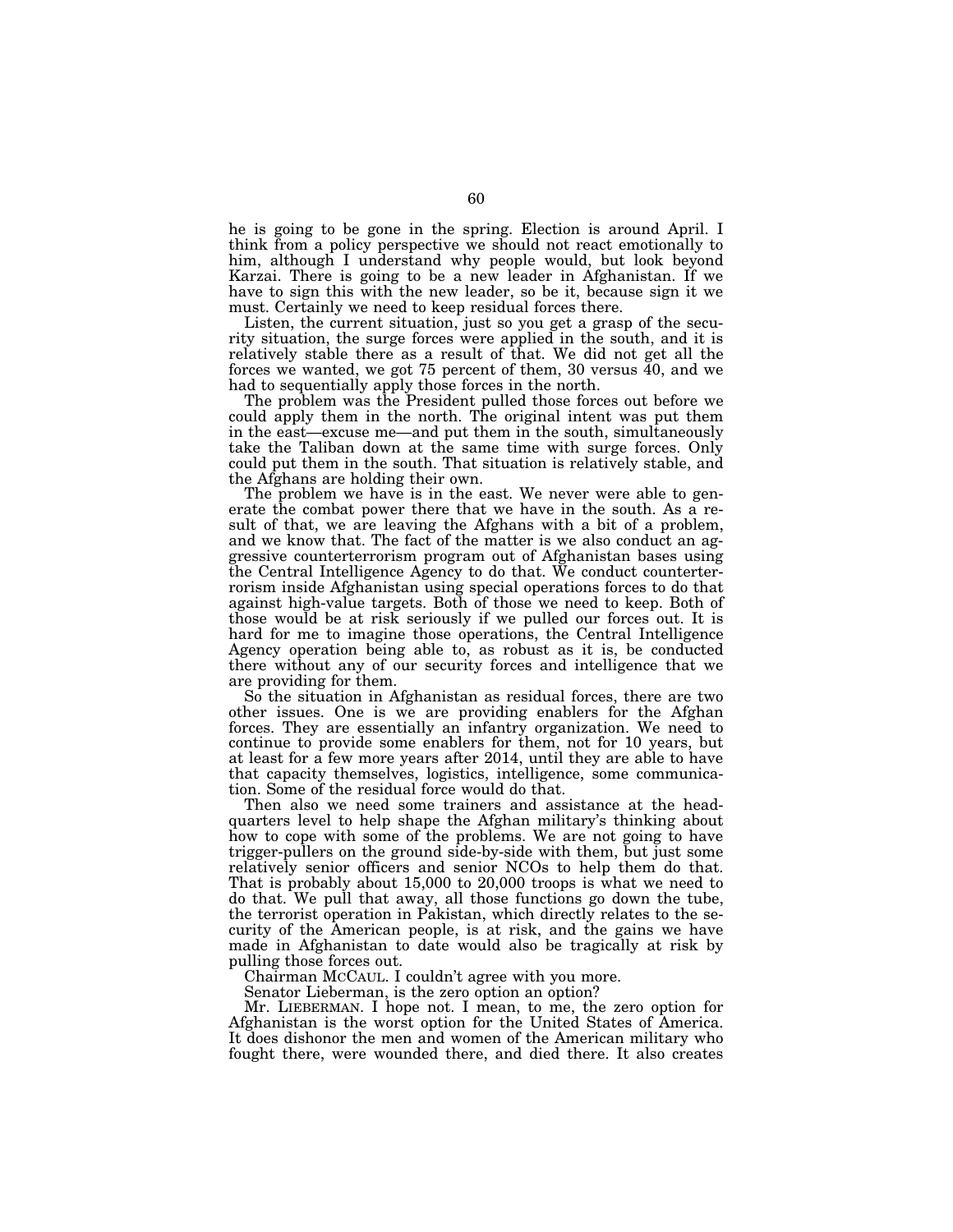all the danger for the United States that General Keane has talked about.

We have got to have some patience here. I know we set the deadline for making a decision on this is December 2014. But as General Keane has said, there is going to be an election coming up. President Karzai has taken this position. Incidentally, let's not forget that just a short while ago he summoned a loya jirga, one of the sort of people's meetings, leaders from around the country on this subject. What did they do? They voted to urge him to quickly enter into a security or status of forces agreement, bilateral, with the United States of America. The Afghan people know the terrible fate that awaits them if we pull out.

It will be terrible for us, not only in terms of it becoming a sanctuary for terrorists who will strike us again, but that is a critically important part of the world geostrategically. It will be important for our security and our prosperity to have an American presence there for some time to come. So zero option for Afghanistan is the worst option for America.

Chairman MCCAUL. Excellent point.

Ms. Harman.

Ms. HARMAN. We can't leave a force there without a status of forces agreement. That would compromise their security. I think the SOFA will be signed this year, either by Karzai or his successor, and I think the administration will decide to leave a force of some size, small force there.

But that doesn't fix the problem of Afghanistan. The government of Afghanistan has to show more responsibility for the whole country. The government of Pakistan, some impressive early start by Nawaz Sharif, has to show responsibility there, close neighbor of Afghanistan, for doing more to quell the existence of terror cells, terror organizations inside of Pakistan. Similarly in Iraq. Maliki has to govern all of Iraq. Other governments in the Middle East also have to step up.

So my bottom line is we do have a responsibility to project our values and be helpful in the Middle East. I don't think we should retreat. I do think our narrative is not where it needs to be. We also have a responsibility to use all of our Government power, soft, smart, and hard, against terror cells there which might have the capability to attack our interests or attack our homeland.

This committee has done a good job of staying focused on it. I am very pleased you asked me to participate on the panel. I would just urge one more time that on a bipartisan basis you attack these problems and show the rest of the House that bipartisanship can thrive, especially when the critical interests of the United States are at stake.

Chairman MCCAUL. We thank you for being here today as well. Dr. Jones.

Mr. JONES. I was recently in Afghanistan, so my views are formed at least in part by that recent visit and my service there and my time since 2001 there.

I think an exit, the zero option would be extremely dangerous for the United States. In my most recent trip I visited several of the countries in the region. Their leadership, from India, from Russia, even from Pakistan itself, and from several of the Central Asian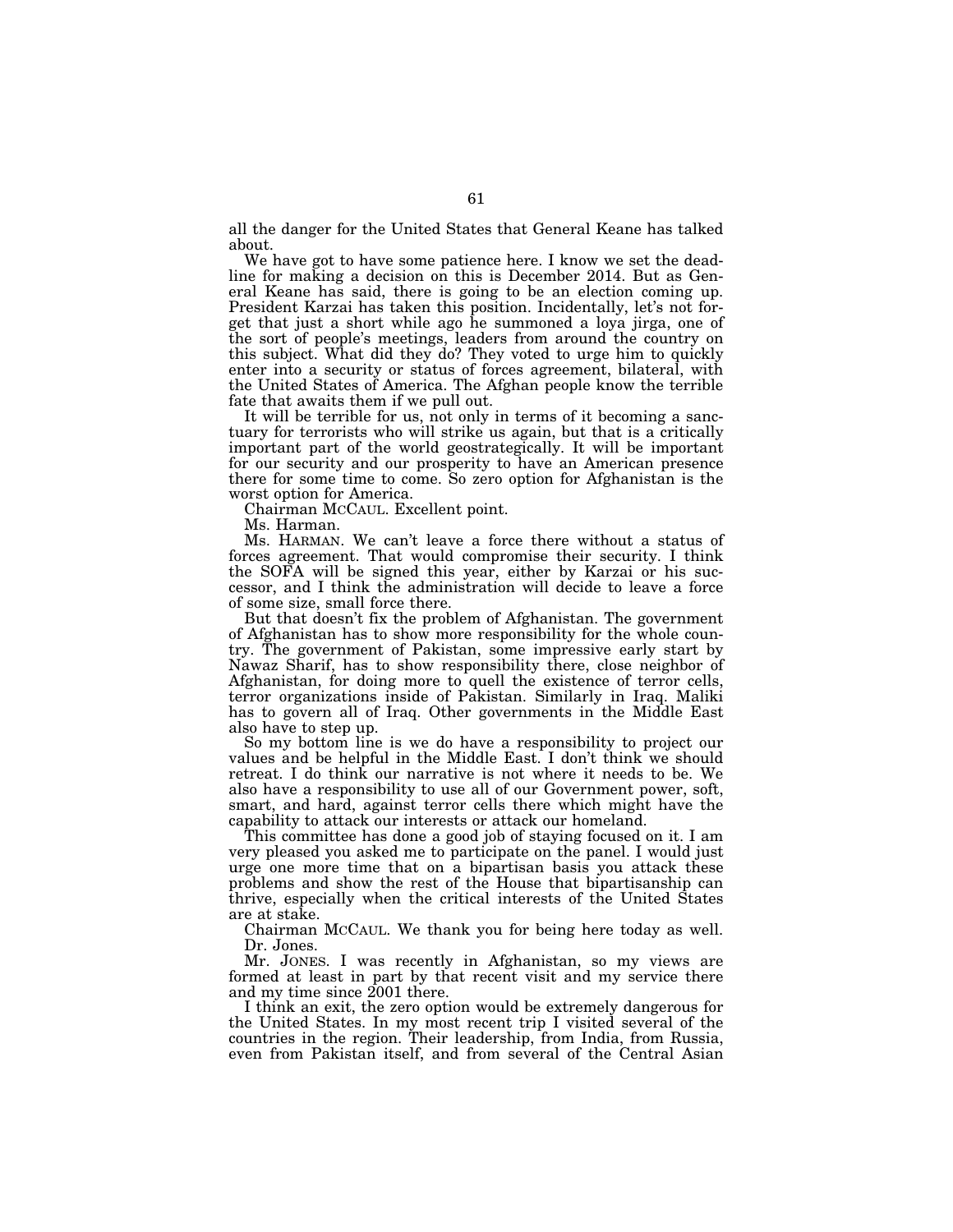governments, the assessments from those countries is dire if there was an American withdrawal from Afghanistan. So that view is shared by all of Afghanistan's neighbors. I think the kinds of discussions we have had here about a lighter footprint, training, I think are exactly what we are talking about and exactly what we need for Afghanistan.

I would just say I have been somewhat impressed by at least some of the Afghan security services' ability to keep key provinces like Kandahar. It is the center of gravity for the Taliban, it is where their inner shura was, that is largely in the control, at least much of it is, by Afghan and allied forces. So there has been some positive developments.

This is more than just about security. I think, as Congresswoman Harman, said this is an Afghan government responsibility. But we cannot leave. We did that once. We left the region after the Soviet withdrawal and we paid a major price for that.

Chairman MCCAUL. Well, thank you, Dr. Jones.

Let me just end by saying that I do believe we need a counterterrorism footprint there after we withdraw in 2014. General Keane, perhaps you are correct, we need to wait until the next election to achieve that.

But I do believe—and, Jane, as you have mentioned—this is a bipartisan, I think most people on both sides of the aisle agree with your assessment on this issue. I know the administration is working hard towards that end.

So let me just close by saying thank you to all of the witnesses. This has been very insightful and a very distinguished panel. As you know, there will be additional questions in writing from Members. I ask that you respond to those. The record will be held open for 10 days.

And, without objection, the committee stands adjourned.

[Whereupon, at 12:49 p.m., the committee was adjourned.]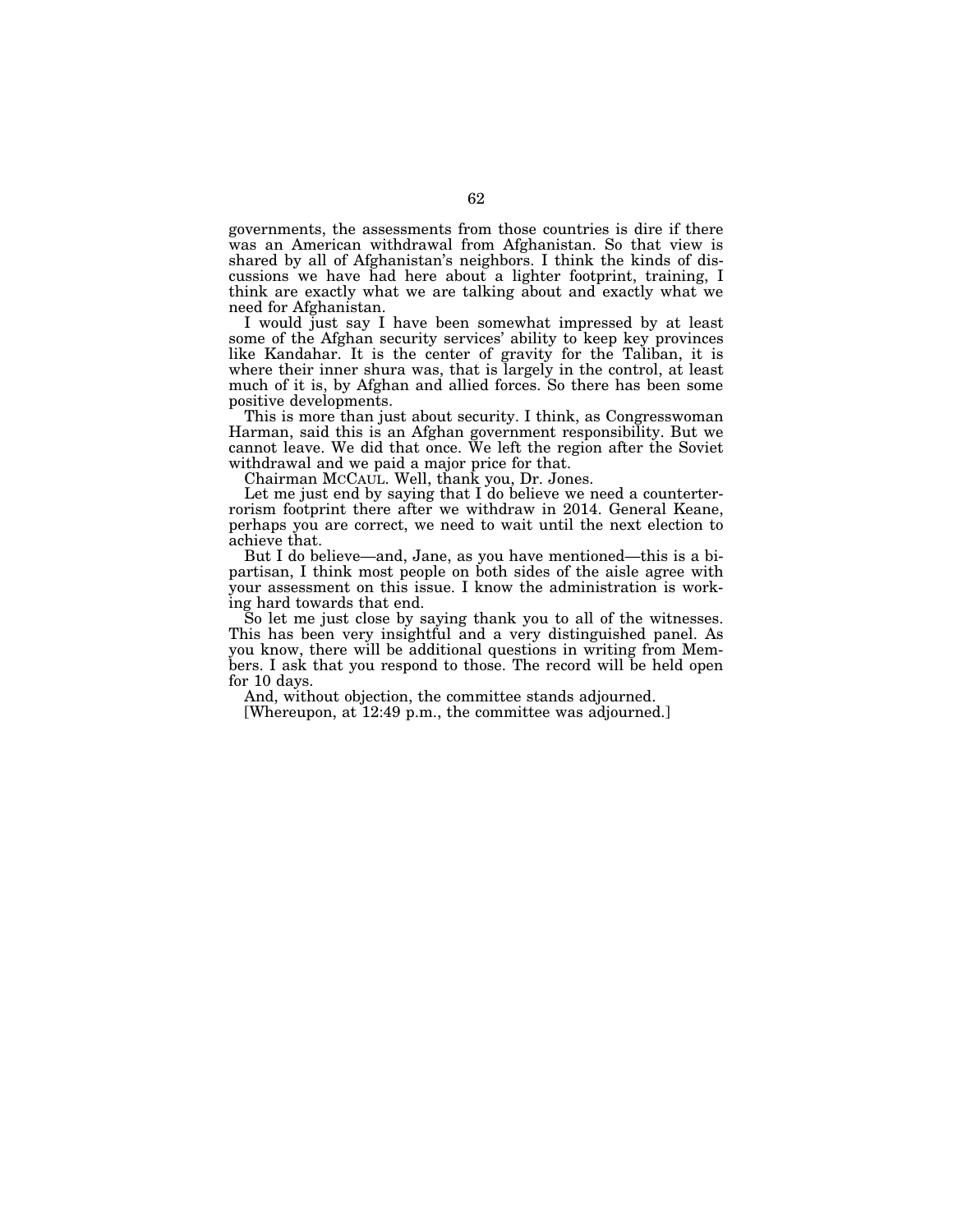# **A P P E N D I X**

### QUESTIONS FROM HONORABLE PAUL C. BROUN FOR HONORABLE JOSEPH I. LIEBERMAN

*Question 1.* The first step of addressing any problem is to honestly identify it, yet this administration repeatedly refuses to acknowledge the nature of our threat overseas and at home. From Benghazi to Falluja, the administration seems more focused on protecting their political message than confronting the threats still posed by radical Islamic groups operating under the ideology of al-Qaeda. Do you view this forced ignorance as a major threat to our security? Do you see any way the Obama administration will pivot towards a more honest foreign policy?

Answer. Response was not received at the time of publication.

*Question 2.* Our National defense is one of the few areas the Federal Government SHOULD be spending money on according to the Constitution, yet many in the administration would like to preserve other, questionable spending in favor of cutting our defense. With the Asia Pivot and growing threats in the Middle East, is that position by the administration irresponsible?

# Answer. Response was not received at the time of publication.

### QUESTIONS FROM HONORABLE RICHARD HUDSON FOR HONORABLE JOSEPH I. **LIEBERMAN**

*Question 1a.* My subcommittee oversees the Transportation Security Administration, so I know all too well, from Classified meetings and briefings, just how real the threats are to our transportation systems. TSA Administrator John Pistole has stated publicly that terrorists are developing more sophisticated ways of smuggling explosives onto U.S.-bound aircraft from overseas through advanced designs and concealment methods. In 2012, we thwarted an attack by AQAP so to me it's clear the terrorists are making progress. The question I think we need to ask ourselves is—are we one step ahead or one step behind?

Answer. Response was not received at the time of publication.

*Question 1b.* In your assessment, are our homeland security efforts adequately adapting resources, technology, and manpower to counter the ever-changing threats to transportation security?

Answer. Response was not received at the time of publication.

*Question 1c.* Does the Obama administration's narrative help or hurt in this regard?

Answer. Response was not received at the time of publication.

*Question 1d.* What suggestions do you have that will help us stay flexible and adaptive in our approach to protecting our aviation systems?

Answer. Response was not received at the time of publication.

*Question 2.* How would you describe the command and control from al-Qaeda in Pakistan, led by Zawahiri, over al-Qaeda ideologically-aligned groups such as AQAP, ISIL, al-Shabaab, Ansar al Sharia, etc. Specifically how are we adapting our procedures, intelligence-gathering methods, and resources to ensure we're infiltrating and collecting accurate information on these smaller, decentralized, localized groups?

Answer. Response was not received at the time of publication.

*Question 3.* What impact to our homeland do you see from a complete withdrawal from Afghanistan?

Answer. Response was not received at the time of publication.

*Question 4.* Prior to the September 11, 2012 attack on our consulate in Benghazi, there was a great deal of reporting that al-Qaeda ideologically-aligned groups were operating in and around Benghazi. Why do you think that administration did not see those groups as a significant threat to United States operations in the area?

Answer. Response was not received at the time of publication.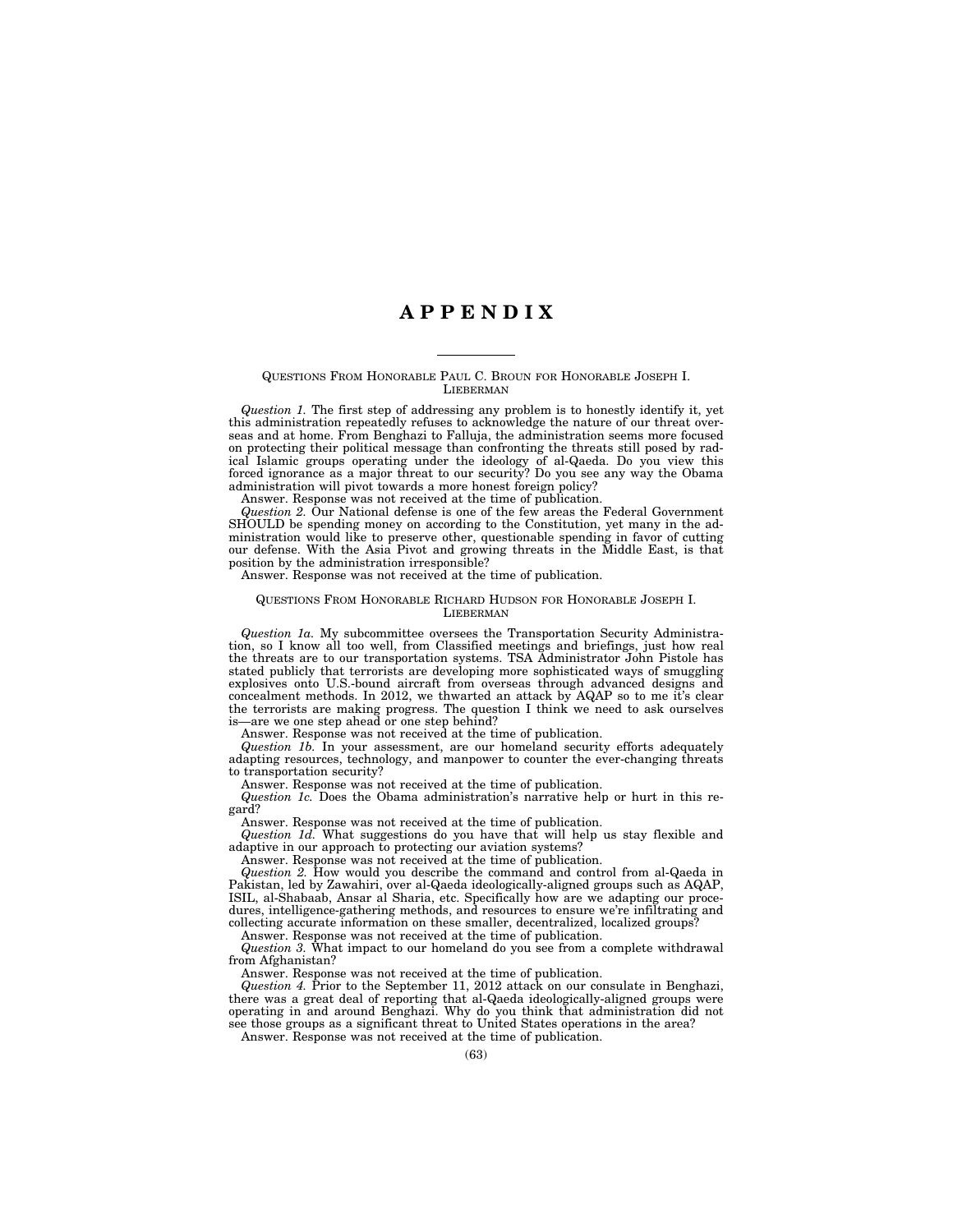## QUESTIONS FROM HONORABLE PAUL C. BROUN FOR HONORABLE JANE HARMAN

*Question 1.* The first step of addressing any problem is to honestly identify it, yet this administration repeatedly refuses to acknowledge the nature of our threat overseas and at home. From Benghazi to Falluja, the administration seems more focused on protecting their political message than confronting the threats still posed by radical Islamic groups operating under the ideology of al-Qaeda. Do you view this forced ignorance as a major threat to our security? Do you see any way the Obama administration will pivot towards a more honest foreign policy?

Answer. Response was not received at the time of publication.

*Question 2.* Our National defense is one of the few areas the Federal Government SHOULD be spending money on according to the Constitution, yet many in the administration would like to preserve other, questionable spending in favor of cutting our defense. With the Asia Pivot and growing threats in the Middle East, is that position by the administration irresponsible?

Answer. Response was not received at the time of publication.

### QUESTIONS FROM HONORABLE RICHARD HUDSON FOR HONORABLE JANE HARMAN

*Question 1a.* My subcommittee oversees the Transportation Security Administration, so I know all too well, from Classified meetings and briefings, just how real the threats are to our transportation systems. TSA Administrator John Pistole has stated publicly that terrorists are developing more sophisticated ways of smuggling explosives onto U.S.-bound aircraft from overseas through advanced designs and concealment methods. In 2012, we thwarted an attack by AQAP so to me it's clear the terrorists are making progress. The question I think we need to ask ourselves is—are we one step ahead or one step behind?

In your assessment, are our homeland security efforts adequately adapting resources, technology, and manpower to counter the ever-changing threats to transportation security?

Answer. Response was not received at the time of publication.

*Question 1b.* Does the Obama administration's narrative help or hurt in this regard?

Answer. Response was not received at the time of publication.

*Question 1c.* What suggestions do you have that will help us stay flexible and adaptive in our approach to protecting our aviation systems?

Answer. Response was not received at the time of publication.

*Question 2.* How would you describe the command and control from al-Qaeda in Pakistan, led by Zawahiri, over al-Qaeda ideologically-aligned groups such as AQAP, ISIL, al-Shabaab, Ansar al Sharia, etc. Specifically how are we adapting our procedures, intelligence-gathering methods, and resources to ensure we're infiltrating and collecting accurate information on these smaller, decentralized, localized groups?

Answer. Response was not received at the time of publication.

*Question 3.* What impact to our homeland do you see from a complete withdrawal from Afghanistan?

Answer. Response was not received at the time of publication.

*Question 4.* Prior to the September 11, 2012 attack on our consulate in Benghazi, there was a great deal of reporting that al-Qaeda ideologically-aligned groups were operating in and around Benghazi. Why do you think that administration did not see those groups as a significant threat to United States operations in the area? Answer. Response was not received at the time of publication.

### QUESTIONS FROM HONORABLE PAUL C. BROUN FOR JOHN M. KEANE

*Question 1.* The first step of addressing any problem is to honestly identify it, yet this administration repeatedly refuses to acknowledge the nature of our threat overseas and at home. From Benghazi to Falluja, the administration seems more focused on protecting their political message than confronting the threats still posed by radical Islamic groups operating under the ideology of al-Qaeda. Do you view this forced ignorance as a major threat to our security? Do you see any way the Obama administration will pivot towards a more honest foreign policy?

Answer. Response was not received at the time of publication.

*Question 2.* Our National defense is one of the few areas the Federal Government SHOULD be spending money on according to the Constitution, yet many in the administration would like to preserve other, questionable spending in favor of cutting our defense. With the Asia Pivot and growing threats in the Middle East, is that position by the administration irresponsible?

Answer. Response was not received at the time of publication.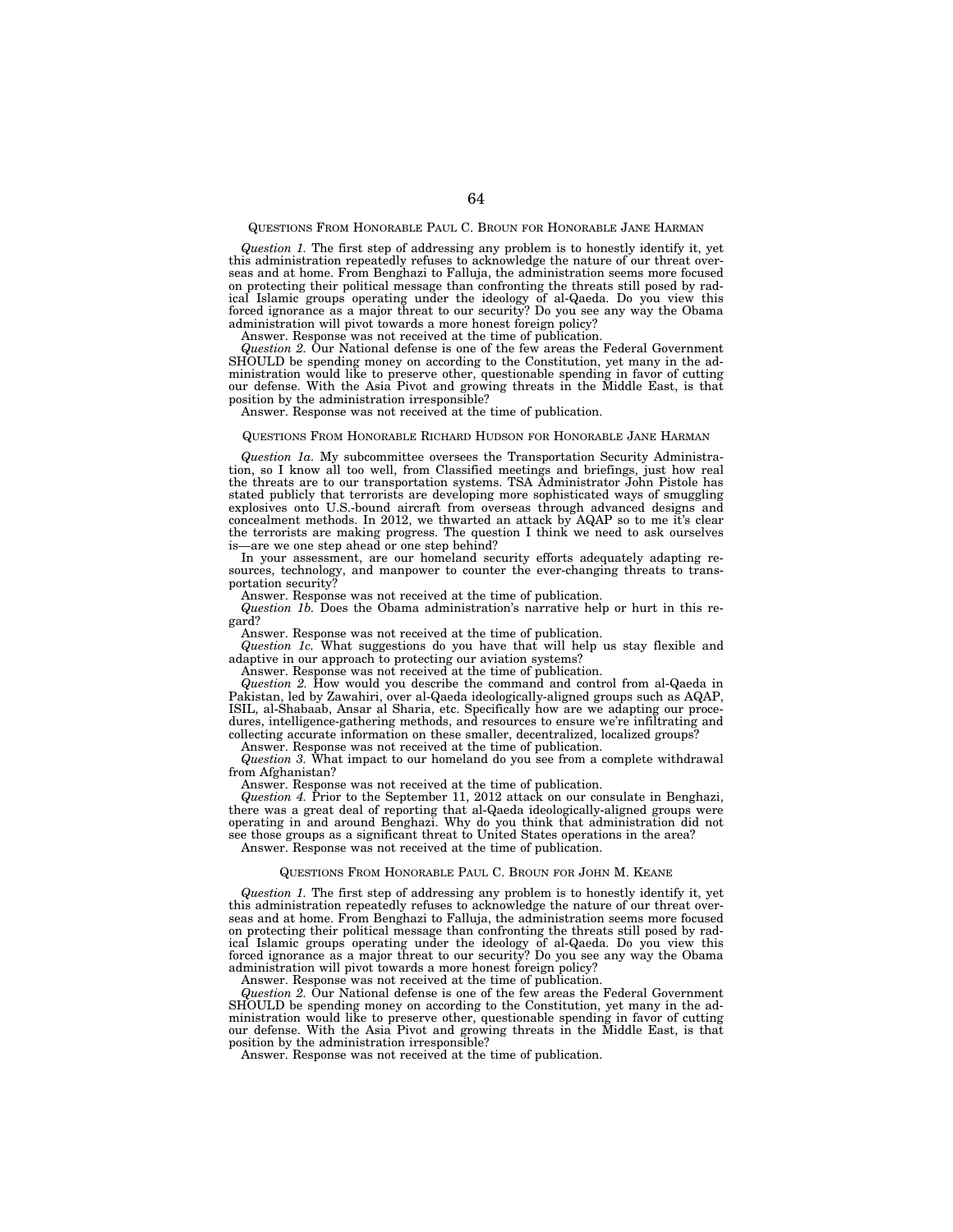# QUESTIONS FROM HONORABLE RICHARD HUDSON FOR JOHN M. KEANE

*Question 1a.* My subcommittee oversees the Transportation Security Administration, so I know all too well, from Classified meetings and briefings, just how real the threats are to our transportation systems. TSA Administrator John Pistole has stated publicly that terrorists are developing more sophisticated ways of smuggling explosives onto U.S.-bound aircraft from overseas through advanced designs and concealment methods. In 2012, we thwarted an attack by AQAP so to me it's clear the terrorists are making progress. The question I think we need to ask ourselves is—are we one step ahead or one step behind?

Answer. Response was not received at the time of publication.

*Question 1b.* In your assessment, are our homeland security efforts adequately adapting resources, technology, and manpower to counter the ever-changing threats to transportation security?

Answer. Response was not received at the time of publication.

*Question 1c.* Does the Obama administration's narrative help or hurt in this regard?

Answer. Response was not received at the time of publication. *Question 1d.* What suggestions do you have that will help us stay flexible and adaptive in our approach to protecting our aviation systems?

Answer. Response was not received at the time of publication.

*Question 2.* How would you describe the command and control from al-Qaeda in Pakistan, led by Zawahiri, over al-Qaeda ideologically-aligned groups such as AQAP, ISIL, al-Shabaab, Ansar al Sharia, etc. Specifically how are we adapting our procedures, intelligence-gathering methods, and resources to ensure we're infiltrating and collecting accurate information on these smaller, decentralized, localized groups?

Answer. Response was not received at the time of publication. *Question 3.* What impact to our homeland do you see from a complete withdrawal from Afghanistan?

Answer. Response was not received at the time of publication.

*Question 4.* Prior to the September 11, 2012 attack on our consulate in Benghazi, there was a great deal of reporting that al-Qaeda ideologically-aligned groups were<br>operating in and around Benghazi. Why do you think that administration did not<br>see those groups as a significant threat to United States o Answer. Response was not received at the time of publication.

# QUESTIONS FROM HONORABLE PAUL C. BROUN FOR SETH G. JONES

*Question 1.* The first step of addressing any problem is to honestly identify it, yet this administration repeatedly refuses to acknowledge the nature of our threat overseas and at home. From Benghazi to Falluja, the administration seems more focused on protecting their political message than confronting the threats still posed by radical Islamic groups operating under the ideology of al-Qaeda. Do you view this forced ignorance as a major threat to our security? Do you administration will pivot towards a more honest foreign policy?

Answer. My current research and past counterterrorism experience in the U.S. Department of Defense indicates that the threat from al-Qaeda and other Salafijihadist groups remains significant. The number of Salafi-jihadist groups, fighters, and attacks has increased since 2010. Most of the attacks are occurring in North Africa and the Middle East in such countries as Yemen, Somalia, Iraq, and Syria. Indeed, the war in Syria has been the single most important attraction for Salafijihadist fighters. This increase in Salafi-jihadist groups has likely been caused by weakening governments across North Africa and the Middle East, as well as the expansion of Salafi-jihadist operatives that have spent time at terrorist training camps, fought on jihadist battlefields, or been released or escaped from prison.

The threat posed by this diverse set of Salafi-jihadist groups varies widely. Some are locally-focused and have shown little interest in attacking Western targets. Others, like al-Qaeda in the Arabian Peninsula, present a substantial threat to the U.S. homeland, along with inspired individuals like the Tsarnaev brothers that perpetrated the April 2013 Boston Marathon bombings. In addition, several Salafi-jihadist groups pose a medium-level threat because of their desire and ability to target U.S. citizens and structures overseas, including U.S. embassies. Examples in-clude Ansar al-Sharia Tunisia, al-Shabaab, the Muhammad Jamal Network, al-Qaeda in the Islamic Maghreb, and the various Ansar al-Sharia groups in Libya. As explained below in response to the second question, there are significant risks in downplaying the threat from al-Qaeda and other groups plotting attacks against the U.S. homeland and U.S. interests abroad (such as embassies).

*Question 2.* Our National defense is one of the few areas the Federal Government SHOULD be spending money on according to the Constitution, yet many in the ad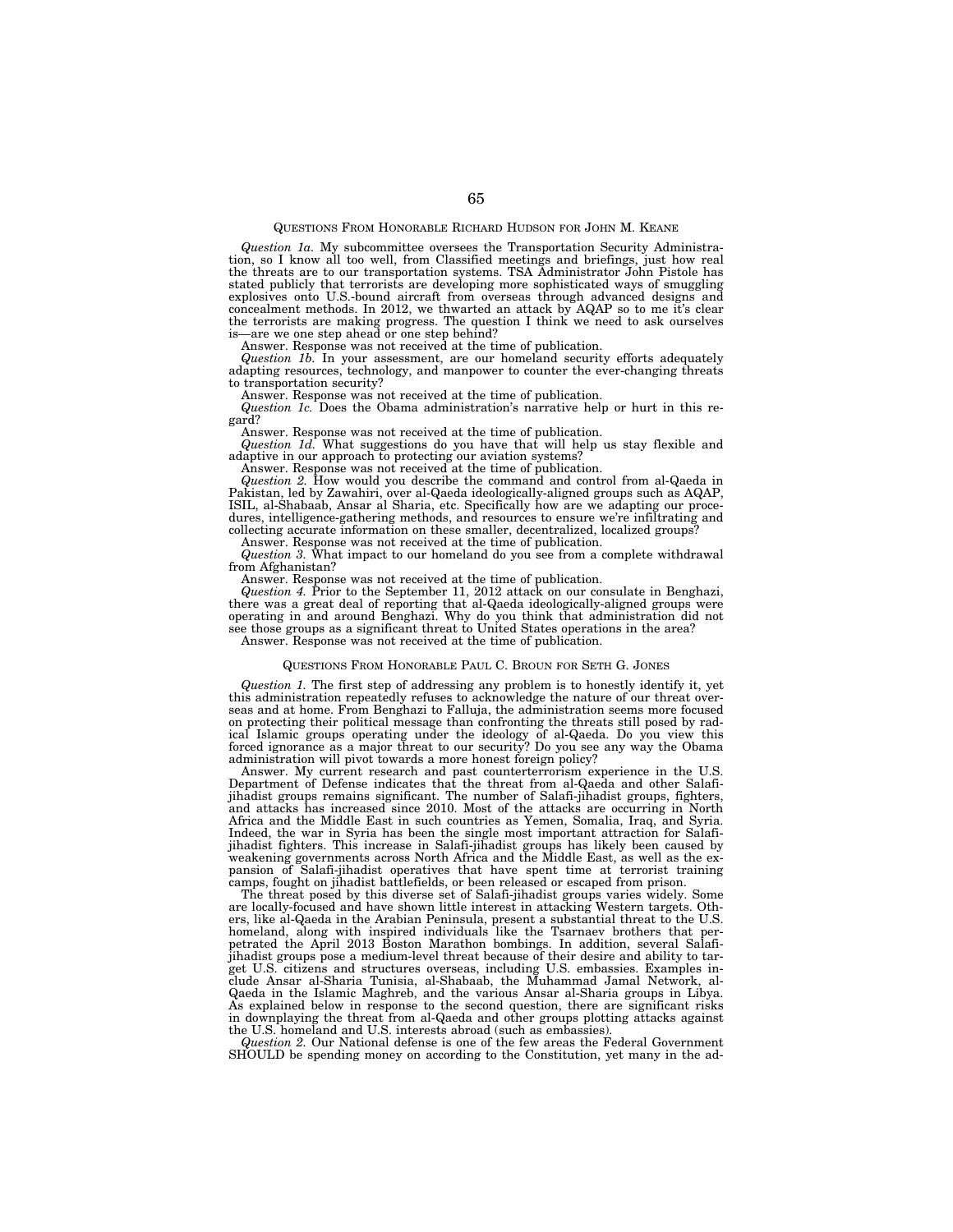ministration would like to preserve other, questionable spending in favor of cutting our defense. With the Asia Pivot and growing threats in the Middle East, is that position by the administration irresponsible?

Answer. It is vital that the United States retains a defense budget capable of defeating and deterring terrorist groups plotting attacks against the U.S. homeland and U.S. interests overseas. The trends noted above suggest that the United States needs to remain focused on countering the proliferation of Salafi-jihadist groups, despite the temptation to shift attention and resources to the Asia-Pacific region and to significantly decrease counterterrorism budgets in an era of fiscal constraint. The U.S. Department of Defense's 2014 Quadrennial Defense Review, for example, notes that the United States should be ''principally focused on preparing for the future by rebalancing our defense efforts in a period of increasing fiscal constraint.'' It also emphasizes the importance of the Asia-Pacific region as ''increasingly central to global commerce, politics and security.''1 Not surprisingly, much of the U.S. mili-tary—including the Army, Air Force, Navy, and Marine Corps—is shifting its attention to the Asia-Pacific theater, including such issues as force posture, acquisitions, campaign planning, and response anti-access area-denial (A2AD) challenges.

This rebalance entails risks, particularly if it involves decreasing attention and resources from countering the resurgence of al-Qaeda and other Salafi-jihadists in North Africa and the Middle East. For the near future, some of the most acute secu-rity threats to the U.S. homeland and its interests overseas will come from terrorist groups and state sponsors of terror in North Africa and the Middle East, not coun-tries in the Asia-Pacific. To complicate matters, most U.S. Government agencies involved in counterterrorism have not systematically apportioned or adequately synchronized their declining resources to focus on the most serious terrorism threats.

With the U.S. shift to Asia, it is important that the United States continue to provide sufficient resources and attention to North Africa and the Middle East for the use of special operations, intelligence, diplomatic, and other capabilities to conduct<br>precision targeting of groups and their financial, logistical, and political support net-<br>works. The United States also needs to contin United States will need to orchestrate covert raids to capture or kill terrorists, seize their supplies, and target their finances; conduct air strikes from drones, fixed-wing aircraft, and helicopters; oversee psychological operations to undermine terrorist support; collect and analyze intelligence about terrorist groups (their networks, locations, capabilities, and intentions); and engage with Tribal and other local actors.

### QUESTIONS FROM HONORABLE RICHARD HUDSON FOR SETH G. JONES

*Question 1a.* My subcommittee oversees the Transportation Security Administration, so I know all too well, from Classified meetings and briefings, just how real the threats are to our transportation systems. TSA Administrator John Pistole has stated publicly that terrorists are developing more sophisticated ways of smuggling explosives onto U.S.-bound aircraft from overseas through advanced designs and concealment methods. In 2012, we thwarted an attack by AQAP so to me it's clear the terrorists are making progress. The question I think we need to ask ourselves is—are we one step ahead or one step behind?

Answer. Whether we are one step ahead or one step behind depends, in part, on the issue. According to several documents found in Osama bin Laden's Abbotabad residence, some senior al-Qaeda leaders were frustrated about the difficulties in smuggling operatives into the United States because of improvements in U.S. border security, intelligence collection and analysis, and databases such as the No-Fly List. However, terrorists—including al-Qaeda and its affiliates—continue to innovate. In Somalia, al-Shabaab has explored the possibility of concealing bombs inside consumer electronic items, such as laptop computers, cameras, and tape recorders. And al-Qaeda in the Arabian Peninsula bomb makers continue their efforts to build improvised explosive devices using components that may not be detected by airport screeners.

Perhaps most concerning, al-Qaeda is a different organization than it was a decade ago—a development that some officials have not fully appreciated. The broader Salafi-jihadist movement has become more decentralized among four tiers: (1) Core al-Qaeda in Pakistan, led by Ayman al-Zawahiri; (2) formal affiliates that have sworn allegiance (or bayat) to core al-Qaeda (located in Syria, Somalia, Yemen, and North Africa); (3) a panoply of Salafi-jihadist groups that have not sworn allegiance to al-Qaeda but are committed to establishing an extremist Islamic emirate; and (4)

<sup>1</sup> U.S. Department of Defense, *Quadrennial Defense Review 2014* (Washington, DC: U.S. De-partment of Defense, 2014), pp. IV, 4.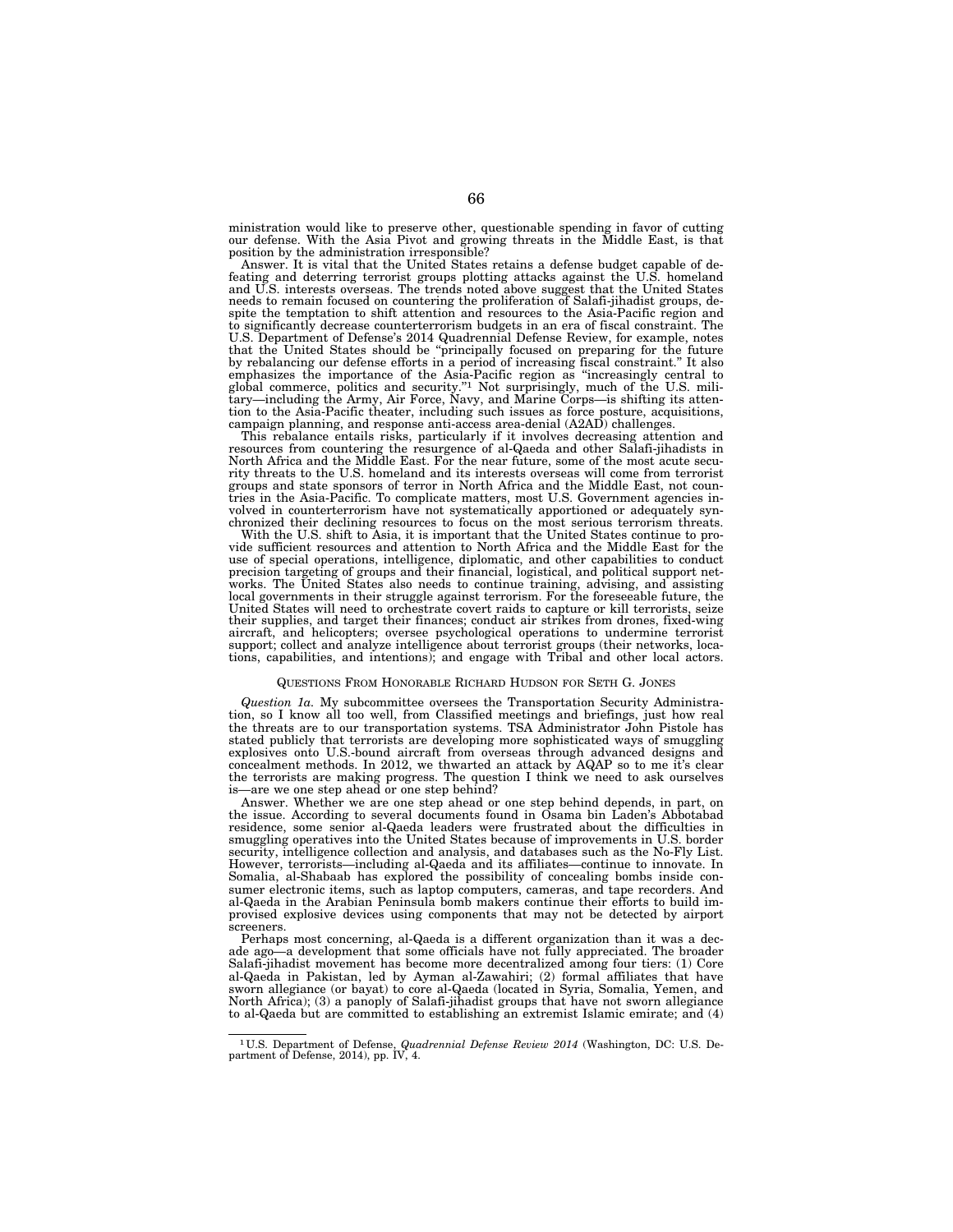inspired individuals and networks. Using the state of core al-Qaeda in Pakistan as a gauge of the group's strengths (or weaknesses)—as some have done—is increasingly anachronistic. Overall, I am concerned that the United States is one step behind in understanding the nature of the threat from a heterogeneous and decentralized movement.

*Question 1b.* In your assessment, are our homeland security efforts adequately adapting resources, technology, and manpower to counter the ever-changing threats to transportation security?

Answer. I have not done a thorough analysis of whether—and how much—U.S. homeland security efforts are adequately adapting resources, technology, and manpower to counter the evolving threats to transportation security. However, other RAND researchers have examined various aspects of transportation security.2 One of the biggest gaps in U.S. homeland security efforts is the absence of a veritable counterterrorism strategy. A strategy refers to a plan to defeat or degrade terrorist groups. Government officials need to consider how to use their military, law enforcement, diplomatic, financial, and other tools against terrorist groups. The British government, for example, has a comprehensive counterterrorism strategy referred to as CONTEST, which covers transportation and other types of security. It is based on four areas of work: Pursue (to stop terrorist attacks); prevent (to stop people becoming terrorists or supporting terrorism); protect (to strengthen our protection against a terrorist attack); and prepare (to mitigate the impact of a terrorist attack). While the United States does have a National Strategy for Counterterrorism in name, it does not offer a veritable plan for how to combine resources, technology, manpower, and other key ingredients to defeat terrorist groups.3 This is a notable gap in countering the ever-changing threats to transportation and other types of security.

*Question 1c.* Does the Obama administration's narrative help or hurt in this regard?

Answer. My current research and past counterterrorism experience in the U.S. Department of Defense indicates that the threat from al-Qaeda and other Salafijihadist groups remains significant. According to my analysis, the number of Salafijihadist groups, fighters, and attacks has increased since 2010. Approximately 98<br>percent of the attacks are occurring against local targets, particularly in North Afri-<br>ca and the Middle East. Examples include groups oper Syria has been the single most important attraction for Salafi-jihadist fighters.

More broadly, the United States lacks a coherent narrative to combat the narrative of al-Qaeda and other Salafi-jihadists. In 1999, the State Department disbanded the U.S. Information Agency, which played a prominent role in countering<br>Soviet ideology during the Cold War. Today, no U.S. Government agency has the<br>lead role for countering the ideology of al-Qaeda and its broade State Department has the lead for public diplomacy, including through such organi-zations as the Center for Strategic Counterterrorism Communications. But the State Department has not developed—nor has the mandate for—a comprehensive inter-agency strategy to counter al-Qaeda's ideology. The CIA is involved in some clandestine activity, but most senior officials do not view undermining al-Qaeda's ideology as its core mission. The Department of Defense is also involved in some efforts, but they are dispersed among U.S. Central Command, U.S. Special Operations Com-mand, and other organizations. Ultimately, it is the President and the National Security Staff's responsibility to appoint a lead agency and hold it responsible. An effective campaign has to be done carefully, covertly, and led by credible Muslims in these countries. In the end, the struggle against the al-Qaeda movement will be long—measured in decades, not months or years. Much like t predominantly an ideological struggle.

*Question 1d.* What suggestions do you have that will help us stay flexible and

adaptive in our approach to protecting our aviation systems? Answer. The recent tragedy with Malaysia Airlines flight MH370 highlights the need to improve passport security, with two passengers that boarded the flight using stolen passports. Both of the stolen passports had been on Interpol's Stolen

<sup>&</sup>lt;sup>2</sup> See, for example, Andrew R. Morral, et al., *Modeling Terrorism Risk to the Air Transportated Methods (Santa Monica, CA: RAND, 2012); Brian Michael Jenkins, Aviation Security: After four Decades, It's Time for a Funda*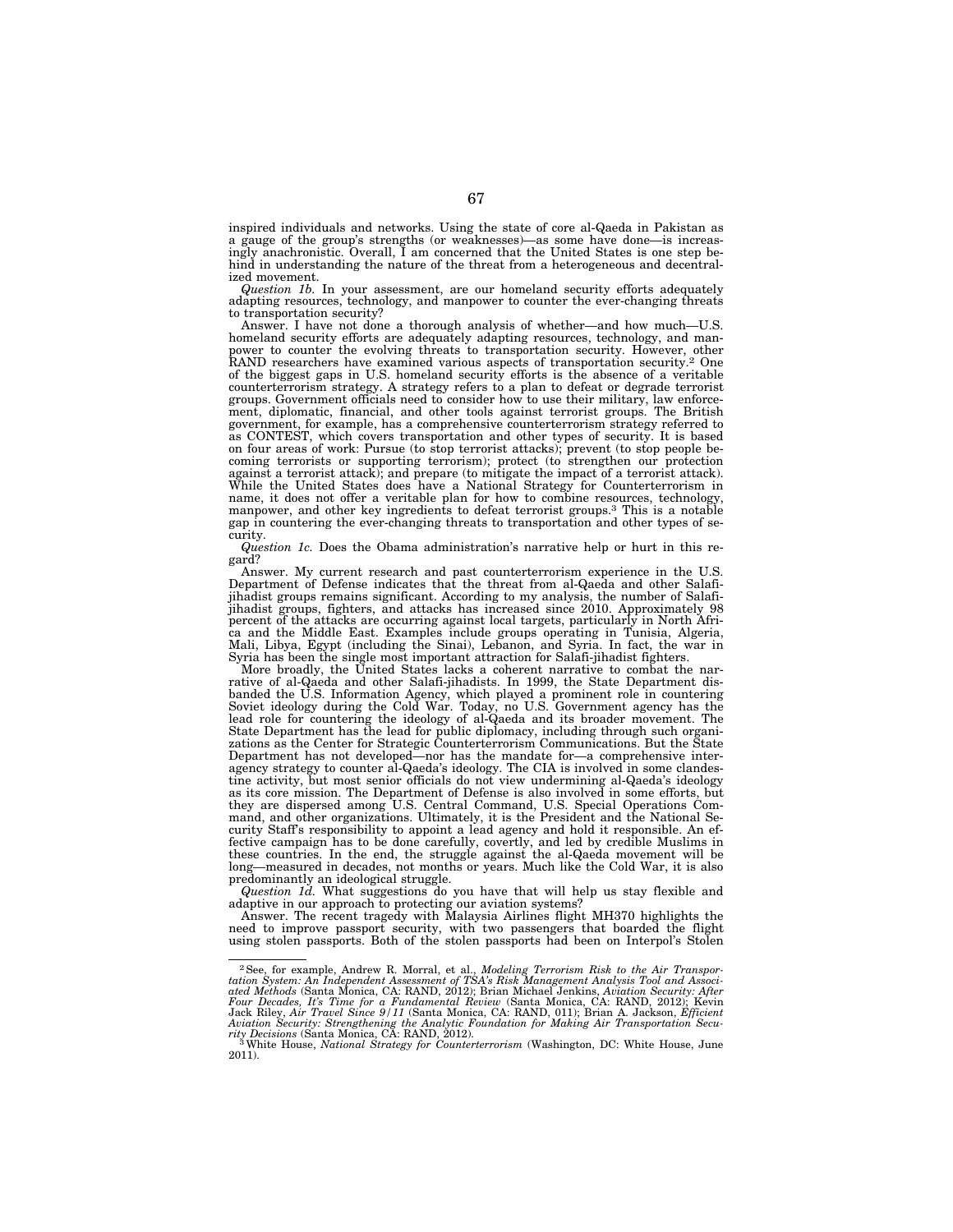and Lost Travel Documents (SLTD) database, but the airport and airline staff failed to make the necessary checks. This is a gaping loophole for terrorist organizations and poses a threat to Americans traveling overseas. Interpol created its Stolen and Lost Travel Documents database in 2002, and it now contains more than 40 million records. The SLTD database is available to Interpol's 190 member states, but only a few countries systematically search the database—such as the United States, United Kingdom, and United Arab Emirates. According to Interpol, passengers were able to board planes more than a billion times in 2013 without having had their passports screened.<sup>4</sup> Additional measures are being made to rity such as the installation of chip and fingerprints in the documents, but it is still a vulnerable system. The United States should take the lead in encouraging and assisting other governments in fixing these loopholes.

In addition, one of the most important steps to protecting U.S. aviation systems is to ensure U.S. intelligence agencies are providing U.S. Government agencies dedi-cated to protecting U.S. aviation systems with sufficient information about the types of plots and improvised explosive devices being developed—or considered—by terrorist groups.

*Question 2.* How would you describe the command and control from al-Qaeda in Pakistan, led by Zawahiri, over al-Qaeda ideologically-aligned groups such as AQAP, ISIL, al-Shabaab, Ansar al Sharia, etc.? Specifically how are we adapting our proce-dures, intelligence-gathering methods, and resources to ensure we're infiltrating and collecting accurate information on these smaller, decentralized, localized groups? Answer. Al-Qaeda's command and control is increasingly decentralized. Core al-

Qaeda includes the organization's leaders, most of which are based in Pakistan. Al-Qaeda's senior leadership retains some oversight of the affiliates and, when necessary, may attempt to adjudicate disputes among affiliates or provide strategic guidance. But Zawahiri's failure to mediate the dispute between Jabhat al-Nusrah and the Islamic State of Iraq and al-Sham highlights core al-Qaeda's limitations.5 However, the U.S. Government needs to better adapt its procedures, intelligencegathering methods, and resources to an expanding number of Salafi-jihadist groups. Most U.S. Government agencies involved in counterterrorism have not systematically apportioned or adequately synchronized their declining resources to focus on the most serious terrorism threats.

*Question 3.* What impact to our homeland do you see from a complete withdrawal from Afghanistan?

Answer. A complete U.S. withdrawal from Afghanistan could seriously jeopardize U.S. security interests because of the continuing presence of al-Qaeda and other terrorist groups in Afghanistan and Pakistan. U.S. forces would have little or no mandate and limited or no capabilities after 2015 to assist the Afghan government if the Taliban or other groups associated with al-Qaeda threatened to overrun a major city or even topple the government. A U.S. withdrawal would also increase the probability that Afghanistan would be used as a beachhead for al-Qaeda and other militant groups. Iraq after the U.S. withdrawal is illustrative: al-Qaeda in Iraq has regrouped since 2011. It conducts attacks at a high tempo and was instrumental in establishing an affiliate, Jabhat al-Nusrah, in Syria.

A civil war or successful Taliban-led insurgency would likely allow al-Qaeda and other terrorist groups such as the Tehreek-e-Taliban Pakistan, Haqqani network, and Lashkar-e-Taiba to increase their presence in Afghanistan. Most of these groups have already expanded their presence in Afghanistan over the past several years and have conducted attacks either against the U.S. homeland (al-Qaeda and Tehreek-e-Taliban Pakistan), U.S. forces and U.S. Government installations in Afghanistan (Taliban and Haqqani network), or U.S. citizens in the region (Lashkare-Taiba and al-Qaeda).

In addition, al-Qaeda and associated movements would likely view the withdrawal of U.S. military forces from Afghanistan as their most important victory since the departure of Soviet forces from Afghanistan in 1989.

*Question 4.* Prior to the September 11, 2012 attack on our consulate in Benghazi, there was a great deal of reporting that al-Qaeda ideologically-aligned groups were operating in and around Benghazi. Why do you think that administration did not see those groups as a significant threat to United States operations in the area?

Answer. Prior to the September 2012 attack in Benghazi, U.S. Government agencies had warned of terrorist activity in the area, including from groups like Ansar

<sup>&</sup>lt;sup>4</sup> Mike Hills, "Mystery of Flight MH370 Raises Fears of Passport Fraud," *BBC*, March 11, 2014.

<sup>&</sup>lt;sup>5</sup> See, for example, Qaedat al-Jihad Organization—General Command, "Statement Regarding the Relationship of the Group of Qaedat al-Jihad with the Group of the Islamic State in Iraq and al-Sham,'' various jihadist forums, February 2014.